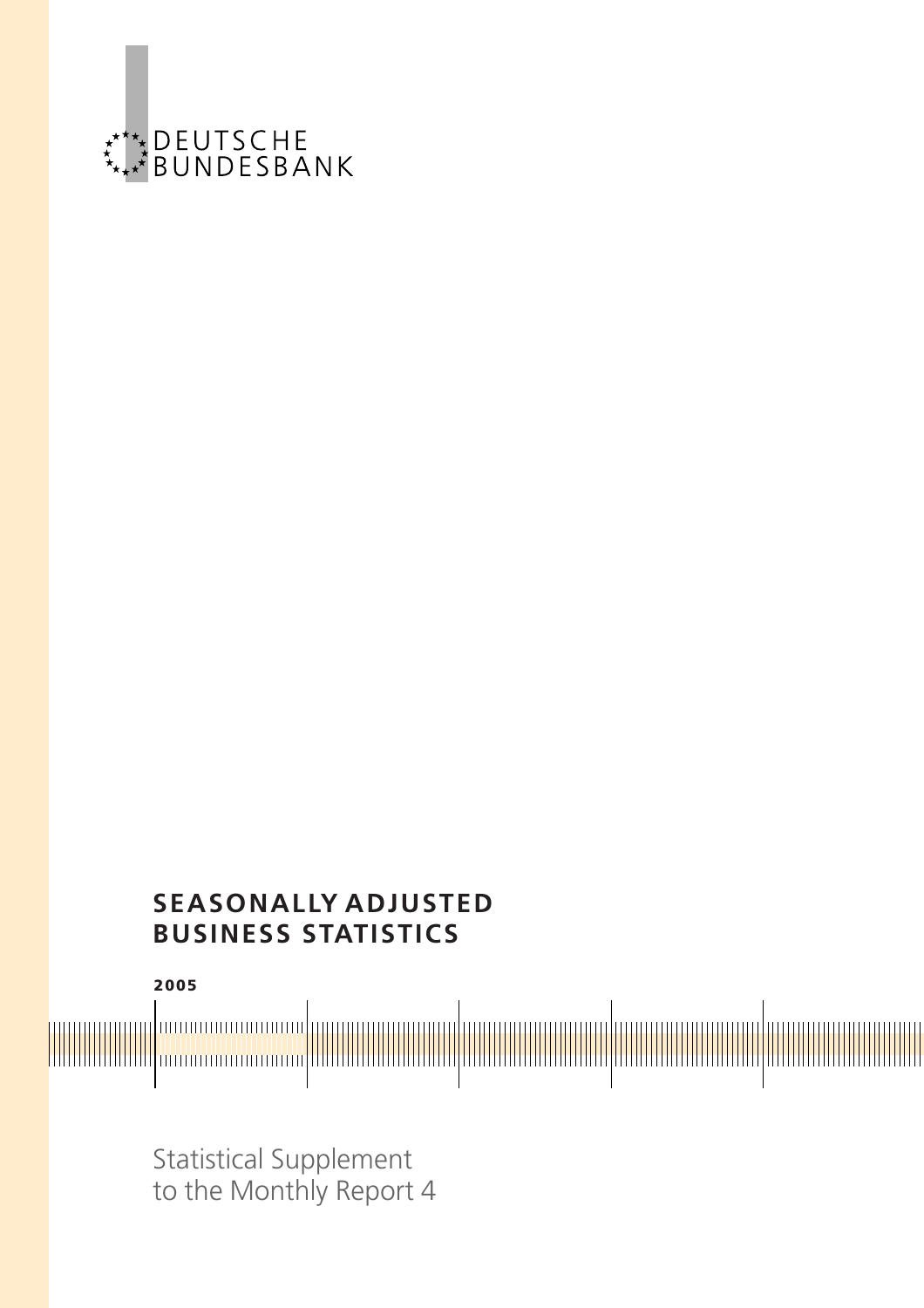DEUTSCHE BUNDESBANK Seasonally adjusted business statistics 2005

> Deutsche Bundesbank Wilhelm-Epstein-Strasse 14 60431 Frankfurt am Main Germany

Postal address Postfach 10 06 02 60006 Frankfurt am Main Germany

Tel +49 69 9566 - 1 or +49 69 9566 plus extension number Fax +49 69 5601071 Telex 41227 within Germany 414431 from abroad

Internet http://www.bundesbank.de

Reproduction permitted only if source is stated.

This Annex provides an English translation of the headings and explanatory notes to the data for 2005 contained in the German original, which is the sole authoritative text.

The Supplement Seasonally adjusted business statistics is published at monthly intervals by the Deutsche Bundesbank, Frankfurt am Main, by virtue of section 18 of the Bundesbank Act. It is available to interested parties free of charge.

Further statistical data, supplementing the Monthly Report, are to be found in the following Supplements.

| <b>Banking statistics</b>             | monthly   |
|---------------------------------------|-----------|
| Capital market statistics             | monthly   |
| <b>Balance of payments statistics</b> | monthly   |
| Exchange rate statistics              | quarterly |

Selected updated statistics are also available on the internet. For a small fee to cover costs, a file which is updated monthly and contains approximately 40,000 time series published by the Bundesbank can also be obtained on magnetic tape cassette or ZIP disk from the Division for Statistical Information Systems and Mathematical Methods.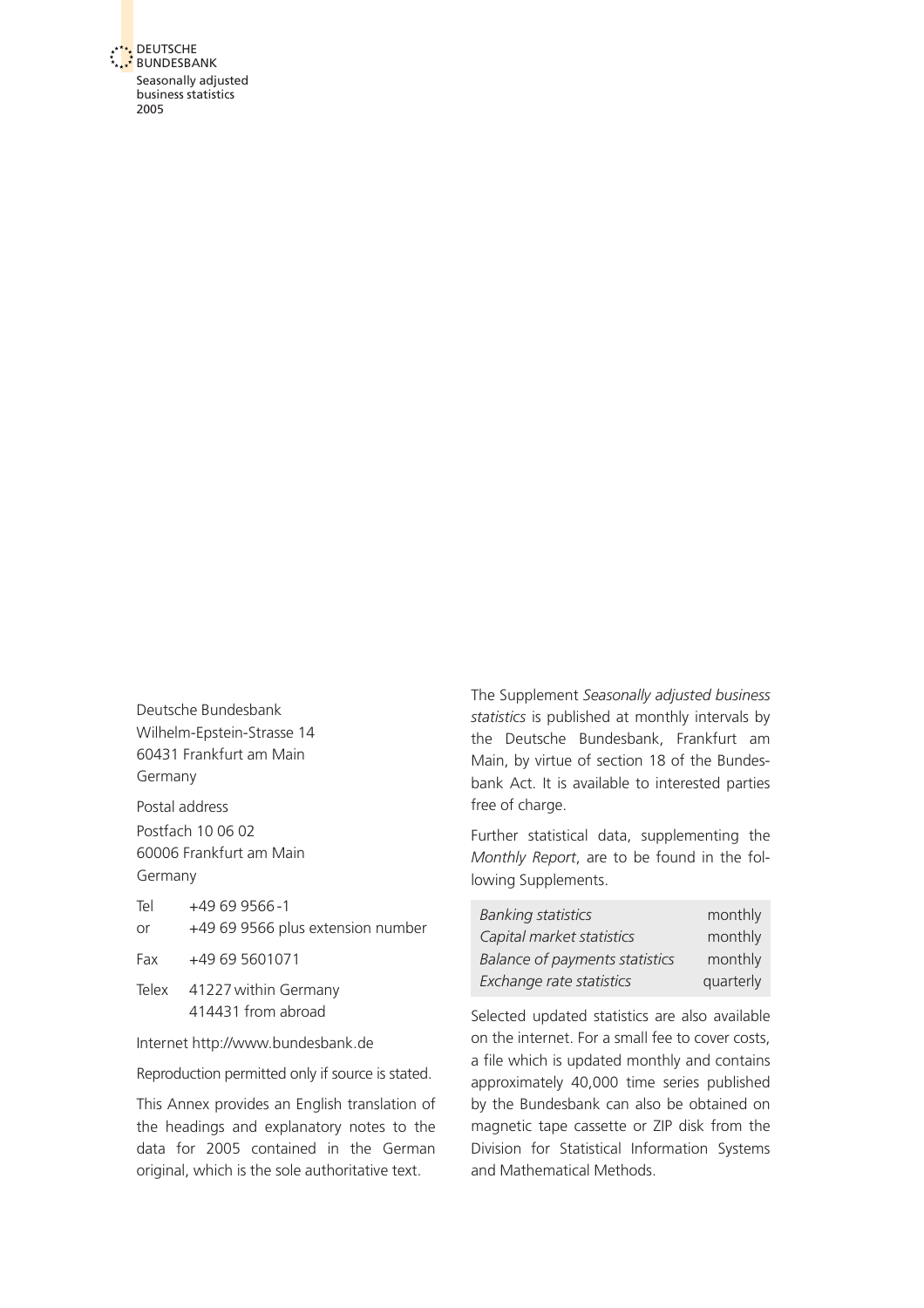# Contents **INonetary indicators**

| 1 | German contribution to the money     |  |
|---|--------------------------------------|--|
|   | stock in the euro area, as variously |  |
|   | defined                              |  |
|   | 2 German contribution to the         |  |
|   | components of the money stock M3     |  |
|   | in the euro area                     |  |
|   | 3 German contribution to lending to  |  |
|   | non-banks (non-MFIs) in the euro     |  |
|   | area                                 |  |
| 4 | German contribution to monetary      |  |
|   | capital formation at monetary        |  |
|   | financial institutions (MFIs) in the |  |
|   | euro area                            |  |

## II Economic indicators

| 1 GDP and gross value added of     |   |
|------------------------------------|---|
| selected economic sectors          |   |
| at 1995 prices                     | 7 |
| 2 GDP expenditure components       |   |
| at 1995 prices                     | 7 |
| 3 GDP expenditure components       |   |
| at current prices                  | 7 |
| 4 National income                  | 7 |
| 5 Households' income               | 8 |
| 6 Productivity and labour costs in |   |
| the economy as a whole             | 8 |
| 7 Unit labour costs in selected    |   |
| economic sectors                   | 8 |
| 8 Employment and labour market     | 8 |
| 9 Output in the production         |   |
| sector - general survey            | 9 |
| 10 Output in industry,             |   |
| by main grouping                   | 9 |
| 11 Output in selected branches     |   |
| of industry                        | 9 |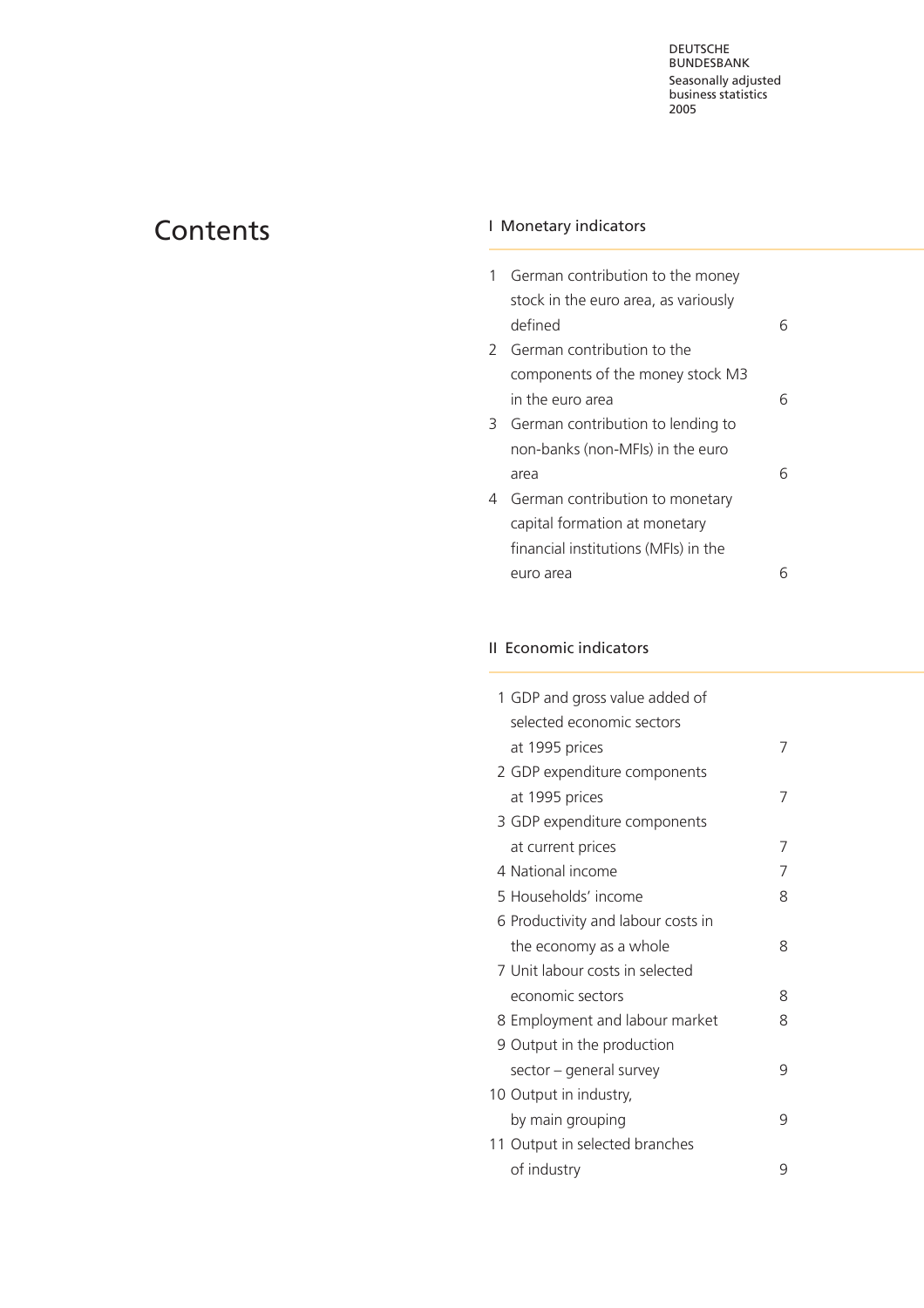<span id="page-3-0"></span>

| 12 Productivity and labour costs in        |    |
|--------------------------------------------|----|
| industry                                   | 9  |
| 13 Orders received by industry,            |    |
| by main grouping                           | 9  |
| 14 Orders received by industry             |    |
| from the domestic market                   | 10 |
| 15 Orders received by industry             |    |
| from abroad                                | 10 |
| 16 Orders received by selected branches    |    |
| of industry                                | 10 |
| 17 Turnover of industry,                   |    |
| by main grouping                           | 10 |
| 18 Domestic and export turnover            |    |
| of industry                                | 10 |
| 19 Building permits granted for            |    |
| structural engineering work                | 11 |
| 20 Orders received by the                  |    |
| construction sector - value                | 11 |
| 21 Orders received by the                  |    |
| construction sector - volume               | 11 |
| 22 Employment, labour costs and            |    |
| turnover in the construction sector        | 11 |
| 23 Retail turnover                         | 11 |
| 24 Producer and consumer prices            | 12 |
| 25 Prices and unit values in foreign trade | 12 |
|                                            |    |

|  | 3 Exports, by group of countries | 12  |
|--|----------------------------------|-----|
|  | 4 Exports, by category of goods  | 13  |
|  | 5 Imports, by group of countries | 13  |
|  | 6 Imports, by category of goods  | 13  |
|  | Service transactions and         |     |
|  | factor income                    | 1 Λ |
|  |                                  |     |

## IV Trend-adjusted indicators

|   | 1 Industrial activity – demand  | 14 |
|---|---------------------------------|----|
|   | 2 Industrial activity – output, |    |
|   | employment, costs               | 14 |
| 3 | Investment activity             | 14 |
|   | 4 External sector               | 14 |

## Explanatory notes

| Seasonal adjustment           |    |  |  |  |  |
|-------------------------------|----|--|--|--|--|
| Figures in Deutsche Mark      | 16 |  |  |  |  |
| Definition of unemployed      | 16 |  |  |  |  |
| Deviations from trend         | 16 |  |  |  |  |
| Sources of unadjusted figures |    |  |  |  |  |

## III External sector

| 1 Current account                | 12 |
|----------------------------------|----|
| 2 Foreign trade – general survey | 12 |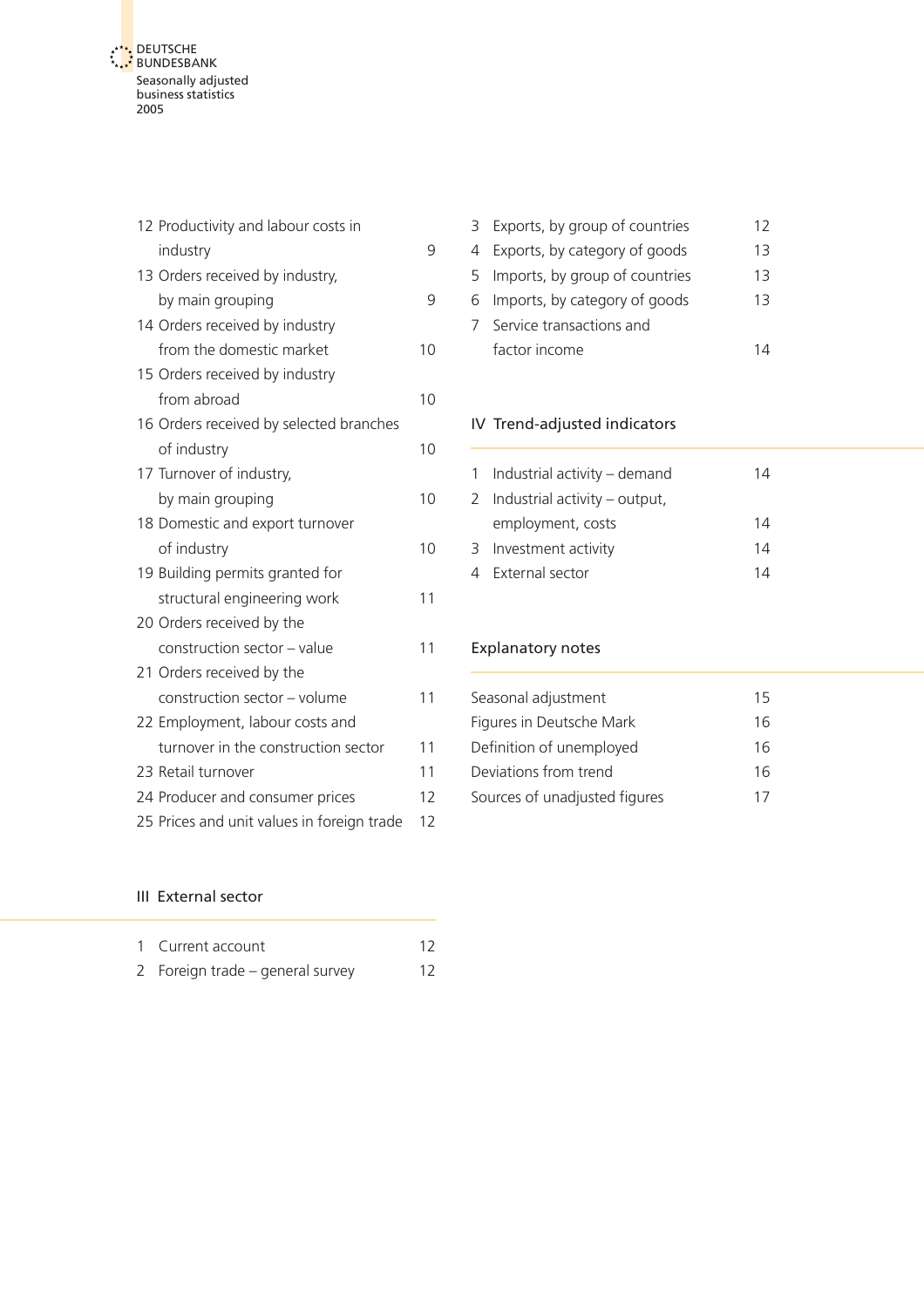DEUTSCHE BUNDESBANK Seasonally adjusted business statistics 2005

#### Notes

## Interpretation of data

Seasonally adjusted figures are estimated and hence subject to some uncertainty. Therefore, minor changes from one period to another affecting the last digit of the figures in this Supplement do not necessarily allow conclusions to be drawn as to economically relevant changes. The series are normally accurate enough to enable the reader to infer the mostly rounded rates of change given in the Bundesbank's analyses.

The factors used for seasonal adjustment are recalculated at regular intervals and as required. Revised time series or tables are marked with an (R).

The seasonal adjustment also includes adjustment for working-day variations, insofar as such variations can be proved and quantified (see also the notes on the seasonal adjustment methodology at the end of this Supplement).

## **Territory**

Unless stated otherwise, the figures relate to the Federal Republic of Germany as territorially defined since 3 October 1990. The figures for western Germany relate to the Federal Republic of Germany (including West Berlin) as territorially defined until 3 October 1990, while those for eastern Germany relate to the area of the former German Democratic Republic (GDR) and East Berlin

## Release of updated figures

The tables in this Supplement updated to show the latest figures are available on the internet together with publication dates.

## Abbreviations and symbols

- p Provisional
- r Revised
- s Estimated
- ts Partly estimated
- ... Data available at a later date
- Data unknown, not to be published, not meaningful or not informative owing to particular uncertainty relating to the seasonal adjustment
- 0 As the last digit means less than half of one but more than nil
	- Nil
- A Seasonal adjustment using the additive method
- R Seasonal factors recalculated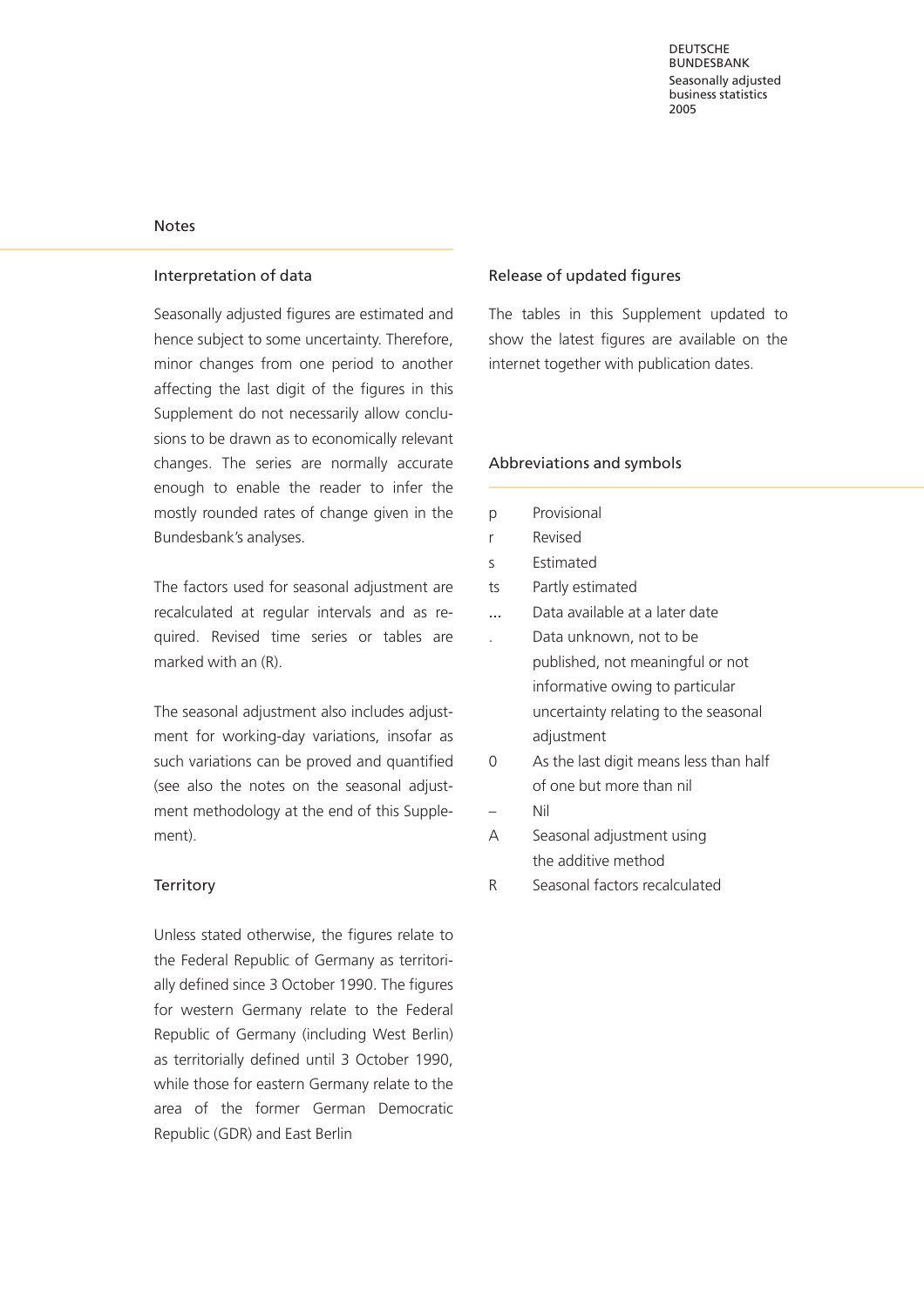<span id="page-5-1"></span><span id="page-5-0"></span>

## I Monetary indicators

## [1 German contribution to the money stock in the euro area, as variously defined](#page-17-0)

|                                                                                | End of month and change<br>Seasonally adjusted + |                                                                                |                   |                    |                                                          |                      |                    |                                                           |                                  |  |
|--------------------------------------------------------------------------------|--------------------------------------------------|--------------------------------------------------------------------------------|-------------------|--------------------|----------------------------------------------------------|----------------------|--------------------|-----------------------------------------------------------|----------------------------------|--|
|                                                                                |                                                  |                                                                                |                   |                    |                                                          |                      | Memo item          |                                                           |                                  |  |
| Money stock M2<br>(From January 2002, excluding currency in<br> circulation) 1 |                                                  | Money stock M3<br>(From January 2002, excluding currency in<br> circulation) 2 |                   |                    | Money stock M3 in European monetary union 3              |                      |                    |                                                           |                                  |  |
| $\epsilon$ billion                                                             |                                                  | Change during Annual<br>l auarter 4<br>$\vert \epsilon$ billion                | rate 4,5<br>lin % | $\epsilon$ billion | Change during Annual<br>lguarter 4<br>$\epsilon$ billion | rate 4,5<br>$\ln \%$ | $\epsilon$ billion | <b>Change during</b><br>l guarter 4<br>$\epsilon$ billion | l Annual<br>rate 4,5<br>$\ln \%$ |  |

#### Zeit = Period

Source of the unadjusted figures for the changes: European Central Bank; provisional. — + Using Census X-12-ARIMA, Version 0.2.8. — 1 Cur-rency in circulation (up to and including December 2001) plus overnight deposits, deposits with an agreed maturity of up to 2 years and deposits redeemable at notice of up to 3 months. — 2 M2 plus repo transactions,

money market fund shares held by euro-area residents, money market paper and debt securities with agreed maturities of up to 2 years. — 3 Source: European Central Bank. Revision of data possible due to new information. — 4 Statistical changes have been eliminated. — 5 Change in the last six months, expressed as an annual rate.

## 2 [German contribution to the components of the money stock M3 in the euro area](#page-18-0)

#### End of month and change Seasonally adjusted +  $\sim$  Seasonally adjusted +  $\sim$  Seasonally adjusted +

| Overnight deposits |                    | Deposits with an agreed<br>maturity of up to 2 years             |                                |                    | Deposits redeemable at<br>Inotice of up to 3 months              |                                |                                 | Marketable instruments 1                                           |                                |                    |                                                                   |                                |
|--------------------|--------------------|------------------------------------------------------------------|--------------------------------|--------------------|------------------------------------------------------------------|--------------------------------|---------------------------------|--------------------------------------------------------------------|--------------------------------|--------------------|-------------------------------------------------------------------|--------------------------------|
|                    | $\epsilon$ billion | Change<br> during<br>l quarter 2<br>$\parallel \epsilon$ billion | Annual<br>rate 2,3<br>$\ln \%$ | $\epsilon$ billion | Change<br> during<br>l quarter 2<br>$\parallel \epsilon$ billion | Annual<br>rate 2,3<br>$\lim$ % | $\left \epsilon\right $ billion | Change<br>during<br>l quarter 2<br>$\left \epsilon\right $ billion | Annual<br>rate 2,3<br>$\ln \%$ | $\epsilon$ billion | Change<br>l durina<br>l quarter 2<br>$\parallel \epsilon$ billion | Annual<br>rate 2,3<br>$\ln \%$ |

Zeit = Period

Source of the unadjusted figures for the changes: European Central Bank; provisional. — + Using Census X-12-ARIMA, Version 0.2.8. — 1 Repo transactions (not seasonally adjusted) and money market fund

shares held by euro-area residents, money market paper and debt securities with agreed maturities of up to 2 years. — 2 Statistical changes have been eliminated. — 3 Change in the last six months, expressed as an annual rate.

## 3 German contribution to lending to non-banks (non-MFIs) in the euro area

End of month and change Seasonally adjusted +  $\sim$  Seasonally adjusted +  $\sim$  Seasonally adjusted +

| Lending, total                                                                                       |                    |                    | Lending to enterprises and households                       |                    | Lending to general government |                                                             |                    |  |
|------------------------------------------------------------------------------------------------------|--------------------|--------------------|-------------------------------------------------------------|--------------------|-------------------------------|-------------------------------------------------------------|--------------------|--|
| Change during Annual<br>l auarter 1<br>$\left \epsilon\right $ billion<br>$\bm{\varepsilon}$ billion | rate 1, 2<br>lin % | $\epsilon$ billion | Change during   Annual<br>l auarter 1<br>$\epsilon$ billion | rate 1, 2<br>lin % | $\epsilon$ billion            | Change during   Annual<br>l quarter 1<br>$\epsilon$ billion | rate 1, 2<br>lin % |  |

Zeit = Period

Source of the unadjusted figures for the changes: European Central Bank; provisional. — + Using Census X-12-ARIMA, Version 0.2.8. — 1 Statistical changes have been eliminated.  $-2$  Change in the last six months, expressed as an annual rate.

## 4 German contribution to monetary capital formation at monetary financial institutions (MFIs) in the euro area

|                                     |                                 | End of month and change<br>Seasonally adjusted +                  |                                |                                                    |                                                                     |                             |                                                            |                                                                                  |                                |                    |                                                                |                               |
|-------------------------------------|---------------------------------|-------------------------------------------------------------------|--------------------------------|----------------------------------------------------|---------------------------------------------------------------------|-----------------------------|------------------------------------------------------------|----------------------------------------------------------------------------------|--------------------------------|--------------------|----------------------------------------------------------------|-------------------------------|
|                                     |                                 |                                                                   | of which                       |                                                    |                                                                     |                             |                                                            |                                                                                  |                                |                    |                                                                |                               |
| Monetary capital formation, total 1 |                                 | Deposits with an agreed maturity<br>of over 2 years 2             |                                | Deposits redeemable at notice of<br>lover 3 months |                                                                     |                             | Debt securities with an agreed<br>maturity of over 2 years |                                                                                  |                                |                    |                                                                |                               |
|                                     | $\left \epsilon\right $ billion | Change<br>Idurina<br>l auarter <sup>3</sup><br>$\epsilon$ billion | Annual<br>rate 3,4<br>$\ln \%$ | $\epsilon$ billion                                 | Change<br> during<br>l quarter 3<br>$\left \epsilon\right $ billion | Annual<br>rate 3,4<br>lin % | $\epsilon$ billion                                         | Change<br> during<br> quarter <sup>3</sup><br>$\boldsymbol{\varepsilon}$ billion | Annual<br>rate $3, 4$<br>lin % | $\epsilon$ billion | Change<br>durina<br>auarter <sup>3</sup><br>$\epsilon$ billion | l Annual<br>rate 3,4<br>lin % |

Zeit = Period

Sou[rce of the unadjusted figures for the changes: European Central](#page-20-0) Bank; provisional. — + Using Census X-12-ARIMA, Version 0.2.8. — 1 After deduction of inter-MFI holdings. — 2 Including deposits with

building and loan associations. — 3 Statistical changes have been eliminated. — 4 Change in the last six months, expressed as an annual rate.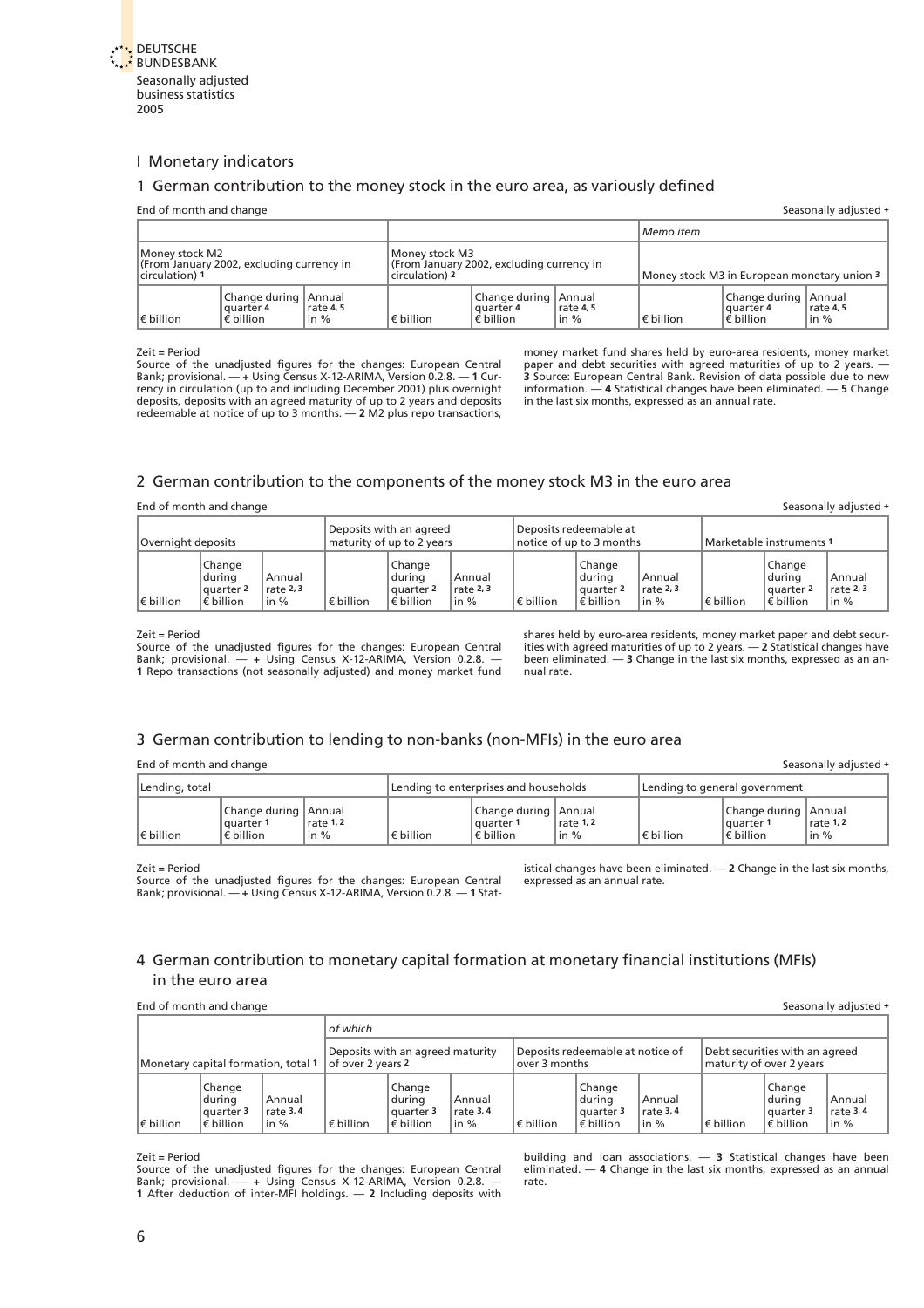## <span id="page-6-1"></span><span id="page-6-0"></span>II Economic indicators

# [1 GDP and gross value added of selected economic sectors at 1995 prices](#page-21-0)<br>Seasonally adjusted +

|                             |                                                |                           |                                              | of which                                         |                                                    |                  |                                                  |                                                                               |                                                  |                                                             |                                                                  |                                |                                                    |
|-----------------------------|------------------------------------------------|---------------------------|----------------------------------------------|--------------------------------------------------|----------------------------------------------------|------------------|--------------------------------------------------|-------------------------------------------------------------------------------|--------------------------------------------------|-------------------------------------------------------------|------------------------------------------------------------------|--------------------------------|----------------------------------------------------|
| Gross domestic<br>  product |                                                | Gross value<br>added 1, 2 |                                              | Production sector<br>excludina<br>construction 2 |                                                    | Construction (A) |                                                  | Wholesale and<br>retail trade, hotels<br>land restaurants<br>land transport 2 |                                                  | Financial, real<br>estate, renting and<br>business services |                                                                  | Public and private<br>services |                                                    |
| IDM/€                       | Change<br>from<br>previous<br>period<br>in $%$ | DM/€                      | Change<br>from<br>previous<br>period<br>in % | $DM/\epsilon$                                    | Change<br>from<br> previous <br>period<br>$\ln \%$ | DM/€             | Change<br>l from<br>previous<br>period<br>in $%$ | DM/€                                                                          | Change<br>from<br>previous<br>period<br>$\ln \%$ | DM/€                                                        | <b>Change</b><br>∥from<br><u>l</u> previous<br> period <br>lin % | DM/€                           | Change<br>  from<br>previous<br>period<br>$\ln \%$ |

Zeit = Period; Hj. = half-year; Vj. = quarter

Source of the unadjusted figures: Federal Statistical Office.  $-$  + Using Census X-12-ARIMA, Version 0.2.8. — 1 Excluding net taxes on products

and before deduction of financial intermediation services indirectly measured. — 2 Derived from seasonally adjusted components.

## 2 GDP expenditure components at 1995 prices

| Private<br>consumption 1 |                                                                | Government<br>consumption |                                                     | Machinery and<br>equipment |                                                    | Construction (A) |                                                                      | <b>Other</b><br>investment (A) 2 |                                                            | Changes<br>in in-<br>ventor-<br>jes 3, 5 | Domestic<br>use 6 |                                                     | Net<br>exports<br> 4,5 | Exports 6 |                                                            | Imports 6   |                                                         |
|--------------------------|----------------------------------------------------------------|---------------------------|-----------------------------------------------------|----------------------------|----------------------------------------------------|------------------|----------------------------------------------------------------------|----------------------------------|------------------------------------------------------------|------------------------------------------|-------------------|-----------------------------------------------------|------------------------|-----------|------------------------------------------------------------|-------------|---------------------------------------------------------|
| ∥DM/€                    | Change<br>from<br>l pre-<br><b>Vious</b><br>  period<br>in $%$ | DM/€                      | Change<br>from<br>pre-<br>vious<br>period<br>in $%$ | $DM \in$                   | Change<br>from<br>pre-<br>vious<br>period<br>'in % | DM/€             | Change<br>l from<br>  pre-<br><b>Vious</b><br><b>Deriod</b><br>lin % | DM/€                             | Change<br>from<br>pre-<br><u>vious</u><br>period<br>in $%$ | $DM \in$                                 | DM/€              | Change<br>from<br>pre-<br>vious<br>period<br>in $%$ | $DM \in$               | DM/€      | Change<br>from<br>pre-<br>vious<br><b>period</b><br>in $%$ | <b>DM/€</b> | Change<br>l from<br>pre-<br>I vious<br>l period<br>in % |

Zeit = Period; Hj. = half-year; Vj. = quarter

Source of the unadjusted figures: Federal Statistical Office. — + Using Census X-12-ARIMA, Version 0.2.8. — 1 Including non-profit institutions serving households. — 2 Intangible fixed assets (inter alia, computer [software, entertainment, literary or artistic originals\) and cultivated](#page-22-0) assets.  $-$  3 Including net increase in valuables.  $-$  4 Exports less imports. — 5 The seasonally adjusted series are subject to much greater<br>uncertainty than the basic series from which they are derived. — 6 Deuncertainty than the basic series from which they are derived. rived from seasonally adjusted components.

#### [3 GDP expenditure components at current prices](#page-23-0)

|                          |                                                         |                                  |                                                           |                            |                                                     |              |                                                       |                        |                                                     |                                          |                   |                                                     |                       |          |                                                     | Seasonally adjusted + |                                                        |
|--------------------------|---------------------------------------------------------|----------------------------------|-----------------------------------------------------------|----------------------------|-----------------------------------------------------|--------------|-------------------------------------------------------|------------------------|-----------------------------------------------------|------------------------------------------|-------------------|-----------------------------------------------------|-----------------------|----------|-----------------------------------------------------|-----------------------|--------------------------------------------------------|
| Private<br>consumption 1 |                                                         | Government<br><b>consumption</b> |                                                           | Machinery and<br>equipment |                                                     | Construction |                                                       | Other<br>linvestment 2 |                                                     | Changes<br>in in-<br>ventor-<br>ies 3, 5 | Domestic<br>l use |                                                     | Net<br>exports<br>4,5 | Exports  |                                                     | Imports               |                                                        |
| DM/€                     | Change<br>from<br>  pre-<br>l vious<br>period<br>in $%$ | DM/€                             | Change<br>from<br>  pre-<br>l vious<br>  period<br>l in % | IDM/€                      | Change<br>from<br>pre-<br>vious<br>period<br>in $%$ | ∥DM/€        | Change<br>from<br>pre-<br>I vious<br>  period<br>in % | DM/€                   | Change<br>from<br>pre-<br>vious<br>period<br>in $%$ | <b>DM/€</b>                              | <b>DM/€</b>       | Change<br>from<br>pre-<br>vious<br>  period<br>in % | IDM/€                 | $DM \in$ | Change<br>from<br>pre-<br>vious<br>period<br>in $%$ | <b>DM/€</b>           | Change<br>from<br>pre-<br>l vious<br>l period<br>lin % |

Zeit = Period; Hj. = half-year; Vj. = quarter

Source of the unadjusted figures: Federal Statistical Office. — + Using Census X-12-ARIMA, Version 0.2.8. Derived from seasonally adjusted components. — 1 Including non-profit institutions serving households. —<br>2 Intangible fixed assets (*inter alia*, computer software, entertainment, literary or artistic originals) and cultivated assets. — 3 Including net increase in valuables. — 4 Exports less imports. — 5 The seasonally adjusted series are subject to much greater uncertainty than the basic series from which they are derived.

## 4 National income

| Gross national income<br>$(GNP)$ 1 |                                                | National income |                                                           | Compensation of<br>emplovees (residents) 1, 2 |                                                               |                                   | Entrepreneurial and property<br>lincome 1,3 |                                                            |                                  |
|------------------------------------|------------------------------------------------|-----------------|-----------------------------------------------------------|-----------------------------------------------|---------------------------------------------------------------|-----------------------------------|---------------------------------------------|------------------------------------------------------------|----------------------------------|
| DM/€                               | Change<br>from<br>previous<br>period<br>in $%$ | DM/€            | Change<br>from<br><u>l</u> previous<br>period<br>$\ln \%$ | DM/€                                          | . Change<br>l from<br><u>I</u> previous<br>period<br>$\ln \%$ | l As % of<br>Inational<br>lincome | ∥DM/€                                       | Change<br>l from<br><u>l</u> previous<br>  period<br>lin % | As $%$ of<br>Inational<br>income |

Zeit = Period; Hj. = half-year; Vj. = quarter

Source of the unadjusted figures: Federal Statistical Office. — + Using Census X-12-ARIMA, Version 0.2.8; not adjusted for working-day variations. — 1 Derived from seasonally adjusted basic series. — 2 Including employers' contributions to social security funds and employers' additional social security expenditure (inter alia, on company old age pension schemes). — 3 Including, besides entrepreneurial income, [income from interest, dividends, distribution of profits, net rents and](#page-24-0) reinvested earnings on foreign investment.

#### Seasonally adjusted +

#### Seasonally adjusted +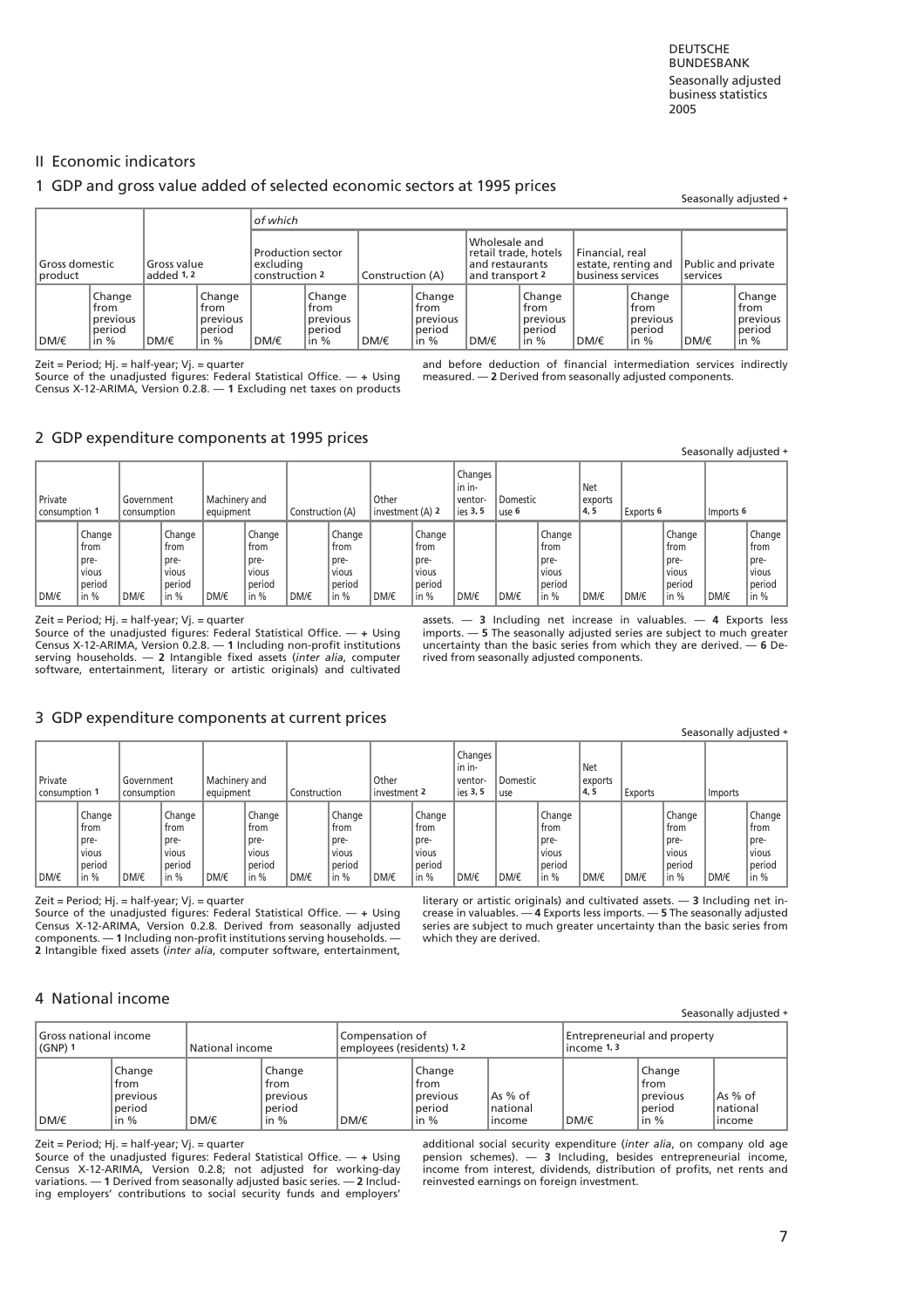<span id="page-7-2"></span><span id="page-7-1"></span><span id="page-7-0"></span>

#### 5 Households' income\*

Seasonally adjusted + Gross wages and<br>salaries 1 Deductions 2,3 Net wages and salaries Monetary social benefits received<br>(A) 4 Mass income 3 Operating surplus/ mixed income 5 Disposable income 3,6 Saving 3,6 Saving ratio 3,7 DM/<del>f</del> Change from previous period in % DM/5 Change from pre-.<br>vious period<br>in %  $D$ <sub>DM/ $\epsilon$ </sub> Change from  $|$  previous period<br>in %  $DM/F$ Change from previous period<br>in % DM/€ Change from previous period<br>in %  $D$ <sub>DM/ $\epsilon$ </sub> Change from previous period<br>in %  $DM/F$ Change from previous period<br>in %  $DM/F$ Change from  $|_{\text{pre-}}$ vious period<br>in % || in %

Zeit = Period; Hj. = half-year; Vj. = quarter

Source of the unadjusted figures: Federal Statistical Office. — \* Households including non-profit institutions serving households. — + Using [Census X-12-ARIMA, Version 0.2.8; not adjusted for working-day](#page-25-0) variations. — 1 Residence concept. — 2 Wage tax payable on gross wages and salaries, and employees' social contributions. — 3 Derived from seasonally adjusted basic series. — 4 Cash benefits from the social security funds, general government and non-residents, pensions (net), private funded social benefits, less levies on social benefits, taxes on consumer goods and government charges. — 5 Including property income. — 6 Including the adjustment for the change in the net equity of households in pension funds reserves. — 7 Saving as a percentage of disposable income.

### 6 Productivity and labour costs in the economy as a whole

|                            |                                                 |                                                  |                                                             |              |                                                            |                         |                                                                |                     | 3                                                |
|----------------------------|-------------------------------------------------|--------------------------------------------------|-------------------------------------------------------------|--------------|------------------------------------------------------------|-------------------------|----------------------------------------------------------------|---------------------|--------------------------------------------------|
| GDP per total hours worked |                                                 | Compensation per employee                        |                                                             | Labour costs |                                                            |                         |                                                                |                     |                                                  |
| at 1995 prices             |                                                 | hours worked (in Germany)   per unit of output 1 |                                                             |              |                                                            | lper unit of turnover 2 |                                                                | <b>GDP</b> deflator |                                                  |
| $1995 = 100$               | Change<br>l from<br>previous<br>period<br>lin % | $1995 = 100$                                     | Change<br>  from<br><u>I</u> previous<br>period<br>$\ln \%$ | $1995 = 100$ | Change<br>l from<br><u>I</u> previous<br>  period<br>lin % | $1995 = 100$            | Change<br>  from<br><u>Iprevious</u><br><b>period</b><br>lin % | $1995 = 100$        | Change<br>  from<br>previous<br>period<br>in $%$ |

Zeit = Period; Hj. = half-year; Vj. = quarter

Source of the unadjusted figures: Federal Statistical Office, Institute for Employment Research of the Federal Employment Agency. — + Using Census X-12-ARIMA, Version 0.2.8; not adjusted for working-day variations; derived from seasonally adjusted basic series. — 1 Index of com[pensation per employee hours worked divided by index of real GDP per](#page-26-0) total hours worked. — 2 Index of compensation per employee hours worked divided by index of nominal GDP per total hours worked.

## 7 Unit labour costs in selected economic sectors \*

Seasonally adjusted +

Seasonally adjusted +

Seasonally adjusted +

|                      |                                                           | of which      |                                                          |              |                                                             |                                                                         |                                                           |                                                         |                                                      |
|----------------------|-----------------------------------------------------------|---------------|----------------------------------------------------------|--------------|-------------------------------------------------------------|-------------------------------------------------------------------------|-----------------------------------------------------------|---------------------------------------------------------|------------------------------------------------------|
| <b>Enterprises 1</b> |                                                           | construction  | Production sector excluding                              | Construction |                                                             | Wholesale and retail trade,<br>hotels and restaurants and<br>Itransport |                                                           | Financial, real estate renting<br>and business services |                                                      |
| $1995 = 100$         | Change<br>l from<br><u>I</u> previous<br> period<br>lin % | $DM/\epsilon$ | Change<br>from<br><u>Iprevious</u><br>period<br>$\ln \%$ | DM/€         | Change<br>l from<br><u>I</u> previous<br>period<br>$\ln \%$ | DM/E                                                                    | Change<br>l from<br><u>I previous</u><br> period<br>lin % | DM/€                                                    | Change<br>  from<br>  previous<br>period<br>$\ln \%$ |

Zeit = Period; Hj. = half-year; Vj. = quarter

Source of the unadjusted figures: Federal Statistical Office, Institute for Employment Research of the Federal Employment Agency. — \* Labour costs (compensation per employee hours worked) in realtion to labour productivity (gross value added at 1995 prices per total hours worked). — + Using Census X-12-ARIMA, Version 0.2.8; not adjusted for working-day variations; derived from seasonally adjusted basic series. 1 Excluding public and private service providers.

## 8 Employment and labour market \*

|                  | Unemployment                                     |                                                               |                           | Unemployment, registered 2                                 |                      |                        |
|------------------|--------------------------------------------------|---------------------------------------------------------------|---------------------------|------------------------------------------------------------|----------------------|------------------------|
| Employment 1     | Standardised EU definition 3 Employment Agency 3 |                                                               | Definition of the Federal |                                                            | Short-time workers 4 | <sup>1</sup> Vacancies |
| <b>Thousands</b> |                                                  | As a percent-<br>$\parallel$ age of the<br>llabour<br>force 5 | Thousands                 | As a percent-<br>lage of the<br>lcivilian<br>llabour force | Thousands            |                        |

Zeit = Period;  $Vj.$  = quarter; mtl. = monthly;  $vi.$  = quarterly Deutschland = Germany

West- und Ostdeutschland = Western and eastern Germany Sources of the unadjusted figures: Federal Statistical Office, Federal Em-

ployment Agency. — \* Monthly data; end-of-month levels; for employment and unemployment: averages; short-time workers: mid-month levels; quarterly figures: averages. — + Using Census X-12-ARIMA, Version 0.2.8. — 1 Workplace concept. — 2 Average of the results obtained [by combining a multiplicative and an additive approach to seasonal](#page-28-0) adjustment. — 3 See the explanatory notes at the end of this Supplement. — 4 Not seasonally adjusted. — 5 Definition of the EU labour survey.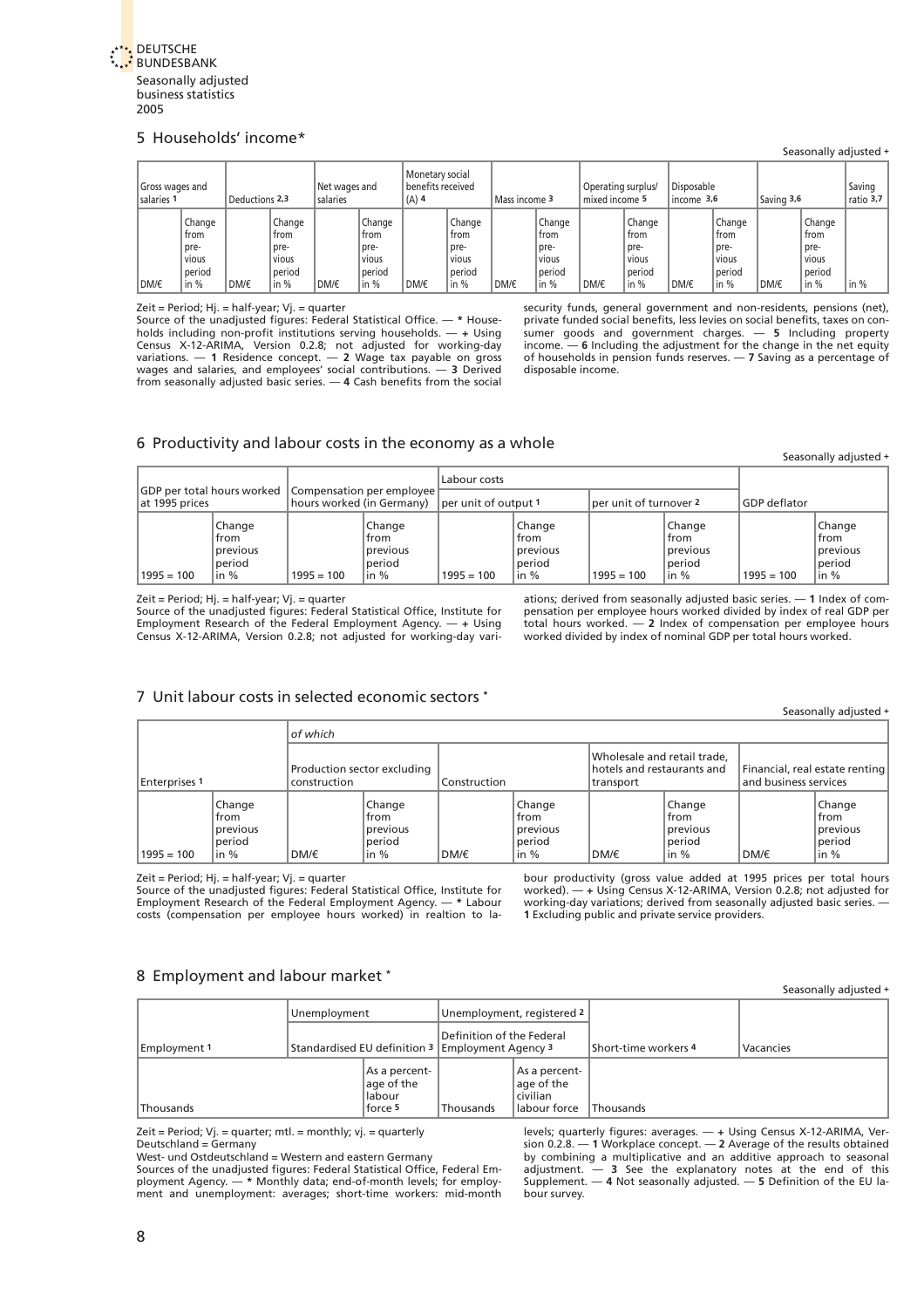DEUTSCHE BUNDESBANK Seasonally adjusted business statistics 2005

Seasonally adjusted +

## <span id="page-8-1"></span><span id="page-8-0"></span>9 Output in the production sector – general survey

| 2000 |  | 100 |
|------|--|-----|
|      |  |     |

| <b>Production sector</b>  |                  |                            |                | of which         |                |                            |                |                   |                  |              |                                    |              |          |
|---------------------------|------------------|----------------------------|----------------|------------------|----------------|----------------------------|----------------|-------------------|------------------|--------------|------------------------------------|--------------|----------|
|                           |                  |                            |                | Construction (A) |                |                            |                |                   |                  |              |                                    |              |          |
| Including<br>construction |                  | Excludina<br> construction |                | Total            |                | Structural<br> engineering |                | Civil engineering |                  | Energy 1     |                                    | Industry 2   |          |
| Month-<br>. Iv            | Ouarter-<br>l Iv | Month-<br>1v               | Ouarter-<br>1v | Month-<br>1v     | Ouarter-<br>1v | l Month-<br>l٧             | Ouarter-<br>1v | Month-<br>lv      | Ouarter-<br>l Iv | Month-<br>1V | Ouarter-<br>$\mathsf{I}\mathsf{v}$ | Month-<br>1v | Ouarter- |

#### Zeit = Period

Source of the unadjusted figures: Federal Statistical Office. — + Using Census X-12-ARIMA, Version 0.2.8. — 1 Electricity, gas, steam and hot water supply and especially mining of coal and lignite, extraction of crude petroleum and natural gas, manufacture of refined petroleum

products. — 2 Manufacturing sector not allocated to main grouping ["Energy" plus mining and quarrying except of energy producin](#page-29-0)g materials. — o From the Federal Statistical Office, pre-adjusted on the basis of estimations to the results of the quarterly production statistics.

## 10 Output in industry, \* by main grouping

| $2000 = 100$         |                  |                 |                  |                  |                  |                        |             |                                 | Seasonally adjusted + |
|----------------------|------------------|-----------------|------------------|------------------|------------------|------------------------|-------------|---------------------------------|-----------------------|
|                      |                  |                 |                  |                  |                  | of which               |             |                                 |                       |
| Intermediate goods 1 |                  | Capital goods 2 |                  | Consumer goods 3 |                  | Durable consumer goods |             | Non-durable consumer<br>goods 3 |                       |
| <b>I</b> Monthly     | <b>Ouarterly</b> | Monthly         | <b>Ouarterly</b> | l Monthly        | <b>Ouarterly</b> | Monthly                | l Ouarterlv | Monthly                         | Ouarterly             |

#### Zeit = Period

Source of the unadjusted figures: Federal Statistical Office. — \* Manufacturing sector not allocated to main grouping "Energy" plus mining and quarrying except of energy producing materials. — + Using Census X-12- ARIMA, Version 0.2.8. — 1 Including mining and quarrying. — 2 Including manufacture of motor vehicles, trailers and semi-trailers. — 3 Including printing and service activities related to printing. — o From the Federal Statistical Office, pre-adjusted on the basis of estimations to the results of the quarterly production statistics.

## 11 Output in selected branches of industry

| $2000 = 100$                                                  |           |                                |                  |                                                        |                  |                                                           |                  |                                                 |                  |                                         | Seasonally adjusted + |
|---------------------------------------------------------------|-----------|--------------------------------|------------------|--------------------------------------------------------|------------------|-----------------------------------------------------------|------------------|-------------------------------------------------|------------------|-----------------------------------------|-----------------------|
|                                                               |           |                                |                  |                                                        |                  | of which                                                  |                  |                                                 |                  |                                         |                       |
| Manufacture of<br><b>I</b> chemicals and<br>chemical products |           | Manufacture of basic<br>metals |                  | Manufacture of<br>electrical and optical<br> eauipment |                  | l Manufacture of<br>electrical machinery<br>and apparatus |                  | l Manufacture of<br>machinery and<br>leauipment |                  | vehicles, trailers and<br>semi-trailers | Manufacture of motor  |
| <b>I</b> Monthly                                              | Ouarterly | Monthly                        | <b>Ouarterly</b> | Monthly                                                | <b>Ouarterly</b> | l Monthly                                                 | <b>Ouarterly</b> | l Monthlv                                       | <b>Ouarterly</b> | Monthly                                 | Ouarterly             |

Zeit = Period

Deutschland = Germany Westdeutschland = Western Germany

Source of the unadjusted figures: Federal Statistical Office. — + Using

Census X-12-ARIMA, Version 0.2.8. — o From the Federal Statistical Office, pre-adjusted on the basis of estimations to the results of the quarterly production statistics.

## 12 Productivity and labour costs in industry \*

| $1995 = 100$  |                                                                   |                             |                                        | Seasonally adjusted +                                                        |
|---------------|-------------------------------------------------------------------|-----------------------------|----------------------------------------|------------------------------------------------------------------------------|
| <b>Output</b> |                                                                   | <b>Wages and salaries 1</b> |                                        |                                                                              |
| Per employee  | Per man-hour worked Per employee                                  |                             | Per man-hour worked Per unit of output | Per unit of turnover                                                         |
|               | Zeit = Period; $Vj.$ = quarter; mtl. = monthly; $vi.$ = quarterly |                             |                                        | data from the Federal Statistical Office. - * Industry (as in Table II.9) as |

Deutschland = Germany West- und Ostdeutschland = Western and eastern Germany

Source of the unadjusted figures: Bundesbank calculations based on

data from the Federal Statistical Office. — \* Industry (as in Table II.9) as well as mining of coal and lignite and manufacture of refined petroleum products. — + Using Census X-12-ARIMA, Version 0.2.8. — 1 Excluding employers' compulsory social security contributions.

## 13 Orders received by industry, \* by main grouping

| "Value       |                        |                 |                                  | Volume |                        |                 |                     |  |
|--------------|------------------------|-----------------|----------------------------------|--------|------------------------|-----------------|---------------------|--|
| $\sf{Total}$ | Intermediate<br> aoods | Capital goods 2 | Consumer<br>l aoods <sup>3</sup> | 'Total | Intermediate<br> aoods | Capital goods 2 | Consumer<br>goods 3 |  |

Zeit = Period; Vj. = quarter; mtl. = monthly; vj. = quarterly Deutschland = Germany

West- und Ostdeutschland = Western and eastern Germany Source of the unadjusted figures: Federal Statistical Office. — \* Branches [of the manufacturing sector, notably excluding manufacture of food,](#page-33-0)

beverages and tobacco and of refined petroleum products. — + Using Census X-12-ARIMA, Version 0.2.8. — 1 Orders received at 2000 prices. — 2 Including manufacture of motor vehicles, trailers and semi-trailers. — 3 Including printing and service activities related to printing.

2000 = 100 Seasonally adjusted +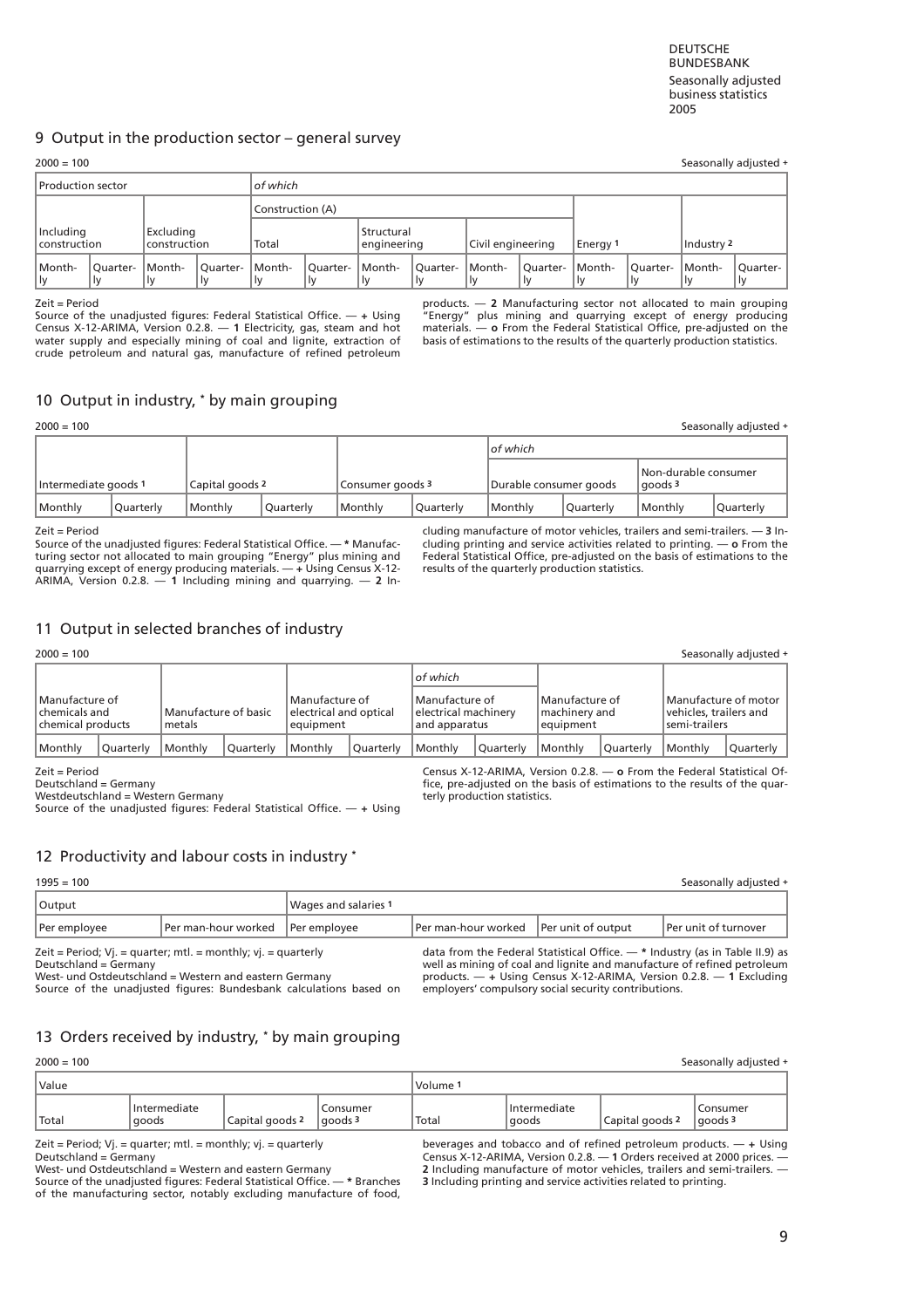<span id="page-9-1"></span><span id="page-9-0"></span>

## 14 Orders received by industry \* from the domestic market

2000 = 100 Seasonally adjusted +

| <i><u><b>Value</b></u></i> |                        |                 |                                 | Volume |                        |                 |                                |  |
|----------------------------|------------------------|-----------------|---------------------------------|--------|------------------------|-----------------|--------------------------------|--|
| <b>Total</b>               | Intermediate<br> goods | Capital goods 2 | .Consumer<br>goods <sup>3</sup> | 'Total | Intermediate<br> qoods | Capital goods 2 | Consumer<br>goods <sup>3</sup> |  |

Zeit = Period; Vj. = quarter; mtl. = monthly; vj. = quarterly Deutschland = Germany

West- und Ostdeutschland = Western and eastern Germany

Source of the unadjusted figures: Federal Statistical Office. — \* Branches [of the manufacturing sector, notably excluding manufacture of food,](#page-34-0) beverages and tobacco and of refined petroleum products. — + Using Census X-12-ARIMA, Version 0.2.8. — 1 Orders received at 2000 prices. — 2 Including manufacture of motor vehicles, trailers and semi-trailers. — 3 Including printing and service activities related to printing.

## 15 Orders received by industry \* from abroad

|                     | $2000 = 100$       |                        |                                          |          | Seasonally adjusted + |                        |                 |                                  |  |
|---------------------|--------------------|------------------------|------------------------------------------|----------|-----------------------|------------------------|-----------------|----------------------------------|--|
| <i><b>Value</b></i> |                    |                        |                                          | Volume   |                       |                        |                 |                                  |  |
|                     | <sup>I</sup> Total | Intermediate<br> goods | Capital goods in-   Consumer<br>dustry 2 | laoods 3 | 'Total                | Intermediate<br>∥aoods | Capital goods 2 | l Consumer<br>goods <sup>3</sup> |  |

Zeit = Period; Vj. = quarter; mtl. = monthly; vj. = quarterly Deutschland = Germany

Westdeutschland = Western Germany

Source of the unadjusted figures: Federal Statistical Office. — \* Branches [of the manufacturing sector, notably excluding manufacture of food,](#page-35-0)

beverages and tobacco and of refined petroleum products. — + Using Census X-12-ARIMA, Version 0.2.8. — 1 Orders received at 2000 prices. — 2 Including manufacture of motor vehicles, trailers and semi-trailers. — 3 Including printing and service activities related to printing.

## [16 Orders received by selected branches of industry](#page-36-0)

| Value, $2000 = 100$<br>Seasonally adjusted +                 |                                |                                                          |                                                            |                                              |                                                                 |  |  |  |  |  |
|--------------------------------------------------------------|--------------------------------|----------------------------------------------------------|------------------------------------------------------------|----------------------------------------------|-----------------------------------------------------------------|--|--|--|--|--|
|                                                              |                                |                                                          | $\lambda$ of which                                         |                                              |                                                                 |  |  |  |  |  |
| Manufacture of<br><b>Ichemicals and</b><br>chemical products | Manufacture of basic<br>metals | l Manufacture of<br>electrical and optical<br> eauipment | l Manufacture of<br>Lelectrical machinery<br>and apparatus | Manufacture of<br>machinery and<br>equipment | Manufacture of motor<br>vehicles, trailers and<br>semi-trailers |  |  |  |  |  |

Zeit = Period; Vj. = quarter; mtl. = monthly; vj. = quarterly; Insgesamt = Total; In- und Ausland = Domestic and abroad Deutschland = Germany

Westdeutschland = Western Germany

Source of the unadjusted figures: Federal Statistical Office. — + Using Census X-12-ARIMA, Version 0.2.8.

## [17 Turnover of industry, by main grouping](#page-37-0)

| $2000 = 100$ | Seasonally adjusted + |                 |                  |                            |                                 |  |  |  |  |  |  |
|--------------|-----------------------|-----------------|------------------|----------------------------|---------------------------------|--|--|--|--|--|--|
|              |                       |                 |                  | $\mathsf{I}$ of which      |                                 |  |  |  |  |  |  |
| Total        | Intermediate goods    | Capital goods 1 | Consumer goods 2 | Durable consumer<br> aoods | Non-durable consumer<br>goods 2 |  |  |  |  |  |  |

Zeit = Period;  $Vj.$  = quarter; mtl. = monthly;  $vi.$  = quarterly

Deutschland = Germany West- und Ostdeutschland = Western and eastern Germany

Source of the unadjusted figures: Federal Statistical Office.  $-$  + Using

Census X-12-ARIMA, Version 0.2.8. — 1 Including manufacture of motor vehicles, trailers and semi-trailers. — 2 Including printing and service activities related to printing.

## [18 Domestic and export turnover of industry](#page-38-0)

#### 2000 = 100 Seasonally adjusted +

| Domestic turnover  |                         |                 |                                 | Export turnover |                        |                   |                                |  |  |
|--------------------|-------------------------|-----------------|---------------------------------|-----------------|------------------------|-------------------|--------------------------------|--|--|
| <sup>1</sup> Totai | Intermediate<br>l aoods | Capital goods 2 | Consumer<br>laoods <sup>3</sup> | 'Total          | Intermediate<br> aoods | , Capital goods 2 | Consumer<br>goods <sup>3</sup> |  |  |

Zeit = Period; Vj. = quarter; mtl. = monthly; vj. = quarterly Deutschland = Germany

West- und Ostdeutschland = Western and eastern Germany Source of the unadjusted figures: Federal Statistical Office. — + Using

Census X-12-ARIMA, Version 0.2.8. — 1 Including manufacture of motor vehicles, trailers and semi-trailers. — 2 Including printing and service activities related to printing.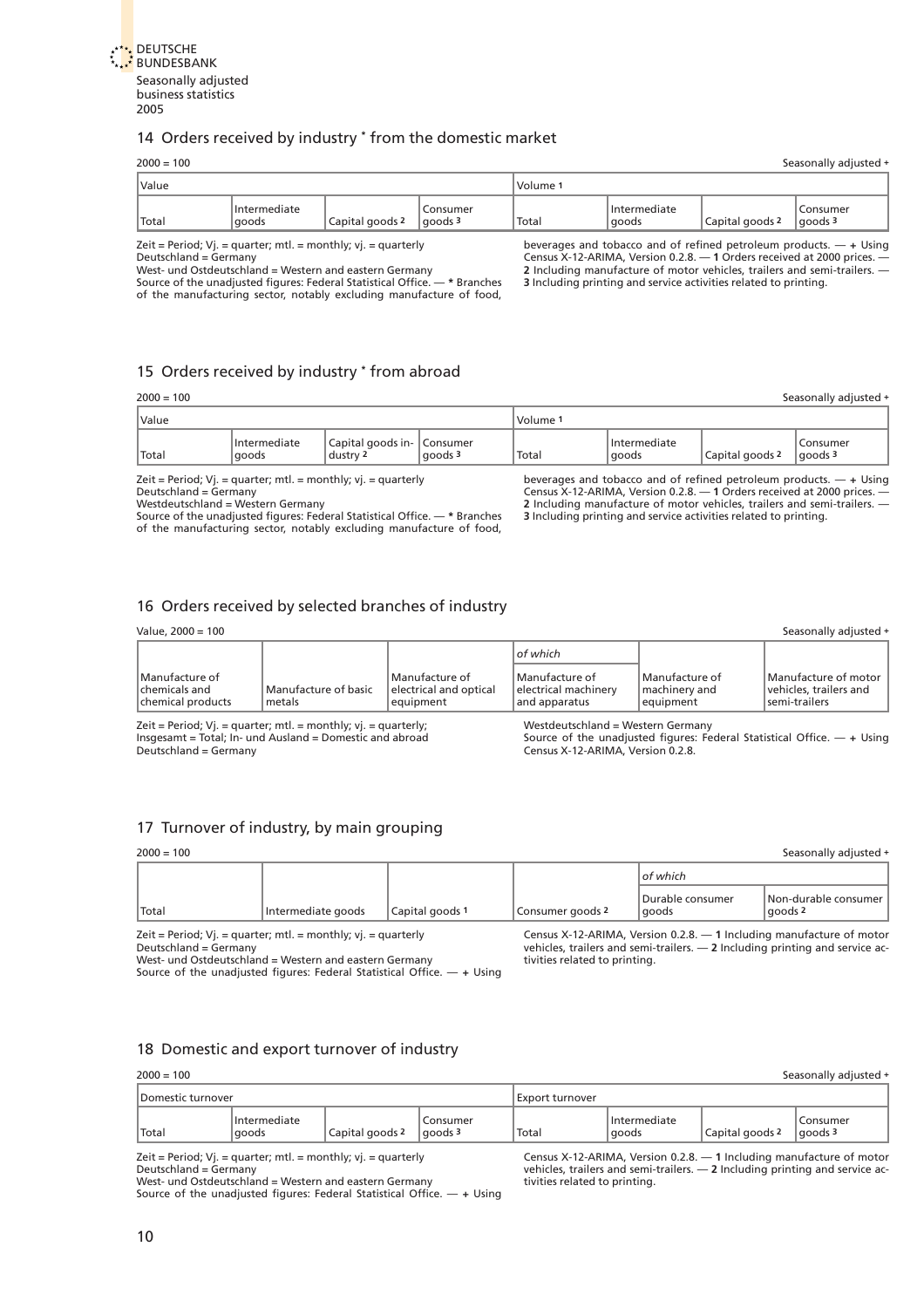DEUTSCHE BUNDESBANK Seasonally adjusted business statistics 2005

## <span id="page-10-1"></span><span id="page-10-0"></span>19 Building permits granted for structural engineering work \*

| $\epsilon$ billion    |                                                                   |                               |                                                  | Seasonally adjusted                                                         |  |  |
|-----------------------|-------------------------------------------------------------------|-------------------------------|--------------------------------------------------|-----------------------------------------------------------------------------|--|--|
|                       |                                                                   | Non-residentical construction |                                                  |                                                                             |  |  |
| Total                 | Residential construction                                          | Total                         | Industrial construction                          | Public sector construction                                                  |  |  |
| Deutschland = Germany | Zeit = Period; $Vj.$ = quarter; mtl. = monthly; $vi.$ = quarterly |                               | cost of the building, including value added tax. | Source of the unadjusted figures: Federal Statistical Office. - * Estimated |  |  |

Deutschland = Germany West- und Ostdeutschland = Western and eastern Germany

### 20 Orders recieved by the construction sector \* – value

| $2000 = 100$ |                                   |                                |                                |                                 |                               |              | Seasonally adjusted      |
|--------------|-----------------------------------|--------------------------------|--------------------------------|---------------------------------|-------------------------------|--------------|--------------------------|
|              | Breakdown by type of construction |                                |                                |                                 | Breakdown by client 1         |              |                          |
|              | Structural engineering            |                                |                                |                                 |                               |              |                          |
| 'Total       | ˈTotal                            | Housing<br><b>construction</b> | l Industrial<br>construction 2 | Public sector<br>  construction | Civil engineering   clients 2 | l Industrial | Public sector<br>clients |

Zeit = Period; Vj. = quarter; mtl. = monthly; vj. = quarterly Deutschland = Germany

West- und Ostdeutschland = Western and eastern Germany

Source of the unadjusted figures: Federal Statistical Office. — \* Excluding

value added tax. The figures relate to the economic sectors "Site preparation" and "Structural engineering and civil engineering". — 1 Excluding housing construction. — 2 Including railways and post office.

### 21 Orders received by the construction sector \* – volume

| $2000 = 100$ | easonallyد<br>' adiusted |
|--------------|--------------------------|
|              |                          |

|                                                                                                                                                    | Structural engineering |                      |                                                                                                                                                                                                                        |  |  |
|----------------------------------------------------------------------------------------------------------------------------------------------------|------------------------|----------------------|------------------------------------------------------------------------------------------------------------------------------------------------------------------------------------------------------------------------|--|--|
| Total                                                                                                                                              | Total                  | Housing construction | Non-residential construction Civil engineering                                                                                                                                                                         |  |  |
| Zeit = Period; $Vi =$ quarter; mtl. = monthly; $vi =$ quarterly<br>Deutschland = Germany<br>West- und Ostdeutschland = Western and eastern Germany |                        |                      | Source of the unadjusted figures: Federal Statistical Office. - * Excluding<br>value added tax. The figures relate to the economic sectors "Site prepar-<br>ation" and "Structural engineering and civil engineering". |  |  |

#### [22 Employment, labour costs and turnover in the construction sector](#page-42-0) \*

|                  | ____                    |                         |            |                                |                                | Seasonally adjusted                                            |  |  |  |
|------------------|-------------------------|-------------------------|------------|--------------------------------|--------------------------------|----------------------------------------------------------------|--|--|--|
|                  |                         |                         | Turnover 4 |                                |                                |                                                                |  |  |  |
| Employees 1      | Man-hours<br>l worked 2 | Wages and<br>salaries 3 | Total      | Housing<br><i>construction</i> | l Industrial<br>  construction | Public sector<br>construction and<br><b>Iroad construction</b> |  |  |  |
| <b>Thousands</b> | <b>Millions</b>         | $\epsilon$ billion      |            |                                |                                |                                                                |  |  |  |

Zeit = Period;  $Vj.$  = quarter; mtl. = monthly;  $vi.$  = quarterly

Deutschland = Germany

West- und Ostdeutschland = Western and eastern Germany Source of the unadjusted figures: Federal Statistical Office. — \* The figures relate to the economic sectors "Site preparation" and "Structural engineering and civil engineering". — 1 Monthly figures: end of month;

quarterly figures: averages; including working proprietors, co-proprietors and unpaid family workers. — 2 Man-hours actually worked on building sites and in contractors' yards. — 3 Excluding employers' contri-butions to social security funds, winter construction levy, early retirement pensions paid and short-time working benefits. — 4 Excluding value added tax.

## 23 Retail turnover \*

2000 = 100 Seasonally adjusted +

|                                                | Retail trade 1 |                 |                                             |                   |                                              |                                |                                                            |                 |               |                                                                   | Memo items     |                  |                               |                |                          |                |
|------------------------------------------------|----------------|-----------------|---------------------------------------------|-------------------|----------------------------------------------|--------------------------------|------------------------------------------------------------|-----------------|---------------|-------------------------------------------------------------------|----------------|------------------|-------------------------------|----------------|--------------------------|----------------|
|                                                |                |                 |                                             |                   | of which<br>By main focus of the enterprises |                                |                                                            |                 |               |                                                                   |                | of which         |                               |                |                          |                |
| <b>Total</b>                                   |                |                 | Food, beverages<br>and tobacco <sub>2</sub> |                   | Clothing,<br>products 2                      | footwear, leather construction | Household<br>furniture and<br>appliances 4,<br>materials 2 |                 | stations      | Retail including retail of motor<br>vehicles and including petrol |                |                  | Retail of motor<br>vehicles 3 |                |                          |                |
| At constant<br>l prices 4<br>At current prices |                |                 |                                             | At current prices |                                              |                                | At constant<br>prices 4<br>At current prices               |                 |               | At current prices                                                 |                |                  |                               |                |                          |                |
|                                                | Month-<br> ly  | Quar-<br> terly | lMonth-<br> ly                              | Quar-<br>terly    | Month-<br>Ιy                                 | lOuar-<br>  terly              | Month-<br>ly.                                              | Quar-<br> terly | Month-<br>ly. | Quar-<br>terly                                                    | Month-<br>  Iy | lOuar-<br>∥terly | Month-<br>Ιy                  | Quar-<br>terly | Month-<br>$\parallel$ ly | Quar-<br>terly |

#### Zeit = Period

Source of the unadjusted figures: Federal Statistical Office. — \* Excluding value added tax. — + Using Census X-12-ARIMA, Version 0.2.8. — 1 Excluding retail of motor vehicles and automotive fuel. — 2 The figures re-

late to retail trade in stores only. — 3 Including motor vehicle parts and accessories. — 4 Up to and including December 2000 at 1995 prices; from January 2001 at 2000 prices. — s Unadjusted figures from the Federal Statistical Office, estimated.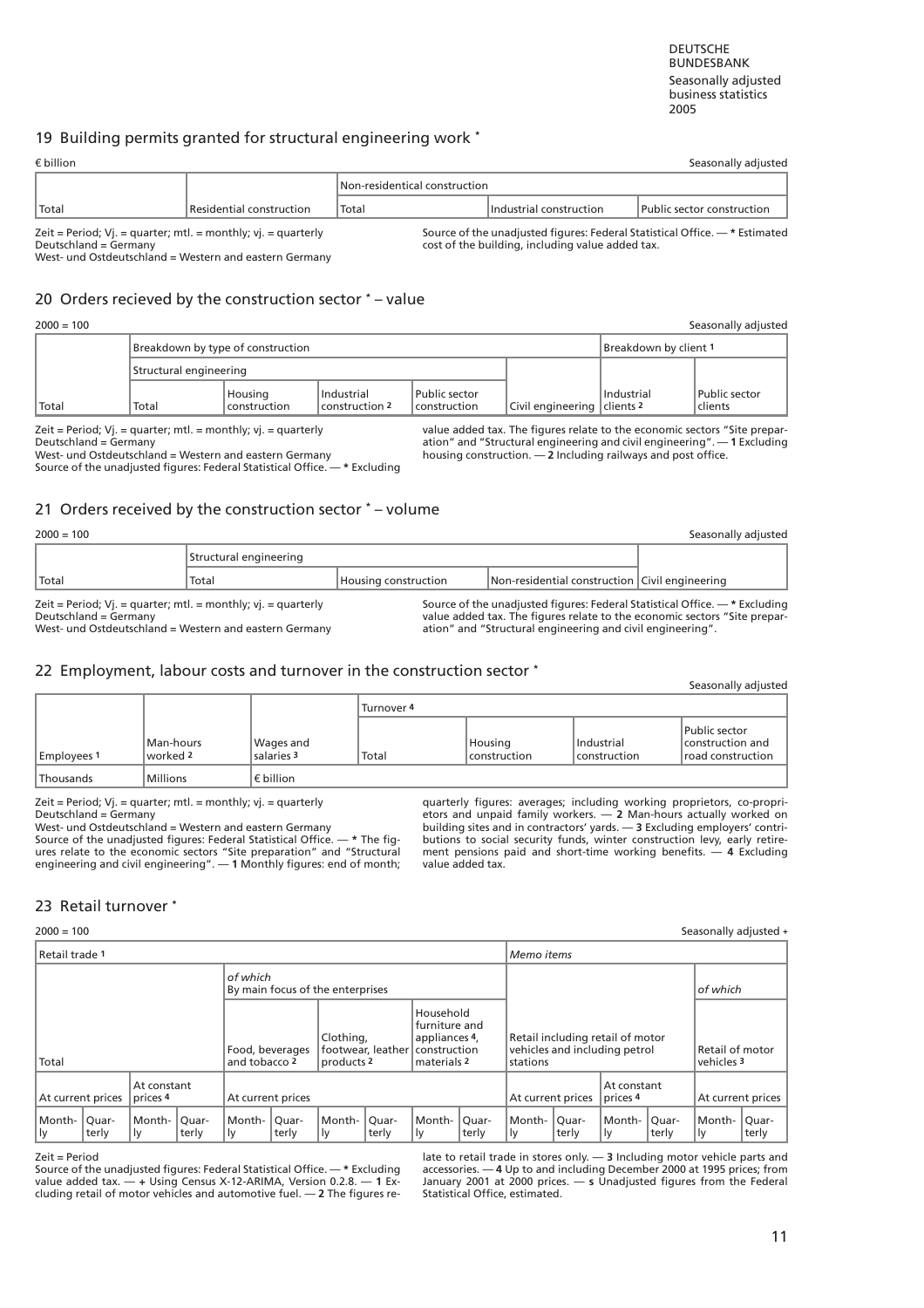<span id="page-11-2"></span><span id="page-11-1"></span><span id="page-11-0"></span>

#### 24 Producer and consumer prices

|                        |                                                                                                      |                                            |  |              |                        |                |                      |                                                                                                                                                     |       |                        |        |                |                | Seasonally adjusted |  |
|------------------------|------------------------------------------------------------------------------------------------------|--------------------------------------------|--|--------------|------------------------|----------------|----------------------|-----------------------------------------------------------------------------------------------------------------------------------------------------|-------|------------------------|--------|----------------|----------------|---------------------|--|
| Producer price index 1 |                                                                                                      |                                            |  |              |                        |                | Consumer price index |                                                                                                                                                     |       |                        |        |                |                |                     |  |
| Of industrial products |                                                                                                      |                                            |  |              |                        |                |                      | of which                                                                                                                                            |       |                        |        |                |                |                     |  |
| <b>Total</b>           |                                                                                                      | Total, excluding<br>sources of<br>energy 2 |  |              | Of farm products Total |                |                      | Other consumer<br>Idurables and<br>Services.<br>excluding house<br>Total, excluding<br>Inon-durables.<br>Food<br>excluding energy rents<br>energy 3 |       |                        |        |                |                |                     |  |
| $2000 = 100$           |                                                                                                      |                                            |  | $1995 = 100$ |                        | $2000 = 100$   |                      |                                                                                                                                                     |       |                        |        |                |                |                     |  |
| Month-<br> ly          | Ouar-<br>Month-   Ouar-<br>Month-   Quar-<br>Month-<br>∣terly<br> terly<br> terly<br>l٧<br> ly<br>۱v |                                            |  |              | Quar-<br>∥terly        | Month-<br>∥ly. | Ouar-<br>terly       | Month-   Quar-<br>i Iv                                                                                                                              | terly | Month-   Quar-<br>l Iv | ∥terly | Month-<br>, Iy | Ouar-<br>terly |                     |  |

#### Zeit = Period

Source of the unadjusted figures: Federal Statistical Office. — 1 Domestic sales; excluding value added tax. — 2 Refined petroleum and coke oven [products, crude petroleum, electricity, gas coal and district heating \(](#page-44-0)Bundesbank calculation). — 3 Electricity, gas, and other energy sources as well as fuel.

## 25 Prices and unit values in foreign trade

#### 2000 = 100 Seasonally adjusted

|                             |  |                        |                  |                |           |                        |           |                                   |                  |                                             | .                |
|-----------------------------|--|------------------------|------------------|----------------|-----------|------------------------|-----------|-----------------------------------|------------------|---------------------------------------------|------------------|
| <b>Exports</b>              |  |                        |                  | <b>Imports</b> |           |                        |           | Terms of trade 1                  |                  |                                             |                  |
| Price index                 |  | Index of unit values 2 |                  | Price index    |           | Index of unit values 2 |           | On the basis of price<br>lindices |                  | On the basis of unit<br>values <sub>2</sub> |                  |
| Monthly<br><b>Ouarterly</b> |  | Monthly                | <b>Ouarterly</b> | <b>Monthly</b> | Ouarterly | <b>Monthly</b>         | Ouarterly | <b>Monthly</b>                    | <b>Ouarterly</b> | <b>I</b> Monthly                            | <b>Ouarterly</b> |

Zeit = Period

Source of the unadjusted figures: Federal Statistical Office. — 1 Index of export prices (or export unit values) as a percentage of the index of import prices (or import unit values). — 2 Seasonal adjustment using Census X-12-ARIMA, Version 0.2.8.

## III External sector

#### 1 Current account

#### DM/5 Seasonally adjusted <sup>+</sup>

| -------             |                                                  |            |                 | ______________________ |
|---------------------|--------------------------------------------------|------------|-----------------|------------------------|
|                     | Components (excluding supplementary trade items) |            |                 |                        |
| Current account 1,2 | Foreign trade 2                                  | 'Services' | l Factor income | Current transfers (A)  |
|                     |                                                  |            |                 |                        |

Zeit = Period; Vj. = quarter

Source of the unadjusted figures: Federal Statistical Office. — + Using Census X-12-ARIMA, Version 0.2.8. The seasonally adjusted net series are subject to much greater uncertainty than the basic series from which

they are derived.  $-$  1 Also including supplementary trade items.  $-$ 2 Owing to changes in recording foreign trade and payments statistics, data from the start of 1993 are subject to fairly considerable uncertainty.

## 2 Foreign trade-general survey

| $\epsilon$ billion |                                      |         |  |                      |                  |                |                  |                |                  |                      | Seasonally adjusted + |
|--------------------|--------------------------------------|---------|--|----------------------|------------------|----------------|------------------|----------------|------------------|----------------------|-----------------------|
| <sup>1</sup> Value |                                      |         |  |                      |                  |                |                  |                |                  |                      |                       |
| Exports            |                                      | Imports |  | Balance <sub>2</sub> |                  | Exports        |                  | <b>Imports</b> |                  | Balance <sub>2</sub> |                       |
| l Monthlv          | l Monthlv<br> Ouarterlv<br>Ouarterly |         |  |                      | <b>Quarterly</b> | <b>Monthly</b> | <b>Quarterly</b> | <b>Monthly</b> | <b>Quarterly</b> | <b>I</b> Monthly     | Quarterly             |

Zeit = Period

Source of the unadjusted figures: Federal Statistical Office. — + Using Census X-12-ARIMA, Version 0.2.8. — 1 Volumes calculated using unit

value indices on the basis of 2000 = 100.  $-$  2 The seasonally adjusted net series are subject to much greater uncertainty than the basic series from which they are derived.

## 3 Exports, by group of countries \*

#### $\blacksquare$  Value,  $\epsilon$  billion Seasonally adjusted +

|                | European countries      |                        |         |                          |       |                                    |        | Non-European countries |         |                       |         |                       |       |                       |                  |
|----------------|-------------------------|------------------------|---------|--------------------------|-------|------------------------------------|--------|------------------------|---------|-----------------------|---------|-----------------------|-------|-----------------------|------------------|
|                | of which                |                        |         |                          |       |                                    |        | $\mathsf{I}$ of which  |         |                       |         |                       |       |                       |                  |
| 'Total         | EU countries (25) tries |                        |         | Euro area coun-          |       | Other European<br><i>countries</i> |        | Total                  |         | United States         |         | Asia                  |       | <b>OPEC</b> countries |                  |
| Month-<br>. Iv | lOuar-<br>terly         | IMonth-   Quar-<br>llv | l terlv | I Month-   Quar-<br>l Iv | terlv | Month-   Quar-<br>llv              | ∥terly | Month-   Quar-<br>l Iv | l terlv | Month-   Quar-<br>∥lγ | l terlv | ∥Month-   Quar-<br>Ħν | terly | Month-  <br>l Iv      | lOuar-<br> terly |

Zeit = Period;

Source of the unadjusted figures: Federal Statistical Office. — \* Classified by country of destination (country of consumption). Inclusion of indi-

vidual countries in groups of countries according to the most recent position. — + Using Census X-12-ARIMA, Version 0.2.8.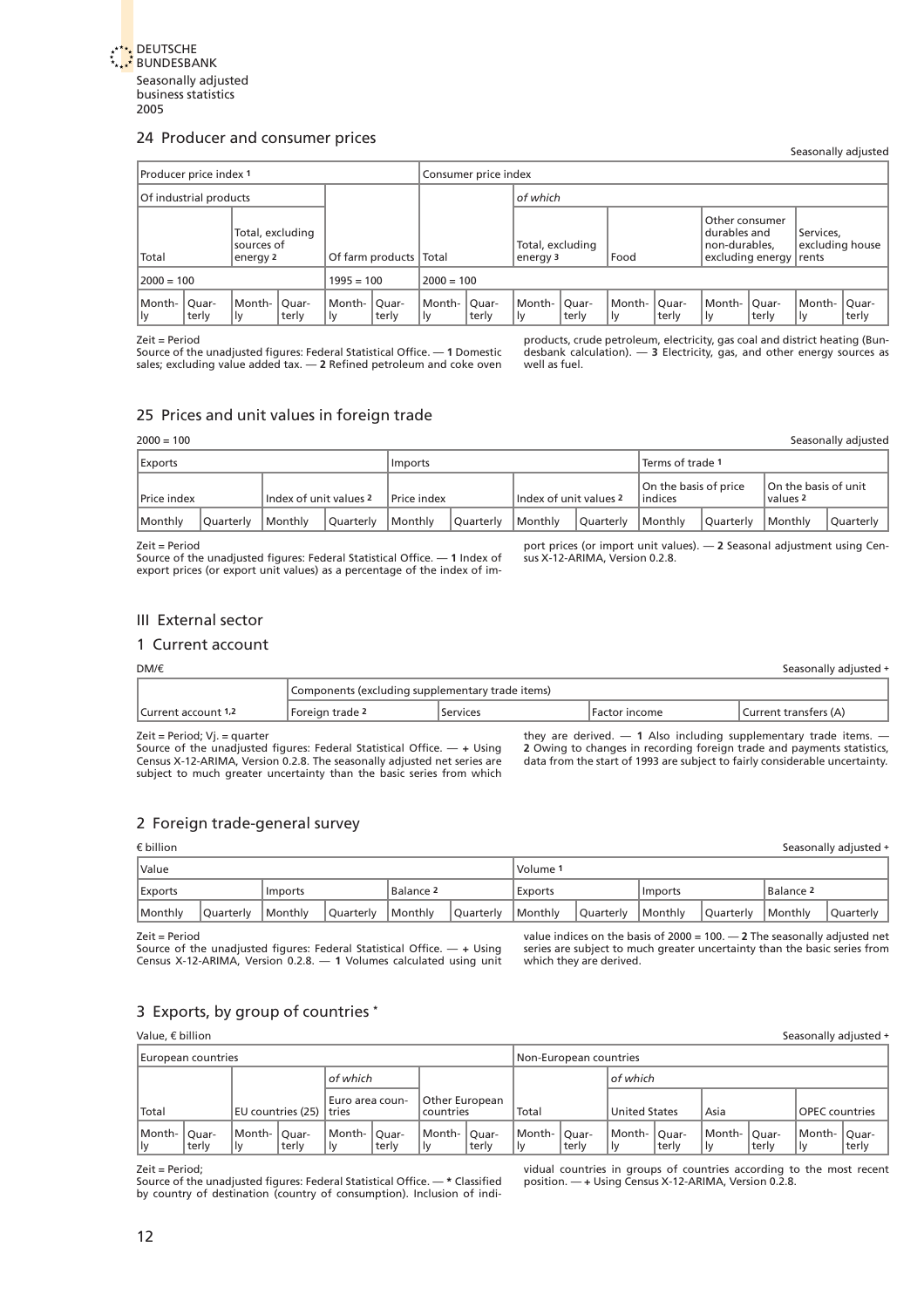DEUTSCHE **BUNDESBANK** Seasonally adjusted business statistics 2005

## <span id="page-12-1"></span><span id="page-12-0"></span>4 Exports, by category of goods \*

### Value, € billion Seasonally adjusted + Seasonally adjusted + Seasonally adjusted + Seasonally adjusted +

|                                                                                                          | Selected main categories |  |         |                                                 |              | Selected categories |        |                             |          |                                        |        |                                                     |  |
|----------------------------------------------------------------------------------------------------------|--------------------------|--|---------|-------------------------------------------------|--------------|---------------------|--------|-----------------------------|----------|----------------------------------------|--------|-----------------------------------------------------|--|
|                                                                                                          |                          |  |         | Durable and non-<br>durable consumer<br>goods 2 |              | Chemical products   |        | Machinery and<br>lequipment |          | Computer-related<br>aoods <sup>3</sup> |        | Motor vehicles.<br>trailers and semi-<br>  trailers |  |
| Intermediate goods Capital goods 1<br>Month-<br>Month-<br>lOuarter-<br>Ouarter-<br>∥lv<br>Iv<br>1v<br>١v |                          |  | "Month- | Ouarter-                                        | Month-<br>1v | Ouarter-<br>Iv.     | Month- | Ouarter-<br>Ιv              | I Month- | Ouarter-                               | Month- | Ouarter-<br>l٧                                      |  |

Zeit = Period

[Source of the unadjusted figures: Federal Statistical Office; up to and in](#page-49-0)cluding 1999, data for the main categories estimated by the Bundesbank on the basis of data from the Federal Statistical Office. — \* Figures excluding additional estimates for transactions which failed to be re-

ported, and transactions which do not have to be reported statistically. — + Using Census X-12-ARIMA, version 0.2.8. — 1 Including motor vehicles, trailers and semi-trailers. — 2 Including printed goods. — 3 Office machinery and computers, electrical and optical equipment.

## 5 Imports, by group of countries \*

Value, € billion Seasonally adjusted + Seasonally adjusted + Seasonally adjusted + Seasonally adjusted +

| European countries     |       |                      |                   |                                                                          |       |                         |        | Non-European countries |                      |                         |         |                         |                       |                        |       |
|------------------------|-------|----------------------|-------------------|--------------------------------------------------------------------------|-------|-------------------------|--------|------------------------|----------------------|-------------------------|---------|-------------------------|-----------------------|------------------------|-------|
|                        |       |                      |                   | of which                                                                 |       |                         |        |                        |                      | of which                |         |                         |                       |                        |       |
| ∥Total                 |       |                      | EU countries (25) | Other European<br>Euro area coun-<br>Total<br>∥tries<br><i>countries</i> |       |                         |        |                        | <b>United States</b> |                         | Asia    |                         | <b>OPEC countries</b> |                        |       |
| Month-   Quar-<br>  Iy | terly | Month-   Ouar-<br>l٧ | l terlv           | Month-   Quar-<br>l Iv                                                   | terly | IMonth-   Quar-<br>l Iv | ∣terly | l Month-<br>ll Iv      | Ouar-<br>  terlv     | I Month-   Quar-<br>llv | l terlv | IMonth-   Quar-<br>l Iv | l terlv               | Month-   Quar-<br>l Iv | terly |

Zeit = Period:

Source of the unadjusted figures: Federal Statistical Office. — \* Classified by country of origin (country of production). Inclusion of individual

countries in groups of countries according to the most recent position. — + Using Census X-12-ARIMA, version 0.2.8.

## 6 Imports, by category of goods

| Value                                     |           |              |          |                    |          |        |                                     |              |                | l Volume <sup>:</sup> |                      |             |          |
|-------------------------------------------|-----------|--------------|----------|--------------------|----------|--------|-------------------------------------|--------------|----------------|-----------------------|----------------------|-------------|----------|
|                                           | lof which |              |          |                    |          |        |                                     |              |                |                       |                      |             |          |
| Total, excluding en- Intermediate<br>ergy |           | goods 2      |          | Capital goods 2, 3 |          |        | Consumer goods $2, 4$ Energy $2, 5$ |              |                | ∥ergy                 | Total, excluding en- | Energy 2, 5 |          |
| Month-<br>Ouarter-<br>llv<br>1v           |           | Month-<br>l٧ | Ouarter- | Month-             | Ouarter- | Month- | Ouarter-<br>1v                      | Month-<br>1v | Ouarter-<br>1v | Month-                | Ouarter-             | Month-      | Ouarter- |

Zeit = Period

Source of the unadjusted figures: Federal Statistical Office. Data up to [end-1999 are Bundesbank estimations based on data from the Federal](#page-51-0) Statistical Office. — + Using Census X-12-ARIMA, version 0.2.8. — 1 Calcu-lated using indices of unit values on the basis of 2000 = 100. — 2 Figures

excluding additional estimates for transactions which failed to be re-ported, and transactions which do not have to be reported statistically. — 3 Including motor vehicles, trailers and semi-trailers. -4 Including printed goods. — 5 Coal, peat, mineral oil, natural gas, coke products, refined petroleum products, nuclear fuel and electricity.

## 6 Imports, by category of goods (cont'd) \*

| $\epsilon$ billion      |  |                                                |           |                         |           |                          |           |                                                | Seasonally adjusted + |
|-------------------------|--|------------------------------------------------|-----------|-------------------------|-----------|--------------------------|-----------|------------------------------------------------|-----------------------|
| Chemical products       |  | Basic metals and fabricated<br>Imetal products |           | Machinery and equipment |           | Computer-related goods 1 |           | Motor vehicles, trailers and<br>Isemi-trailers |                       |
| l Monthlv<br> Ouarterlv |  | <b>Monthly</b>                                 | Ouarterly | <b>I</b> Monthly        | Ouarterly | <b>Monthly</b>           | Ouarterlv | l Monthlv                                      | l Ouarterlv           |

Zeit = Period

Source of the unadjusted figures: Federal Statistical Office. — \* Figures excluding additional estimates for transactions which failed to be reported, and transactions which do not have to be reported statistically. — + Using Census X-12-ARIMA, version 0.2.8. — 1 Office machinery and computers, electrical and optical equipment.

#### $\epsilon$  billion Seasonally adjusted +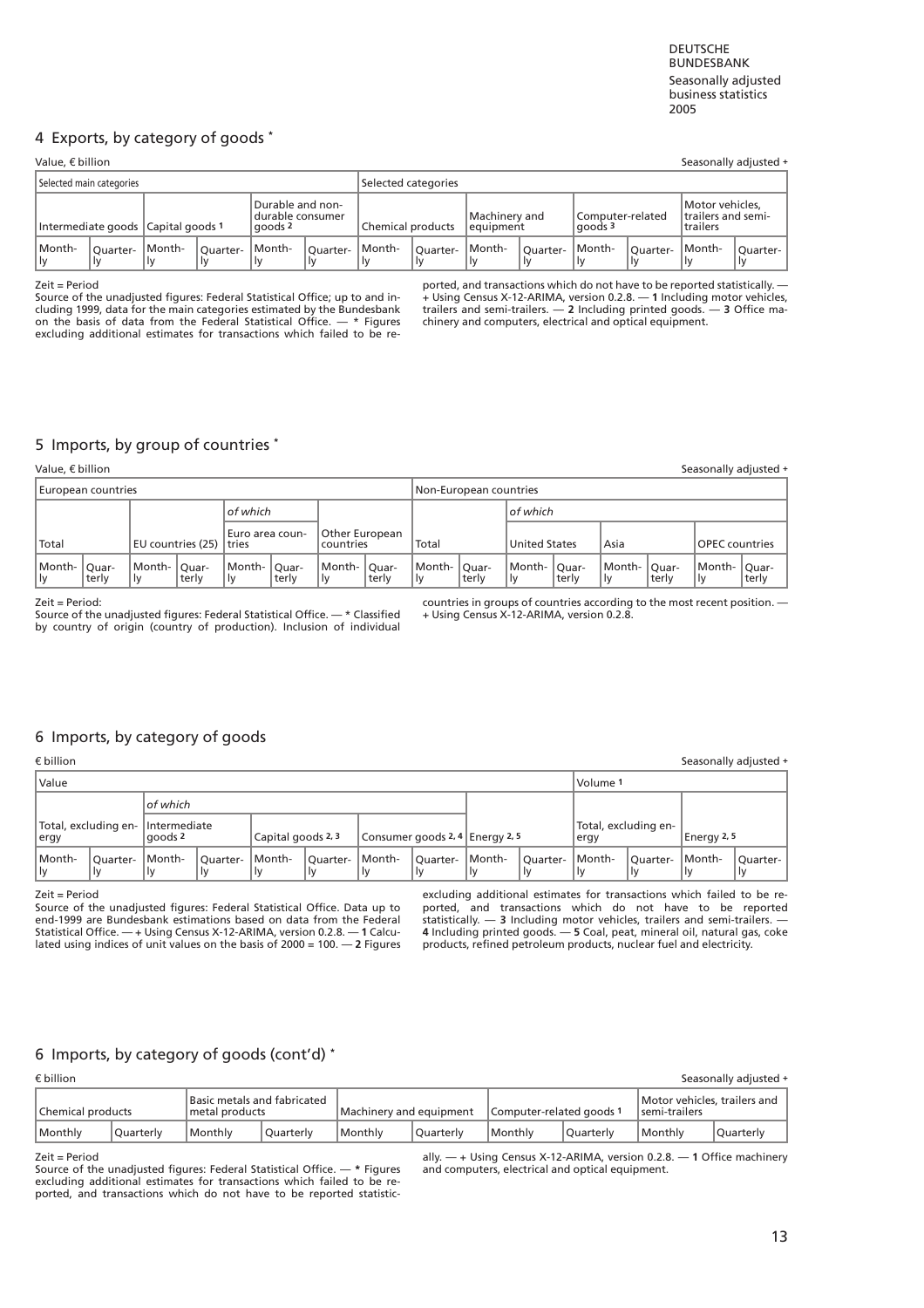<span id="page-13-1"></span><span id="page-13-0"></span>

#### [7](#page-3-0) Service transactions and factor income

| $\epsilon$ billion |                                                                                                            |             |  |          |  |                              |                |                  |              |                   |               |                |                        |             | Seasonally adjusted + |
|--------------------|------------------------------------------------------------------------------------------------------------|-------------|--|----------|--|------------------------------|----------------|------------------|--------------|-------------------|---------------|----------------|------------------------|-------------|-----------------------|
| <b>Services</b>    |                                                                                                            |             |  |          |  |                              |                | Factor income    |              |                   |               |                |                        |             |                       |
| Total              | of which                                                                                                   |             |  |          |  |                              |                |                  |              |                   |               | lof which      |                        |             |                       |
|                    |                                                                                                            |             |  | Travel   |  |                              |                |                  |              |                   |               |                | Investment income      |             |                       |
| Receipts           |                                                                                                            | Expenditure |  | Receipts |  | Expenditure                  |                | Receipts         |              | Expenditure       |               | Receipts       |                        | Expenditure |                       |
| Month-<br> ly      | Month-<br>Month-<br>IMonth-   Quar-<br>lOuar-<br>Quar-<br>llv<br> terly<br>  Iy<br> terly<br>terly<br>l Iv |             |  |          |  | <sup>1</sup> Quar-<br>∣terly | Month-<br>i Iv | Ouar-<br>  terly | Month-<br>1v | "Quar-<br>  terly | Month-<br>llv | Ouar-<br>terly | I Month-   Quar-<br>l٧ | ∥terly      |                       |

Zeit = Period

+ Using Census X-12-ARIMA, version 0.2.8.

## IV Trend-adjusted indicators

## 1 Industrial activity \* – demand

Logarithmischer Maßstab = Logarithmic scale; Saisonbereinigte Werte und Trend = Seasonally adjusted figures and trend; Zweimonatlich, saisonbereinigte Werte, geglättet =  $\bar{T}$ wo-monthly, seasonally adjusted figures, smoothed; Prozentuale Abweichungen saisonbereinigter Werte vom Trend = Percentage deviations of seasonally adjusted figures from trend; Linearer Maßstab = Linear scale

\* Branches of the manufacturing sector, notably excluding manufacture of food, beverages and tobacco and of refined petroleum products. — Indices for western Germany and for Germany linked over the annual average for 1995. Owing to the trend extrapolation required, trend and deviations from trend in the specially marked area at the end of the

Auftragseingang, Volumen = Orders received, volume; Insgesamt = Total orders; Inland = Domestic orders; Ausland = Orders received from abroad. Westdeutschland = Western Germany; Deutschland = Germany

series are subject to uncertainty.  $-1$  Two-month averages, smoothed with a three-period moving average. — 2 At 2000 prices. — # Owing to changeover to a standard EU economic sector classification, comparability disrupted.

## 2 Industrial activity \* – output, employment, costs

General notes to the charts, see IV.1. Produktion = Output; Kapazitätsauslastung = Capacity utilisation;

\* Including figures for mining of coal and lignite and manufacture of refined petroleum products. Indices for western Germany and for Ger-many linked over the annual average for 1995. Owing to the trend extrapolation required, trend and deviations from trend in the specially marked area at the end of the series are subject to uncertainty. — 1 Twomonth averages (capacity utilisation: quarterly figures), smoothed with

Beschäftigte = Employees; Löhne und Gehälter je Produkteinheit = Wages and salaries per unit of output

a three-period moving average. — 2 Capacity utilisation as a percentage of the standard level of capacity utilisations, quarterly figures, excluding mining; up to 1994 excluding food, drink and tobacco industry and manufacture of chemicals, chemical products and man-made fibres (source of the unadjusted figures: Ifo). — # Owing to changeover to a standard EU economic sector classification, comparability disrupted.

#### 3 Investment activity \*

General notes to the charts, see IV.1. Auftragseingang aus dem Inland, Volumen = Domestic orders received,

\* The data relate to the capital goods sector, and from 1991 to capital goods producers (with capacity utilisation from 1995). Indices for western Germany and for Germany linked over the annual average for 1995. Owing to the trend extrapolation required, trend and deviations from trend in the specially marked area at the end of the series are subject to uncertainty. — 1 Two-month averages (capacity utilisation: quarterly

4 External sector

General notes to the charts, see VI.1. Auftragseingang in der Industrie aus dem Ausland, Volumen = Orders received by industry from abroad, volume; Ausfuhr, Volumen = Exports,<br>volume; Einfuhr, Volumen = Imports, volume; Nachrichtlich = *Memo* 

1 Two-month averages, smoothed with a three-period moving average, Indices for western Germany and for Germany linked over the annual average for 1991. Owing to the trend extrapolation required, trend and deviations from trend in the specially marked area at the end of the ser-ies are subject to uncertainty. — 2 At 2000 prices. — 3 Volumes valued at 2000 unit values. — 4 Index of output of the following countries, weighted by their shares in German exports: Canada, EU countries,

volume; Production = Output; Kapazitätsauslastung = Capacity utilisation; Beschäftigte = Employees

figures), smoothed with a three-period moving average. — 2 At 2000 prices. — 3 Capacity utilisation as a percentage of the standard level of capacity utilisation, quarterly figures (source of the unadjusted figures: Ifo). — # Owing to changeover to a standard EU economic sector classification, comparability disrupted.

item; Produktion des Produzierenden Gewerbes ohne Baugewerbe im Ausland = Output of the production sector abroad, excluding construction.

Japan, Norway, Switzerland, USA. — 5 Owing to difficulties when changing the collection method at the start of 1988, there is a distortion of the data on foreign trade during the course of the year.  $-$  o Owing to a change in recording foreign trade, data from the start of 1993 are sub-ject to fairly considerable uncertainty. — # Owing to changeover to a standard EU economic sector classification, comparability disrupted.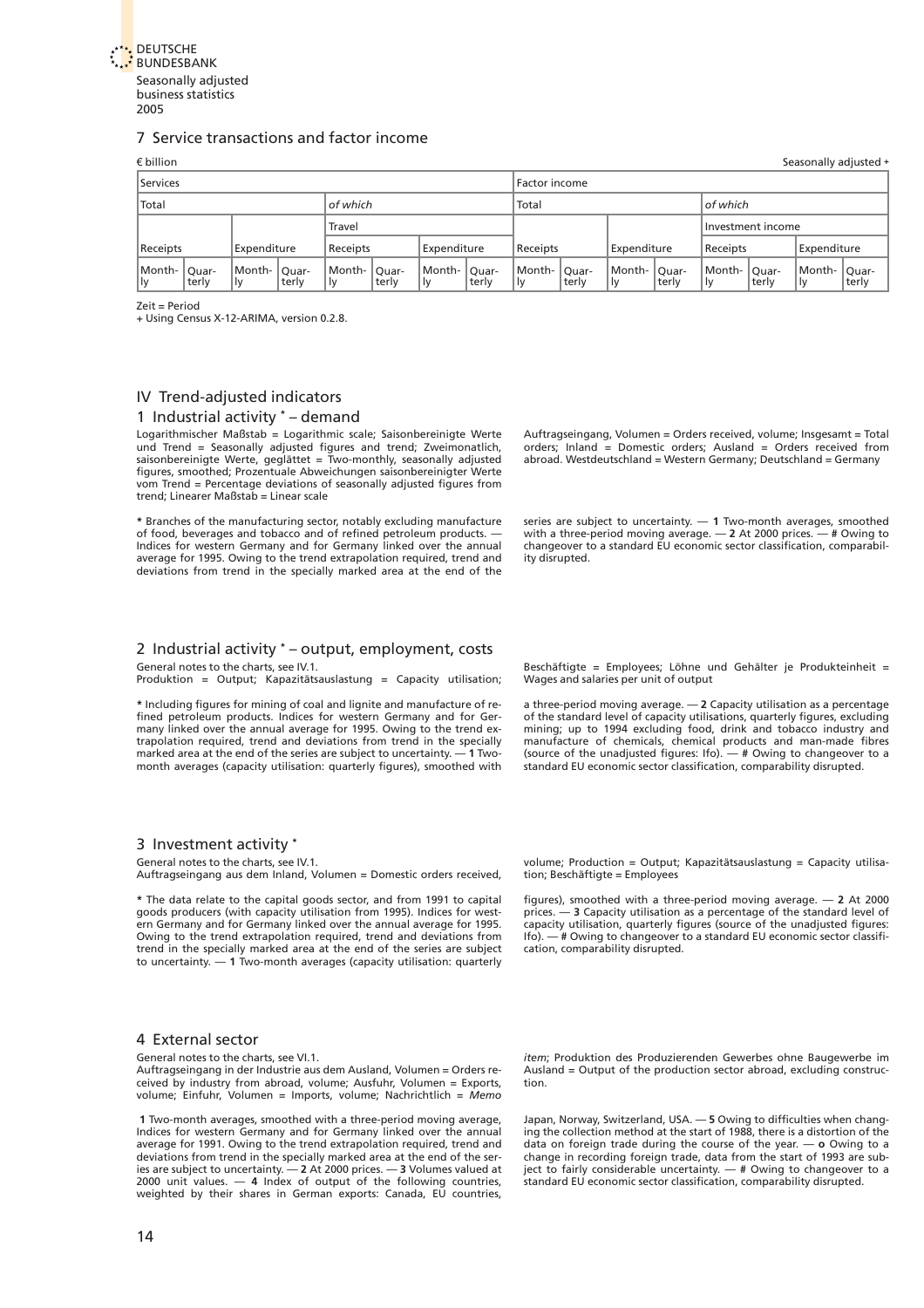DEUTSCHE BUNDESBANK Seasonally adjusted business statistics 2005

# <span id="page-14-0"></span>Explanatory notes Seasonal adjustment

The Deutsche Bundesbank's purpose in seasonally adjusting time series is to filter out the usual seasonal fluctuations within the movements of the times series under review. "Usual seasonal fluctuations" means those movements which recur with similar intensity in the same season each year and which, on the basis of past movements of the time series in question, can, under normal circumstances, be expected to recur. Thus, fluctuations due to exceptionally strong or weak seasonal influences (for example, extreme weather conditions or atypical holiday constellations) will continue to be visible in the seasonally adjusted series to the extent that they exceed, or fall short of, the normal seasonal average. In general, other random disruptions and unusual movements that are readily understandable in economic terms (for example, the consequences of economic policy, large-scale orders or strikes) are also not eliminated.

Seasonal adjustment also includes the elimination of working-day variations insofar as influences deriving from differences in the number of working days or the dates of particular days (eg public holidays, weekday on the last day of the month in the case of stock series) can be demonstrated and quantified.

The seasonal adjustment of the data of the monetary indicators for Germany, the national accounts, the employment and the labour market, the production, productivity and labour cost indices, the indices of orders received and turnover, the retail turnover indices, the unit values in the foreign trade and the figures for the external sector is based on Census X-12-ARIMA, Version 0.2.8. At present, the other time series are still being seasonally adjusted using the revised version of the Census Method II, Variant X-11. There will be a gradual changeover to the new X-12-ARIMA method. The analysis of current business activity will not be affected by the temporary use of the two variants.

In general, the breakdown of the time series is based on the multiplicative model. Series adjusted by means of the additive method are marked (A).

Discrepancies between the aggregated series and their components are due to the fact that some of the seasonally adjusted aggregates are estimated directly and not derived from seasonally adjusted components.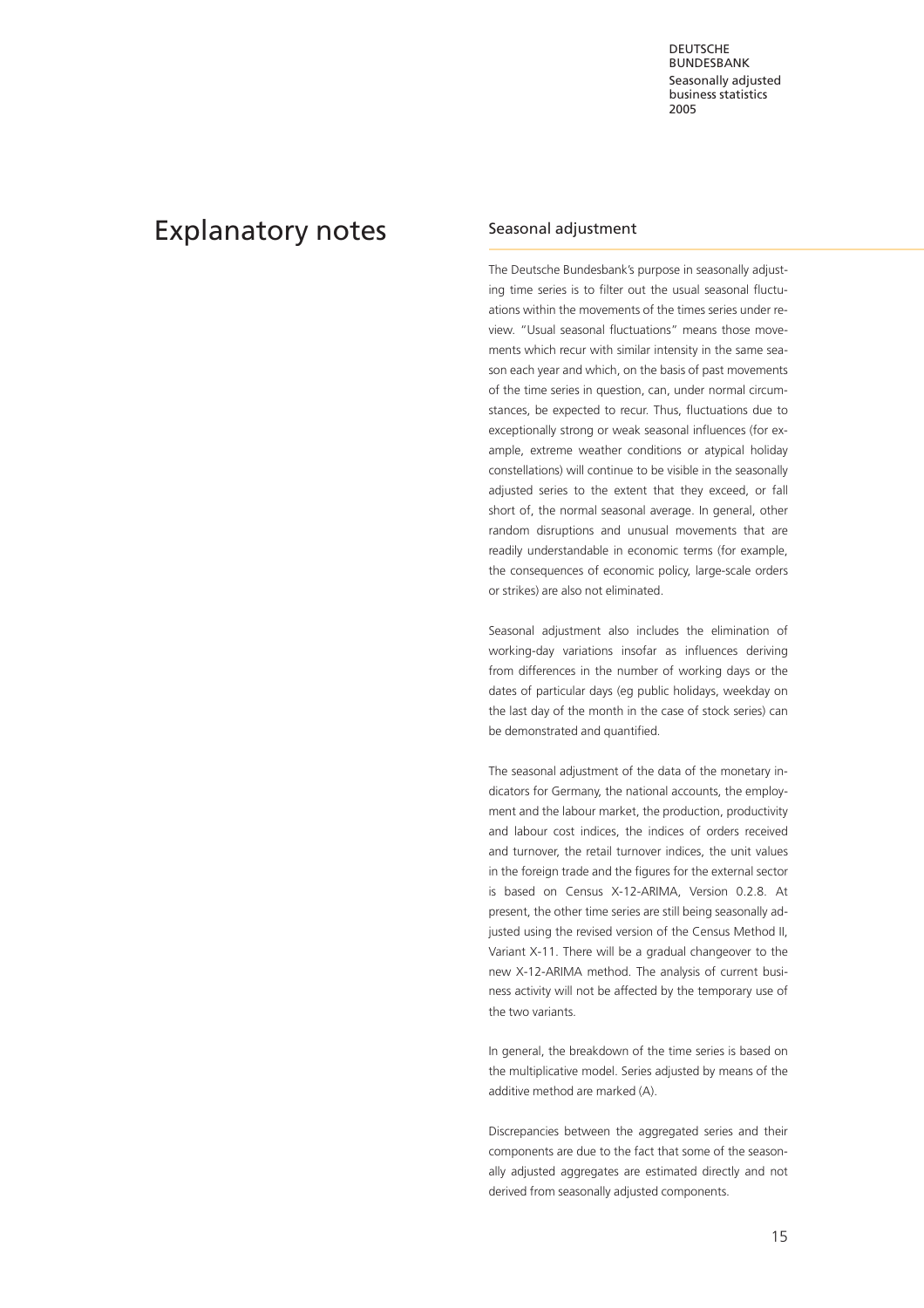<span id="page-15-0"></span>To show the cyclical trend more clearly, the charts give, as a rule, the seasonally adjusted monthly figures as well as moving averages derived from them; the number of values included in the calculation is given in brackets beside the respective curve.

For details of the method Census X-11 please refer to:

The X-11 Variant of the Census Method II, Seasonal Adjustment Program, Technical Paper No 15, US Department of Commerce, Bureau of the Census, US Government Printing Office, Washington DC, 1965.

Deutsche Bundesbank, Seasonal adjustment by the Census Method, Monthly Report, March 1970, pages 37-41.

Deutsche Bundesbank, Seasonal adjustment as a tool for analysing economic activity, Monthly Report, October 1987, pages 30-39.

Deutsche Bundesbank, Data, adjusted for seasonal and working-day variations, on the expenditure components of GNP, Monthly Report, April 1991, pages 35-40.

Deutsche Bundesbank, Results of the national accounts for Germany as a whole, Monthly Report, October 1995, pages 45-57.

For details of the Census Method X-12-ARIMA, please refer to:

Bureau of the Census, X-12-ARIMA Reference Manual, Version 0.2.8., Washington DC, 17 January 2001.

David F Findley, Brian C Monsell, William R Bell, Mark C Otto and Bor-Chung Chen, New Capabilities and Methods of the X-12-ARIMA Seasonal Adjustment Program, in: Journal of Business & Economic Statistics, Vol 16, April 1998, pages 127-177.

Deutsche Bundesbank, The changeover from the seasonal adjustment method Census X-11 to Census X-12- ARIMA, Monthly Report, September 1999, pages 39-50.

Robert Kirchner, Auswirkungen des neuen Saisonbereinigungsverfahrens Census X-12-ARIMA auf die aktuelle Wirtschaftsanalyse in Deutschland, Discussion Paper 7/99, Economic Research Group of the Deutsche Bundesbank, December 1999 (available in German only).

## Figures in Deutsche Mark

Data in Deutsche Mark relate either to statistics which, up to the end of 1998, were officially denominated in Deutsche Mark (for example, the monetary indicators) or to statistics which were officially converted to euro even before 1999 (for example, the national accounts). In the latter case the euro data have been converted to Deutsche Mark at the constant conversion rate ( $\epsilon$ 1 = DM1.95583) irrespective of whether they are figures at current prices (= nominal) or at constant prices of a base year (= real). This ensures that – apart from rounding differences – the figures in Deutsche Mark and the figures in euro show the same relative changes.

## Definition of unemployed

The definition of unemployed is based on the norms of the International Labour Organization (ILO). Under this definition the unemployed are persons aged 15 years or more who do not have a job (not even a low-paid one), have actively sought work during the last four weeks and can commence work within the next two weeks. The registered unemployed as defined in the statistics of the Federal Labour Office are all those persons who have reached the age of 15 but not yet the age of 65 who have no job or only a part-time job (at present, less than 15 hours a week) and are looking for a job subject to compulsory insurance with a working time of no less than 15 hours a week and a duration of more than seven calendar days. They must have registered at the appropriate job centre in person, must be available for placement by the job centre and must not be certified as unfit for work.

## Deviations from trend

Charts IV.1 to IV.4 show, for selected indicators of business activity, the seasonally adjusted figures, a trend ascertained as a moving average over several years (as a rule six) and the percentage deviations of the seasonally adjusted figures from this trend. The trend is intended to even up short and medium-term fluctuations in the course of the seasonally adjusted series and to describe the longer-term basic trend. The trend values for the years at the end of the series, for which moving averages cannot be ascertained, are estimated by means of ex-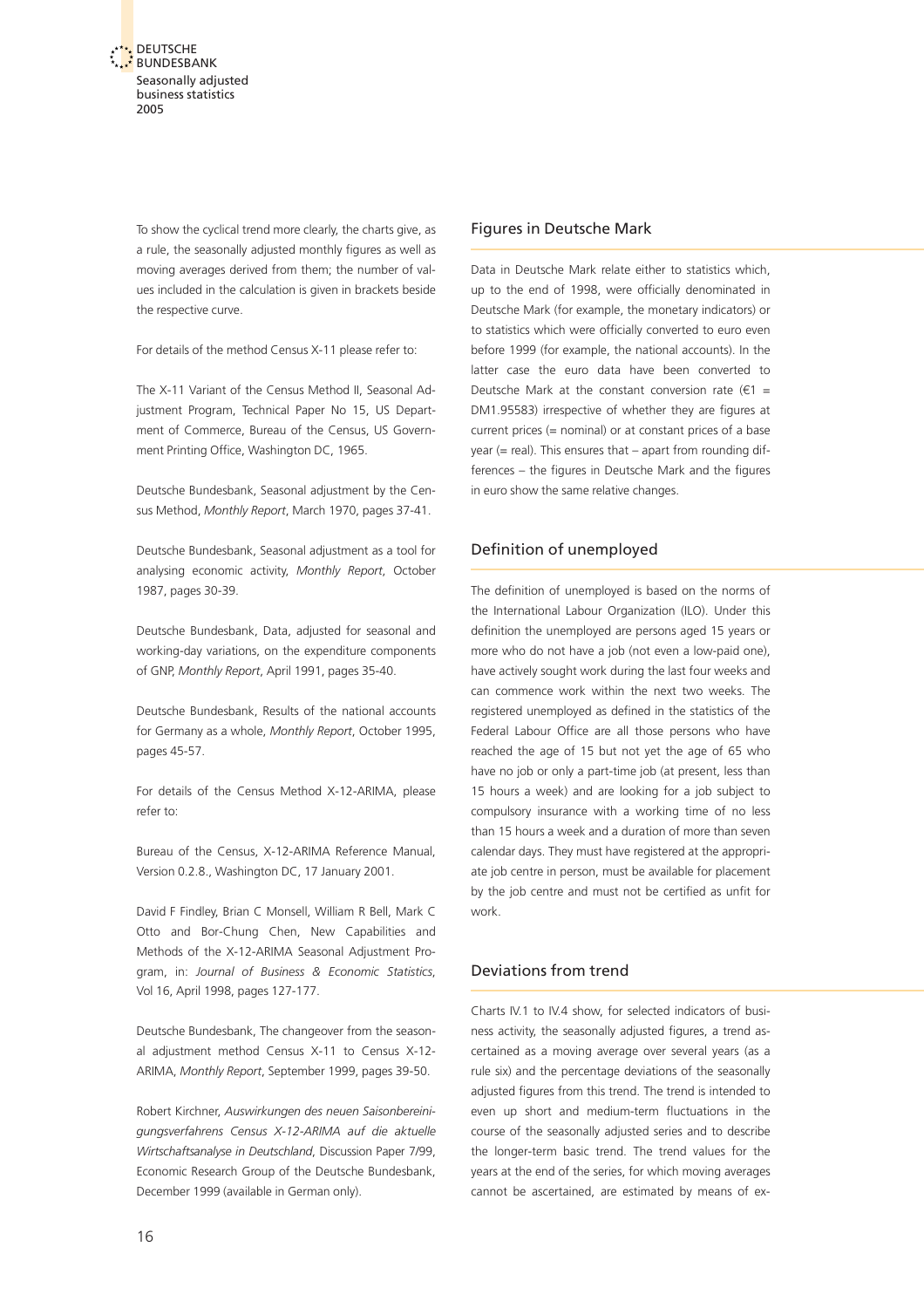DEUTSCHE **BUNDESBANK** Seasonally adjusted business statistics 2005

<span id="page-16-0"></span>trapolation of the trend over the past few years, and are therefore provisional. The method of presentation chosen is intended to reveal the dynamics and lag structures of major economic indicators.

## Sources of unadjusted figures

The source of the unadjusted figures of the seasonally adjusted time series is the Deutsche Bundesbank, unless stated otherwise in the tables.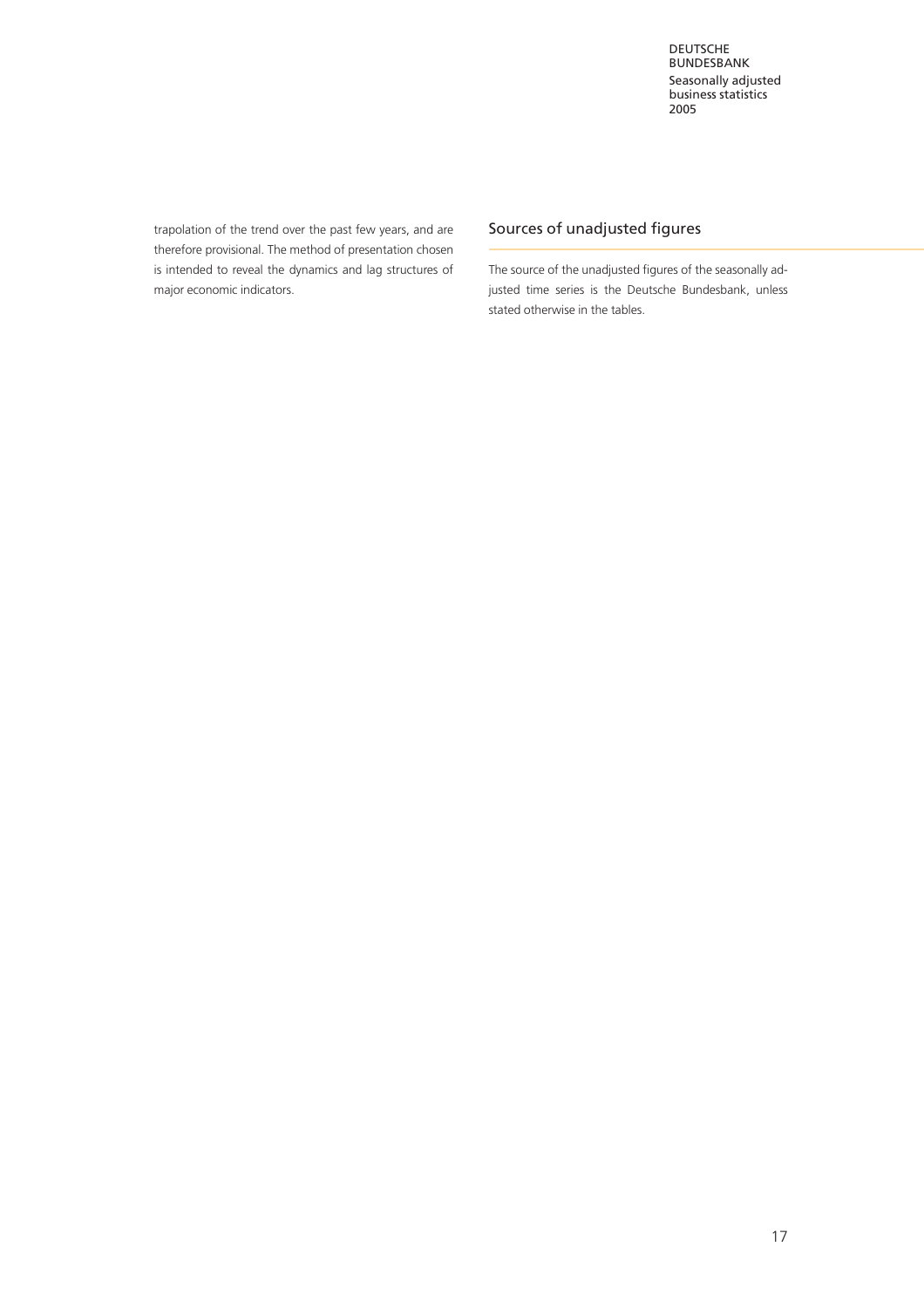

#### I. Monetäre Indikatoren

### [1. Deutscher Beitrag zur Geldmenge im Euro-Währungsgebiet in verschiedenen Abgrenzungen](#page-5-1)

<span id="page-17-0"></span>

|                               | Stand am Monatsende und Veränderung                        |                                      |                                                                                                       |                                             |                                            |                                                                                                       |                                                      |                                       | saisonbereinigt +)            |
|-------------------------------|------------------------------------------------------------|--------------------------------------|-------------------------------------------------------------------------------------------------------|---------------------------------------------|--------------------------------------------|-------------------------------------------------------------------------------------------------------|------------------------------------------------------|---------------------------------------|-------------------------------|
|                               |                                                            |                                      |                                                                                                       |                                             |                                            |                                                                                                       | Nachrichtlich:                                       |                                       |                               |
|                               | Geldmenge M2<br>(ab Januar 2002 ohne Bargeldumlauf) 1) (R) |                                      |                                                                                                       | Geldmenge M3                                | (ab Januar 2002 ohne Bargeldumlauf) 2) (R) |                                                                                                       | Geldmenge M3<br>in der Europäischen Währungsunion 3) |                                       |                               |
| Zeit                          | Mrd €                                                      | Veränderung<br>im Quartal 4)<br>Mrd€ | Jahres-<br>rate 4) 5)<br>$\%$                                                                         | Mrd€                                        | Veränderung<br>im Quartal 4)<br>Mrd€       | Jahres-<br>rate 4) 5)<br>%                                                                            | Mrd €                                                | Veränderung<br>im Quartal 4)<br>Mrd € | Jahres-<br>rate 4) 5)<br>$\%$ |
| 1999 Okt.<br>Nov.<br>Dez.     | 1 293,7<br>1 3 0 1 , 5<br>1 2 8 9, 9                       | 0,5<br>$\overline{\phantom{0}}$      | 5,6<br>5,0<br>1,8                                                                                     | 1 3 5 8, 1<br>1 375,7<br>1 3 6 5, 4         | 12,8                                       | 8,3<br>8,1<br>5,3                                                                                     | 4616,9<br>4 648,3<br>4 666,6                         | 48,8                                  | $\frac{5,3}{5,6}$<br>4,7      |
| 2000 Jan.<br>Febr.<br>März    | 1 2 9 8, 5<br>1 299,3<br>1 301,0                           | 12,3                                 | 2,1<br>2,2<br>1,8                                                                                     | 1 370,3<br>1 3 7 1 , 9<br>1 375,1           | 11,0                                       | 5,0<br>4,6<br>3,5                                                                                     | 4 7 1 3,4<br>4 737,8<br>4765,2                       | 91,3                                  | 5,0<br>$\frac{5}{6}$ , 9      |
| April<br>Mai<br>Juni          | 1 2 9 9,4<br>1 292,1<br>1 2 8 6, 7                         | 13,1<br>$\overline{\phantom{a}}$     | 0,9<br>1,1<br>0,1<br>$\overline{\phantom{0}}$                                                         | 1 372,5<br>1 3 6 6, 4<br>1 360,8            | 13,2<br>$\qquad \qquad -$                  | 2,2<br>1,0<br>0,3<br>L,                                                                               | 4 801,0<br>4 793,8<br>4783,0                         | 15,7                                  | $6,5$<br>$5,3$<br>4,6         |
| Juli<br>Aug.<br>Sept.         | 1 2 8 3 , 8<br>1 279,9<br>1 279,4                          | 8,1                                  | 1,9<br>-<br>2,9<br>$\overline{\phantom{0}}$<br>3,2<br>$\overline{\phantom{0}}$                        | 1 3 5 9, 1<br>1 3 5 5, 4<br>1 3 5 1 , 6     | 10,0<br>L,                                 | $\frac{1,3}{2,3}$<br>$\overline{\phantom{0}}$<br>$\qquad \qquad -$<br>3,4<br>$\overline{\phantom{0}}$ | 4 802,7<br>4829,9<br>4831,5                          | 40,0                                  | $\frac{3,6}{3,4}$<br>2,3      |
| Okt.<br>Nov.<br>Dez.          | 1 279,0<br>1 279,9<br>1 278,2                              | 0,5<br>$\overline{\phantom{0}}$      | 3,1<br>$\overline{\phantom{0}}$<br>2,0<br>$\overline{\phantom{0}}$<br>1,3<br>$\overline{\phantom{0}}$ | 1 3 5 3, 1<br>1 3 5 1 , 3<br>1 3 5 1 , 5    | 0,6                                        | 2,8<br>$\overline{\phantom{0}}$<br>2,3<br>$\qquad \qquad -$<br>1,4<br>$\overline{\phantom{0}}$        | 4 8 4 8,7<br>4855,7<br>4861,7                        | 46,6                                  | $\frac{1,9}{2,4}$<br>3,6      |
| 2001 Jan.<br>Febr.<br>März    | 1 2 8 3, 9<br>1 292,8<br>1 3 0 4 , 3                       | 24,7                                 | 0,1<br>$\overline{\phantom{0}}$<br>2,0<br>3,8                                                         | 1 3 5 6, 1<br>1 3 6 6, 7<br>1 380,0         | 27,9                                       | 0,5<br>۳<br>1,6<br>4,3                                                                                | 5 0 2 5 , 5<br>5 0 5 2, 1<br>5 0 7 9, 8              | 78,4                                  | $\frac{4,1}{4,2}$<br>5,2      |
| April<br>Mai<br>Juni          | 1 308,3<br>1 3 1 3 , 2<br>1 3 2 4,6                        | 19,1                                 | 4,6<br>5,0<br>7,0                                                                                     | 1 3 8 5, 6<br>1 3 9 2, 6<br>1 406,4         | 25,0                                       | 4,9<br>6,0<br>8,0                                                                                     | 5 109,5<br>5 140,6<br>5 187,0                        | 98,6                                  | 5,9<br>6,3<br>7,3             |
| Juli<br>Aug.<br>Sept.<br>Okt. | 1 3 3 0 , 0<br>1 3 3 5 , 5<br>1 3 4 8, 9<br>1 3 4 9, 6     | 25,2                                 | 7,1<br>6,6<br>6,9<br>6,4                                                                              | 1416,5<br>1 427,7<br>1 444,4<br>1 449,2     | 38,5                                       | 9,0<br>9,0<br>9,4<br>9,2                                                                              | 5 2 1 3 , 2<br>5 247,3<br>5 2 9 8, 3<br>5 3 3 7 , 4  | 113,4                                 | $7,2$<br>$7,7$<br>8,5<br>8,9  |
| Nov.<br>Dez.<br>2002 Jan.     | 1 3 4 8,9<br>1 3 3 5 , 1<br>1 2 68,9                       | 14,2<br>$\qquad \qquad -$            | 5,6<br>1,7                                                                                            | 1 4 4 5 , 2<br>1 4 3 6,4<br>1 3 6 4 , 3     | 5,8<br>L,                                  | 8,1<br>4,7                                                                                            | 5 371,9<br>5 407,0<br>5428,6                         | 110,0                                 | 9,4<br>8,8<br>8,5             |
| Febr.<br>März<br>April        | 1 2 6 3 , 4<br>1 270,8<br>1 2 68,2                         |                                      | $\bullet$<br>$\blacksquare$<br>$\epsilon$<br>$\cdot$                                                  | 1 3 5 9, 7<br>1 3 68,7<br>1 3 6 6, 7        |                                            | $\bullet$<br>$\cdot$<br>$\cdot$<br>$\epsilon$                                                         | 5 4 3 4 , 1<br>5452,6<br>5 4 7 9, 5                  | 50,1                                  | 7,1<br>6,1<br>5,8             |
| Mai<br>Juni<br>Juli           | 1 278,2<br>1 2 9 0, 6<br>1 2 9 5 , 8                       | 21,3                                 | $\blacksquare$<br>$\mathbf{r}$<br>4,5                                                                 | 1 380,6<br>1 389,7<br>1 3 9 5 , 2           | 22,2                                       | $\bullet$<br>4,5                                                                                      | 5 5 1 6,0<br>5 533,0<br>5 5 6 9, 4                   | 95,3                                  | 6,0<br>5,5                    |
| Aug.<br>Sept.<br>Okt.         | 1 2 9 6, 1<br>1 300,9<br>1 3 1 2, 7                        | 9,4                                  | 5,5<br>4,9<br>7,2                                                                                     | 1 399,6<br>1 4 1 2,4<br>1 427,5             | 20,9                                       | 5,9<br>6,4<br>8,9                                                                                     | 5 607,6<br>5 664,6<br>5 691,0                        | 124,7                                 | 5,6<br>6,9<br>8,2<br>8,0      |
| Nov.<br>Dez.<br>2003 Jan.     | 1 3 1 9,4<br>1 3 2 4, 8<br>1 3 3 4, 9                      | 24,6                                 | 6,4<br>5,3<br>6,1                                                                                     | 1 4 3 1 , 9<br>1 433,4<br>1 444,2           | 21,1                                       | 7,2<br>6,1<br>8,0 6                                                                                   | 5734,2<br>5770,2<br>5 806,8                          | 104,4                                 | 8,1<br>8,4<br>9,1             |
| Febr.<br>März<br>April        | 1 3 4 2, 4<br>1 3 4 7, 5<br>1 3 5 6, 5                     | 22,6                                 | 7,2<br>7,4<br>6,9                                                                                     | 1 459,7<br>1 460,4<br>1 472,9               | 35,3                                       | 9,6<br>8,2<br>7,4                                                                                     | 5 850,1<br>5 876,0<br>5946,0                         | 120,4                                 | 9,3<br>8,1<br>9,6             |
| Mai<br>Juni<br>Juli           | 1 3 6 9, 5<br>1 375,7<br>1 3 7 8 , 3                       | 28,9                                 | 8,0<br>7,9<br>6,8                                                                                     | 1 483,6<br>1484,9<br>1 4 8 8,4              | 27,2                                       | 8,8<br>8,9<br>6,7                                                                                     | 5972,6<br>5980,6<br>6 0 27, 2                        | 120,5                                 | 9,1<br>8,6<br>8,3             |
| Aug.<br>Sept.<br>Okt.         | 1 3 8 8,4<br>1 3 8 3, 9<br>1 388,0                         | 8,5                                  | 7,0<br>5,6<br>$^{4,8}_{1,9}$                                                                          | 1 4 9 2, 3<br>1 493,6<br>1 502,5<br>1 499,6 | 7,3                                        | 5,0<br>4,8<br>$\frac{4,5}{2,2}$                                                                       | 6 0 5 1 , 0<br>6 060,0<br>6 112,2                    | 81,2                                  | 7,4<br>7,0                    |
| Nov.<br>Dez.<br>2004 Jan.     | 1 3 8 2, 3<br>1 376,1<br>1 3 8 4 , 0                       | 6,7<br>$\qquad \qquad -$             | 0,3<br>1,0                                                                                            | 1 487,7<br>1 497,4                          | 5,1<br>$\overline{\phantom{0}}$            | 0,3                                                                                                   | 6128,9<br>6 143,7<br>6 166,7                         | 83,1                                  | 6,3<br>5,5<br>5,6             |
| Febr.<br>März<br>April        | 1 3 8 4, 8<br>1 3 9 3, 8<br>1 3 9 7, 5                     | 17,2                                 | 0,3<br>$\overline{a}$<br>1,5<br>$\frac{1,5}{2,5}$                                                     | 1 492,6<br>1 506,0<br>1 508,3               | 17,6                                       | $\begin{array}{c} 1,3 \\ 0,2 \\ 1,7 \end{array}$<br>0,8                                               | 6 188,5<br>6 2 2 2,4<br>6 2 5 0, 5                   | 77,2                                  | 4,7<br>4,8<br>5,4             |
| Mai<br>Juni<br>Juli           | 1 3 9 8,7<br>1 3 9 5, 1<br>1 4 0 4,5                       | 1,6                                  | 2,7<br>3,0                                                                                            | 1 508,3<br>1503,6<br>1 5 1 4, 6             | 2,1<br>-                                   | 1,2<br>2,1                                                                                            | 6 2 5 2, 9<br>6 2 9 8,9<br>6 3 5 7, 2                | 74,9                                  | 4,5<br>4,2<br>5,0             |
| Aug.<br>Sept.<br>Okt.         | 1408,6<br>1 4 1 4,5<br>1413,7                              | 19,9                                 | $\frac{3}{3}$ , 1<br>$^{2,5}_{1,3}$                                                                   | 1 5 1 8, 3<br>1 526,2<br>1 525,3            | 22,7                                       | 2,3<br>3,5<br>2,8<br>$^{2,4}_{1,3}$                                                                   | 6 3 8 1,9<br>6 4 25,7<br>6 4 6 4, 5                  | 129,9                                 | 6,2<br>6,3<br>6,7             |
| Nov.<br>Dez. p)               | 1 406,1<br>1 4 0 8,5                                       | 4,1<br>$-$                           | 2,3                                                                                                   | 1 5 1 6, 1<br>1 500,6                       | - 19,4                                     | 0,4                                                                                                   | 6 4 8 4, 9<br>6 5 28, 5                              | 113,8                                 | 7,1<br>7,8<br>7,9             |

Quelle der Ursprungswerte der Veränderungen: Europäische Zentralbank; verschreibungen mit einer Laufzeit bis zu zwei Jahren. — 3 Quelle: Europä-<br>vorläufig. — + Mit Hilfe des Verfahrens Census X-12-ARIMA, Ver- ische Zentral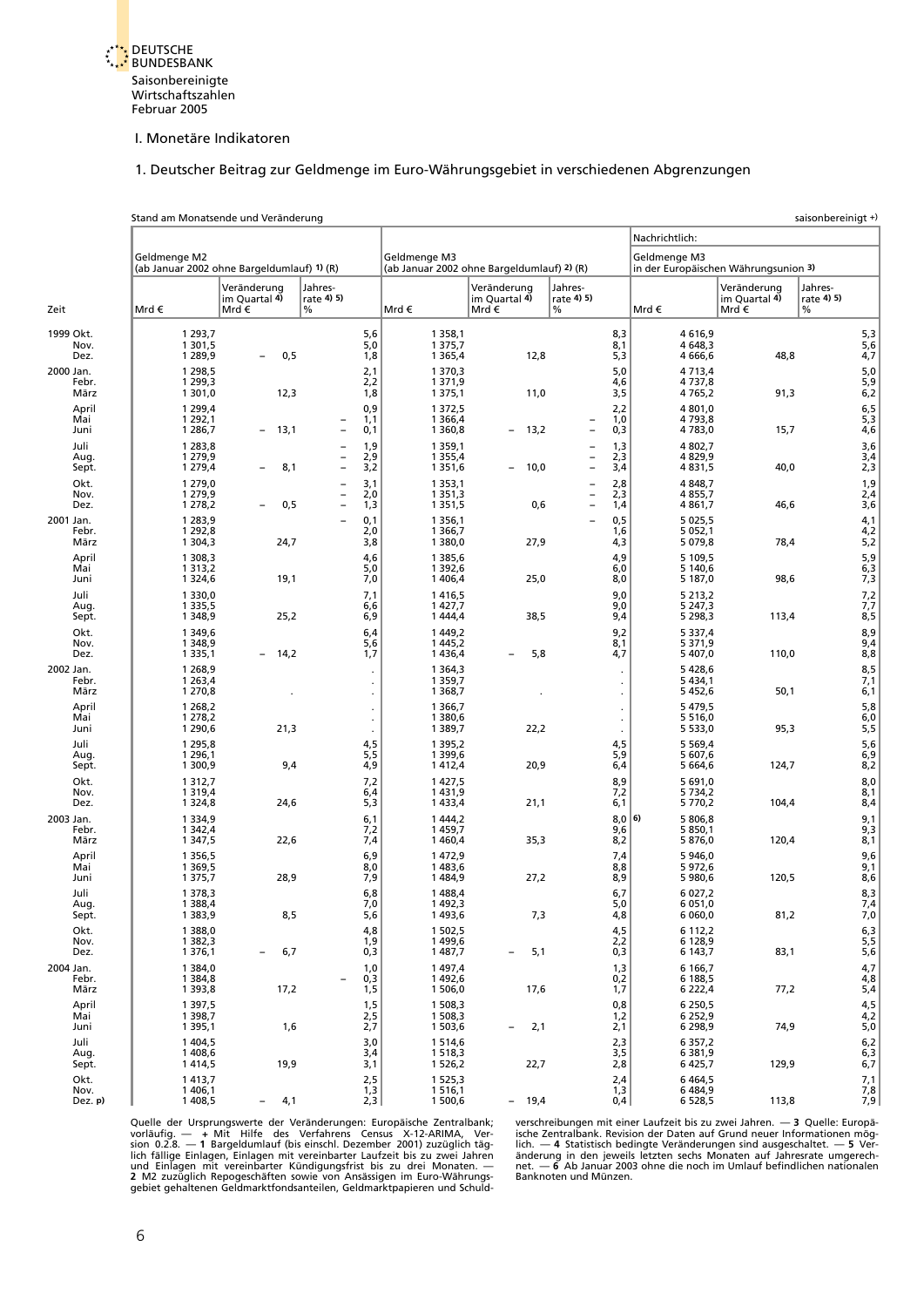<span id="page-18-0"></span>

#### I. Monetäre Indikatoren

### [2. Deutscher Beitrag zu den Komponenten der Geldmenge M3 im Euro-Währungsgebiet](#page-5-1)

Stand am Monatsende und Veränderung saisonbereinigt +)

|                            |                         | stand ann ivionatsende und veranderung       |                                     |                         |                                                              |                                                                                                       |                                           |                                               |                                                                                                |                                     |                                               | saisonberennyt ?                                    |
|----------------------------|-------------------------|----------------------------------------------|-------------------------------------|-------------------------|--------------------------------------------------------------|-------------------------------------------------------------------------------------------------------|-------------------------------------------|-----------------------------------------------|------------------------------------------------------------------------------------------------|-------------------------------------|-----------------------------------------------|-----------------------------------------------------|
|                            |                         | Täglich fällige Einlagen (R)                 |                                     |                         | Einlagen mit vereinbarter<br>Laufzeit bis zu zwei Jahren (R) |                                                                                                       | Einlagen mit<br>frist bis zu drei Monaten | vereinbarter Kündigungs-                      |                                                                                                | Marktfähige<br>Finanzinstrumente 1) |                                               |                                                     |
| Zeit                       | Mrd €                   | Ver-<br>änderung<br>im<br>Quartal 2)<br>Mrd€ | Jahres-<br>rate 2) 3)<br>%          | Mrd€                    | Ver-<br>änderung<br>im<br>Quartal 2)<br>Mrd €                | Jahres-<br>rate 2) 3)<br>%                                                                            | Mrd€                                      | Ver-<br>änderung<br>im<br>Quartal 2)<br>Mrd € | Jahres-<br>rate 2) 3)<br>%                                                                     | Mrd €                               | Ver-<br>änderung<br>im<br>Quartal 2)<br>Mrd € | Jahres-<br>rate 2) 3)<br>$\%$                       |
| 1999 Okt.<br>Nov.<br>Dez.  | 418,2<br>424,1<br>411,2 | 6,1<br>$\overline{\phantom{a}}$              | 14,0<br>12,2<br>0,8                 | 242,2<br>246,3<br>248,5 | 10,0                                                         | 1,0<br>5,9<br>10,8                                                                                    | 507,9<br>505,2<br>501,6                   | $-7,7$                                        | 2,1<br>0,6<br>$\qquad \qquad -$<br>2,6<br>$\overline{\phantom{a}}$                             | 64,4<br>74,2<br>75,5                | 13,3                                          | 93,3<br>97,1<br>108,9                               |
| 2000 Jan.<br>Febr.<br>März | 429,7<br>436,5<br>440,2 | 28,6                                         | 8,3<br>11,5<br>11,1                 | 245,0<br>244,5<br>246,7 | 0,2                                                          | 7,0<br>6,8<br>8,5                                                                                     | 497,0<br>492,0<br>488,1                   | - 13,5                                        | 5,0<br>$\qquad \qquad -$<br>6,8<br>$\overline{\phantom{a}}$<br>8,1<br>$\qquad \qquad -$        | 71,9<br>72,6<br>74,2                | - 1,3                                         | 88,5<br>66,1<br>42,2                                |
| April<br>Mai<br>Juni       | 445,3<br>436,7<br>433,0 | $-6,0$                                       | 12,8<br>6,3<br>11,3                 | 243,9<br>249,9<br>253,6 | 6,9                                                          | 2,5<br>4,2<br>5,6                                                                                     | 483,7<br>478,4<br>473,6                   | $-14,5$                                       | 9,3<br>$\overline{\phantom{0}}$<br>$-10,3$<br>$-10,9$                                          | 73,2<br>74,4<br>74,0                | - 0,1                                         | 28,8<br>0,6<br>3,8                                  |
| Juli<br>Aug.<br>Sept.      | 433,0<br>431,2<br>427,8 | 5,9<br>$\overline{\phantom{a}}$              | 1,9<br>2,3<br>5,4                   | 255,3<br>258,0<br>265,0 | 10,8                                                         | 9,8<br>11,0<br>14,9                                                                                   | 468,9<br>464,4<br>460,3                   | $-12,9$                                       | $-10,8$<br>$-10,7$<br>$-10,9$                                                                  | 75,2<br>75,5<br>72,2                | 1,9<br>$\overline{\phantom{0}}$               | 9,7<br>8,1<br>5,4                                   |
| Okt.<br>Nov.<br>Dez.       | 430,0<br>432,5<br>434,2 | 6,9                                          | 6,6<br>2,2<br>$\overline{a}$<br>0,4 | 267,2<br>272,3<br>272,7 | 8,0                                                          | 19,6<br>18,3<br>15,4                                                                                  | 455,8<br>451,0<br>448,0                   | $-12,3$                                       | $-11,0$<br>$-11,0$<br>$-10,3$                                                                  | 74,1<br>71,4<br>73,3                | 1,1                                           | 2,6<br>7,8<br>2,2                                   |
| 2001 Jan.<br>Febr.<br>März | 438,1<br>448,0<br>454,2 | 19,1                                         | 2,3<br>7,9<br>12,5                  | 280,1<br>281,9<br>287,3 | 14,2                                                         | 20,2<br>19,3<br>17,4                                                                                  | 443,8<br>441,9<br>442,6                   | 5,5<br>$-$                                    | $-10,5$<br>9,5<br>$\overline{\phantom{a}}$<br>7,6<br>$\overline{\phantom{a}}$                  | 72,2<br>73,9<br>75,8                | 3,2                                           | 8,2<br>4,2<br>$\overline{a}$<br>12,3                |
| April<br>Mai<br>Juni       | 455,3<br>463,3<br>468,8 | 14,0                                         | 12,0<br>14,3<br>15,8                | 289,9<br>288,5<br>294,5 | 6,6                                                          | 17,8<br>11,7<br>15,8                                                                                  | 443,2<br>443,5<br>445,1                   | 2,4                                           | 5,5<br>$\overline{\phantom{0}}$<br>3,4<br>$\overline{\phantom{a}}$<br>1,4<br>$\qquad \qquad -$ | 77,3<br>79,4<br>81,7                | 5,9                                           | 10,6<br>25,7<br>26,6                                |
| Juli<br>Aug.<br>Sept.      | 472,3<br>482,0<br>495,1 | 26,9                                         | 15,7<br>15,6<br>18,8                | 297,8<br>296,1<br>299,2 | 5,0                                                          | 12,5<br>9,9<br>8,2                                                                                    | 445,7<br>446,7<br>448,6                   | 3,5                                           | 0,9<br>2,2<br>2,7                                                                              | 86,5<br>92,2<br>95,4                | 13,4                                          | 46,5<br>57,4<br>57,2                                |
| Okt.<br>Nov.<br>Dez.       | 498,7<br>506,2<br>515,9 | 20,6                                         | 20,0<br>19,6<br>21,3                | 298,7<br>296,7<br>292,5 | 6,8<br>$\overline{\phantom{0}}$                              | 5,8<br>5,9<br>1,2<br>$\overline{\phantom{a}}$                                                         | 451,4<br>454,4<br>460,0                   | 11,4                                          | 3,7<br>5,0<br>6,8                                                                              | 99,6<br>96,3<br>101,3               | 8,4                                           | 62,3<br>53,5<br>60,7                                |
| 2002 Jan.<br>Febr.<br>März | 518,4<br>517,1<br>520,8 | 4,9                                          | 20,5<br>14,9<br>10,5                | 288,5<br>284,6<br>286,5 | 6,1                                                          | 6,1<br>$\overline{\phantom{0}}$<br>7,7<br>$\overline{\phantom{a}}$<br>8,4<br>$\overline{\phantom{0}}$ | 462,0<br>461,7<br>463,5                   | 3,6                                           | 7,4<br>6,8<br>6,8                                                                              | 95,4<br>96,3<br>97,9                | 1,3                                           | 40,0<br>26,4<br>22,1                                |
| April<br>Mai<br>Juni       | 524,1<br>534,3<br>540,9 | 20,7                                         | 10,4<br>11,7<br>10,2                | 286,3<br>284,5<br>289,6 | 3,9                                                          | 8,1<br>$\overline{\phantom{a}}$<br>7,6<br>$\overline{\phantom{a}}$<br>1,5<br>$\qquad \qquad -$        | 457,8<br>459,3<br>460,1                   | 3,4                                           | 2,8<br>2,2<br>0,1                                                                              | 98,5<br>102,5<br>99,0               | 1,0                                           | 16,3<br>25,8<br>5,0                                 |
| Juli<br>Aug.<br>Sept.      | 547,6<br>548,0<br>551,4 | 10,0                                         | 11,8<br>12,5<br>12,2                | 287,9<br>286,8<br>286,5 | 3,6<br>$\overline{\phantom{0}}$                              | 0,1<br>2,1<br>0,2                                                                                     | 460,4<br>461,3<br>463,1                   | 3,0                                           | 0,7<br>0,2<br>$\qquad \qquad -$<br>0,2<br>$\overline{\phantom{a}}$                             | 99,4<br>103,5<br>111,5              | 11,5                                          | 4,8<br>12,0<br>26,7                                 |
| Okt.<br>Nov.<br>Dez.       | 556,7<br>567,2<br>571,9 | 21,1                                         | 12,8<br>12,5<br>11,8                | 290,7<br>283,5<br>282,1 | 4,2<br>$\overline{\phantom{a}}$                              | 3,3<br>1,0<br>5,3<br>$\overline{\phantom{a}}$                                                         | 465,3<br>468,7<br>470,8                   | 7,7                                           | 3,3<br>4,1<br>4,7                                                                              | 114,8<br>112,4<br>108,6             | $-3,5$                                        | 31,4<br>16,7<br>16,6                                |
| 2003 Jan.<br>Febr.<br>März | 576,2<br>581,6<br>586,0 | 14,5                                         | 10,9<br>12,8<br>13,3                | 284,5<br>283,3<br>280,6 | 2,0                                                          | 2,9<br>$\qquad \qquad -$<br>2,9<br>$\overline{\phantom{m}}$<br>4,3<br>$\overline{\phantom{a}}$        | 474,3<br>477,6<br>480,9                   | 10,1                                          | 6,1<br>7,2<br>7,8                                                                              | 109,2<br>117,3<br>112,8             | 12,7                                          | 34,2<br>42,0<br>17,8                                |
| April<br>Mai<br>Juni       | 594,2<br>602,5<br>608,7 | 23,1                                         | 14,4<br>13,5<br>13,6                | 278,5<br>280,1<br>277,2 | $-2,9$                                                       | 8,4<br>$\overline{\phantom{0}}$<br>2,3<br>$\overline{\phantom{a}}$<br>3,5<br>$\overline{\phantom{0}}$ | 483,7<br>486,8<br>489,7                   | 8,8                                           | 8,1<br>7,9<br>8,2                                                                              | 116,4<br>114,1<br>109,3             | $-1,7$                                        | 13,1<br>18,2<br>21,7                                |
| Juli<br>Aug.<br>Sept.      | 611,7<br>620,1<br>620,6 | 12,1                                         | 12,9<br>13,8<br>12,4                | 273,1<br>271,3<br>264,6 | $-12,6$                                                      | $-7,6$<br>$-8,2$<br>$-10,8$                                                                           | 493,5<br>497,0<br>498,8                   | 9,1                                           | 8,3<br>8,3<br>7,6                                                                              | 110,1<br>104,0<br>109,7             | $-1,3$                                        | $-17,2$<br>$\overline{\phantom{0}}$<br>5,2          |
| Okt.<br>Nov.<br>Dez.       | 629,6<br>624,4<br>627,1 | 7,3                                          | 12,3<br>7,4<br>6,5                  | 258,7<br>257,6<br>250,8 | $-13,5$                                                      | $-13,5$<br>$-15,3$<br>$-17,9$                                                                         | 499,8<br>500,3<br>498,2                   | $-0,6$                                        | 6,7<br>5,6<br>3,5                                                                              | 114,5<br>117,3<br>111,6             | 1,6                                           | 1,3<br>$5,8$<br>$0,7$                               |
| 2004 Jan.<br>Febr.<br>März | 642,0<br>645,0<br>651,4 | 24,7                                         | 10,4<br>8,9<br>10,6                 | 243,3<br>239,6<br>240,3 | $-11,5$                                                      | $-20,4$<br>$-22,3$<br>$-18,0$                                                                         | 498,7<br>500,3<br>502,1                   | 3,9                                           | 2,1<br>1,3<br>1,3                                                                              | 113,4<br>107,8<br>112,2             | 0,4                                           | 5,7<br>6,7<br>3,7                                   |
| April<br>Mai<br>Juni       | 654,4<br>649,6<br>649,5 | $-2,3$                                       | 8,4<br>8,6<br>7,3                   | 238,1<br>241,4<br>236,3 | $-3,4$                                                       | $-15,6$<br>$-12,5$<br>$-11,5$                                                                         | 505,0<br>507,6<br>509,3                   | 7,2                                           | 2,1<br>2,9<br>4,5                                                                              | 110,7<br>109,6<br>108,5             | $-3,7$                                        | $-7,3$<br>- 13,0<br>5,8<br>$\overline{\phantom{0}}$ |
| Juli<br>Aug.<br>Sept.      | 654,8<br>657,3<br>663,8 | 15,0                                         | 4,2<br>3,8<br>4,0                   | 238,2<br>238,3<br>236,8 | 0,3                                                          | $-4,7$<br>0,8<br>$\overline{\phantom{0}}$<br>$\overline{\phantom{a}}$<br>2,6                          | 511,6<br>512,9<br>513,9                   | 4,6                                           | 5,2<br>5,1<br>4,8                                                                              | 110,1<br>109,8<br>111,6             | 2,8                                           | 6,0<br>$\overline{\phantom{0}}$<br>$-3,5$<br>- 1,7  |
| Okt.<br>Nov.<br>Dez. p)    | 662,2<br>662,2<br>655,3 | $-7,0$                                       | 2,6<br>4,4<br>2,5                   | 236,9<br>229,7<br>240,8 | 4,4                                                          | 0,7<br>$\overline{\phantom{0}}$<br>9,2<br>$\overline{\phantom{0}}$<br>4,0                             | 514,6<br>514,2<br>512,4                   | $-1,5$                                        | 3,9<br>2,6<br>1,2                                                                              | 111,5<br>110,0<br>92,1              | $-15,3$                                       | 1,0<br>0,5<br>$-21,7$                               |

Quelle der Ursprungswerte der Veränderungen: Europäische Zentralbank; marktpapiere und Schuldverschreibungen mit einer Laufzeit bis zu zwei<br>vorläufig. — + Mit Hilfe des Verfahrens Census X-12-ARIMA, Ver- Jahren. — 2 Statis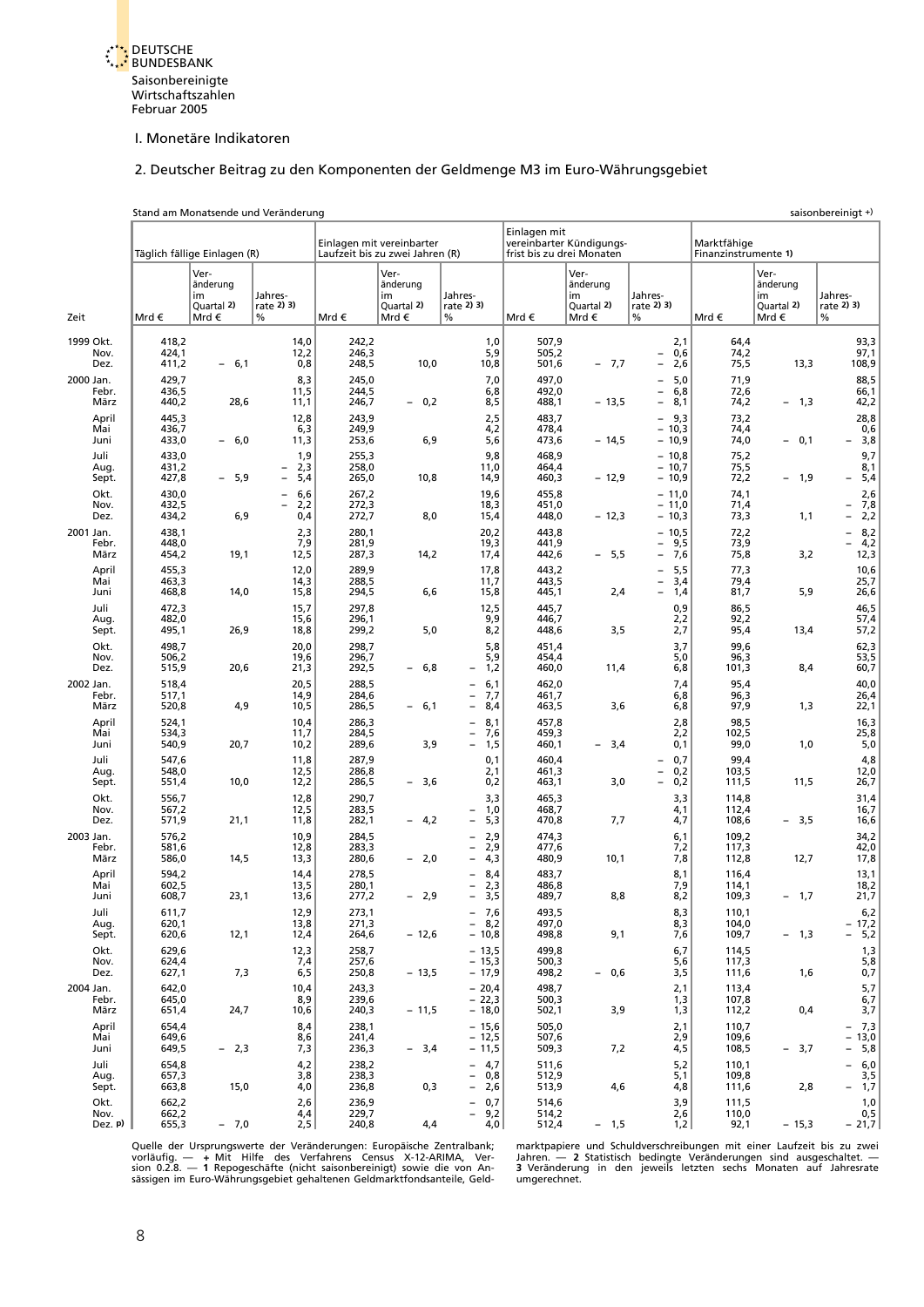

#### I. Monetäre Indikatoren

## 3. Deutscher Beitrag zu Krediten an Nichtbanken (Nicht-MFIs) im Euro-Währungsgebiet

<span id="page-19-0"></span>

|      |                            | Stand am Monatsende und Veränderung       |                                      |                       |                                           |                                      |                                                                    |                                  |                                      | saisonbereinigt $+$ )                                                            |                    |
|------|----------------------------|-------------------------------------------|--------------------------------------|-----------------------|-------------------------------------------|--------------------------------------|--------------------------------------------------------------------|----------------------------------|--------------------------------------|----------------------------------------------------------------------------------|--------------------|
|      |                            | Kredite insgesamt                         |                                      |                       | Kredite an Unternehmen und Privatpersonen |                                      |                                                                    | Kredite an öffentliche Haushalte |                                      |                                                                                  |                    |
| Zeit |                            | Mrd €                                     | Veränderung<br>im Quartal 1)<br>Mrd€ | Jahresrate 1) 2)<br>% | Mrd€                                      | Veränderung<br>im Quartal 1)<br>Mrd€ | Jahresrate 1) 2)<br>%                                              | Mrd €                            | Veränderung<br>im Quartal 1)<br>Mrd€ | Jahresrate 1) 2)<br>%                                                            |                    |
|      | 1999 Nov.<br>Dez.          | 3 1 1 8,7<br>3 127,6                      | 45,7                                 | 6,9<br>6,6            | 2 370,4<br>2 3 8 1, 9                     | 40,8                                 | 7,5<br>6,9                                                         | 748,3<br>745,8                   | 4,9                                  |                                                                                  | 5,0<br>5,7         |
|      | 2000 Jan.<br>Febr.<br>März | 3 1 5 2, 7<br>3 163,1<br>3 190,2          | 59,1                                 | 7,2<br>7,1<br>6,9     | 2 400,4<br>2 411,8<br>2 444,4             | 58,6                                 | 6,9<br>6,9<br>8,7                                                  | 752,3<br>751,3<br>745,9          | 0,4                                  |                                                                                  | 8,2<br>7,7<br>1,4  |
|      | April<br>Mai<br>Juni       | 3 202,2<br>3 2 1 6, 5<br>3 2 0 4,7        | 15,9                                 | 6,2<br>6,2<br>4,8     | 2 456,1<br>2 472,4<br>2 4 6 3, 6          | 20,6                                 | 8,4<br>8,4<br>6,8                                                  | 746,2<br>744,2<br>741,1          | 4,7<br>$\overline{\phantom{0}}$      | $\overline{\phantom{0}}$<br>$\overline{\phantom{0}}$                             | 0,6<br>0,9<br>1,1  |
|      | Juli<br>Aug.<br>Sept.      | 3 2 1 3,4<br>3 2 2 7, 3<br>3 2 3 7, 7     | 32,2                                 | 3,8<br>4,1<br>3,0     | 2 478,9<br>2 4 9 5, 5<br>2 5 1 0, 3       | 42,3                                 | 6, 5<br>6,8<br>5,2                                                 | 734,5<br>731,8<br>727,4          | 10,1<br>$\overline{\phantom{0}}$     | $\overline{\phantom{0}}$<br>$\qquad \qquad -$<br>$\overline{\phantom{0}}$        | 4,5<br>4,2<br>3,9  |
|      | Okt.<br>Nov.<br>Dez.       | 3 2 4 5, 1<br>3 2 5 1 , 0<br>3 2 5 1 , 1  | 17,1                                 | 2,7<br>2,2<br>3,1     | 2 5 18,6<br>2 5 28, 1<br>2 5 2 0, 2       | 12,8                                 | 4,9<br>4,2<br>4,5                                                  | 726,5<br>723,0<br>730,9          | 4,3                                  | $\overline{\phantom{0}}$<br>$\overline{\phantom{0}}$<br>$\overline{\phantom{a}}$ | 4,3<br>4,6<br>1,6  |
|      | 2001 Jan.<br>Febr.<br>März | 3 2 6 9, 8<br>3 2 8 1 , 0<br>3 2 9 8, 5   | 31,7                                 | 2,9<br>2,7<br>3,0     | 2 539,1<br>2 5 5 4, 6<br>2 570,5          | 46,2                                 | 4,7<br>4,8<br>4,8                                                  | 730,7<br>726,4<br>728,0          | 14,5<br>$\overline{\phantom{a}}$     | $\overline{\phantom{0}}$<br>$\overline{\phantom{a}}$<br>$\overline{\phantom{0}}$ | 3,1<br>4,4<br>2,8  |
|      | April<br>Mai<br>Juni       | 3 2 9 3, 1<br>3 3 0 7,9<br>3 3 0 4,5      | 3,3                                  | 2,4<br>2,6<br>2,2     | 2 572,3<br>2 583,0<br>2 579,5             | 6,7                                  | 4,4<br>4,2<br>4,2                                                  | 720,8<br>724,8<br>725,1          | 3,4                                  | $\overline{\phantom{0}}$<br>$\overline{\phantom{0}}$<br>$\overline{a}$           | 4,4<br>2,6<br>4,8  |
|      | Juli<br>Aug.<br>Sept.      | 3 3 1 3 , 0<br>3 3 1 0,0<br>3 3 0 6,4     | 7,0                                  | 2,5<br>1,9<br>0,6     | 2 582,3<br>2 582,6<br>2 5 8 4, 9          | 8,0                                  | 3,2<br>2,2<br>1,1                                                  | 730,7<br>727,4<br>721,6          | 1,0                                  | $\overline{\phantom{0}}$<br>$\overline{\phantom{0}}$                             | 0,1<br>0,8<br>1,2  |
|      | Okt.<br>Nov.<br>Dez.       | 3 3 0 1,2<br>3 3 0 6,0<br>3 3 1 9 , 3     | 14,1                                 | 0,6<br>0,2<br>1,3     | 2 592,8<br>2 5 9 4, 4<br>2 600,0          | 14,7                                 | 1,6<br>1,0<br>1,8                                                  | 708,4<br>711,6<br>719,3          | 0,7<br>$\overline{\phantom{a}}$      | $\overline{\phantom{0}}$<br>$\qquad \qquad -$<br>$\overline{\phantom{0}}$        | 2,9<br>2,5<br>0,5  |
|      | 2002 Jan.<br>Febr.         | 3 3 1 3, 2<br>3 3 1 0,4                   |                                      | 0,2<br>0,0            | 2 5 9 8, 2<br>2 5 9 5 , 7                 |                                      | 1,2<br>0,9                                                         | 715,0<br>714,6                   |                                      | $\overline{\phantom{a}}$<br>$\overline{\phantom{0}}$                             | 3,3<br>3,1         |
|      | März<br>April<br>Mai       | 3 3 0 2,9<br>3 3 0 3,4<br>3 3 1 1,4       | 16,3<br>$\overline{\phantom{0}}$     | 0,1<br>0,3<br>0,7     | 2 588,7<br>2 5 8 8, 3<br>2 5 9 2, 2       | $-11,5$                              | 0,2<br>0,2<br>$\overline{\phantom{0}}$<br>0,2                      | 714,2<br>715,2<br>719,2          | 4,8<br>$\overline{\phantom{0}}$      | $\overline{\phantom{0}}$                                                         | 1,5<br>2,5<br>2,5  |
|      | Juni<br>Juli<br>Aug.       | 3 3 1 4,0<br>3 3 2 6, 7<br>3 3 3 1 , 3    | 14,6                                 | 0,1<br>1,0<br>1,5     | 2 597,5<br>2 601,8<br>2610,9              | 11,3                                 | 0,0<br>0,5<br>1,3                                                  | 716,5<br>724,9<br>720,4          | 3,2                                  | $\overline{\phantom{0}}$                                                         | 0,4<br>3,1<br>2,0  |
|      | Sept.<br>Okt.<br>Nov.      | 3 3 4 3 , 8<br>3 3 4 5 , 0<br>3 3 4 1 , 5 | 29,0                                 | 2,7<br>2,6<br>1,7     | 2 613,7<br>2 624,0<br>2 620,6             | 16,0                                 | 2,1<br>2,8<br>2,1                                                  | 730,2<br>721,1<br>720,9          | 13,1                                 |                                                                                  | 4,6<br>1,7<br>0,4  |
|      | Dez.<br>2003 Jan.<br>Febr. | 3 3 4 3, 1<br>3 3 4 9, 8<br>3 3 4 5, 2    | 7,6                                  | 2,2<br>2,5<br>2,0     | 2 623,1<br>2 6 1 9,4<br>2 622,2           | 17,3                                 | 2,6<br>2,8<br>2,5                                                  | 720,0<br>730,3<br>723,0          | 9,7<br>$\overline{\phantom{0}}$      |                                                                                  | 0,9<br>1,6<br>0,3  |
|      | März<br>April<br>Mai       | 3 3 4 0, 2<br>3 3 3 2, 9<br>3 3 3 6, 9    | 14,0                                 | 1,3<br>1,0<br>1,6     | 2617,1<br>2611,9<br>2 6 1 6, 9            | 12,3                                 | 2,3<br>1,3<br>2,1                                                  | 723,1<br>721,0<br>720,0          | 1,7                                  | $\overline{\phantom{0}}$                                                         | 2,2<br>0,2<br>0,3  |
|      | Juni<br>Juli<br>Aug.       | 3 3 4 0, 1<br>3 3 4 3, 4<br>3 3 3 8 , 8   | 5,3                                  | 1,2<br>$0,4$<br>$0,2$ | 2 631,6<br>2 632,9<br>2 640,9             | 19,3                                 | 2,4<br>2,2<br>2,1                                                  | 708,5<br>710,5<br>697,9          | 14,0<br>$\overline{\phantom{a}}$     | $\overline{\phantom{0}}$<br><b>-</b>                                             | 3,4<br>5,7<br>6,7  |
|      | Sept.<br>Okt.<br>Nov.      | 3 3 5 2, 6<br>3 3 4 6, 1<br>3 3 5 5 , 1   | 14,8                                 | 1,2<br>1,2<br>1,4     | 2 642,6<br>2 637,1<br>2 642,2             | 13,3                                 | 2,5<br>2,4<br>2,3                                                  | 710,1<br>709,0<br>712,9          | 1,5                                  | $\overline{\phantom{0}}$<br>$\overline{\phantom{a}}$                             | 3,4<br>2,9<br>1,6  |
|      | Dez.<br>2004 Jan.          | 3 3 3 6 , 3<br>3 3 3 0 , 0                | 4,4<br>$\overline{\phantom{a}}$      | 0,6<br>$0,2$          | 2 623,5<br>2 6 1 6, 5                     | 9,2<br>$\overline{\phantom{a}}$      | 0,3<br>0,1                                                         | 712,9<br>713,5                   | 4,8                                  |                                                                                  | 1,8<br>1,4         |
|      | Febr.<br>März<br>April     | 3 3 3 9, 8<br>3 3 6 3 , 6<br>3 3 6 5 , 5  | 34,9                                 | 1,4<br>1,8<br>2,2     | 2 6 1 4, 5<br>2 621,9<br>2 629,3          | 6,3                                  | 0,5<br>$\qquad \qquad -$<br>0,2<br>$\overline{\phantom{a}}$<br>0,7 | 725,2<br>741,7<br>736,2          | 28,6                                 |                                                                                  | 8,7<br>9,7<br>8,0  |
|      | Mai<br>Juni<br>Juli        | 3 3 6 1,0<br>3 3 7 0, 6<br>3 3 8 0, 3     | 8,3                                  | 1,3<br>2,6<br>3,3     | 2 623,2<br>2 623,2<br>2 630,9             | 2,6                                  | 0,3<br>$\overline{\phantom{m}}$<br>0,7<br>1,4                      | 737,7<br>747,3<br>749,4          | 5,7                                  |                                                                                  | 7,2<br>9,8<br>10,3 |
|      | Aug.<br>Sept.<br>Okt.      | 3 3 7 7, 8<br>3 3 8 0, 6<br>3 3 8 9 , 0   | 13,6                                 | 2,5<br>1,3<br>1,8     | 2 623,6<br>2 624,0<br>2 627,8             | 4,1                                  | 0,9<br>0,5<br>0,3                                                  | 754,2<br>756,6<br>761,2          | 9,5                                  |                                                                                  | 8,1<br>4,2<br>7,0  |
|      | Nov.<br>Dez. p)            | 3 3 8 0, 0<br>3 3 6 2, 8                  | $-11,7$                              | 1,5<br>0,1            | 2 629,8<br>2 613,0                        | 4,9<br>$\overline{\phantom{a}}$      | 1,0<br>0,1                                                         | 750,2<br>749,8                   | 6,8<br>$\overline{\phantom{a}}$      |                                                                                  | 3,5<br>0,7         |

Quelle der Ursprungswerte der Veränderungen: Europäische Zentralbank; 2 Veränderung in den jeweils letzten sechs Monaten auf Jahresrate<br>vorläufig. — + Mit Hilfe des Verfahrens Census X-12-ARIMA, Ver- umgerechnet.<br>sion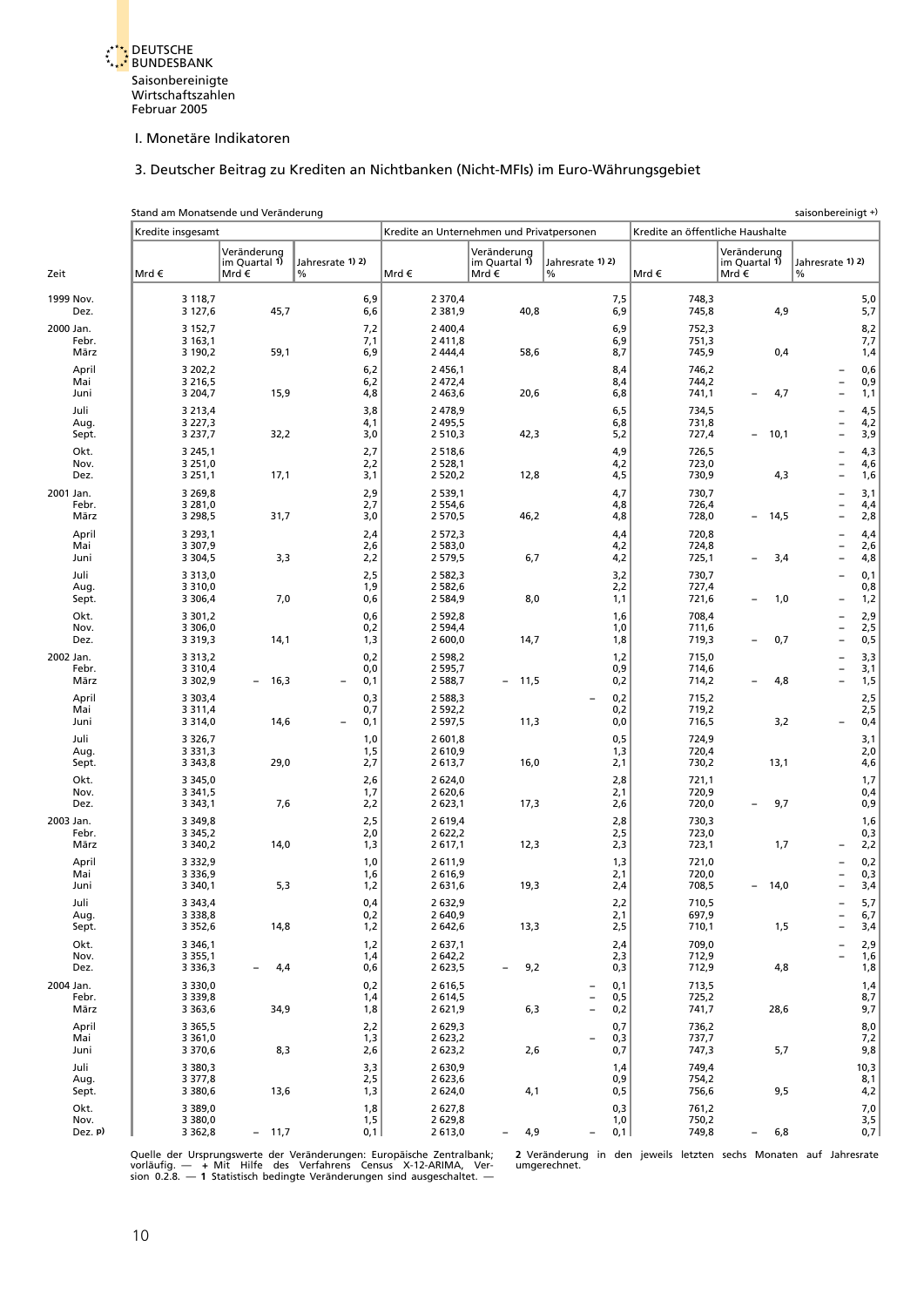

- I. Monetäre Indikatoren
- [4. Deutscher Beitrag zur Geldkapitalbildung bei Monetären Finanzinstituten \(MFIs\) im Euro-Währungsgebiet](#page-5-1)

<span id="page-20-0"></span>

|                            |                                      |                                              | Stand am Monatsende und Veränderung |                         |                                                                   |                                                |                         |                                               |                                                                                          |                         |                                                                                                           | saisonbereinigt +                                 |
|----------------------------|--------------------------------------|----------------------------------------------|-------------------------------------|-------------------------|-------------------------------------------------------------------|------------------------------------------------|-------------------------|-----------------------------------------------|------------------------------------------------------------------------------------------|-------------------------|-----------------------------------------------------------------------------------------------------------|---------------------------------------------------|
|                            |                                      |                                              |                                     | darunter:               |                                                                   |                                                |                         |                                               |                                                                                          |                         |                                                                                                           |                                                   |
|                            |                                      | Geldkapitalbildung insgesamt 1)              |                                     |                         | Einlagen mit vereinbarter<br>Laufzeit von mehr als zwei Jahren 2) |                                                |                         | frist von mehr als drei Monaten               |                                                                                          |                         | Einlagen mit vereinbarter Kündigungs-Schuldverschreibungen mit einer<br>Laufzeit von mehr als zwei Jahren |                                                   |
| Zeit                       | Mrd€                                 | Ver-<br>änderung<br>im<br>Quartal 3)<br>Mrd€ | Jahres-<br>rate 3) 4)<br>%          | Mrd €                   | Ver-<br>änderung<br>im<br>Quartal 3)<br>Mrd€                      | Jahres-<br>rate 3) 4)<br>%                     | Mrd€                    | Ver-<br>änderung<br>im<br>Quartal 3)<br>Mrd € | Jahres-<br>rate 3) 4)<br>%                                                               | Mrd€                    | Ver-<br>änderung<br>im<br>Quartal 3)<br>Mrd€                                                              | Jahres-<br>rate 3) 4)<br>%                        |
| 1999 Okt.<br>Nov.          | 1 7 1 3,4<br>1725,4                  |                                              | 5,0<br>5,9                          | 658,2<br>662,9          |                                                                   | 4,0<br>5,8                                     | 109,8<br>109,5          |                                               | 12,5<br>$\qquad \qquad -$<br>8,3                                                         | 719,6<br>724,5          |                                                                                                           | 8,0<br>8,5                                        |
| Dez.                       | 1 7 3 4, 7                           | 24,2                                         | 6,1                                 | 665,1                   | 8,8                                                               | 5,4                                            | 109,3                   | 1,1<br>$\qquad \qquad -$                      | 6,2<br>$\overline{\phantom{0}}$                                                          | 729,8                   | 11,3                                                                                                      | 8,9                                               |
| 2000 Jan.<br>Febr.         | 1 7 3 2, 6<br>1736,9                 |                                              | 5,4<br>4,6                          | 667,9<br>670,3          |                                                                   | 5,4<br>4,8                                     | 109,3<br>110,4          |                                               | 2,8<br>0,3                                                                               | 722,7<br>723,2          |                                                                                                           | 6,1<br>4,4                                        |
| März<br>April              | 1739,6<br>1755,9                     | 3,3<br>$\overline{\phantom{0}}$              | 2,5<br>3,1                          | 669,8<br>671,6          | 2,2                                                               | 3,4<br>2,8                                     | 111,3<br>112,3          | 2,0                                           | 1,7<br>4,5                                                                               | 725,6<br>737,5          | 9,6<br>$\overline{\phantom{0}}$                                                                           | 0, 5<br>2,2                                       |
| Mai<br>Juni                | 1762,9<br>1769,8                     | 28,8                                         | 3,1<br>2,9                          | 672,5<br>673,4          | 2,6                                                               | 1,7<br>1,5                                     | 114,1<br>115,7          | 4,4                                           | 8,5<br>12,0                                                                              | 742,4<br>743,0          | 18,7                                                                                                      | 3,2<br>2,5                                        |
| Juli<br>Aug.<br>Sept.      | 1 780,7<br>1789,5<br>1 7 9 7,4       | 18,4                                         | 4,6<br>4,9<br>5,5                   | 674,8<br>676,4<br>676,6 | 1,2                                                               | 0,8<br>0,9<br>1,1                              | 116,7<br>118,5<br>120,0 | 4,7                                           | 14,7<br>15,9<br>16,9                                                                     | 749,2<br>754,8<br>752,9 | 4,1                                                                                                       | 6, 5<br>7,3<br>6,4                                |
| Okt.<br>Nov.<br>Dez.       | 1806,7<br>1795,7<br>1 784,7          | 3,5                                          | 4,6<br>2,7<br>1,7                   | 678,2<br>676,6<br>674,4 | 0,5                                                               | 1,1<br>0,7<br>0,5                              | 120,8<br>121,8<br>122,2 | 2,1                                           | 16,4<br>14,7<br>12,1                                                                     | 759,2<br>747,0<br>747,2 | 0,4                                                                                                       | 4,7<br>0,0<br>1,0                                 |
| 2001 Jan.<br>Febr.<br>März | 1 7 9 1 , 5<br>1 7 9 6, 3<br>1 800,3 | 11,3                                         | 1,5<br>1,5<br>0,9                   | 673,7<br>672,1<br>673,2 | 1,9                                                               | 0,2<br>0,6<br>0,4                              | 123,3<br>123,3<br>123,1 | 0,8                                           | 11,4<br>8,0<br>5,0                                                                       | 754,3<br>758,6<br>759,2 | 8,8                                                                                                       | 1,8<br>2,2<br>2,3                                 |
| April<br>Mai<br>Juni       | 1788,8<br>1795,8<br>1806,5           | 0,6                                          | 1,0<br>0,1<br>1,3                   | 673,0<br>676,0<br>675,6 | 2,5                                                               | 0,7<br>0,4<br>0,2                              | 122,6<br>122,0<br>121,2 | 1,9<br>$\overline{\phantom{a}}$               | 2,8<br>0,1<br>1,8<br>$\overline{\phantom{0}}$                                            | 751,4<br>751,4<br>754,9 | 7,5<br>$\qquad \qquad -$                                                                                  | 0,6<br>0,6<br>0,4                                 |
| Juli<br>Aug.               | 1 7 9 7 , 3<br>1798,8                | 3,0                                          | 0,2<br>0,2<br>$\equiv$              | 673,4<br>672,3          | 0,6<br>$\overline{\phantom{a}}$                                   | 0,1<br>0,2                                     | 119,9<br>118,6          | 3,9                                           | 5,5<br>$\overline{\phantom{0}}$<br>7,5<br>9,2<br>$\overline{\phantom{0}}$                | 748,7<br>748,8          | $\overline{\phantom{0}}$                                                                                  | 2,6<br>3,0<br>$\overline{\phantom{a}}$            |
| Sept.<br>Okt.<br>Nov.      | 1799,2<br>1804,0<br>1781,0           | $\overline{\phantom{a}}$                     | 0,3<br>1,6<br>2,0                   | 674,0<br>673,8<br>673,0 |                                                                   | 0,6<br>0,5<br>0,7                              | 117,2<br>115,4<br>113,8 | $\qquad \qquad -$                             | 11,4<br>$\qquad \qquad -$<br>13,0                                                        | 748,8<br>751,8<br>729,7 | 1,9                                                                                                       | 2,4<br>0,5<br>3,7                                 |
| Dez.<br>2002 Jan.<br>Febr. | 1785,0<br>1793,0<br>1799,3           | 16,5                                         | 1,5<br>2,4<br>2,3                   | 673,0<br>675,2<br>675,9 | 1,4                                                               | 0,6<br>$\overline{\phantom{0}}$<br>0, 5<br>0,8 | 112,0<br>109,4<br>108,4 | 5,2<br>$\overline{\phantom{0}}$               | 14,6<br>$\qquad \qquad -$<br>16,7<br>$\overline{\phantom{0}}$<br>16,4                    | 735,5<br>741,8<br>743,1 | 16,3                                                                                                      | 3,9<br>5,1<br>4,8                                 |
| März<br>April<br>Mai       | 1811,7<br>1803,2<br>1801,8           | 18,1                                         | 3,9<br>2,7<br>2,2                   | 678,5<br>677,7<br>676,2 | 5,4                                                               | 1,2<br>1,2<br>1,2                              | 107,4<br>106,8<br>106,1 | 4,6<br>$\overline{\phantom{0}}$               | 16,0<br>$\overline{\phantom{0}}$<br>14,3<br>$\overline{\phantom{0}}$<br>13,0             | 752,1<br>747,4<br>746,2 | 11,0                                                                                                      | 7,6<br>5,9<br>4,4                                 |
| Juni<br>Juli<br>Aug.       | 1790,5<br>1 800,7<br>1811,7          | 7,2                                          | 1,2<br>2,1<br>2,6                   | 674,9<br>676,3<br>662,6 | 2,0                                                               | 1,0<br>0,7<br>0, 5                             | 106,0<br>106,0<br>106,0 | 1,4                                           | 10,4<br>$\qquad \qquad -$<br>6,3<br>$\overline{\phantom{0}}$<br>4,3                      | 745,3<br>751,6<br>772,6 | 3,4                                                                                                       | 3,9<br>5,4<br>6,3                                 |
| Sept.<br>Okt.<br>Nov.      | 1812,4<br>1813,4<br>1816,6           | 16,8                                         | 1,1<br>2,0<br>2,2                   | 662,4<br>664,4<br>668,9 | 1,1                                                               | 0,3<br>0,5<br>2,2                              | 105,2<br>104,2<br>103,0 | 0,8<br>$\overline{\phantom{0}}$               | 4,2<br>$\overline{\phantom{0}}$<br>4,8<br>5,9<br>$\overline{\phantom{0}}$                | 770,8<br>772,0<br>770,5 | 8,9                                                                                                       | 3,3<br>4,4<br>3,7                                 |
| Dez.<br>2003 Jan.<br>Febr. | 1810,1<br>1811,3<br>1 807,3          | 4,1                                          | 2,3<br>1,6<br>1,1                   | 670,3<br>671,5<br>672,8 | 8,6                                                               | 3,0<br>2,2<br>4,0                              | 101,7<br>100,7<br>99,5  | 3,5                                           | 8,0<br>$\qquad \qquad -$<br>9,6<br>$\overline{\phantom{0}}$<br>12,0<br>$\qquad \qquad -$ | 761,3<br>757,0<br>755,6 | 4,0                                                                                                       | 1,3<br>0,2<br>1,2                                 |
| März<br>April<br>Mai       | 1810,4<br>1805,8<br>1 799,1          | 7,7                                          | 1,3<br>0,9<br>0,3                   | 678,8<br>677,3<br>674,6 | 5,8                                                               | 4,4<br>3,3<br>1,2                              | 98,0<br>96,5<br>95,5    | 3,7<br>$\overline{\phantom{0}}$               | 13,2<br>$\overline{\phantom{0}}$<br>14,1<br>14,0                                         | 752,0<br>749,6<br>748,0 | 1,4<br>۰                                                                                                  | 1,4<br>$\overline{\phantom{0}}$<br>1,7<br>0,4     |
| Juni<br>Juli               | 1 803,0<br>1811,4                    | 1,0                                          | 0,7<br>1,2                          | 674,8<br>680,2          | 3,7<br>$\overline{\phantom{0}}$                                   | 0,6<br>2,7                                     | 94,1<br>91,9            | 3,8<br>$\overline{\phantom{0}}$               | 14,3<br>-<br>16,8                                                                        | 756,3<br>759,7          | 9,4                                                                                                       | 2,1                                               |
| Aug.<br>Sept.<br>Okt.      | 1822,7<br>1816,5<br>1822,6           | 12,0                                         | 1,3<br>1,2                          | 683,8<br>682,8<br>683,4 | 8,1                                                               | 1,9<br>1,3                                     | 90,2<br>89,3<br>89,2    | 4,8<br>$\overline{\phantom{a}}$               | 17,7<br>16,9<br>$\qquad \qquad -$<br>14,7                                                | 765,1<br>764,8<br>770,4 | 9,6                                                                                                       | 2,5<br>3,0<br>5,2                                 |
| Nov.<br>Dez.<br>2004 Jan.  | 1820,8<br>1822,0<br>1826,6           | 13,8                                         | $\frac{1,9}{2,3}$<br>2,9<br>2,2     | 683,8<br>683,7<br>683,8 | 1,4                                                               | $\frac{1,9}{2,8}$<br>2,8                       | 88,9<br>88,6<br>88,5    | 0,7<br>$\overline{\phantom{0}}$               | 13,3<br>11,4<br>$\qquad \qquad -$<br>7,3                                                 | 768,7<br>771,1<br>778,9 | 13,7                                                                                                      | 6,2<br>5,6<br>6,3                                 |
| Febr.<br>März              | 1820,7<br>1837,9                     | 3,5                                          | 1,1<br>1,9                          | 684,0<br>683,7          | 0,1<br>$\qquad \qquad -$                                          | $^{1,2}_{0,3}$<br>0,4                          | 88,1<br>88,0            | 0,6<br>$\overline{\phantom{a}}$               | 4,7<br>-<br>2,9<br>$\qquad \qquad -$                                                     | 778,3<br>791,3          | 11,2                                                                                                      | $6,6$<br>$6,1$<br>6,6                             |
| April<br>Mai<br>Juni       | 1850,8<br>1856,0<br>1860,5           | 25,8                                         | 3,0<br>3,5<br>3,2                   | 688,8<br>692,5<br>696,4 | 12,6                                                              | 1,6<br>2,6<br>3,7                              | 87,8<br>87,4<br>87,1    | 0,9<br>$\overline{\phantom{0}}$               | 3,0<br>$\qquad \qquad -$<br>3,3<br>$\overline{\phantom{0}}$<br>3,3<br>$\qquad \qquad -$  | 798,9<br>802,0<br>801,4 | 10,0                                                                                                      | 7,3<br>7,8<br>5,5                                 |
| Juli<br>Aug.<br>Sept.      | 1870,2<br>1871,3<br>1875,6           | 16,4                                         | 3,8<br>4,6<br>4,7                   | 698,5<br>699,7<br>701,3 | 6,0                                                               | 4,3<br>4,9<br>5,5                              | 87,1<br>86,9<br>86,5    | 0,6<br>$-$                                    | 3,2<br>$\overline{\phantom{0}}$<br>2,7<br>3,4<br>$\overline{\phantom{0}}$                | 804,7<br>807,7<br>810,4 | 11,2                                                                                                      | $4,5$<br>5,7<br>5,4                               |
| Okt.<br>Nov.<br>Dez. p)    | 1879,6<br>1875,6<br>1878,4           | 14,3                                         | $\frac{3,6}{2,8}$<br>3,3            | 704,4<br>707,5<br>708,9 | 8,4                                                               | 5,0<br>4,6<br>4,2                              | 86,8<br>87,1<br>86,9    | 0,4                                           | 2,4<br>0,7<br>$\qquad \qquad -$<br>0,4                                                   | 809,4<br>804,0<br>806,2 | 5,0                                                                                                       | $\begin{bmatrix} 4,0 \\ 2,4 \\ 4,1 \end{bmatrix}$ |

Quelle der Ursprungswerte der Veränderungen: Europäische Zentralbank; spareinlagen. — 3 Statistisch bedingte Veränderungen sind ausgeschal-<br>vorläufig. — + Mit Hilfe des Verfahrens Census X-12-ARIMA, Ver- tet. — 4 Veränderu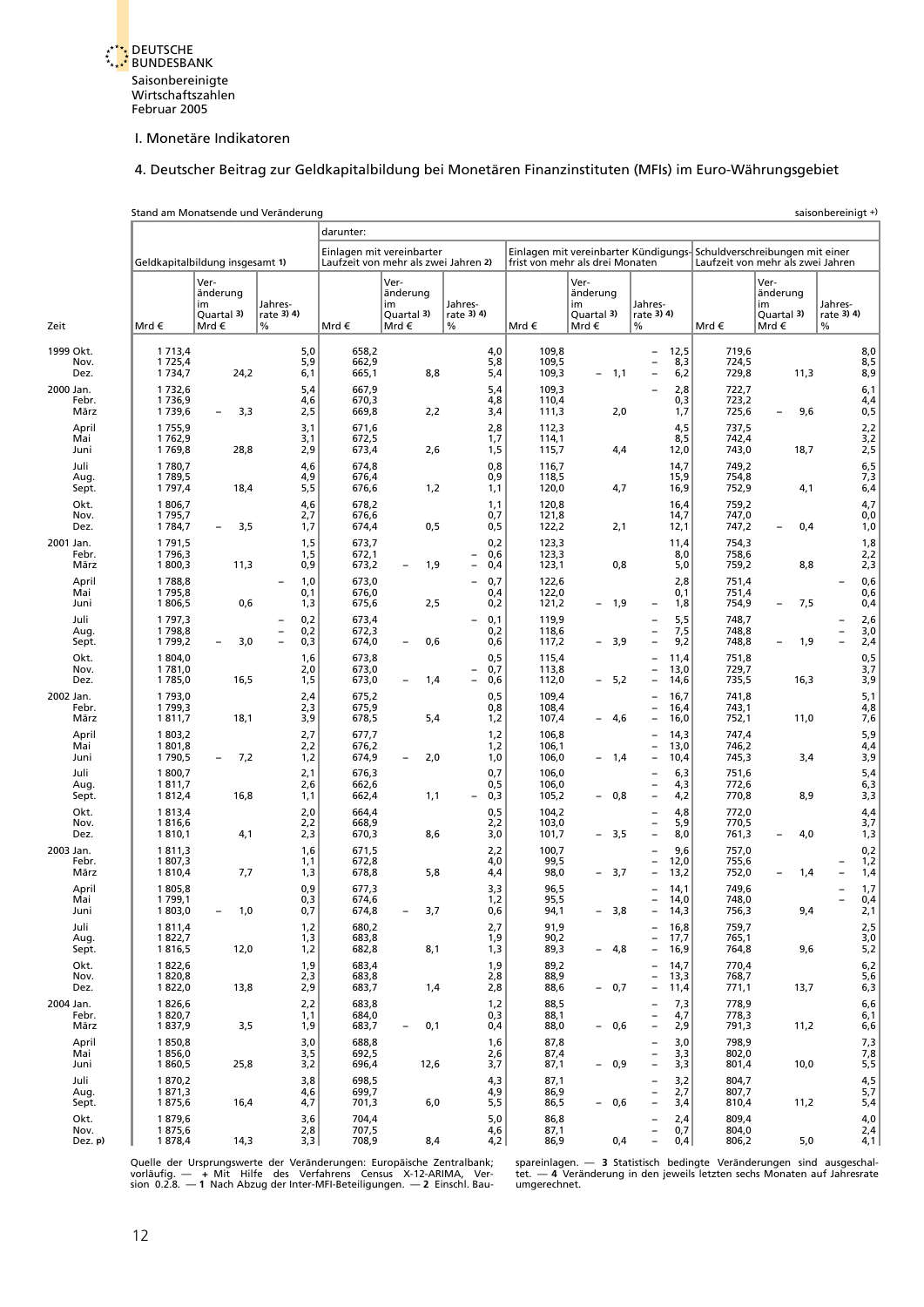

## [1. Bruttoinlandsprodukt und Bruttowertschöpfung ausgewählter Wirtschaftsbereiche in Preisen von 1995 \\*\)](#page-6-1)

<span id="page-21-0"></span>

|                                                                   |                                                                    |                                                                                                                     |                                                                    |                                                                                                                                                                                            |                                                                    |                                                                                                                                           |                                                             |                                                                                                                                                                         |                                                                    |                                                                                                                                      |                                                                    |                                                                           |                                                                    | saisonbereinigt +)                                                            |
|-------------------------------------------------------------------|--------------------------------------------------------------------|---------------------------------------------------------------------------------------------------------------------|--------------------------------------------------------------------|--------------------------------------------------------------------------------------------------------------------------------------------------------------------------------------------|--------------------------------------------------------------------|-------------------------------------------------------------------------------------------------------------------------------------------|-------------------------------------------------------------|-------------------------------------------------------------------------------------------------------------------------------------------------------------------------|--------------------------------------------------------------------|--------------------------------------------------------------------------------------------------------------------------------------|--------------------------------------------------------------------|---------------------------------------------------------------------------|--------------------------------------------------------------------|-------------------------------------------------------------------------------|
|                                                                   | Brutto-<br>inlandsprodukt                                          |                                                                                                                     | Bruttowert-<br>schöpfung 1) 2)                                     |                                                                                                                                                                                            | darunter:<br>Produzierendes<br>Gewerbe ohne<br>Baugewerbe 2)       |                                                                                                                                           | Baugewerbe (A)                                              |                                                                                                                                                                         | Handel,<br>Gastgewerbe<br>und Verkehr 2)                           |                                                                                                                                      | Finanzierung,<br>Vermietung und<br>Unternehmens-<br>dienstleister  |                                                                           | Öffentliche<br>und private<br>Dienstleister                        |                                                                               |
|                                                                   |                                                                    | Ver-<br>änderung<br>gegen<br>Vor-<br>periode                                                                        |                                                                    | Ver-<br>änderung<br>gegen<br>Vor-<br>periode                                                                                                                                               |                                                                    | Ver-<br>änderung<br>gegen<br>Vor-<br>periode                                                                                              |                                                             | Ver-<br>änderung<br>gegen<br>Vor-<br>periode                                                                                                                            |                                                                    | Ver-<br>änderung<br>gegen<br>Vor-<br>periode                                                                                         |                                                                    | Ver-<br>änderung<br>gegen<br>Vor-<br>periode                              |                                                                    | Ver-<br>änderung<br>gegen<br>Vor-<br>periode                                  |
|                                                                   | DM/€                                                               | in %                                                                                                                | DM/€                                                               | in $%$                                                                                                                                                                                     | DM/€                                                               | in %                                                                                                                                      | DM/€                                                        | in %                                                                                                                                                                    | DM/€                                                               | in %                                                                                                                                 | DM/€                                                               | in %                                                                      | DM/€                                                               | in %                                                                          |
| 1991 1.Vi.<br>2.Vi.<br>3.Vì.<br>4.Vj.<br>1992 1.Vi                | 840,73<br>837,94<br>832,03<br>844,02<br>863,40                     | 0,3<br>$\bar{\Box}$<br>0,7<br>1,4<br>2,3                                                                            | 785,83<br>782,68<br>779,57<br>786,48<br>805,88                     | 0,4<br>$\overline{\phantom{a}}$<br>$\bar{ }$<br>0,4<br>0,9<br>2,5                                                                                                                          | 229,97<br>224,82<br>221,28<br>221,56<br>226,90                     | 2,2<br>-<br>1,6<br>$\overline{a}$<br>0,1<br>2,4                                                                                           | Mrd DM<br>50,28<br>50,23<br>50,95<br>51,93<br>53,94         | 0,1<br>$\overline{\phantom{0}}$<br>1,4<br>1,9<br>3,9                                                                                                                    | 140,86<br>139,86<br>135,40<br>137,81<br>144,65                     | 0,7<br>-<br>3,2<br>$\qquad \qquad -$<br>1,8<br>5,0                                                                                   | 195,43<br>196,80<br>198,30<br>198,87<br>202,08                     | 0,7<br>0,8<br>0,3<br>1,6                                                  | 159,54<br>161,20<br>163,82<br>166,42<br>168,03                     | 1,0<br>1,6<br>1,6<br>1,0                                                      |
| 2.Vj.<br>3.Vì.<br>4.Vj.<br>1993 1.Vi.<br>2.Vi.<br>3.Vì<br>4.Vi.   | 853,19<br>849,22<br>850,36<br>842,30<br>840,46<br>847,32<br>848,54 | 1,2<br>$\bar{\Box}$<br>0,5<br>0,1<br>0,9<br>$\qquad \qquad -$<br>$\equiv$<br>0,2<br>0,8<br>0,1                      | 799,50<br>795,30<br>792,27<br>788,57<br>787,67<br>791,78<br>793,66 | 0,8<br>$\overline{\phantom{a}}$<br>$\overline{\phantom{a}}$<br>0,5<br>0,4<br>$\overline{\phantom{0}}$<br>0, 5<br>$\overline{\phantom{a}}$<br>$\overline{\phantom{0}}$<br>0,1<br>0,5<br>0,2 | 219,99<br>214,71<br>207,89<br>204,93<br>200,92<br>201,49<br>202,27 | 3,0<br><sup>-</sup><br>$\overline{a}$<br>2,4<br>3,2<br>$\overline{a}$<br>1,4<br>$\overline{\phantom{0}}$<br>$\equiv$<br>2,0<br>0,3<br>0,4 | 53,92<br>53,36<br>54,96<br>53,49<br>53,45<br>54,24<br>53,98 | 0,0<br>$\overline{\phantom{0}}$<br>$\overline{a}$<br>1,1<br>3,0<br>2,7<br>$\overline{a}$<br>$\equiv$<br>0,1<br>1,5<br>0,5<br>$\overline{\phantom{0}}$                   | 143,34<br>141,72<br>142,29<br>141,03<br>140,76<br>141,17<br>140,94 | 0,9<br>$\qquad \qquad -$<br>$\equiv$<br>1,1<br>0,4<br>0,9<br>$\qquad \qquad -$<br>$\equiv$<br>0,2<br>0,3<br>0,2<br>$\qquad \qquad -$ | 203,56<br>205,26<br>206,44<br>208,10<br>210,23<br>212,56<br>213,58 | 0,7<br>0,8<br>0,6<br>0,8<br>1,0<br>1,1<br>0,5                             | 168,28<br>169,82<br>170,24<br>170,53<br>171,68<br>171,66<br>172,17 | $0,2$<br>$0,9$<br>0,2<br>0,2<br>0,7<br>0,0<br>$\overline{\phantom{0}}$<br>0,3 |
| 1994 1.Vi<br>2.Vi.<br>3.Vì.<br>4.Vj.                              | 858,98<br>860,45<br>867,31<br>873,04                               | 1,2<br>0,2<br>0,8<br>0,7                                                                                            | 798,82<br>805,12<br>811,36<br>818,05                               | 0,7<br>0,8<br>0,8<br>0,8                                                                                                                                                                   | 204,42<br>206,83<br>208,63<br>211,78                               | 1,1<br>1,2<br>0,9<br>1,5                                                                                                                  | 55,66<br>56,80<br>56,78<br>58,77                            | 3,1<br>2,0<br>0,0<br>$\overline{\phantom{0}}$<br>3,5                                                                                                                    | 142,31<br>142,25<br>143,62<br>144,83                               | 1,0<br>0,0<br>$\overline{\phantom{0}}$<br>1,0<br>0,8                                                                                 | 212,93<br>214,63<br>216,61<br>216,28                               | 0,3<br>$\qquad \qquad -$<br>0,8<br>0,9<br>0,2<br>$\overline{\phantom{0}}$ | 173,52<br>174,64<br>175,77<br>176,04                               | 0,8<br>0,6<br>$0,6$<br>$0,2$                                                  |
| 1995 1.Vi<br>2.Vi.<br>3.Vi<br>4.Vj.<br>1996 1.Vi                  | 874,71<br>882,59<br>882,39<br>882,35<br>875,92                     | 0,2<br>0,9<br>0.0<br>$\overline{\phantom{a}}$<br>$\overline{\phantom{0}}$<br>0,0<br>0,7<br>$\overline{\phantom{a}}$ | 819,43<br>827,77<br>827,81<br>830,05<br>823,29                     | 0,2<br>1,0<br>0,0<br>0,3<br>0,8                                                                                                                                                            | 209,57<br>211,01<br>208,82<br>207,44<br>203,17                     | 1,0<br>0,7<br>1,0<br>$\equiv$<br>0,7<br>2,1<br>$\overline{\phantom{0}}$                                                                   | 55,27<br>57,07<br>55,80<br>54,55<br>49,31                   | 6,0<br>$\overline{\phantom{0}}$<br>3,3<br>$\frac{2}{2}$ , 2<br>$\qquad \qquad -$<br>$\overline{\phantom{0}}$<br>9,6<br>$\overline{\phantom{0}}$                         | 145,02<br>146,53<br>146,88<br>147,39<br>146,28                     | 0,1<br>1,0<br>0,2<br>0,3<br>0,8<br>$\qquad \qquad -$                                                                                 | 222,63<br>224,98<br>227,19<br>229,32<br>232,86                     | 2,9<br>1,1<br>1,0<br>0,9<br>1,5                                           | 176,42<br>177,65<br>178,59<br>180,72<br>180,58                     | 0,2<br>$0,7$<br>$0,5$<br>1,2<br>$\overline{\phantom{0}}$                      |
| 2.Vi.<br>3.Vi.<br>4.Vj.<br>1997 1.Vi                              | 888,61<br>891,58<br>894,44<br>891,35                               | 1,4<br>0,3<br>0,3<br>0,3<br>$\overline{\phantom{a}}$                                                                | 837,76<br>838,86<br>844,29<br>842,88                               | 1,8<br>0,1<br>0,6<br>0,2                                                                                                                                                                   | 204,87<br>205,03<br>206,34<br>206,52                               | 0,8<br>0,1<br>0,6<br>0,1                                                                                                                  | 55,86<br>54,67<br>54,35<br>52,30                            | 13,3<br>2,1<br>$\bar{a}$<br>0,6<br>3,8<br>$\overline{\phantom{0}}$                                                                                                      | 147,90<br>148,23<br>149,54<br>148,80                               | 1,1<br>0,2<br>0,9<br>0,5<br>$\overline{\phantom{0}}$                                                                                 | 236,21<br>237,50<br>240,57<br>241,60                               | 1,4<br>$0,5$<br>$1,3$<br>0,4                                              | 181,83<br>181,99<br>182,09<br>182,60                               | $^{0,1}_{0,7}$<br>0,1<br>0,1<br>0,3                                           |
| 2.Vì.<br>3.Vi.<br>4.Vj.<br>1998 1.Vi                              | 899,29<br>902,65<br>909,89<br>918,30                               | 0,9<br>0,4<br>0,8<br>0,9                                                                                            | 849,79<br>854,72<br>863,50<br>870,83                               | 0,8<br>0,6<br>1,0<br>0,8                                                                                                                                                                   | 209,00<br>210,33<br>214,22<br>215,22                               | 1,2<br>0,6<br>1,9<br>0, 5                                                                                                                 | 53,30<br>52,83<br>53,20<br>52,59                            | 1,9<br>0,9<br>$\overline{a}$<br>0,7<br>1,1                                                                                                                              | 149,72<br>150,09<br>150,66<br>154,55                               | 0,6<br>0,2<br>0,4<br>2,6                                                                                                             | 244,34<br>247,47<br>250,56<br>253,16                               | 1,1<br>1,3<br>1,2<br>1,0                                                  | 182,21<br>182,75<br>183,55<br>183,93                               | 0,2<br>0,3<br>0,4<br>$0,2$<br>$0,0$                                           |
| 2.Vi.<br>3.Vi<br>4.Vj<br>1999 1.Vi.                               | 914,06<br>915,68<br>916,64<br>926,20                               | 0,5<br>$\overline{\phantom{a}}$<br>0,2<br>0,1<br>1,0                                                                | 867,92<br>871,58<br>871,73<br>881,16                               | 0,3<br>0.4<br>0,0<br>1,1                                                                                                                                                                   | 213,54<br>213,38<br>210,58<br>207,22                               | 0,8<br>$\qquad \qquad -$<br>$\overline{\phantom{0}}$<br>0,1<br>$\equiv$<br>1,3<br>1,6<br>$\qquad \qquad -$                                | 51,30<br>50.70<br>49,83<br>50,91                            | $\bar{a}$<br>2,5<br>1,2<br>$\qquad \qquad -$<br>$\overline{\phantom{0}}$<br>1,7<br>2,2                                                                                  | 152,91<br>153,43<br>152,71<br>162,51                               | 1,1<br>$\qquad \qquad -$<br>0,3<br>0,5<br>$\qquad \qquad -$<br>6,4                                                                   | 254,73<br>257,92<br>262,20<br>262,49                               | 0,6<br>$\frac{1}{3}$ , $\frac{1}{7}$<br>0,1                               | 184,00<br>184,61<br>184,87<br>186,10                               | 0,3<br>0,1<br>$0,7$<br>$0,1$                                                  |
| 2.Vj.<br>3.Vi.<br>4.Vì.                                           | 923,91<br>936,55<br>947,35                                         | 0,2<br>1,4<br>1,2                                                                                                   | 880,14<br>893,46<br>900,62                                         | 0,1<br>1,5<br>0,8                                                                                                                                                                          | 206,85<br>210,23<br>212,58                                         | $\equiv$<br>0,2<br>1,6<br>1,1                                                                                                             | 50,19<br>51,42<br>51,40<br>Mrd€                             | 1,4<br>$\overline{\phantom{0}}$<br>2,5<br>0,0<br>$\overline{\phantom{0}}$                                                                                               | 160,26<br>163,49<br>165,25                                         | 1,4<br>$\overline{\phantom{0}}$<br>2,0<br>1,1                                                                                        | 264,86<br>268,95<br>271,51                                         | 0,9<br>$\frac{1}{1,0}$                                                    | 185.88<br>187,19<br>187,70                                         | 0,7<br>0,3                                                                    |
| 2002 1.Hj.<br>2.Hj.<br>2003 1.Hj.<br>2.Hj.<br>2004 1.Hj.<br>2.Hj. | 993,30<br>996,97<br>992.19<br>995,34<br>r)<br>1 003,55<br>1 004,37 | 0,1<br>0,4<br>0,5<br>0,3<br>0,8<br>0,1                                                                              | 958,07<br>960,81<br>959.45<br>961,83<br>973,00                     | 0,2<br>0,3<br>0.1<br>0,2<br>1,2<br>                                                                                                                                                        | 221,50<br>222,77<br>223,07<br>223,13<br>229,72<br>                 | 0,8<br>0,6<br>0.1<br>0,0<br>3,0<br>$\ddotsc$                                                                                              | 47.07<br>45,48<br>44,35<br>44,20<br>43,31<br>               | 2,2<br>$\overline{\phantom{0}}$<br>$\overline{a}$<br>3,4<br>2,5<br>$\qquad \qquad -$<br>$\overline{\phantom{0}}$<br>0,3<br>2,0<br>$\overline{\phantom{0}}$<br>$\ddotsc$ | 181,99<br>183,15<br>183,41<br>184,91<br>186,55                     | 0,7<br>0,6<br>0.1<br>0,8<br>0,9<br>                                                                                                  | 297,01<br>298,53<br>298,95<br>299,75<br>303,12                     | 0,7<br>$\overline{\phantom{a}}$<br>0,5<br>0,1<br>0,3<br>1,1<br>$\ddotsc$  | 198,44<br>198,75<br>197,66<br>197,81<br>197,93<br>                 | 1,2<br>0,2<br>0,5<br>0,1<br>0,1<br>$\ddotsc$                                  |
| 1999 1.Vj.<br>Z.VI<br>3.Vj.<br>4.Vj.                              | 473,56<br>412,39<br>478,85<br>484,37                               | 0,2<br>1,4<br>1,2                                                                                                   | 450,53<br>450,01<br>456,82<br>460,48                               | 0,1<br>1,5<br>0,8                                                                                                                                                                          | 105,95<br>ס/,כטו<br>107,49<br>108,69                               | 0,2<br>1,6<br>1,1                                                                                                                         | 26,03<br>25,66<br>26,29<br>26,28                            | 1,4<br>2,5<br>0,0<br>$\overline{\phantom{0}}$                                                                                                                           | 83,09<br>81,94<br>83,59<br>84,49                                   | 1,4<br>2,0<br>1,1                                                                                                                    | 134,21<br>135,42<br>137,51<br>138,82                               | 0,9<br>1,5<br>1,0                                                         | 95,15<br>95,04<br>95,71<br>95,97                                   | 0,1<br>0,7<br>0,3                                                             |
| 2000 1.Vj.<br>2.Vj.<br>3.Vj.<br>4.Vj.<br>2001 1.Vj.               | 488,36<br>493,61<br>493,18<br>493,34<br>497,84                     | 0,8<br>1,1<br>0,1<br>$-$<br>0,0<br>0,9                                                                              | 466,71<br>471,86<br>473,56<br>473,30<br>478,29                     | 1,4<br>1,1<br>0,4<br>0,1<br>$\qquad \qquad -$<br>1,1                                                                                                                                       | 110,32<br>112,34<br>113,96<br>112,99<br>113,59                     | 1,5<br>1,8<br>1,4<br>0,9<br>$-$<br>0,5                                                                                                    | 26,45<br>25,54<br>25,43<br>24,98<br>24,57                   | 0,6<br>3,4<br>0,4<br>$\overline{a}$<br>1,8<br>$\overline{\phantom{a}}$<br>1,6                                                                                           | 84,96<br>86,75<br>86,80<br>87,25<br>89,42                          | 0,6<br>2,1<br>0,1<br>0,5<br>2,5                                                                                                      | 141,78<br>143,30<br>143,73<br>144,19<br>147,29                     | 2,1<br>1,1<br>0,3<br>0,3<br>2,1                                           | 97,10<br>97,81<br>97,48<br>97,73<br>97,29                          | 1,2<br>0,7<br>0,3<br>0,3<br>$-0,5$                                            |
| 2.Vj.<br>3.Vj.<br>4.Vj.<br>2002 1.Vi.                             | 497,44<br>496,64<br>495,99<br>496,16                               | $\begin{bmatrix} 0.1 \\ -0.2 \\ -0.1 \end{bmatrix}$<br>0,0                                                          | 478,12<br>478,44<br>477,87<br>478,46                               | 0,0<br>$\overline{\phantom{0}}$<br>0,1<br>0,1<br>$\overline{\phantom{0}}$<br>0,1                                                                                                           | 111,99<br>111,10<br>108,73<br>110,35                               | 1,4<br>$-$<br>0,8<br>$\qquad \qquad -$<br>$\overline{\phantom{0}}$<br>2,1<br>1,5                                                          | 24,22<br>24,24<br>23,91<br>24,06                            | 1,4<br>0,1<br>1,4<br>0,6                                                                                                                                                | 89,85<br>90,03<br>90,67<br>90,99                                   | 0,5<br>0,2<br>0,7<br>0,4                                                                                                             | 148,43<br>149,09<br>150,10<br>147,95                               | 0,8<br>0,4<br>0,7<br>1,4                                                  | 97,48<br>97,80<br>98,29<br>99,10                                   | 0,2<br>0,3<br>0,5<br>0,8                                                      |
| 2.Vj.<br>3.Vì.<br>4 Vj.<br>2003 1.Vj.                             | 497,14<br>498,55<br>498,42<br>496,61                               | 0,2<br>0,3<br>$-0,0$<br>$-$<br>0,4                                                                                  | 479,61<br>480,24<br>480,57<br>480,60                               | 0,2<br>0,1<br>0,1<br>0,0                                                                                                                                                                   | 111,15<br>111,73<br>111,04<br>112,37                               | 0,7<br>0,5<br>0,6<br>1,2                                                                                                                  | 23,01<br>22,82<br>22,66<br>22,03                            | 4,4<br>$\qquad \qquad -$<br>0,8<br>$\overline{\phantom{0}}$<br>0,7<br>2,8<br>$\overline{\phantom{0}}$                                                                   | 91,00<br>91,34<br>91,81<br>91,78                                   | 0,0<br>0,4<br>0,5<br>0,0                                                                                                             | 149,06<br>148,92<br>149,61<br>149,58                               | 0,8<br>0,1<br>$\overline{\phantom{a}}$<br>0,5<br>0,0<br>$-$               | 99,34<br>99,37<br>99,38<br>98,84                                   | 0,2<br>0,0<br>0,0<br>0,5                                                      |
| 2.Vj.<br>3.Vì.<br>4.Vj.<br>2004 1.Vj.                             | 495,58<br>496,90<br>498,44<br>500,89<br>r)                         | $-0,2$<br>0,3<br>0,3<br>0,5                                                                                         | 478,85<br>480,49<br>481,34<br>483,99                               | 0,4<br>0,3<br>0,2<br>0,6                                                                                                                                                                   | 110,70<br>110,96<br>112,17<br>113,71                               | 1,5<br>0,2<br>1,1<br>1,4                                                                                                                  | 22,32<br>22,12<br>22,08<br>21,62                            | 1,3<br>0,9<br>$\overline{\phantom{a}}$<br>0,2<br>2,1<br>$\overline{\phantom{a}}$                                                                                        | 91,63<br>92,53<br>92,38<br>92,70                                   | $\equiv$<br>0,2<br>1,0<br>0,2<br>$-$<br>0,3                                                                                          | 149,37<br>149,96<br>149,79<br>150,88                               | $-$<br>0,1<br>0,4<br>$-$<br>0,1<br>0,7                                    | 98,82<br>98,92<br>98,89<br>98,89                                   | 0,0<br>0,1<br>- 0,0<br>0,0                                                    |
| 2.Vj.<br>3.Vj.<br>4.Vj.                                           | 502,66<br> r)<br> r)<br>502,77<br>501,60                           | 0,4<br>0,0<br>0,2<br>$\overline{\phantom{0}}$                                                                       | 489,01<br>487,46<br>$\cdots$                                       | 1,0<br>0,3<br>$\overline{\phantom{0}}$<br>$\cdots$                                                                                                                                         | 116,01<br>115,57<br>$\ldots$                                       | 2,0<br>0,4<br>!                                                                                                                           | 21,69<br>21,25<br>$\ldots$                                  | 0,3<br>2,0<br>$\overline{\phantom{0}}$<br>1                                                                                                                             | 93,85<br>93,98<br>                                                 | 1,2<br>0,1                                                                                                                           | 152,24<br>151,56<br>$\cdots$                                       | 0,9<br>$-$<br>0,4<br>$\cdots$                                             | 99,04<br>98,90<br>$\ddotsc$                                        | 0,2<br>$-0,1$<br>$\ldots$                                                     |

Quelle der Ursprungswerte: Statistisches Bundesamt. — \* Rechenstand: Nettogütersteuern und vor Abzug unterstellter Bankgebühren. —<br>Bruttoinlandsprodukt 15. Februar 2005, Komponenten November 2004. — 2 Ermittelt aus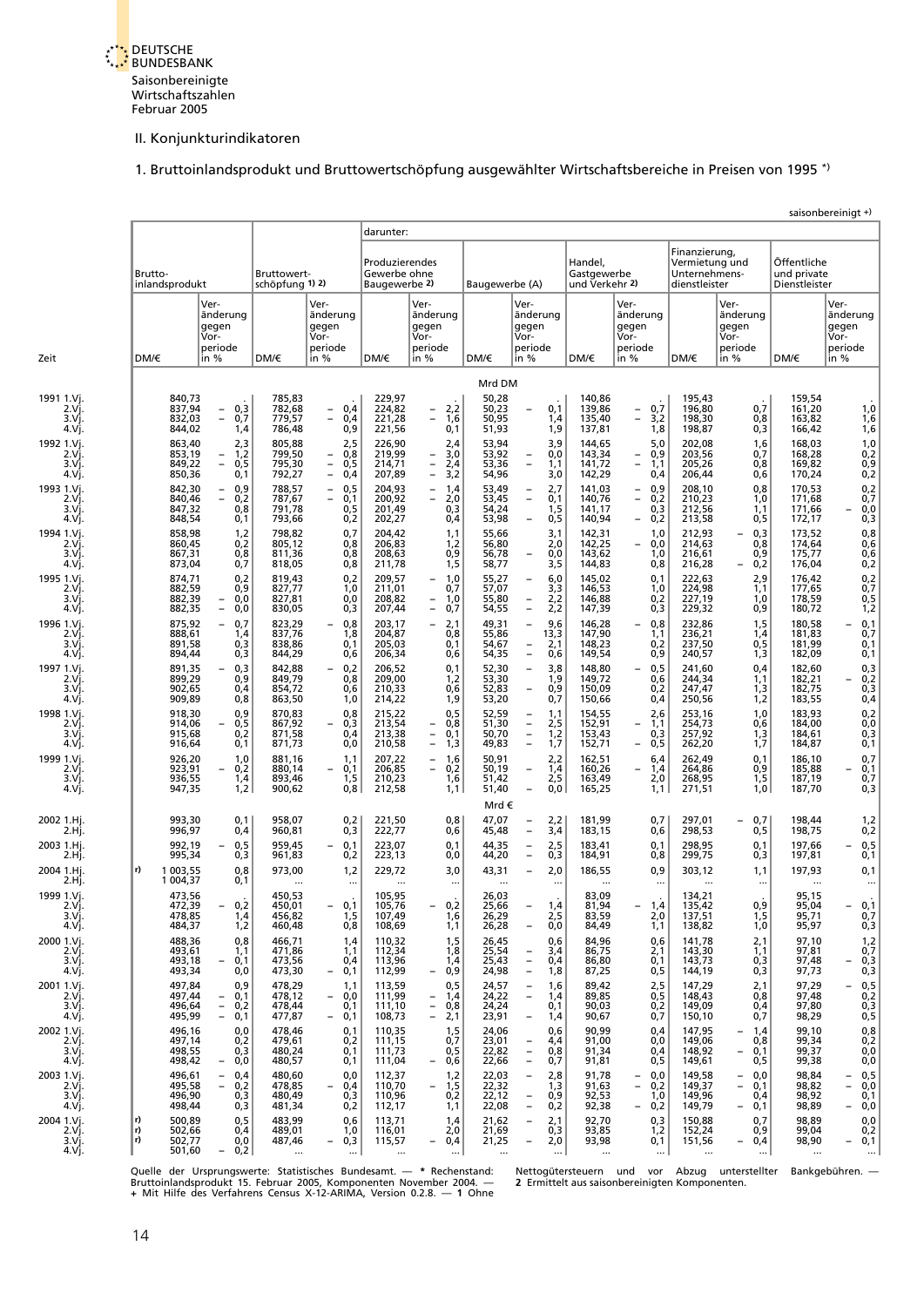

#### 2. Verwendung des Bruttoinlandsprodukts in Preisen von 1995 \*)

<span id="page-22-0"></span>

|                                       |                                                |                                                                                  |                                           |                                                                           |                                           |                                                                                                                               |                                            |                                                                                  |                                       |                                                      |                                                                                                                                              |                                                |                                                                  |                                       |                                                |                                                                  | saisonbereinigt +)                             |                                                                                      |
|---------------------------------------|------------------------------------------------|----------------------------------------------------------------------------------|-------------------------------------------|---------------------------------------------------------------------------|-------------------------------------------|-------------------------------------------------------------------------------------------------------------------------------|--------------------------------------------|----------------------------------------------------------------------------------|---------------------------------------|------------------------------------------------------|----------------------------------------------------------------------------------------------------------------------------------------------|------------------------------------------------|------------------------------------------------------------------|---------------------------------------|------------------------------------------------|------------------------------------------------------------------|------------------------------------------------|--------------------------------------------------------------------------------------|
|                                       | Private<br>Konsum-<br>ausgaben 1)              |                                                                                  | Konsum-<br>ausgaben des<br><b>Staates</b> |                                                                           | Ausrüstungen                              |                                                                                                                               | Bauten (A)                                 |                                                                                  | Sonstige<br>Anlagen (A) 2)            |                                                      | Vorrats-<br>verände-<br>rungen<br>3) 5)                                                                                                      | Inländische<br>Verwendung<br>6)                |                                                                  | Außen-<br>beitrag<br>4) 5)            | Exporte 6)                                     |                                                                  | Importe 6)                                     |                                                                                      |
|                                       | DM/€                                           | Verän-<br>derung<br>gegen<br>Vor-<br>periode<br>in %                             | DM/€                                      | Verän-<br>derung<br>gegen<br>Vor-<br>periode<br>in %                      | DM/€                                      | Verän-<br>derung<br>gegen<br>Vor-<br>periode<br>in %                                                                          | DM/€                                       | Verän-<br>derung<br>gegen<br>Vor-<br>periode<br>in %                             | DM/€                                  | Verän-<br>derung<br>gegen<br>Vor-<br>periode<br>in % | DM/€                                                                                                                                         | DM/€                                           | Verän-<br>derung<br>gegen<br>Vor-<br>periode<br>in %             | DM/€                                  | DM/€                                           | Verän-<br>derung<br>gegen<br>Vor-<br>periode<br>in %             | DM/€                                           | Verän-<br>derung<br>gegen<br>Vor-<br>periode<br>in %                                 |
|                                       |                                                |                                                                                  |                                           |                                                                           |                                           |                                                                                                                               |                                            |                                                                                  | Mrd DM                                |                                                      |                                                                                                                                              |                                                |                                                                  |                                       |                                                |                                                                  |                                                |                                                                                      |
| 1991 1.Vi.<br>2.Vj.<br>3.Vì.<br>4.Vi. | 470,01<br>477,16<br>467,60<br>478,75           | 1,5<br>2,0<br>$-$<br>2,4                                                         | 153,71<br>157,89<br>162,00<br>164,86      | 2,7<br>2,6<br>1,8                                                         | 79,48<br>79,62<br>78,59<br>79,95          | 0, 2<br>1,3<br>$\qquad \qquad -$<br>1,7                                                                                       | 107,06<br>105,26<br>107,12<br>111,38       | 1,7<br>$\overline{\phantom{0}}$<br>1,8<br>4,0                                    | 5,67<br>5,75<br>5,97<br>5,98          | 1,4<br>3,7<br>0,3                                    | 12,58<br>7,39<br>1,49<br>7,86<br>$\overline{\phantom{a}}$                                                                                    | 828,51<br>833,09<br>822,76<br>833,07           | 0,6<br>1,2<br>$\overline{\phantom{0}}$<br>1,3                    | 12,22<br>4,85<br>9,27<br>10,95        | 205,15<br>197,38<br>205,11<br>206,81           | 3,8<br>$\overline{\phantom{a}}$<br>3,9<br>0,8                    | 192,92<br>192,53<br>195,84<br>195,86           | $-0,2$<br>1,7<br>0,0                                                                 |
| 1992 1.Vi<br>2.Vj.<br>3.Vì<br>4.Vj.   | 480,76<br>481,72<br>480,41<br>494,08           | 0,4<br>0,2<br>0,3<br>$-$<br>2,8                                                  | 165,58<br>166,15<br>168,51<br>170,22      | $0,4$<br>$0,3$<br>1,4<br>1,0                                              | 78,72<br>77,67<br>73,85<br>70,29          | 1,5<br>$\overline{\phantom{a}}$<br>$\frac{1}{2}$<br>1,3<br>$\overline{\phantom{a}}$<br>4,9<br>4,8<br>$\overline{\phantom{a}}$ | 118,60<br>117,68<br>115,61<br>120,48       | 6,5<br>0,8<br>$\overline{\phantom{a}}$<br>$\overline{\phantom{a}}$<br>1,8<br>4,2 | 6,18<br>6,26<br>6,40<br>6,59          | 3,3<br>1,3<br>2,2<br>3,1                             | 7,04<br>2,17<br>5,10<br>$\overline{\phantom{a}}$<br>11,36                                                                                    | 856,89<br>851,65<br>839,68<br>850,30           | 2,9<br>0,6<br>$\overline{\phantom{a}}$<br>$\equiv$<br>1,4<br>1,3 | 6,51<br>1,55<br>9,54<br>0,06          | 206,36<br>197,32<br>200,96<br>193,80           | 0,2<br>$\overline{\phantom{a}}$<br>$\equiv$<br>4,4<br>1,8<br>3,6 | 199,85<br>195,78<br>191,42<br>193,74           | $^{2,0}_{2,0}$<br>$\overline{\phantom{a}}$<br>$\overline{\phantom{a}}$<br>2,2<br>1,2 |
| 1993 1.Vi.<br>2.Vj.<br>3.Vì<br>4.Vj.  | 481,53<br>481,58<br>486,36<br>490,56           | 2,5<br>$-$<br>0,0<br>1,0<br>0,9                                                  | 168,40<br>168,03<br>167,28<br>167,48      | 1,1<br>0,2<br>0,4<br>0,1                                                  | 66,79<br>63,76<br>62,98<br>61,33          | 5,0<br>$\overline{\phantom{a}}$<br>$\overline{\phantom{a}}$<br>4,5<br>$\qquad \qquad -$<br>1,2<br>2,6<br>$\qquad \qquad -$    | 118,84<br>119,33<br>120,95<br>121,20       | 1,4<br>0,4<br>1,4<br>0,2                                                         | 6,57<br>6,71<br>6,71<br>6,83          | 0,3<br>2,1<br>0,0<br>1,7                             | 5,93<br>L,<br>1,60<br>$\overline{\phantom{a}}$<br>0,45<br>4,09<br>$\overline{\phantom{a}}$                                                   | 836,20<br>837,80<br>844,72<br>843,31           | 1,7<br>0,2<br>0,8<br>0,2                                         | 6,10<br>2,66<br>2,60<br>5,22          | 189,07<br>186,55<br>188,03<br>191,42           | 2,4<br>$\equiv$<br>1,3<br>0,8<br>1,8                             | 182,97<br>183,89<br>185,43<br>186,20           | $\frac{5,6}{0,5}$<br>0,8<br>0,4                                                      |
| 1994 1.Vi.<br>2.Vj.<br>3.Vì<br>4.Vj.  | 488,14<br>487,16<br>491,66<br>494,06           | 0,5<br>$ \,$<br>$\equiv$<br>0,2<br>0,9<br>0,5                                    | 171,33<br>171,80<br>170,96<br>173,29      | 2,3<br>0,3<br>0,5<br>1,4                                                  | 61,30<br>61,90<br>63,02<br>64,01          | 0.1<br>$\overline{\phantom{0}}$<br>1,0<br>1,8<br>1,6                                                                          | 125,70<br>128,34<br>127,74<br>132,78       | 3,7<br>2,1<br>0,5<br>$\overline{\phantom{a}}$<br>4,0                             | 6,96<br>7,24<br>7,41<br>7,39          | 2,0<br>3,9<br>2,4<br>0,3                             | 0.29<br>4,62<br>$\overline{\phantom{0}}$<br>2,50<br>0,51                                                                                     | 853,72<br>851,82<br>863,28<br>871,03           | 1,2<br>0,2<br>$\equiv$<br>1,3<br>0,9                             | 5,26<br>8,63<br>4,03<br>2,01          | 196,03<br>205,52<br>205,40<br>206,32           | 2,4<br>4,8<br>0,1<br>0,4                                         | 190,77<br>196,89<br>201,37<br>204,31           | 2,5<br>3,2<br>2,3<br>1,5                                                             |
| 1995 1.Vi.<br>2.Vj.<br>3.Vì.<br>4.Vi. | 497,90<br>502,73<br>503,25<br>502,47           | 0,8<br>1,0<br>0,1<br>0,2<br>$-$                                                  | 168,34<br>173,29<br>175,01<br>181,17      | 2,9<br>2,9<br>1,0<br>3,5                                                  | 62,88<br>64,13<br>63,64<br>63,02          | 1,8<br>2,0<br>0,8<br>$\bar{\Box}$<br>1,0                                                                                      | 125,43<br>129,07<br>126,76<br>124,12       | 5,5<br>$\overline{\phantom{a}}$<br>2,9<br>1,8<br>$\bar{\Box}$<br>2,1             | 7,35<br>7,53<br>7,69<br>8,06          | 0, 5<br>2,4<br>2,1<br>4,8                            | 7,61<br>1,64<br>1,51<br>5,14<br>$\overline{\phantom{0}}$                                                                                     | 869,50<br>878,38<br>877,85<br>873,69           | 0,2<br>1,0<br>0,1<br>$\qquad \qquad -$<br>$\overline{a}$<br>0,5  | 5,20<br>4,21<br>4,54<br>8,66          | 212,64<br>215,73<br>215,47<br>218,19           | 3,1<br>1,5<br>0,1<br>1,3                                         | 207,44<br>211,52<br>210,94<br>209,53           | 1,5<br>2,0<br>0,3<br>$\overline{\phantom{a}}$<br>$\overline{\phantom{0}}$<br>0,7     |
| 1996 1.Vi.<br>2.Vj.<br>3.Vì<br>4.Vj.  | 504,82<br>504,00<br>507,89<br>507,05           | 0,5<br>$-0,2$<br>0,8<br>0,2<br>$-$                                               | 174,36<br>177,41<br>179,55<br>179,17      | 3,8<br>1,7<br>1,2<br>0,2                                                  | 62,94<br>65,34<br>64,64<br>66,05          | 0,1<br>3,8<br>1,1<br>2,2                                                                                                      | 114,01<br>127,21<br>126,13<br>124,61       | 8,1<br>$-$<br>11,6<br>$-0,8$<br>$\overline{\phantom{a}}$<br>1,2                  | 8,43<br>8,55<br>8,55<br>8,55          | 4,6<br>1,4<br>0,0<br>0,0                             | 4,05<br>2,62<br>$\overline{\phantom{a}}$<br>$\overline{\phantom{a}}$<br>6,10<br>$\overline{\phantom{a}}$<br>4,79                             | 868,60<br>879,89<br>880,65<br>880,63           | 0,6<br>$\overline{\phantom{a}}$<br>1,3<br>0,1<br>0,0             | 7,31<br>8,72<br>10,93<br>13,81        | 221,40<br>222,32<br>226,82<br>237,03           | 1,5<br>0,4<br>2,0<br>4,5                                         | 214,09<br>213,60<br>215,88<br>223,22           | $^{2,2}_{0,2}$<br>$\overline{\phantom{a}}$<br>1,1<br>3,4                             |
| 1997 1.Vi.<br>2.Vj.<br>3.Vì.<br>4.Vj. | 510,16<br>510,14<br>506,79<br>510,33           | 0,6<br>$\overline{\phantom{a}}$<br>0,0<br>$\overline{\phantom{a}}$<br>0,7<br>0,7 | 177,71<br>179,41<br>179,10<br>176,71      | 0,8<br>1,0<br>0,2<br>$\qquad \qquad -$<br>1,3<br>$\overline{\phantom{0}}$ | 66,38<br>66,44<br>66,95<br>68,81          | 0,5<br>0,1<br>0,8<br>2,8                                                                                                      | 120,38<br>121,71<br>121,81<br>121,95       | 3,4<br>$\qquad \qquad -$<br>1,1<br>0,1<br>0,1                                    | 8,72<br>8,80<br>9,15<br>9,39          | 2,1<br>0,9<br>4,0<br>2,6                             | 3,56<br>$\qquad \qquad -$<br>$\qquad \qquad -$<br>3,29<br>$\overline{\phantom{m}}$<br>1,92<br>$\equiv$<br>0,29                               | 879,79<br>883,21<br>881,88<br>886,89           | 0,1<br>0,4<br>0,2<br>0,6                                         | 11,56<br>16,08<br>20,77<br>23,00      | 240,68<br>247,78<br>259,05<br>263,27           | 1,5<br>2,9<br>4,5<br>1,6                                         | 229,13<br>231,71<br>238,28<br>240,27           | 2,6<br>1,1<br>2,8<br>0,8                                                             |
| 1998 1.Vi<br>2.Vj.<br>3.Vì<br>4.Vj.   | 517,00<br>513,29<br>516,89<br>524,22           | 1,3<br>0,7<br>$ \,$<br>0,7<br>1,4                                                | 180,84<br>181,70<br>182,09<br>181,62      | $^{2,3}_{0,5}$<br>0,2<br>0,3                                              | 71,19<br>72,19<br>73,46<br>74,38          | 3,5<br>1,4<br>1,8<br>1,3                                                                                                      | 122,75<br>119,33<br>119,21<br>116,31       | 0,7<br>2,8<br>$\overline{\phantom{a}}$<br>$\overline{\phantom{a}}$<br>0,1<br>2,4 | 9,58<br>9,92<br>10,23<br>10,31        | 2,1<br>3,5<br>3,2<br>0,8                             | 0,33<br>1,13<br>1,78<br>0,04                                                                                                                 | 901,70<br>897,55<br>903,65<br>906,80           | 1,7<br>0,5<br>0,7<br>0,3                                         | 16,60<br>16,51<br>12,03<br>9,84       | 267,56<br>272,64<br>270,06<br>265,07           | 1,6<br>1,9<br>0,9<br>1,8                                         | 250,95<br>256,14<br>258,03<br>255,24           | $^{4,4}_{2,1}$<br>0,7<br>1,1                                                         |
|                                       | 536,48<br>531,52<br>535,29<br>542,29           | 2,3<br>0,9<br>$\overline{\phantom{0}}$<br>0,7<br>1,3                             | 183,59<br>182,17<br>183,42<br>182,99      | 1,1<br>$-0,8$<br>0,7<br>0,2<br>$\overline{\phantom{a}}$                   | 76,79<br>76,69<br>78,72<br>78,57          | 3,2<br>0,1<br>$\overline{\phantom{0}}$<br>2,7<br>0,2<br>$\overline{\phantom{a}}$                                              | 118,58<br>120,42<br>122,26<br>121,44       | 2,0<br>1,6<br>1,5<br>0,7<br>$\overline{\phantom{m}}$                             | 10,82<br>11,36<br>11,70<br>11,93      | $4,9$<br>5,1<br>2,9<br>2,0                           | 2,31<br>$\qquad \qquad -$<br>$\qquad \qquad -$<br>3,32<br>$\qquad \qquad -$<br>2,33<br>2,09<br>$\overline{\phantom{a}}$                      | 923,95<br>918,83<br>929,06<br>935,12           | 1,9<br>0,6<br>1,1<br>0,7                                         | 2,25<br>5,09<br>7,49<br>12,22         | 268,01<br>279,55<br>287,88<br>294,78           | 1,1<br>4,3<br>3,0<br>2,4                                         | 265,76<br>274,46<br>280,39<br>282,56           | $\frac{4,1}{3,3}$<br>2,2<br>0,8                                                      |
|                                       | 570,34<br>571,23                               | 1,6<br>0,2                                                                       | 190,85<br>191,57                          | 0,9<br>0,4                                                                | 87,43<br>80,95                            | 2,8<br>$\mathbb{I}$<br>7,4                                                                                                    | 116,39<br>114,25                           | 2,5<br>$\bar{\Box}$<br>1,8                                                       | Mrd €<br>13,36<br>13,57               | 2,5<br>1,6                                           | $-11,18$<br>$\overline{\phantom{a}}$<br>15,93                                                                                                | 967,19<br>955,64                               | $\mathbb{I}$<br>0,3<br>1,2                                       | 28,09<br>36,99                        | 348,62<br>351,71                               | 2,3<br>0,9                                                       | 320,53<br>314,72                               | $-1,1$<br>$\overline{\phantom{0}}$<br>1,8                                            |
|                                       | 565,28<br>568,20                               | 1,0<br>$\overline{\phantom{m}}$<br>0,5                                           | 193,93<br>195,83                          | 1,2<br>1,0                                                                | 77,66<br>76,32                            | $-4,1$<br>$-1,7$                                                                                                              | 110,60<br>107,21                           | 3,2<br>$\overline{\phantom{a}}$<br>$\overline{\phantom{a}}$<br>3,1               | 13,57<br>13,75                        | 0,0<br>1,3                                           | 18,65<br>$\overline{\phantom{a}}$<br>$\overline{\phantom{a}}$<br>17,21                                                                       | 942,39<br>944,10                               | 1,4<br>$\overline{a}$<br>0,2                                     | 50,91<br>52,87                        | 357,68<br>371,37                               | 1,7<br>3,8                                                       | 306,77<br>318,50                               | 2,5<br>$\overline{\phantom{a}}$<br>3,8                                               |
|                                       | 568,53<br>564,58                               | 0,1<br>0,7<br>$-$                                                                | 194,64<br>195,55<br>194,92                | 0,6<br>0,5                                                                | 75,97<br>75,73                            | $-0.5$<br>0,3<br>$\overline{\phantom{a}}$                                                                                     | 105,30<br>105,68                           | $-1,8$<br>0,4                                                                    | 13,79<br>13,99                        | 0,3<br>1,5                                           | 9,26<br>$\overline{\phantom{0}}$<br>8,94<br>$\overline{\phantom{a}}$<br>$\overline{\phantom{a}}$                                             | 948,97<br>946,59                               | 0,5<br>0,3<br>$\overline{\phantom{a}}$                           | 43,22<br>48,75                        | 366,30<br>375,53                               | 1,4<br>2,5                                                       | 323,08<br>326,78                               | 1,4<br>1,1                                                                           |
|                                       | 562,48<br>274,30<br>271,76<br>273,69<br>277,27 | $-0.4$<br>0,9<br>$-$<br>0,7<br>1,3                                               | 93,87<br>93,14<br>93,78<br>93,56          | 0,3<br>$-$<br>0,8<br>$\overline{\phantom{a}}$<br>0,7<br>$-0,2$            | 74,04<br>39,26<br>39,21<br>40,25<br>40,17 | $-2,2$<br>$-0,1$<br>2,7<br>$-0,2$                                                                                             | 102,57<br>60,63<br>61,57<br>62,51<br>62,09 | 2,9<br>$\overline{\phantom{m}}$<br>1,6<br>1,5<br>$-0,7$                          | 14,10<br>5,53<br>5,81<br>5,98<br>6,10 | 0,8<br>5,1<br>2,9<br>2,0                             | 5,57<br>1,18<br>-<br>1,70<br>$\overline{\phantom{a}}$<br>1,19<br>$\overline{\phantom{m}}$<br>$\overline{\phantom{a}}$<br>1,07                | 942,54<br>472,41<br>469,79<br>475,02<br>478,12 | 0,4<br>$-$<br>0,6<br>$\overline{\phantom{a}}$<br>1,1<br>0,7      | 60,69<br>1,15<br>2,60<br>3,83<br>6,25 | 398,80<br>137,03<br>142,93<br>147,19<br>150,72 | 6,2<br>4,3<br>3,0<br>2,4                                         | 338,11<br>135,88<br>140,33<br>143,36<br>144,47 | 3,5<br>3,3<br>2,2<br>0,8                                                             |
|                                       | 278,12<br>281,84<br>280,84<br>280,54           | 0,3<br>1,3<br>$-0.4$<br>$-0,1$                                                   | 94,97<br>94,53<br>94,16<br>94,96          | 1,5<br>0,5<br>$-$<br>$-0.4$<br>0,8                                        | 42,50<br>43,84<br>45,25<br>44,67          | 5,8<br>3,2<br>3,2<br>$-1,3$                                                                                                   | 61,49<br>60,86<br>60,24<br>59,09           | $-1,0$<br>$-1,0$<br>$-1,0$<br>$-1,9$                                             | 6,23<br>6,26<br>6,39<br>6,65          | 2,1<br>0,5<br>2,1<br>4,1                             | 2,85<br>$\overline{\phantom{a}}$<br>2,52<br>$\overline{\phantom{a}}$<br>1,10<br>$\overline{\phantom{a}}$<br>$\overline{\phantom{0}}$<br>1,65 | 480,46<br>484,81<br>485,78<br>484,26           | 0,5<br>0,9<br>0,2<br>$-0,3$                                      | 7,90<br>8,80<br>7,40<br>9,08          | 157,48<br>161,86<br>165,49<br>175,13           | 4,5<br>2,8<br>2,2<br>5,8                                         | 149,58<br>153,06<br>158,09<br>166,05           | 3,5<br>2,3<br>3,3<br>5,0                                                             |
|                                       | 284,52<br>285,82<br>286,52<br>284,71           | 1,4<br>0,5<br>0,2<br>$-0,6$                                                      | 95,66<br>95,19<br>95,04<br>96,53          | 0,7<br>0,5<br>$-$<br>- 0,2<br>1,6                                         | 44,46<br>42,97<br>41,10<br>39,85          | $-0,5$<br>$-3,4$<br>$-4,4$<br>$-3,0$                                                                                          | 58,34<br>58,05<br>57,60<br>56,65           | $-1,3$<br>$-0,5$<br>$-0,8$<br>- 1,6                                              | 6,65<br>6,71<br>6,76<br>6,81          | 0,0<br>0,9<br>0,7<br>0,7                             | 5,89<br>$\overline{\phantom{a}}$<br>5,29<br>$\overline{\phantom{a}}$<br>7,72<br>$\overline{\phantom{a}}$<br>$\overline{\phantom{a}}$<br>8,21 | 483,74<br>483,45<br>476,34                     | $-0,1$<br>$- 0,1$<br>$479,30 - 0,9$<br>- 0,6                     | 14,10<br>13,99<br>17,34<br>19,65      | 174,60<br>174,02<br>175,61<br>176,10           | 0,3<br>0,3<br>0,9<br>0,3                                         | 160,50<br>160,03<br>158,27<br>156,45           | $-3,3$<br>$- 0,3$<br>$-1,1$<br>$-1,1$                                                |
|                                       | 282,52<br>282,76<br>284,10<br>284,10           | $-0,8$<br>0,1<br>0,5<br>0,0                                                      | 96,79<br>97,14<br>97,52<br>98,31          | 0,3<br>0,4<br>0,4<br>0,8                                                  | 38,87<br>38,79<br>38,18<br>38,14          | $-2,5$<br>$-0,2$<br>$-1,6$<br>$-0,1$                                                                                          | 56,61<br>53,99<br>53,42                    | $-0,1$<br>- 4,6<br>53,79 - 0,4<br>$-0,7$                                         | 6,77<br>6,80<br>6,85<br>6,90          | 0,6<br>$\overline{\phantom{0}}$<br>0,4<br>0,7<br>0,7 | $-11,40$<br>7,25<br>$\overline{\phantom{a}}$<br>8,35<br>$\overline{\phantom{a}}$<br>8,86<br>$\overline{\phantom{a}}$                         | 470,16<br>472,23<br>472,09<br>472,01           | $-1,3$<br>0,4<br>$-0,0$<br>$-0,0$                                | 26,00<br>24,91<br>26,46<br>26,41      | 177,20<br>180,48<br>184,34<br>187,03           | 0,6<br>1,9<br>2,1<br>1,5                                         | 151,20<br>155,57<br>157,88<br>160,62           | $-3,4$<br>2,9<br>1,5<br>1,7                                                          |
|                                       | 284,47<br>284,06<br>283,08<br>281,50           | 0,1<br>$\begin{bmatrix} 0.1 \\ -0.3 \end{bmatrix}$<br>$-0,6$                     | 97,02<br>97,62<br>97,94<br>97,61          | 1,3<br>$\overline{\phantom{0}}$<br>0,6<br>0,3<br>$-0,3$                   | 38,36<br>37,61<br>37,61<br>38,12          | 0,6<br>$-2,0$<br>0,0<br>1,4                                                                                                   | 52,51<br>52,79<br>52,47<br>53,21           | 1,7<br>$-$<br>0,5<br>$-0,6$<br>1,4                                               | 6,89<br>6,90<br>6,97<br>7,02          | 0,1<br>$\overline{\phantom{0}}$<br>0,1<br>1,0<br>0,7 | 4,64<br>$\overline{\phantom{a}}$<br>4,62<br>$\overline{\phantom{a}}$<br>7,18<br>$\overline{\phantom{a}}$<br>$\overline{\phantom{a}}$<br>1,76 | 474,61<br>474,36<br>470,89<br>475,70           | 0,6<br>$-0,1$<br>$-0.7$<br>1,0                                   | 22,00<br>21,22<br>26,01<br>22,74      | 185,66<br>180,64<br>187,22<br>188,31           | 0,7<br>$\overline{\phantom{m}}$<br>2,7<br>3,6<br>0,6             | 163,66<br>159,42<br>161,21<br>165,57           | 1,9<br>2,6<br>$\overline{\phantom{a}}$<br>1,1<br>2,7                                 |
|                                       | 281,53<br>280,95<br>280,98                     | 0,0<br>$-0,2$<br>0,0                                                             | 97,47<br>97,45<br>98,08                   | $-0,1$<br>$-0,0$<br>0,6                                                   | 36,85<br>37,19<br>38,70                   | 3,3<br>0,9<br>4,1                                                                                                             | 51,66<br>50,91<br>50,49                    | $-2,9$<br>$-1,5$<br>$-0,8$                                                       | 7,03<br>7,07<br>7,21                  | 0,1<br>0,6<br>2,0                                    | 2,80<br>$\overline{\phantom{a}}$<br>2,77<br>$\overline{\phantom{a}}$<br>5,45                                                                 | 471,74<br>470,80<br>480,91                     | $-0,8$<br>$-0,2$<br>2,1                                          | 28,84<br>31,85<br>22,24               | 196,05<br>202,75<br>200,46                     | 4,1<br>3,4<br>1,1<br>$\overline{\phantom{m}}$                    | 167,21<br>170,90<br>178,22                     | 1,0<br>2,2<br>4,3                                                                    |

Quelle der Ursprungswerte: Statistisches Bundesamt. — \* Rechenstand: sachen. — 4 Exporte minus Importe. — 5 Die saisonbereinigte Reihe ist<br>November 2004. — + Mit Hilfe des Verfahrens Census X-12-ARIMA, Version mi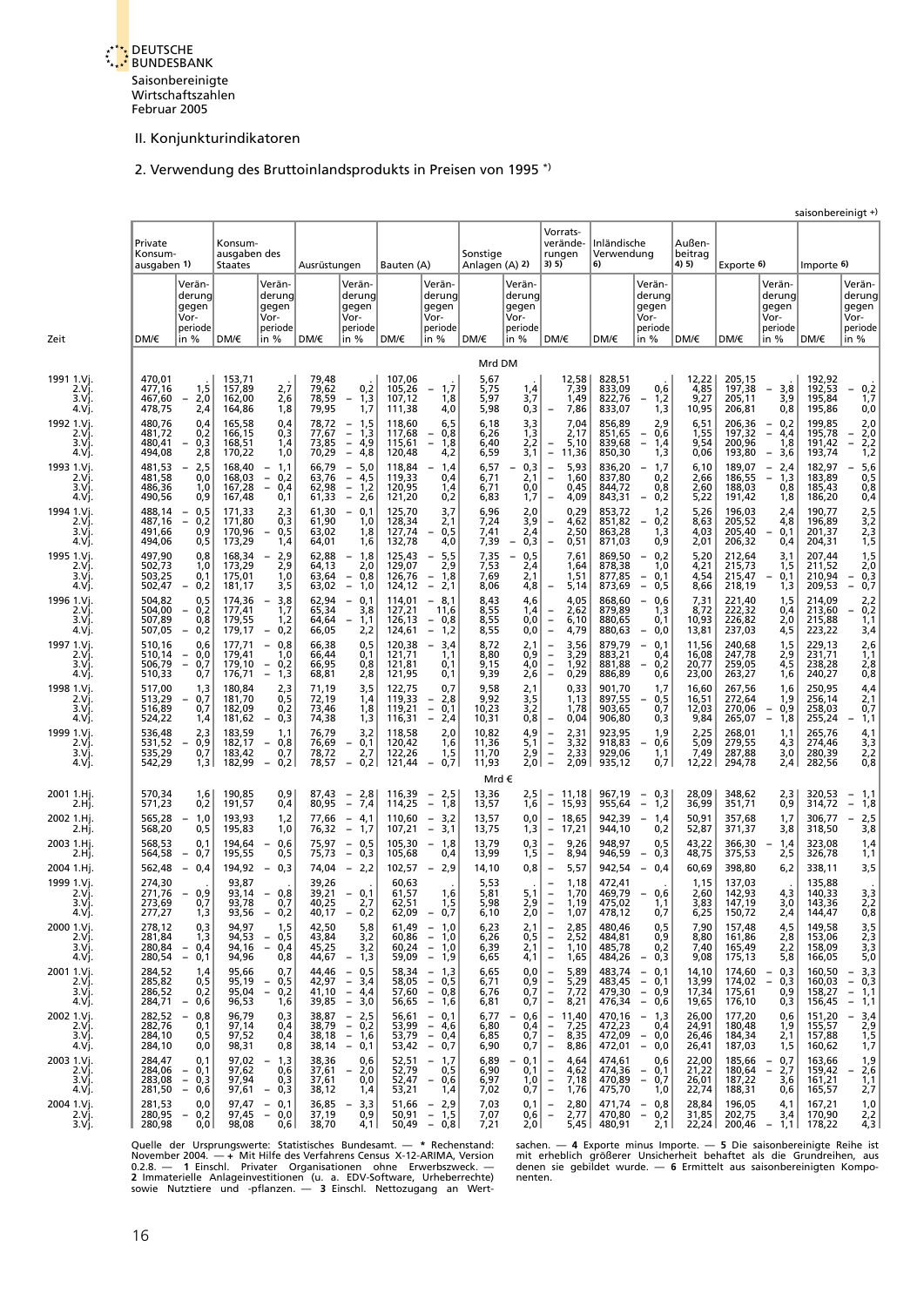

## 3. Verwendung des Bruttoinlandsprodukts in jeweiligen Preisen \*)

<span id="page-23-0"></span>

|                                       |                                      |                                                      |                                           |                                                                                                              |                                  |                                                                                                                                          |                                      |                                                                                                              |                                  |                                                      |                                                                                                              |                                |                                      |                                                         |                                                                            |                                      |                                                                           | saisonbereinigt +                    |                                                                                  |
|---------------------------------------|--------------------------------------|------------------------------------------------------|-------------------------------------------|--------------------------------------------------------------------------------------------------------------|----------------------------------|------------------------------------------------------------------------------------------------------------------------------------------|--------------------------------------|--------------------------------------------------------------------------------------------------------------|----------------------------------|------------------------------------------------------|--------------------------------------------------------------------------------------------------------------|--------------------------------|--------------------------------------|---------------------------------------------------------|----------------------------------------------------------------------------|--------------------------------------|---------------------------------------------------------------------------|--------------------------------------|----------------------------------------------------------------------------------|
|                                       | Private<br>Konsum-<br>ausgaben 1)    |                                                      | Konsum-<br>ausgaben des<br><b>Staates</b> |                                                                                                              | Ausrüstungen                     |                                                                                                                                          | Bauten                               |                                                                                                              | Sonstige<br>Anlagen 2)           |                                                      | 3) 5)                                                                                                        | Vorrats-<br>verände-<br>rungen | Inländische<br>Verwendung            |                                                         | Außen-<br>beitrag<br>4) 5)                                                 | Exporte                              |                                                                           | Importe                              |                                                                                  |
| Zeit                                  | DM/€                                 | Verän-<br>derung<br>gegen<br>Vor-<br>periode<br>in % | DM/€                                      | Verän-<br>derung<br>gegen<br>Vor-<br>periode<br>in $%$                                                       | DM/€                             | Verän-<br>derung<br>gegen<br>Vor-<br>periode<br>in %                                                                                     | DM/€                                 | Verän-<br>derung<br>gegen<br>Vor-<br>periode<br>in %                                                         | DM/€                             | Verän-<br>derung<br>gegen<br>Vor-<br>periode<br>in % | DM/€                                                                                                         |                                | DM/€                                 | Verän-<br>derung<br>gegen<br>Vor-<br>periode<br>in $%$  | DM/€                                                                       | DM/€                                 | Verän-<br>derung<br>gegen<br>Vor-<br>periode<br>in %                      | DM/€                                 | Verän-<br>derung<br>gegen<br>Vor-<br>periode<br>in %                             |
|                                       |                                      |                                                      |                                           |                                                                                                              |                                  |                                                                                                                                          |                                      |                                                                                                              |                                  | Mrd DM                                               |                                                                                                              |                                |                                      |                                                         |                                                                            |                                      |                                                                           |                                      |                                                                                  |
| 1991 1.Vi<br>2.Vi<br>3.Vì.<br>4.Vj    | 405,97<br>416,26<br>415,16<br>433,49 | 2,5<br>0,3<br>$ \,$<br>4,4                           | 131,67<br>141,93<br>142,48<br>147,90      | 7,8<br>0,4<br>3,8                                                                                            | 74,81<br>75,57<br>75,40<br>77,20 | 1,0<br>0,2<br>2,4                                                                                                                        | 90,59<br>91,38<br>94,37<br>99,49     | 0,9<br>3,3<br>5,4                                                                                            | 5,79<br>5,89<br>6,14<br>6,14     | 1,7<br>4,3<br>0,0                                    | $\overline{\phantom{0}}$                                                                                     | 10,93<br>5,69<br>2,76<br>5,18  | 719,76<br>736,72<br>736,31<br>759,04 | 2,4<br>0,1<br>$\overline{\phantom{0}}$<br>3,1           | 0,82<br>5,95<br>$\overline{\phantom{a}}$<br>$\overline{a}$<br>2,23<br>1,27 | 195,17<br>188,07<br>196,44<br>198,54 | 3,6<br>$\overline{\phantom{0}}$<br>4,5<br>1,1                             | 194,35<br>194.02<br>198,67<br>197,27 | $-0,2$<br>2,4<br>0,7<br>$\overline{\phantom{a}}$                                 |
| 1992 1.Vi.<br>2.Vj.<br>3.Vì.<br>4.Vi. | 437,50<br>442,84<br>444,23<br>459,84 | 0,9<br>1,2<br>0,3<br>3,5                             | 150,19<br>153,77<br>158,60<br>161,12      | 1,5<br>$\frac{2}{3}$ , 1<br>1,6                                                                              | 76,08<br>75,77<br>72,42<br>69,28 | 1,4<br>$\frac{1}{2}$<br>0,4<br>4,4<br>4,3                                                                                                | 107,36<br>108,00<br>107,75<br>113,14 | 7,9<br>0,6<br>0,2<br>$\overline{\phantom{a}}$<br>5,0                                                         | 6,40<br>6,55<br>6,63<br>6,86     | 4,1<br>2,4<br>1,2<br>3,5                             | $\bar{a}$                                                                                                    | 4,71<br>1,62<br>3,09<br>8,84   | 782,23<br>788,55<br>786,54<br>801,40 | 3,1<br>0,8<br>0,3<br>1,9                                | 1,33<br>$\equiv$<br>4,79<br>2,68<br>4,54<br>$\overline{\phantom{0}}$       | 198,42<br>190,20<br>194,19<br>187,49 | 0,1<br>4,1<br>$\overline{\phantom{0}}$<br>2,1<br>3,5<br>$\qquad \qquad -$ | 199,75<br>195,00<br>191,51<br>192,02 | 1,3<br>2,4<br>$\equiv$<br>$\overline{\phantom{a}}$<br>1,8<br>0,3                 |
| 1993 1.Vi.<br>2.Vi.<br>3.Vì.<br>4.Vj. | 455,83<br>459,37<br>466,78<br>474,17 | 0,9<br>$\overline{\phantom{0}}$<br>0,8<br>1,6<br>1,6 | 158,34<br>161,45<br>161,02<br>162,22      | 1,7<br>2,0<br>0,3<br>$\qquad \qquad -$<br>0,7                                                                | 66,13<br>63,31<br>62,80<br>61,20 | 4,5<br>$\overline{\phantom{a}}$<br>$\overline{\phantom{a}}$<br>4,3<br>0,8<br>$\overline{\phantom{a}}$<br>$\overline{\phantom{a}}$<br>2,6 | 112,77<br>114,30<br>116,49<br>117,29 | 0,3<br>$\overline{\phantom{a}}$<br>1,4<br>1,9<br>0,7                                                         | 6,83<br>6,94<br>6,90<br>6,98     | 0,6<br>1,7<br>0,6<br>1,1                             | $\overline{\phantom{a}}$<br>$\qquad \qquad -$<br>$\frac{1}{2}$<br>$\overline{\phantom{0}}$                   | 5,22<br>3,97<br>0,98<br>5,48   | 794,67<br>801,40<br>813,02<br>816,38 | 0,8<br>0,8<br>1,4<br>0,4                                | 2,21<br>0,12<br>0,65<br>3,19                                               | 183,10<br>181,01<br>182,93<br>186,43 | 2,3<br>$\overline{\phantom{0}}$<br>1,1<br>$\qquad \qquad -$<br>1,1<br>1,9 | 180,89<br>180,89<br>183,57<br>183,24 | 5,8<br>$\overline{\phantom{a}}$<br>0,0<br>1,5<br>0,2                             |
| 1994 1.Vi<br>2.Vi.<br>3.Vi<br>4 Vj.   | 475,79<br>476,75<br>483,79<br>488,76 | 0,3<br>0,2<br>1,5<br>1,0                             | 166,15<br>166,11<br>166,50<br>170,55      | 2,4<br>0,0<br>0,2<br>2,4                                                                                     | 61,30<br>61,82<br>62,80<br>63,88 | 0,2<br>0,9<br>1,6<br>1,7                                                                                                                 | 122,02<br>125,23<br>125,51<br>131,29 | 4,0<br>2,6<br>0.2<br>4,6                                                                                     | 7,10<br>7,30<br>7,45<br>7,43     | 1,7<br>2,8<br>2,1<br>0,3                             | $\overline{\phantom{0}}$                                                                                     | 0,31<br>2,76<br>3,72<br>1,98   | 832,68<br>834,45<br>849,77<br>863,89 | 2,0<br>0,2<br>1,8<br>1,7                                | 2,11<br>6,16<br>1,62<br>0,43                                               | 191,50<br>200,96<br>201,24<br>203,88 | 2,7<br>4,9<br>0,1<br>1,3                                                  | 189,38<br>194,80<br>199,61<br>203,45 | 3,4<br>2,9<br>2,5<br>1,9                                                         |
| 1995 1.Vi.<br>2.Vi.<br>3.Vì.<br>4.Vj  | 494,75<br>501,65<br>504,13<br>505,82 | 1,2<br>1,4<br>0,5<br>0,3                             | 168,73<br>173,29<br>176,49<br>179,31      | 1,1<br>$\overline{\phantom{0}}$<br>2,7<br>1,9<br>1,6                                                         | 62,86<br>64.07<br>63,66<br>63,02 | 1,6<br>$\overline{\phantom{a}}$<br>1,9<br>$-0,6$<br>$\overline{\phantom{0}}$<br>1,0                                                      | 124,76<br>129,08<br>127,09<br>124,47 | 5,0<br>$\overline{\phantom{a}}$<br>3,5<br>1,5<br>$\overline{\phantom{a}}$<br>$\overline{\phantom{a}}$<br>2,1 | 7,49<br>7,63<br>7,67<br>7,84     | 0,8<br>1,8<br>0,5<br>2,3                             |                                                                                                              | 6,59<br>0,45<br>1,27<br>2,70   | 865,18<br>876,17<br>880,32<br>877,76 | 0,1<br>1,3<br>0,5<br>0,3                                | 3,54<br>4,97<br>6,14<br>7,98                                               | 211,78<br>215,43<br>215,98<br>218,88 | 3,9<br>1,7<br>0,3<br>1,3                                                  | 208,24<br>210,47<br>209,84<br>210,90 | 2,4<br>1,1<br>0,3<br>0,5                                                         |
| 1996 1.Vi.<br>2.Vi.<br>3.Vì<br>4.Vj.  | 510,51<br>511,94<br>516,91<br>518,08 | 0,9<br>0,3<br>1,0<br>0,2                             | 175,93<br>178,45<br>180,46<br>180,50      | 1,9<br>$\qquad \qquad -$<br>1,4<br>1,1<br>0,0                                                                | 62,92<br>65,17<br>64,39<br>66,01 | 0,2<br>$\overline{\phantom{a}}$<br>3,6<br>1,2<br>2,5                                                                                     | 114,10<br>126,68<br>125,43<br>123,73 | 8,3<br>$\overline{\phantom{a}}$<br>11,0<br>$-1,0$<br>$\overline{\phantom{a}}$<br>1,4                         | 8,12<br>8,23<br>8,33<br>8,39     | 3,5<br>1,4<br>1,2<br>0,7                             | $\frac{1}{2}$                                                                                                | 4,81<br>2,58<br>5,63<br>1,19   | 876,39<br>887,89<br>889,88<br>895,52 | 0,2<br>1,3<br>0,2<br>0,6                                | 7,24<br>7,71<br>10,95<br>11,46                                             | 221,56<br>222,91<br>226,88<br>237,20 | 1,2<br>0,6<br>1,8<br>4,6                                                  | 214,32<br>215,20<br>215,92<br>225,74 | 1,6<br>0,4<br>0,3<br>4,5                                                         |
| 1997 1.Vi.<br>2.Vj.<br>3.Vi.<br>4.Vi  | 525,16<br>526,84<br>527,84<br>532,96 | 1,4<br>0,3<br>0,2<br>1,0                             | 178,67<br>179,56<br>177,61<br>176,98      | 1,0<br>$\overline{\phantom{a}}$<br>0,5<br>1,1<br>$\overline{\phantom{0}}$<br>$\overline{\phantom{0}}$<br>0,4 | 66,38<br>66,36<br>67,07<br>69,16 | 0,6<br>0,0<br>$\overline{\phantom{0}}$<br>1,1<br>3,1                                                                                     | 120,17<br>120,85<br>120,85<br>120,75 | $\overline{\phantom{a}}$<br>2,9<br>0,6<br>0,0<br>$\overline{\phantom{a}}$<br>0,1                             | 8,53<br>8,57<br>8,90<br>9,08     | 1,6<br>0,5<br>3,9<br>2,0                             | $\qquad \qquad -$<br>$\equiv$                                                                                | 0,27<br>0,92<br>0,63<br>1,78   | 898,63<br>901,27<br>902,89<br>910,71 | 0,3<br>0,3<br>0,2<br>0,9                                | 6,53<br>11,23<br>15,02<br>17,97                                            | 241,78<br>250,39<br>263,49<br>268,69 | 1,9<br>3,6<br>5,2<br>2,0                                                  | 235,25<br>239,16<br>248,47<br>250,72 | $4,2$<br>$1,7$<br>$3,9$<br>$0,9$                                                 |
| 1998 1.Vi.<br>2.Vi.<br>3.Vì.<br>4.Vj. | 539,55<br>538,93<br>543,53<br>549,86 | 1,2<br>0,1<br>$\qquad \qquad -$<br>0,9<br>1,2        | 180,03<br>181,11<br>181,09<br>180,50      | 1,7<br>0,6<br>0,0<br>$\qquad \qquad -$<br>0,3<br>$\overline{\phantom{0}}$                                    | 71,60<br>72,56<br>73,62<br>74,38 | 3,5<br>1,3<br>1,5<br>1,0                                                                                                                 | 121,57<br>118,46<br>118,13<br>115,20 | 0,7<br>2,6<br>$\overline{\phantom{a}}$<br>$\overline{\phantom{a}}$<br>0,3<br>$\overline{\phantom{a}}$<br>2,5 | 9,23<br>9,51<br>9,74<br>9,80     | 1,7<br>3,0<br>2,5<br>0,6                             |                                                                                                              | 3,91<br>4,65<br>3,91<br>1,47   | 925,91<br>925,22<br>930,02<br>931,21 | 1,7<br>0,1<br>0,5<br>0,1                                | 12,85<br>14,47<br>14,75<br>13,63                                           | 272,84<br>277,75<br>274,38<br>267,40 | 1,5<br>1,8<br>1,2<br>2,5                                                  | 259,99<br>263,27<br>259,64<br>253,77 | 3,7<br>1,3<br>1,4<br>$\overline{\phantom{a}}$<br>2,3<br>$\overline{\phantom{0}}$ |
| 1999 1.Vi<br>2.Vi.<br>3.Vi<br>4.Vj.   | 560,09<br>559,66<br>563,71<br>573,08 | 1,9<br>0,1<br>$\overline{\phantom{a}}$<br>0,7<br>1,7 | 183,75<br>183,85<br>186,08<br>185,96      | 1,8<br>0,1<br>1,2<br>0,1                                                                                     | 76,73<br>76,53<br>78,06<br>78,04 | 3,2<br>0,3<br>2,0<br>0,0                                                                                                                 | 116,96<br>118,46<br>120,50<br>119,95 | 1,5<br>1,3<br>1,7<br>0,5<br>$\overline{\phantom{a}}$                                                         | 10,09<br>10,50<br>10,74<br>10,91 | 3,0<br>4,1<br>2,2<br>1,6                             |                                                                                                              | 1,33<br>1,27<br>1,72<br>0,57   | 948,95<br>950,28<br>960,80<br>968,51 | 1,9<br>0,1<br>1,1<br>0,8                                | 6,26<br>6,55<br>7,31<br>9,66                                               | 268,28<br>280,97<br>290,64<br>299,12 | 0,3<br>4,7<br>3,4<br>2,9                                                  | 262,02<br>274,42<br>283,32<br>289,46 | $3,3$<br>$4,7$<br>$\frac{3}{2}$ , 2                                              |
|                                       |                                      |                                                      |                                           |                                                                                                              |                                  |                                                                                                                                          |                                      |                                                                                                              | Mrd €                            |                                                      |                                                                                                              |                                |                                      |                                                         |                                                                            |                                      |                                                                           |                                      |                                                                                  |
| 2001 1.Hj.<br>2.Hj                    | 616,43<br>621,75                     | 2,3<br>0,9                                           | 196,43<br>197,76                          | $^{1,5}_{0,7}$                                                                                               | 87,10<br>80,84                   | $3,4$<br>$7,2$<br>$\overline{\phantom{a}}$<br>$\overline{\phantom{a}}$                                                                   | 115,66<br>113,41                     | 2,4<br>$\overline{\phantom{a}}$<br>$\overline{\phantom{a}}$<br>1,9                                           | 12,06<br>12,27                   | 2,4  <br>1,7                                         | $\overline{\phantom{a}}$<br>$\overline{a}$                                                                   | 7,14<br>12,39                  | 1020,54<br>1013,64                   | 0,3<br>0,7<br>$\overline{\phantom{a}}$                  | 16,13<br>25,69                                                             | 366,93<br>366,07                     | 3,1<br>0,2                                                                | 350.80<br>340,38                     | 1,4<br>$\overline{\phantom{a}}$<br>$\overline{\phantom{a}}$<br>3,0               |
| 2002 1.Hj.<br>2.Hj.                   | 618,98<br>624,37                     | 0,4<br>$ \,$<br>0,9                                  | 201,75<br>203,67                          | 2,0<br>1,0                                                                                                   | 77,31<br>75,18                   | $\overline{\phantom{a}}$<br>4,4<br>2,8<br>$-$                                                                                            | 109,74<br>106,33                     | $\overline{\phantom{a}}$<br>3,2<br>$\overline{\phantom{a}}$<br>3,1                                           | 12,20<br>12,28                   | 0,6<br>$\overline{\phantom{0}}$<br>0,7               | $\overline{\phantom{a}}$<br>$\qquad \qquad -$                                                                | 13,98<br>13,29                 | 1006,00<br>1008,54                   | 0,8<br>$-$<br>0,3                                       | 45,58<br>50,03                                                             | 375,71<br>388,48                     | 2,6<br>3,4                                                                | 330,13<br>338,45                     | 3,0<br>$\overline{\phantom{a}}$<br>2,5                                           |
| 2003 1.Hj.<br>2.Hj.                   | 628,44<br>627,56                     | 0,7<br>$\overline{\phantom{a}}$<br>0,1               | 203,48<br>205,05                          | 0,1<br>0,8                                                                                                   | 74,26<br>73,16                   | $\overline{\phantom{a}}$<br>1,2<br>$\overline{\phantom{a}}$<br>1,5                                                                       | 104,43<br>104,77                     | 1,8<br>$\overline{\phantom{a}}$<br>0,3                                                                       | 12,20<br>12,32                   | 0,7<br>1,0                                           | $\overline{\phantom{0}}$<br>$\overline{\phantom{0}}$                                                         | 2,96<br>4,67                   | 1019,85<br>1018,19                   | 1,1<br>0,2                                              | 40.94<br>51,70                                                             | 382,76<br>388,41                     | 1,5<br>1,5                                                                | 341,82<br>336,71                     | 1,0<br>1,5                                                                       |
| 2004 1.Hj.<br>1999 1.Vi.              | 631,12<br>286,37                     | 0,6                                                  | 203,10<br>93,95                           | 1,0<br>$\qquad \qquad -$                                                                                     | 71,59<br>39,23                   | $-2,1$                                                                                                                                   | 102,53<br>59,80                      | 2,1<br>$\overline{\phantom{a}}$                                                                              | 12,25<br>5,16                    | 0,6                                                  |                                                                                                              | 0,58<br>0,68                   | 1021,17<br>485,19                    | 0,3                                                     | 63,47<br>3,20                                                              | 413,56<br>137,17                     | 6,5                                                                       | 350,09<br>133,97                     | 4,0                                                                              |
| 2.Vi.<br>3.Vj.<br>4.Vj.               | 286,15<br>288,22<br>293,01           | 0,1<br>$\overline{\phantom{a}}$<br>0,7<br>1,7        | 94,00<br>95,14<br>95,08                   | 0,1<br>1,2<br>$-0,1$                                                                                         | 39,13<br>39,91<br>39,90          | $-0,3$<br>2,0<br>0,0<br>$\overline{\phantom{a}}$                                                                                         | 60,57<br>61,61<br>61,33              | 1,3<br>1,7<br>$-0,5$                                                                                         | 5,37<br>5,49<br>5,58             | 4,1<br>2,2<br>1,6                                    |                                                                                                              | 0,65<br>0,88<br>0,29           | 485,87<br>491,25<br>495,19           | 0,1<br>1,1<br>0,8                                       | 3,35<br>3,74<br>4,94                                                       | 143,66<br>148,60<br>152,94           | 4,7<br>3,4<br>2,9                                                         | 140,31<br>144,86<br>148,00           | 4,7<br>3,2<br>2,2                                                                |
| 2000 1.Vi.<br>2.Vj.<br>3.Vj.<br>4.Vj. | 294,76<br>299,57<br>300,65<br>301,91 | 0,6<br>1,6<br>0,4<br>0,4                             | 96,34<br>95,88<br>96,18<br>97,42          | $-1,3$<br>- 0,5<br>0,3<br>1,3                                                                                | 42,37<br>43,90<br>45,26<br>44,95 | 6,2<br>3,6<br>3,1<br>$-0,7$                                                                                                              | 60,83<br>60,31<br>59,77<br>58,77     | $-0.8$<br>$-0.9$<br>$-0,9$<br>1,7<br>$-$                                                                     | 5,68<br>5,71<br>5,80<br>5,98     | 1,8<br>0,5<br>1,6<br>3,1                             | $\overline{\phantom{a}}$<br>$\overline{\phantom{m}}$                                                         | 1,97<br>0,11<br>1,18<br>0,16   | 498,01<br>505,26<br>508,84<br>508,87 | 0,6<br>1,5<br>0,7<br>0,0                                | 4,71<br>3,05<br>0,15<br>0,38                                               | 162,02<br>166,79<br>172,00<br>184,02 | 5,9<br>2,9<br>3,1<br>7,0                                                  | 157,31<br>163,74<br>172,15<br>183,64 | 6,3<br>4,1<br>5,1<br>6,7                                                         |
| 2001 1.Vi.<br>2.Vj.<br>3.Vj.<br>4.Vj. | 306,59<br>309,84<br>311,57<br>310,18 | 1,6<br>1,1<br>0,6<br>$-0.4$                          | 98,48<br>97,95<br>97,86<br>99,90          | 1,1<br>- 0,5<br>0,1<br>2,1                                                                                   | 44,37<br>42,73<br>41,09<br>39,75 | $-1,3$<br>$-3,7$<br>3,8<br>$\overline{\phantom{a}}$<br>$-3,3$                                                                            | 57,98<br>57,68<br>57,21<br>56,20     | $\overline{\phantom{a}}$<br>-1,3<br>$-0,5$<br>$-0,8$<br>$-1,8$                                               | 6,01<br>6,05<br>6,11<br>6,16     | 0,5<br>0,7<br>1,0<br>0,8                             | $\overline{\phantom{a}}$<br>$\overline{\phantom{a}}$<br>$\overline{\phantom{a}}$<br>$\overline{\phantom{a}}$ | 4,40<br>2,74<br>5,52<br>6,87   | 509,03<br>511,51<br>508,32<br>505,32 | 0,0<br>0,5<br>$-0,6$<br>$\overline{\phantom{a}}$<br>0,6 | 8,64<br>7,49<br>8,53<br>17,16                                              | 183,95<br>182,98<br>181,45<br>184,62 | 0,0<br>0,5<br>0,8<br>1,7                                                  | 175,31<br>175,49<br>172,92<br>167,46 | $-4,5$<br>0,1<br>$-1,5$<br>$-3,2$                                                |
| 2002 1.Vi.<br>2.Vj.<br>3.Vj.<br>4.Vj. | 309,20<br>309,78<br>311,66<br>312,71 | $-0,3$<br>0,2<br>0,6<br>0,3                          | 100,68<br>101,07<br>101,24<br>102,43      | 0,8<br>0,4<br>0,2<br>1,2                                                                                     | 38,41<br>37,60<br>37,58          | $38,90 - 2,1$<br>$-1,3$<br>$-2,1$<br>$-0,1$                                                                                              | 56,19<br>53,55<br>53,35<br>52,98     | $-0.0$<br>$-4,7$<br>$-0,4$<br>$-0,7$                                                                         | 6,11<br>6,09<br>6,12<br>6,16     | $-0,8$<br>0,3<br>$-$<br>0, 5<br>0,7                  | $\overline{\phantom{a}}$<br>$\overline{\phantom{a}}$<br>$\overline{\phantom{a}}$<br>$\overline{\phantom{a}}$ | 9,36<br>4,62<br>6,15<br>7,14   | 501,72<br>504,28<br>503,82<br>504,72 | $-0,7$<br>0,5<br>$-0,1$<br>0,2                          | 23,91<br>21,67<br>24,73<br>25,30                                           | 186,47<br>189,24<br>192,72<br>195,76 | 1,0<br>1,5<br>1,8<br>1,6                                                  | 162,56<br>167,57<br>167,99<br>170,46 | $-2,9$<br>3,1<br>0,3<br>1,5                                                      |
| 2003 1.Vi.<br>2.Vj.<br>3.Vi.<br>4.Vj. | 314,43<br>314,01<br>314,01<br>313,55 | 0,6<br>$-0,1$<br>0,0<br>$-0,1$                       | 101,67<br>101,81<br>103,50<br>101,55      | $-0,7$<br>0,1<br>1,7<br>$-1,9$                                                                               | 37,53<br>36,73<br>36,54<br>36,62 | $-0,1$<br>2,1<br>$-$<br>$-0,5$<br>0,2                                                                                                    | 52,14<br>52,29<br>51,97<br>52,80     | $-1,6$<br>0,3<br>$-0,6$<br>1,6                                                                               | 6,10<br>6,10<br>6,14<br>6,18     | 1,0<br>0,0<br>0,7<br>0,7                             | $\overline{\phantom{a}}$<br>$\overline{\phantom{a}}$                                                         | 1,78<br>1,18<br>5,05<br>0,38   | 510,09<br>509,76<br>507,11<br>511,08 | 1,1<br>$-0,1$<br>$-0.5$<br>0,8                          | 20,70<br>20,24<br>26,55<br>25,15                                           | 194,64<br>188,12<br>193,72<br>194,69 | 0,6<br>3,3<br>3,0<br>0,5                                                  | 173,94<br>167,88<br>167,17<br>169,54 | 2,0<br>$\begin{bmatrix} 3.5 \\ -0.4 \end{bmatrix}$<br>1,4                        |
| 2004 1.Vj.<br>2.Vj.<br>3.Vj.          | 315,37<br>315,75<br>317,79           | 0,6<br>0,1<br>0,6                                    | 101,44<br>101,66<br>101,85                | $-0,1$<br>0,2<br>0,2                                                                                         | 35,52<br>36,07<br>37,03          | $-3,0$<br>1,5<br>2,7                                                                                                                     | 51,49<br>51,04<br>50,85              | $-2,5$<br>$-0,9$<br>$-0,4$                                                                                   | 6,11<br>6,14<br>6,18             | 1,1<br>0,5<br>0,7                                    |                                                                                                              | 0,39<br>0,97<br>8,59           | 509,54<br>511,63<br>522,29           | $-0,3$<br>0,4<br>2,1                                    | 30,68<br>32,79<br>22,72                                                    | 203,08<br>210,48<br>207,80           | 4,3<br>3,6<br>1,3<br>$\overline{\phantom{a}}$                             | 172,40<br>177,69<br>185,08           | 1,7<br>3,1<br>4,2                                                                |

Quelle der Ursprungswerte: Statistisches Bundesamt. — \* Rechenstand: — (u. a. EDV-Software, Urheberrechte) sowie Nutztiere und -pflanzen. — 3 Ein-<br>November 2004. — + Mit Hilfe des Verfahrens Census X-12-ARIMA, Version — sc Quelle der Ursprungswerte: Statistisches Bundesamt. — \* Rechenstand:<br>November 2004. — + Mit Hilfe des Verfahrens Census X-12-ARIMA, Version<br>0.2.8. Ermittelt aus saisonbereinigten Komponenten. — 1 Einschl. Privater<br>Organisa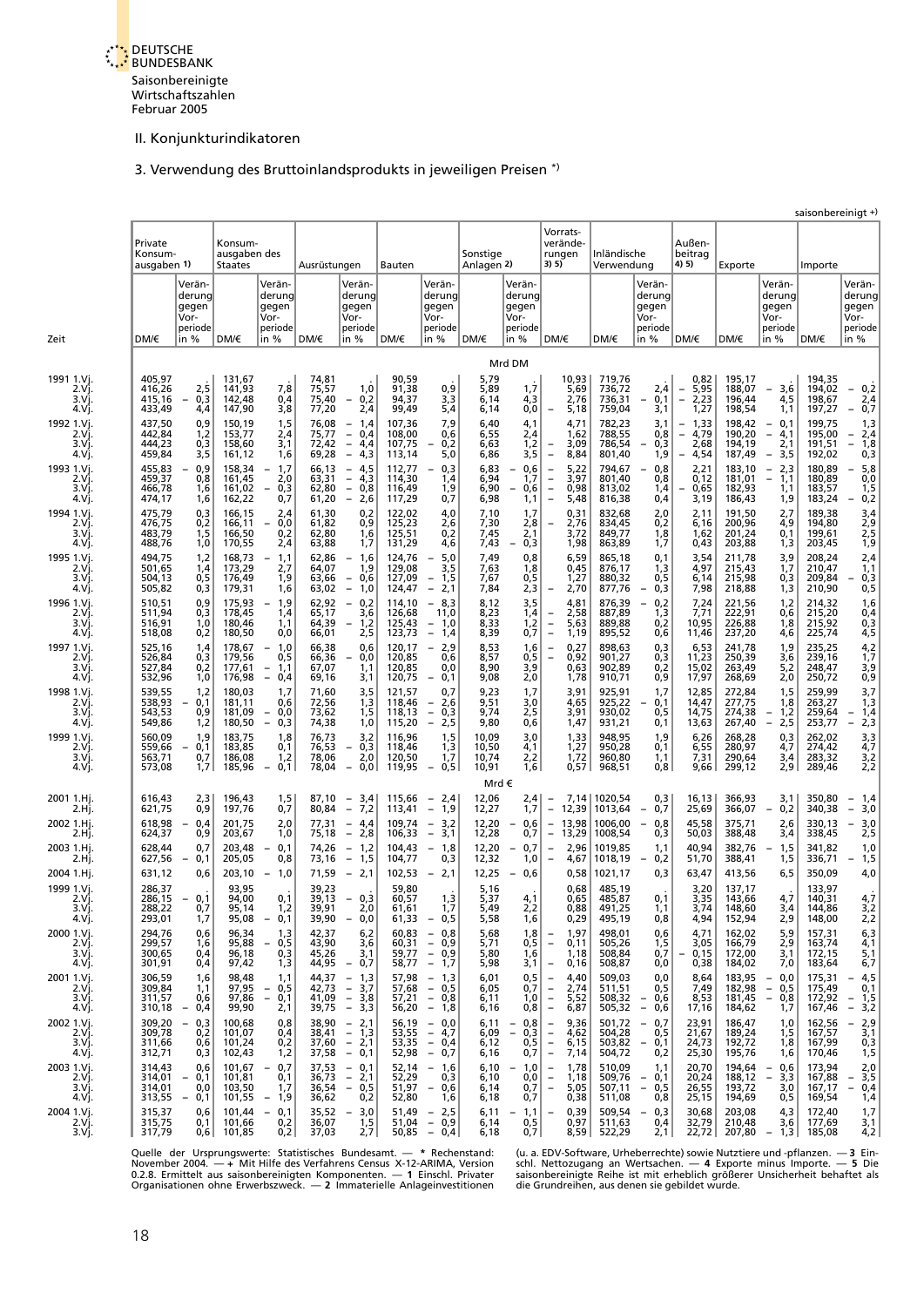

#### 4. Nationaleinkommen und Volkseinkommen \*)

<span id="page-24-0"></span>

|                                                     |          |                                                  |                                              |                          |                                                  |                                            |      |                                                |                                                                                                       |                                      |                                                  |                                                                                              | saisonbereinigt +)                                   |
|-----------------------------------------------------|----------|--------------------------------------------------|----------------------------------------------|--------------------------|--------------------------------------------------|--------------------------------------------|------|------------------------------------------------|-------------------------------------------------------------------------------------------------------|--------------------------------------|--------------------------------------------------|----------------------------------------------------------------------------------------------|------------------------------------------------------|
|                                                     |          | (Bruttosozialprodukt) 1)                         | Bruttonationaleinkommen                      |                          | Volkseinkommen                                   |                                            |      |                                                | Arbeitnehmerentgelt (Inländer) 1) 2)                                                                  |                                      | Unternehmens-                                    | und Vermögenseinkommen 1) 3)                                                                 |                                                      |
| Zeit                                                | DM/€     |                                                  | Veränderung<br>gegen<br>Vorperiode<br>in $%$ |                          | DM/€                                             | Veränderung<br>gegen<br>Vorperiode<br>in % | DM/€ |                                                | Veränderung<br>gegen<br>Vorperiode<br>in %                                                            | in % des<br>Volks-<br>einkommens     | DM/€                                             | Veränderung<br>gegen<br>Vorperiode<br>in %                                                   | in % des<br>Volks-<br>einkommens                     |
|                                                     |          |                                                  |                                              |                          |                                                  |                                            |      |                                                | Mrd DM                                                                                                |                                      |                                                  |                                                                                              |                                                      |
| 1991 1.Vj.<br>2.Vi.<br>3.Vì.                        |          | 725,03<br>733,30<br>740,58                       |                                              | 1,1<br>1,0               | 560,87<br>567,52<br>571,42                       | $^{1,2}_{0,7}$                             |      | 399,48<br>415,61<br>417,02                     | $\begin{array}{c} 4,0 \\ 0,3 \\ 1,3 \end{array}$                                                      | 71,2<br>73,2<br>73,0                 | 161,40<br>$151,91$<br>$154,39$<br>$160,28$       | $\frac{5,9}{1,6}$<br>$\overline{\phantom{0}}$                                                | 28,8<br>26,8<br>27,0<br>27,5                         |
| 4.Vj.<br>1992 1.Vj.<br>2.Vi.<br>3.Vì.               |          | 756,67<br>787,28<br>784,64<br>795,30             |                                              | 2,2<br>4,0<br>0,3        | 582,78<br>603,45<br>601,40<br>610,10             | 2,0<br>3,5<br>0,3                          |      | 422,50<br>436,23<br>444,42<br>457,16           | 3,2<br>1,9<br>2,9                                                                                     | 72,5<br>72,3<br>73,9                 | 167,22<br>156,97<br>152,95                       | 3,8<br>4,3<br>6,1<br>$\equiv$                                                                | 27,7<br>26,1<br>25,1<br>26,1                         |
| 4.Vj.                                               |          | 803,51                                           |                                              | 1,4<br>1,0               | 615,34                                           | 1,4<br>0,9                                 |      | 454,46                                         | 0,6<br>$\overline{\phantom{0}}$                                                                       | 74,9<br>73,9                         | 160,89                                           | 2,6<br>5,2                                                                                   |                                                      |
| 1993 1.Vi.<br>2.Vj.<br>3.Vi<br>4.Vj.                |          | 800,17<br>808,95<br>816,30<br>823,31             |                                              | 0,4<br>1,1<br>0,9<br>0,9 | 604,82<br>613,02<br>617,83<br>620,31             | 1,7<br>1,4<br>0,8<br>0,4                   |      | 452,60<br>458,54<br>460,25<br>463,04           | $^{0,4}_{1,3}$<br>0,4<br>0,6                                                                          | 74,8<br>74,8<br>74,5<br>74,6         | 152,22<br>154,47<br>157,58<br>157,27             | $\frac{5,4}{1,5}$<br>2,0<br>0,2                                                              | 25,2<br>25,2<br>25,5<br>25,4                         |
| 1994 1.Vi.<br>2.Vj.<br>3.Vi.<br>4.Vj.               |          | 836,37<br>839,74<br>847,34<br>857,08             |                                              | 1,6<br>0,4<br>0,9<br>1,1 | 623,77<br>632,55<br>640,91<br>650,51             | 0,6<br>1,4<br>$\frac{1}{1,5}$              |      | 468,38<br>466,78<br>469,32<br>475,40           | $^{1,2}_{0,3}$<br>0,5<br>1,3                                                                          | 75,1<br>73,8<br>73,2<br>73,1         | 155,39<br>165,78<br>171,58<br>175,11             | $\frac{1}{6,7}$<br>$3,5$<br>2,1                                                              | 24,9<br>26,2<br>26,8<br>26,9                         |
| 1995 1.Vi<br>2.Vj.<br>3.Vj.<br>4.Vj.                |          | 869,43<br>876,51<br>878,77<br>879,71             |                                              | 1,4<br>0,8<br>0,3<br>0,1 | 654,87<br>665,45<br>667,33<br>669,56             | 0,7<br>1,6<br>0,3<br>0,3                   |      | 481,13<br>486,20<br>488,82<br>492,24           | $1,2$<br>$1,1$<br>$0,5$<br>$0,7$                                                                      | 73,5<br>73,1<br>73,3<br>73,5         | 173,74<br>179,25<br>178,51<br>177,32             | 0,8<br>$\overline{\phantom{0}}$<br>3,2<br>0,4<br>$\overline{\phantom{a}}$<br>0,7<br>$\equiv$ | 26,5<br>26,9<br>26,7<br>26,5                         |
| 1996 1.Vi.<br>2.Vj.<br>3.Vi                         |          | 886,07<br>888,18<br>893,81                       |                                              | 0,7<br>0,2<br>0,6<br>1,0 | 665,84<br>674,62<br>676,78                       | 0,6<br>1,3<br>0,3                          |      | 490,72<br>489,49<br>492,75<br>493,16           | $0,3$<br>$0,3$<br>$0,7$<br>-<br>$\overline{a}$                                                        | 73,7<br>72,6<br>72,8                 | 175,13<br>185,14<br>184,02<br>191,87             | $1,2$<br>5,7<br>0,6<br>$\overline{\phantom{a}}$                                              | 26,3<br>27,4<br>27,2<br>28,0                         |
| 4.Vj.<br>1997 1.Vi.<br>2.Vj.<br>3.Vi.               | 4)<br>4) | 902,64<br>884,49<br>917,52<br>916,54             |                                              | 2,0<br>3,7<br>0,1        | 685,03<br>4)<br>661,66<br>4)<br>693,95<br>694,46 | 1,2<br>3,4<br>4,9<br>0,1                   |      | 493,12<br>492,50<br>492,48<br>495,76           | 0,1<br>0,0<br>$\overline{\phantom{a}}$<br>$\qquad \qquad -$<br>0,1<br>$\overline{\phantom{0}}$<br>0,0 | 72,0<br>74,5<br>71,0<br>70,9         | 4)<br>168,53<br>201,45<br>4)<br>201,98<br>201,39 | 4,3<br>12,2<br>$\overline{\phantom{0}}$<br>19,5<br>$0,3$<br>$0,3$                            | 25,5<br>29,0<br>29,1<br>28,9                         |
| 4.Vj.<br>1998 1.Vj.<br>2.Vj.<br>3.Vì.               |          | 924,13<br>929,51<br>931,19<br>939,76             |                                              | 0,8<br>0,6<br>0,2<br>0,9 | 697,16<br>702,53<br>698,41<br>710,51             | 0,4<br>0,8<br>0,6<br>1,7                   |      | 497,45<br>501,65<br>506,03                     | 0,7<br>0,3<br>0,8<br>0,9                                                                              | 71,1<br>70,8<br>71,8<br>71,2         | 205,09<br>196,76<br>204,48                       | $\overline{\phantom{0}}$<br>1,8<br>4,1<br>3,9                                                | 29,2<br>28,2<br>28,8<br>28,0                         |
| 4.Vj.<br>1999 1.Vi.<br>2.Vj.<br>3.Vj.               |          | 945,82<br>946,66<br>956,99<br>963,09             |                                              | 0,6<br>0,1<br>1,1<br>0,6 | 709,16<br>707,50<br>717,85<br>722,21             | 0,2<br>0,2<br>1,5<br>0,6                   |      | 510,45<br>509,51<br>516,53<br>519,25           | 0,9<br>$^{0,2}_{1,4}$<br>0,5                                                                          | 72,0<br>72,0<br>72,0<br>71,9         | 198,71<br>197,99<br>201,31<br>202,96             | 2,8<br>$\overline{\phantom{0}}$<br>0,4<br>1,7                                                | 28,0<br>28,0<br>28,1<br>27,7                         |
| 4.Vj.                                               |          | 976,72                                           |                                              | 1,4                      | 724,05                                           | 0,3                                        |      | 523,50                                         | 0,8<br>Mrd €                                                                                          | 72,3                                 | 200,55                                           | $0,8$<br>$1,2$<br>$\overline{\phantom{0}}$                                                   |                                                      |
| 2001 1.Hj.                                          |          | 1 032,08<br>1 030,78                             |                                              | 2,2<br>0,1               | 771,66<br>766,68                                 | 2,5<br>0,6                                 |      | 559,09<br>561,70                               | $^{1,0}_{0,5}$                                                                                        | 72,5<br>73,3                         | 212,57<br>204,98                                 | 6,7<br>3,6<br>$\overline{\phantom{a}}$                                                       | 27,5<br>26,7                                         |
| 2.Hj.<br>2002 1.Hj.<br>2.H)                         |          | 1 036,84<br>1 0 5 1, 2 7                         |                                              | 0,6<br>1,4               | 773,82<br>778,07                                 | 0,9<br>0,5                                 |      | 563,68<br>565,78                               | 0,4<br>0,4                                                                                            | 72,8<br>72,7                         | 210,14<br>212,29                                 | 2,5<br>1,0                                                                                   | 27,2<br>27,3                                         |
| 2003 1.Hj.<br>2.Hj.                                 |          | 1 047.76<br>1 066,43                             |                                              | 0,3<br>1,8               | 776,81<br>792,46                                 | 0,2<br>2,0                                 |      | 566,52<br>565,67                               | 0,1<br>0,2                                                                                            | 72,9<br>71,4                         | 210,29<br>226,79                                 | 0,9<br>7,8                                                                                   | $\begin{bmatrix} 27,1 \\ 28,6 \end{bmatrix}$         |
| 2004 1.Hj.<br>1999 1.Vj.<br>2.Vì.<br>3.Vi.<br>4.Vj. |          | 1 081,74<br>484,02<br>489,30<br>492,42<br>499,39 |                                              | 1,4<br>1,1<br>0,6<br>1,4 | 807,46<br>361,74<br>367,03<br>369,26<br>370,20   | 1,9<br>1,5<br>0,6<br>0,3                   |      | 566,89<br>260,51<br>264,10<br>265,49<br>267,66 | 0,2<br>1,4<br>0,5<br>0,8                                                                              | 70,2<br>72,0<br>72,0<br>71,9<br>72,3 | 240,57<br>101,23<br>102,93<br>103,77<br>102,54   | 6,1<br>1,7<br>0,8<br>1,2<br>$\overline{\phantom{a}}$                                         | 29,8<br>28,0<br>28,0<br>28,1<br>27,7                 |
| 2000 1.V<br>2.Vj.<br>3.Vj.<br>4.Vj                  |          | 506,76<br>504,84<br>503,35<br>506,27             | $\overline{\phantom{0}}$                     | 1,5<br>0,4<br>0,3<br>0,6 | 380,15<br>376,40<br>376,40<br>376,51             | 2,7<br>1,0<br>0,0<br>0,0                   |      | 271,62<br>273,83<br>276,11<br>277,49           | 1,5<br>0,8<br>0,8<br>0,5                                                                              | 71,5<br>72,7<br>73,4<br>73,7         | 108,53<br>102,57<br>100,29<br>99,02              | $\frac{5,8}{5,5}$<br>$\overline{\phantom{a}}$<br>2,2<br>1,3<br>$\equiv$                      | 28,5<br>27,3<br>26,6<br>26,3                         |
| 2001 1.Vi<br>2.Vj.<br>3.Vì.<br>4.Vj.                |          | 519,61<br>512,47<br>511,86<br>518,92             | $\equiv$                                     | 2,6<br>1,4<br>0,1<br>1,4 | 390,04<br>381,62<br>381,32<br>385,36             | 3,6<br>2,2<br>0,1<br>1,1                   |      | 279,11<br>279,98<br>279,84<br>281,86           | 0,6<br>0,3<br>0,1<br>$\overline{\phantom{0}}$<br>0,7                                                  | 71,6<br>73,4<br>73,4<br>73,1         | 110,93<br>101,64<br>101,48<br>103,50             | 12,0<br>8,4<br>$\overline{\phantom{0}}$<br>0,2<br>$\overline{\phantom{0}}$<br>2,0            | 28,4<br>26,6<br>26,6<br>26,9                         |
| 2002 1.Vj.<br>2.Vj.<br>3.Vì.<br>4.Vj.               |          | 516,00<br>520,84<br>526,38<br>524,89             |                                              | 0,6<br>0,9<br>1,1<br>0,3 | 384,05<br>389,77<br>389,84<br>388,23             | 0,3<br>1,5<br>0,0<br>0,4                   |      | 281,55<br>282,13<br>283,03<br>282,75           | 0,1<br>0,2<br>0,3<br>0,1<br>$\overline{\phantom{0}}$                                                  | 73,3<br>72,4<br>72,6<br>72,8         | 102,50<br>107,64<br>106,81<br>105,48             | 1,0<br>5,0<br>0,8<br>1,2<br>$\overline{\phantom{0}}$                                         | 26,7<br>27,6<br>27,4<br>27,2                         |
| 2003 1.Vi<br>2.Vj.<br>3.Vì.<br>4.Vj.                |          | 525,03<br>522,73<br>529,85<br>536,58             |                                              | 0,0<br>0,4<br>1,4<br>1,3 | 389,77<br>387,04<br>395,22<br>397,24             | 0,4<br>0,7<br>2,1<br>0,5                   |      | 283,29<br>283,23<br>283,71<br>281,96           | 0,2<br>0,0<br>0,2<br>0,6                                                                              | 72,7<br>73,2<br>71,8<br>71,0         | 106,48<br>103,81<br>111,51<br>115,28             | 0,9<br>2,5<br>7,4<br>3,4                                                                     | 27,3<br>26,8<br>28,2<br>29,0                         |
| 2004 1.Vi.<br>2.Vj.<br>3.Vj                         |          | 537,87<br>543,87<br>543,13                       | $-$                                          | 0,2<br>1,1<br>0,1        | 399,98<br>407,48<br>405,54                       | 0,7<br>1,9<br>0,5                          |      | 283,38<br>283,51<br>281,91                     | 0, 5<br>0,0<br>0,6<br>$\qquad \qquad -$                                                               | 70,8<br>69,6<br>69,5                 | 116,60<br>123,97<br>123,63                       | 1,1<br>6,3<br>0,3                                                                            | $\begin{bmatrix} 29,2 \\ 30,4 \\ 30,5 \end{bmatrix}$ |

Quelle der Ursprungswerte: Statistisches Bundesamt. — \* Rechenstand: aus Unternehmertätigkeit auch Zinsen, Dividenden, Gewinnausschüttungen,<br>November 2004. — + Mit Hilfe des Verfahrens Census X-12-ARIMA, Version Mettopacht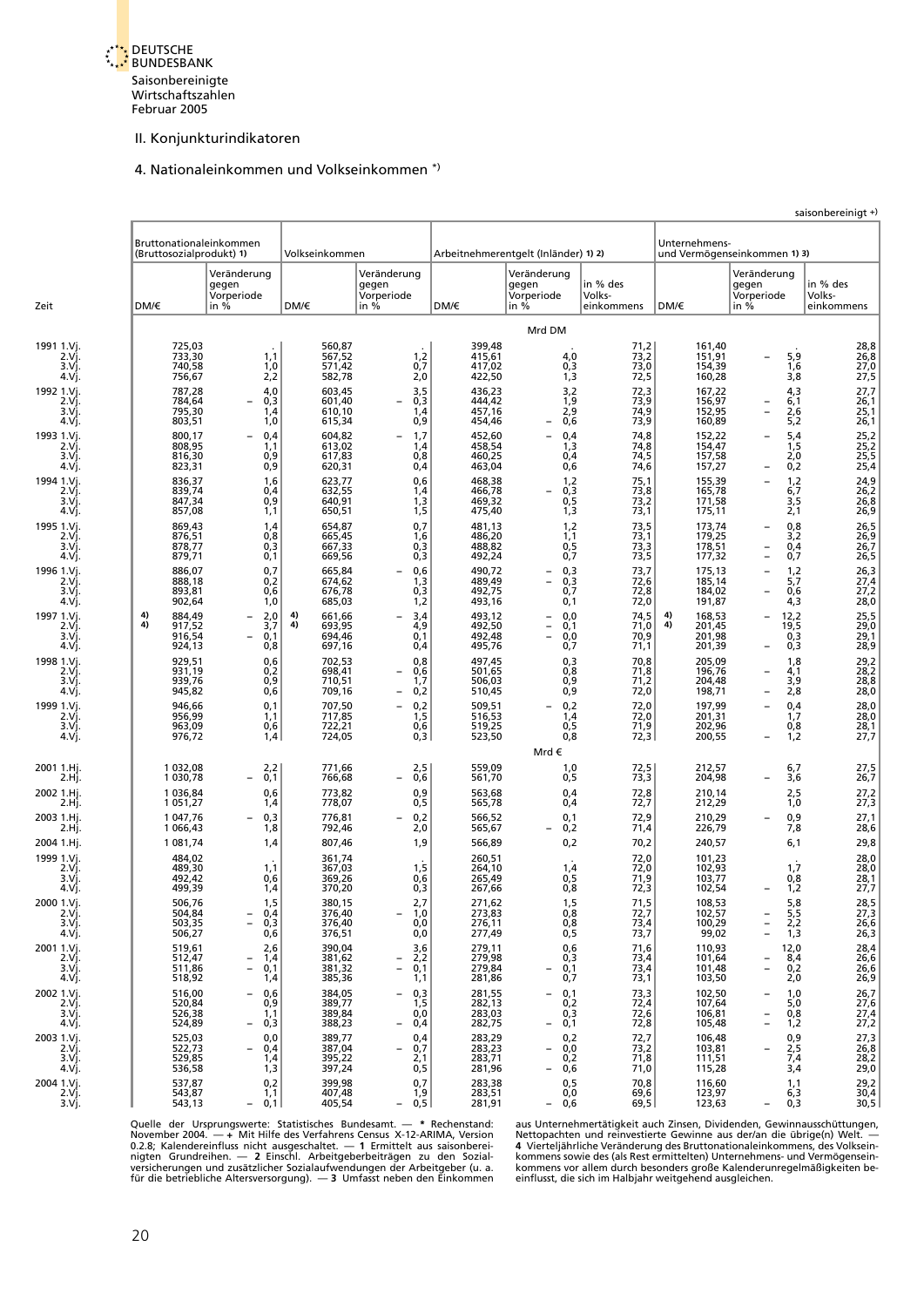<span id="page-25-0"></span>

## 5. Einkommen der privaten Haushalte \*)

|                                      |                                                        |                                      |                                                      |                                      |                                                      |                                                          |                                                      |                                      |                                                      |                                                            |                                                      |                                      |                                                      |                                  | saisonbereinigt +)                                    |                                     |
|--------------------------------------|--------------------------------------------------------|--------------------------------------|------------------------------------------------------|--------------------------------------|------------------------------------------------------|----------------------------------------------------------|------------------------------------------------------|--------------------------------------|------------------------------------------------------|------------------------------------------------------------|------------------------------------------------------|--------------------------------------|------------------------------------------------------|----------------------------------|-------------------------------------------------------|-------------------------------------|
| Bruttolöhne und<br>-gehälter 1)      |                                                        | Abzüge 2) 3)                         |                                                      | Nettolöhne<br>und -gehälter          |                                                      | Empfangene<br>monetäre<br>Sozialleis-<br>tungen $(A)$ 4) |                                                      | Massen-<br>einkommen 3)              |                                                      | Betriebs-<br>überschuss/<br>Selbständigen-<br>einkommen 5) |                                                      | Verfügbares<br>Einkommen 3) 6)       |                                                      | Sparen 3) 6)                     |                                                       | Spar-<br>quote<br>3) 7)             |
| DM/€                                 | Verän-<br>derung<br>gegen<br>Vor-<br>periode<br>in $%$ | DM/€                                 | Verän-<br>derung<br>gegen<br>Vor-<br>periode<br>in % | DM/€                                 | Verän-<br>derung<br>gegen<br>Vor-<br>periode<br>in % | DM/€                                                     | Verän-<br>derung<br>gegen<br>Vor-<br>periode<br>in % | DM/€                                 | Verän-<br>derung<br>gegen<br>Vor-<br>periode<br>in % | DM/€                                                       | Verän-<br>derung<br>gegen<br>Vor-<br>periode<br>in % | DM/€                                 | Verän-<br>derung<br>gegen<br>Vor-<br>periode<br>in % | DM/€                             | Verän-<br>derung<br>gegen<br>Vor-<br>periode <br>in % | %                                   |
|                                      |                                                        |                                      |                                                      |                                      |                                                      |                                                          |                                                      | Mrd DM                               |                                                      |                                                            |                                                      |                                      |                                                      |                                  |                                                       |                                     |
| 327,68<br>339,32<br>340,57<br>347,86 | 3,6<br>0,4<br>2,1                                      | 94,02<br>102,47<br>107,32<br>110,23  | 9,0<br>4,7<br>2,7                                    | 233,66<br>236,85<br>233,25<br>237,63 | 1,4<br>$-1,5$<br>1,9                                 | 102,02<br>105,09<br>107,94<br>111,11                     | 3,0<br>2,7<br>2,9                                    | 335,68<br>341,94<br>341,19<br>348,74 | 1,9<br>$-0,2$<br>2,2                                 | 141,33<br>152,44<br>149,91<br>153,24                       | 7,9<br>$-1,7$<br>2,2                                 | 464,22<br>481,47<br>477,67<br>494,14 | 3,7<br>$-0,8$<br>3,4                                 | 58,99<br>65,97<br>61,84<br>63,31 | 11,8<br>$-6,3$<br>2,4                                 | $\frac{12,7}{13,7}$<br>12,9<br>12,8 |
| 356,63<br>364,45<br>373,86<br>372,35 | 2,5<br>2,2<br>2,6<br>- 0,4                             | 112,42<br>115,32<br>119,54<br>117,02 | 2,0<br>2,6<br>3,7<br>2,1                             | 244,20<br>249,13<br>254,32<br>255,33 | 2,8<br>2,0<br>2,1<br>0,4                             | 114,06<br>116,02<br>119,11<br>124,70                     | 2,7<br>1,7<br>2,7<br>4,7                             | 358,27<br>365,15<br>373,43<br>380,04 | 2,7<br>1,9<br>2,3<br>1,8                             | 160,28<br>157,76<br>150,93<br>154,71                       | 4,6<br>$-1,6$<br>$-4,3$<br>2,5                       | 503,12<br>509,02<br>513,99<br>528,15 | 1,8<br>1,2<br>1,0<br>2,8                             | 64,52<br>66,07<br>69,10<br>66,40 | 1,9<br>2,4<br>4,6<br>$-3,9$                           | 12,8<br>13,0<br>13,4<br>12,6        |
| 371,73<br>376,38<br>378,02<br>379,72 | $-0,2$<br>1,3<br>0,4<br>0,5                            | 116,65<br>116,98<br>119,40<br>120,13 | $-0,3$<br>0,3<br>2,1<br>0,6                          | 255,08<br>259,40<br>258,62<br>259,60 | $-0,1$<br>1,7<br>$-0.3$<br>0,4                       | 124,16<br>125,53<br>129,20<br>132,33                     | $-0,4$<br>1,1<br>2,9<br>2,4                          | 379,24<br>384,93<br>387,82<br>391,93 | $-0,2$<br>1,5<br>0,8<br>1,1                          | 157,01<br>158,87<br>158,07<br>159,79                       | 1,5<br>1,2<br>$-0,5$<br>1,1                          | 518,43<br>527,96<br>532,26<br>541,92 | $-1,8$<br>1,8<br>0,8<br>1,8                          | 63,86<br>66,87<br>64,37<br>66,15 | $-3,8$<br>4,7<br>$-3.7$<br>2,8                        | 12,3<br>12,7<br>$12,1$<br>$12,2$    |
| 381,05<br>379,33<br>381,54<br>386,14 | 0,4<br>$-0.5$<br>0,6<br>1,2                            | 123,26<br>122,14<br>125,17<br>128,22 | 2,6<br>$-0.9$<br>2,5<br>2,4                          | 257,80<br>257,19<br>256,37<br>257,92 | $-0,7$<br>- 0,2<br>$-0,3$<br>0,6                     | 130,55<br>131,88<br>133,76<br>133,17                     | $-1,3$<br>1,0<br>1,4<br>$-0,4$                       | 388,35<br>389,07<br>390,13<br>391,09 | $-0.9$<br>0,2<br>0,3<br>0,2                          | 166,52<br>162,74<br>171,74<br>176,20                       | 4,2<br>2,3<br>$\overline{\phantom{0}}$<br>5,5<br>2,6 | 540,85<br>537,76<br>547,95<br>555,36 | $-0,2$<br>$-0.6$<br>1,9<br>1,4                       | 61,35<br>62,49<br>64,19<br>65,91 | $-7,2$<br>$\frac{1}{2}$ , 8<br>2,7                    | 11,3<br>11,6<br>11,7<br>11,9        |
| 390,11<br>393,71<br>395,51<br>397,78 | 1,0<br>0,9<br>0,5<br>0,6                               | 130,65<br>134,56<br>136,48<br>137,46 | 1,9<br>3,0<br>1,4<br>0,7                             | 259,46<br>259,15<br>259,03<br>260,32 | 0,6<br>$-0,1$<br>$-0.0$<br>0,5                       | 134,89<br>137,49<br>139,18<br>142,17                     | 1,3<br>1,9<br>1,2<br>2,2                             | 394,35<br>396,64<br>398,21<br>402,49 | 0,8<br>0,6<br>0,4<br>1,1                             | 173,62<br>177,34<br>178,14<br>171,86                       | $-1,5$<br>2,1<br>0,5<br>$-3,5$                       | 558,43<br>564,92<br>566,82<br>566,21 | 0,6<br>$\frac{1}{2}$<br>$-0,1$                       | 63,08<br>63,19<br>63,58<br>62,23 | $-4,3$<br>0,2<br>0,6<br>$-2,1$                        | $11,3$<br>$11,2$<br>11,2<br>11,0    |
| 398,56<br>397,58<br>399,15<br>398,72 | 0,2<br>$-0,2$<br>0.4<br>$-0,1$                         | 139,02<br>138,88<br>141,02<br>142,40 | 1,1<br>- 0,1<br>1,5<br>1,0                           | 259,54<br>258,70<br>258,13<br>256,31 | $-0,3$<br>$-0,3$<br>$-0,2$<br>$-0,7$                 | 148,27<br>149,46<br>148,82<br>149,13                     | 4,3<br>0,8<br>$-0,4$<br>0,2                          | 407,81<br>408,16<br>406,95<br>405,44 | 1,3<br>0,1<br>$-0,3$<br>$-0,4$                       | 177,86<br>177,16<br>182,44<br>181,42                       | 3,5<br>- 0,4<br>3,0<br>$-0,6$                        | 575,07<br>574,86<br>579,65<br>577,99 | 1,6<br>$-0,0$<br>0,8<br>$-0,3$                       | 63,02<br>63,23<br>62,47<br>60,79 | 1,3<br>0,3<br>$-1,2$<br>$-2,7$                        | 11,0<br>11,0<br>10,8<br>10,5        |
| 397,85<br>396,99<br>397,09<br>399,30 | $-0,2$<br>$-0,2$<br>0,0<br>0,6                         | 143,48<br>143,46<br>143,68<br>144,73 | 0,8<br>$-0,0$<br>0,1<br>0,7                          | 254,38<br>253,53<br>253,42<br>254,57 | $-0,8$<br>$-0.3$<br>$-0,0$<br>0,5                    | 151,81<br>152,34<br>152,14<br>153,34                     | 1,8<br>0,3<br>$-0,1$<br>0,8                          | 406,19<br>405,87<br>405,56<br>407,91 | 0,2<br>$-0,1$<br>$-0,1$<br>0,6                       | 182,32<br>188,03<br>193,08<br>198,93                       | 0, 5<br>3,1<br>2,7<br>3,0                            | 582,68<br>588,57<br>589,27<br>596,02 | 0,8<br>1,0<br>0,1<br>1,1                             | 60,96<br>60,22<br>60,79<br>62,72 | 0,3<br>- 1,2<br>0,9<br>3,2                            | 10,5<br>10,2<br>10,3<br>10,5        |
| 401,28<br>404,74<br>407,75<br>410,55 | 0,5<br>$^{0,9}_{0,7}$<br>0,7                           | 144,52<br>145,55<br>146,65<br>148,72 | $-0,1$<br>0,7<br>0,8<br>1,4                          | 256,76<br>259,19<br>261,10<br>261,83 | 0.9<br>$0,9$<br>$0,7$<br>0,3                         | 152,24<br>156,53<br>156,35<br>156,37                     | $-0.7$<br>2,8<br>$-0,1$<br>0,0                       | 409,00<br>415,71<br>417,45<br>418,20 | 0,3<br>1,6<br>0,4<br>0,2                             | 197,48<br>192,34<br>200,47<br>208,77                       | $-0,7$<br>$-2,6$<br>4,2<br>4,1                       | 602,61<br>601,67<br>606,25<br>612,35 | 1,1<br>$-0,2$<br>$0,8$<br>1,0                        | 64,50<br>62,96<br>61,90<br>60,22 | 2,8<br>$\frac{-2.4}{1.7}$<br>$-2,7$                   | 10,7<br>10,5<br>10,2<br>9,8         |
| 412,50<br>417,51<br>420,09<br>422,79 | 0,5<br>1,2<br>0,6<br>0,6                               | 148,51<br>149,62<br>149,37<br>151,30 | $-0.1$<br>0,8<br>$-0,2$<br>1,3                       | 264,00<br>267,89<br>270,73<br>271,49 | 0,8<br>1,5<br>1,1<br>0,3                             | 157,80<br>158,83<br>160,87<br>163,08                     | 0,9<br>0,7<br>1,3<br>1,4                             | 421,79<br>426,72<br>431,59<br>434,57 | 0,9<br>1,2<br>1,1<br>0,7                             | 204,17<br>206,81<br>208,18<br>221,56                       | - 2,2<br>1,3<br>0,7<br>6,4                           | 619,04<br>621,02<br>625,28<br>640,30 | 1,1<br>0,3<br>0,7<br>2,4                             | 59,24<br>59,95<br>61,02<br>64,52 | $-1,6$<br>1,2<br>1,8<br>5,7                           | $\frac{9,6}{9,7}$<br>9,8<br>10,1    |
|                                      |                                                        |                                      |                                                      |                                      |                                                      |                                                          |                                                      | Mrd€                                 |                                                      |                                                            |                                                      |                                      |                                                      |                                  |                                                       |                                     |
| 455,12<br>456,10                     | 0,5<br>0,2                                             | 158,23<br>157,69                     | 1,7<br>$-0,3$                                        | 296,89<br>298,41                     | $-0,1$<br>0,5                                        | 180,46<br>183,93                                         | 2,8<br>1,9                                           | 477,35<br>482,34                     | 1,0<br>1,0                                           | 227,53<br>228,76                                           | 3,1<br>$\overline{\phantom{0}}$<br>0,5               | 689,58<br>698,90                     | - 0,1<br>1,4                                         | 71,66<br>74,60                   | 1,4<br>4,1                                            | $10,4$<br>$10,7$                    |
| 455,34<br>454,44<br>456,41           | $-0,2$<br>$-0,2$<br>0,4                                | 160,81<br>158,45<br>156,23           | 2,0<br>$-1,5$<br>$-1,4$                              | 294,53<br>295,99<br>300,18           | $-1,3$<br>0,5<br>1,4                                 | 185,90<br>187,99<br>186,70                               | 1,1<br>1,1<br>$-0,7$                                 | 480.43<br>483,98<br>486,88           | $-0.4$<br>0,7<br>0,6                                 | 230,92<br>229,92<br>232,25                                 | 0,9<br>- 0,4<br>1,0                                  | 702,45<br>704,00<br>710,58           | 0,5<br>0,2<br>0,9                                    | 75,18<br>75,96<br>77,33          | 0,8<br>1,0<br>1,8                                     | 10,7<br>10,8<br>10,9                |
| 210,91<br>213,47<br>214,79<br>216,17 | 1,2<br>0,6<br>0,6                                      | 75,93<br>76,50<br>76,37<br>77,36     | 0,8<br>$-0,2$<br>1,3                                 | 134,98<br>136,97<br>138,42<br>138,81 | 1,5<br>1,1<br>0,3                                    | 80,68<br>81,21<br>82,25<br>83,38                         | 0,7<br>1,3<br>1,4                                    | 215,66<br>218,18<br>220,67<br>222,19 | 1,2<br>1,1<br>0,7                                    | 104,39<br>105,74<br>106,44<br>113,28                       | 1,3<br>0,7<br>6,4                                    | 316,51<br>317,52<br>319,70<br>327,38 | $^{0,3}_{0,7}$<br>2,4                                | 30,29<br>30,65<br>31,20<br>32,99 | 1,2<br>1,8<br>5,7                                     | 9,6<br>9,7<br>9,8<br>10,1           |
| 218,66<br>220,27<br>222,32<br>223,42 | 1,2<br>0,7<br>0,9<br>0,5                               | 77,09<br>78,10<br>78,69<br>78,99     | $-0,3$<br>1,3<br>0,8<br>0,4                          | 141,57<br>142,17<br>143,63<br>144,43 | 2,0<br>0,4<br>1,0<br>0,6                             | 83,36<br>83,96<br>84,21<br>85,27                         | $-0,0$<br>0,7<br>0,3<br>1,3                          | 224,93<br>226,13<br>227,84<br>229,70 | 1,2<br>0,5<br>0,8<br>0,8                             | 110,25<br>113,91<br>112,40<br>112,34                       | $-2,7$<br>3,3<br>$-1,3$<br>$-0,1$                    | 329,21<br>331,87<br>332,06<br>332,65 | 0,6<br>0,8<br>0,1<br>0,2                             | 33,07<br>32,17<br>31,86<br>31,90 | 0,2<br>$-2,7$<br>$-1,0$<br>0,1                        | 10,0<br>9,7<br>9,6<br>9,6           |
| 225,33<br>225,89<br>225,75<br>227,17 | 0,9<br>0,2<br>$-0,1$<br>0,6                            | 77,97<br>77,67<br>77,72<br>77,89     | $-1,3$<br>- 0,4<br>0,1<br>0,2                        | 147,36<br>148,22<br>148,03<br>149,28 | 2,0<br>0,6<br>- 0,1<br>0,8                           | 85,79<br>86,76<br>87,31<br>88,20                         | 0,6<br>1,1<br>0,6<br>1,0                             | 233,15<br>234,98<br>235,34<br>237,48 | 1,5<br>0,8<br>0,2<br>0,9                             | 116,58<br>118,91<br>118,96<br>115,79                       | $\frac{3,8}{2,0}$<br>0,0<br>- 2,7                    | 341,81<br>345,19<br>345,05<br>345,55 | 2,8<br>1,0<br>$-0,0$<br>0,1                          | 34,29<br>35,43<br>35,07<br>35,60 | 7,5<br>3,3<br>$-1,0$<br>1,5                           | 10,0<br>10,3<br>10,2<br>10,3        |
| 227,33<br>227,79<br>228,12<br>227,98 | 0,1<br>0,2<br>0,1<br>- 0,1                             | 79,15<br>79,08<br>79,08<br>78,61     | 1,6<br>$-0,1$<br>0,0<br>$-0,6$                       | 148,18<br>148,71<br>149,04<br>149,37 | $-0,7$<br>0,4<br>0,2<br>0,2                          | 89,76<br>90,70<br>92,16<br>91,77                         | 1,8<br>1,0<br>1,6<br>- 0,4                           | 237,94<br>239,41<br>241,20<br>241,14 | 0,2<br>0,6<br>0,7<br>$-0,0$                          | 113,38<br>114,15<br>113,92<br>114,84                       | $-2,1$<br>0,7<br>$-0,2$<br>0,8                       | 344,15<br>345,43<br>348,65<br>350,25 | $-0,4$<br>0,4<br>0,9<br>0,5                          | 35,51<br>36,15<br>36,76<br>37,84 | $-0,3$<br>1,8<br>1,7<br>2,9                           | 10,3<br>10,5<br>10,5<br>10,8        |
| 227,67<br>227,67<br>227,79<br>226,65 | $-0,1$<br>0,0<br>0,1<br>- 0,5                          | 80,35<br>80,46<br>79,83<br>78,62     | 2,2<br>0,1<br>$-0,8$<br>$-1,5$                       | 147,32<br>147,21<br>147,96<br>148,03 | $-1,4$<br>$-0,1$<br>0,5<br>0,0                       | 92,58<br>93,32<br>93,68<br>94,31                         | 0,9<br>0,8<br>0,4<br>0,7                             | 239,90<br>240,53<br>241,64<br>242,34 | $-0,5$<br>0,3<br>0,5<br>0,3                          | 115,93<br>114,99<br>116,61<br>113,31                       | 0,9<br>$-0,8$<br>1,4<br>$-2,8$                       | 350,89<br>351,56<br>352,78<br>351,22 | 0,2<br>0,2<br>0,3<br>- 0,4                           | 37,65<br>37,53<br>38,44<br>37,52 | $-0,5$<br>$-0,3$<br>2,4<br>- 2,4                      | 10,7<br>10,7<br>10,9<br>10,7        |
| 228,04<br>228,37<br>226,83           | 0,6<br>0,1<br>$-0,7$                                   | 78,68<br>77,55<br>77,42              | 0,1<br>$-1,4$<br>$-0,2$                              | 149,36<br>150,82<br>149,41           | 0,9<br>1,0<br>$-0,9$                                 | 93,62<br>93,08<br>92,84                                  | $-0.7$<br>$-0,6$<br>$-0,3$                           | 242,98<br>243,90<br>242,25           | 0,3<br>0,4<br>$-0,7$                                 | 116,86<br>115,39<br>120,12                                 | 3,1<br>$-1,3$<br>4,1                                 | 354,92<br>355,66<br>357,85           | 1,1<br>0,2<br>0,6                                    | 38,39<br>38,94<br>39,75          | 2,3<br>1,4<br>2,1                                     | 10,8<br>10,9<br>11,1                |

Quelle der Ursprungswerte: Statistisches Bundesamt. — \* Private Haushalte gen, Gebietskörperschaften und des Auslands, Pensionen (netto), Sozialleis-<br>einschl. Privater Organisationen ohne Erwerbszweck. Rechenstand: tungen 2 Lohnsteuer und Sozialbeiträge der Arbeitnehmer. — 3 Ermittelt aus ygungsansprüche. — 7 Sparen in % des Verfügbaren Einkommens.<br>saisonbereinigten Grundreihen. — 4 Geldleistungen der Sozialversicherun-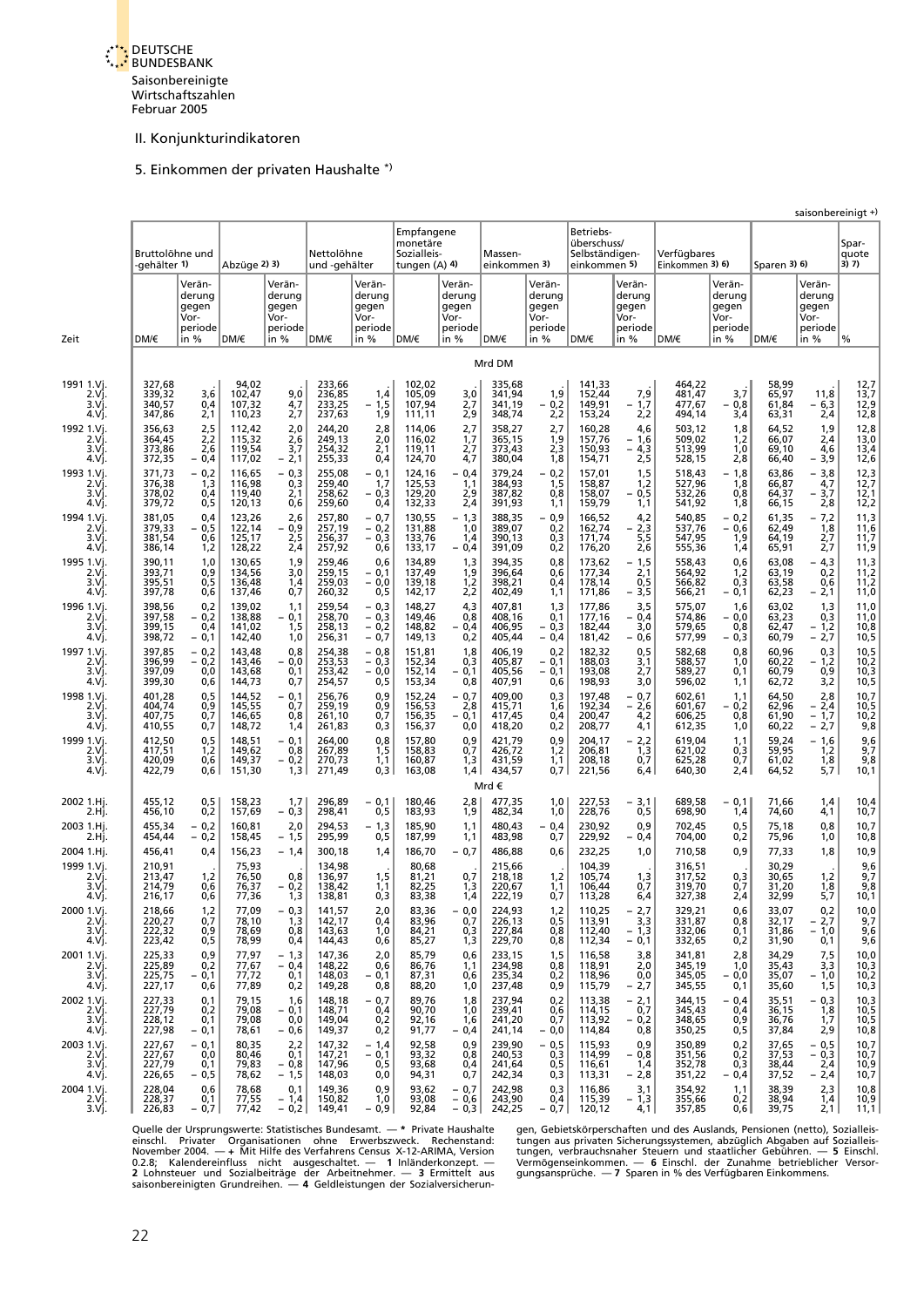

- II. Konjunkturindikatoren
- 6. Produktivität und Lohnkosten in der Gesamtwirtschaft \*)

<span id="page-26-0"></span>

| Bruttoinlandsprodukt<br>je Erwerbstätigenstunde |                                               | Arbeitnehmerentgelt<br>je Arbeitnehmerstunde           |                                            | Lohnkosten                     |                                                                      |                             |                                                                    | Preisindex des                 |                                                          |
|-------------------------------------------------|-----------------------------------------------|--------------------------------------------------------|--------------------------------------------|--------------------------------|----------------------------------------------------------------------|-----------------------------|--------------------------------------------------------------------|--------------------------------|----------------------------------------------------------|
| in Preisen von 1995                             |                                               | (Inland)                                               |                                            | ie Produkteinheit 1)           |                                                                      | je Umsatzeinheit 2)         |                                                                    | <b>Bruttoinlandsprodukts</b>   |                                                          |
| $1995 = 100$                                    | Veränderung<br>gegen<br>Vorperiode<br>in %    | $1995 = 100$                                           | Veränderung<br>gegen<br>Vorperiode<br>in % | $1995 = 100$                   | Veränderung<br>gegen<br>Vorperiode<br>in $%$                         | $1995 = 100$                | Veränderung<br>gegen<br>Vorperiode<br>in %                         | $1995 = 100$                   | Veränderung<br>gegen<br>Vorperiode<br>in $%$             |
| 104,9                                           | 1,1                                           | 104,4                                                  | $-0,1$                                     | 99,5                           | $-1,2$                                                               | 97,7                        | $-1,5$                                                             | 101,9                          | 0,4                                                      |
| 105,9<br>105,5                                  | 1,0<br>0,4                                    | 105,8<br>106,2                                         | 1,3<br>0,4                                 | 99,9<br>100,6                  | 0,4<br>0,7                                                           | 97,5<br>97,6                | 0,2<br>$-$<br>0,1                                                  | 102,5<br>103,1                 | $^{0,6}_{0,6}$                                           |
| 106,7<br>107,9                                  | 1,1<br>1,1                                    | 107,9<br>108,3                                         | 1,6<br>0,4                                 | 101,2<br>100,4                 | 0,6<br>0,8<br>$\overline{\phantom{0}}$                               | 97,9<br>97,1                | 0,3<br>0,8<br>$\overline{\phantom{0}}$                             | 103,3<br>103,3                 | 0,2<br>0,0                                               |
| 109,2<br>110,0                                  | 1,2<br>0,7                                    | 110,3<br>113,1                                         | 1,8<br>2,5                                 | 101,0<br>102,8                 | 0,6<br>1,8                                                           | 98,1<br>99,6                | 1,0<br>1,5                                                         | 103,0<br>103,2                 | 0,3<br>0,2                                               |
| 111,0                                           | 0,9                                           | 113,6                                                  | 0,4                                        | 102,4                          | 0,4                                                                  | 98,3                        | 1,3                                                                | 104,2                          | $^{1,0}_{0,5}$                                           |
| 111,1<br>112,1                                  | 0,1<br>0,9                                    | 115,2<br>116,1                                         | 1,4<br>0,8                                 | 103,6<br>103,6                 | 1,2<br>0,0                                                           | 99,0<br>97,9                | 0,7<br>1,1<br>$\overline{\phantom{0}}$                             | 104,7<br>105,9                 | $^{1,1}_{0,3}$                                           |
| 113,2<br>113,2                                  | 1,0<br>0,0                                    | 117,4<br>118,7                                         | 1,1<br>1,1                                 | 103,7<br>104,9                 | 0,1<br>1,2                                                           | 97,7<br>98,1                | 0,2<br>$\qquad \qquad -$<br>0.4                                    | 106,2<br>106,9                 | 0,7                                                      |
| 113,7<br>114,8                                  | 0,4<br>1,0                                    | 118,6<br>119,0                                         | 0,1<br>0,3                                 | 104,3<br>103,7                 | 0,6<br>$\overline{\phantom{0}}$<br>0,6                               | 97,0<br>95,9                | 1,1<br>$\overline{\phantom{a}}$<br>1,1                             | 107,5<br>108,1                 | 0,6<br>0,6                                               |
| 90,4<br>90,7                                    | 0,3                                           | 76,4<br>79,7                                           | 4,3                                        | 84,5<br>87,8                   | 3,9                                                                  | 98,6<br>100,7               | 2,1                                                                | 85,7<br>87,2                   |                                                          |
| 90,8<br>92,6                                    | 0,1<br>2,0                                    | 80,9<br>83,2                                           | 1,5<br>2,8                                 | 89,1<br>89,9                   | 1,5<br>0,9                                                           | 101,0<br>99,8               | 0,3<br>1,2                                                         | 88,2<br>90,1                   | $\frac{1}{6}$ , $\frac{8}{1}$<br>2,2                     |
| 93,7<br>92,9                                    | 1,2<br>0,9                                    | 83,8<br>86,3                                           | 0.7<br>3,0                                 | 89.4<br>92,9                   | 0,6<br>3,9                                                           | 98,9<br>101,1               | 0,9<br>2,2                                                         | 90.4<br>91,9                   | 0,3<br>1,7<br>1,1<br>0,9                                 |
| 93,3<br>94,3                                    | 0,4<br>1,1                                    | 89,4<br>89,8                                           | 3,6<br>0,4                                 | 95,8<br>95,2                   | 3,1<br>0,6<br>Ξ.                                                     | 103,1<br>101,6              | 2,0<br>1,5                                                         | 92,9<br>93,7                   |                                                          |
| 94,4<br>94,5                                    | 0,1<br>0,1                                    | 90,9<br>92,1                                           | 1,2<br>1,3                                 | 96,2<br>97.5                   | 1,1<br>1,4                                                           | 101,7<br>102,3              | 0,1<br>0,6                                                         | 94,6<br>95,4                   | 1,0<br>0,8<br>0,5<br>0,7                                 |
| 95,4<br>96,0                                    | 1,0<br>0,6                                    | 92.8<br>94,0                                           | 0,8<br>1,3                                 | 97,3<br>97,9                   | 0,2<br>$\overline{\phantom{0}}$<br>0,6                               | 101,5<br>101,3              | 0,8<br>$-$<br>0,2<br>$\overline{\phantom{a}}$                      | 95,9<br>96,6                   |                                                          |
| 96,8<br>97,0                                    | 0,8<br>0,2                                    | 94,4<br>94,5                                           | 0,4<br>0,1                                 | 97,5<br>97.4                   | 0,4<br>$\qquad \qquad -$<br>0,1<br>$\overline{\phantom{0}}$          | 100,4<br>99,7               | 0,9<br>$\overline{\phantom{a}}$<br>0,7<br>$-$                      | 97,2<br>97,7                   | 0,6<br>0,5<br>0,5<br>0,8                                 |
| 97,6<br>98,7                                    | 0,6<br>1,1                                    | 95,2<br>97,3                                           | 0,7<br>2,2                                 | 97,5<br>98,6                   | 0,1<br>1,1                                                           | 99,3<br>99,5                | $-$<br>0,4<br>0,2                                                  | 98,2<br>99,0                   |                                                          |
| 99,2<br>100,1<br>99,9                           | 0,5<br>0,9<br>0,2                             | 97.8<br>99,9<br>100,6                                  | 0, 5<br>2,1<br>0,7                         | 98,5<br>99,8<br>100,7          | 0,1<br>1,3<br>0,9                                                    | 99,2<br>100,0<br>100,2      | 0,3<br>0,8<br>0,2                                                  | 99,3<br>99,8<br>100,5          | 0,3<br>0,5<br>0,7                                        |
| 100,8<br>101,3                                  | 0,9<br>0,5                                    | 101,8<br>102,5                                         | 1,2<br>0,7                                 | 101,0<br>101,2                 | 0,3<br>0,2                                                           | 100,6<br>100,3              | 0,4<br>0,3                                                         | 100,4<br>100,9                 | 0,1<br>0, 5                                              |
| 102,1<br>102,5                                  | 0,8<br>0,4                                    | 102,3<br>102,7                                         | 0,2<br>0.4                                 | 100,2<br>100,3                 | 1,0<br>0,1                                                           | 99,4<br>99,2                | 0,9<br>$\overline{\phantom{0}}$<br>0,2<br>$\overline{\phantom{0}}$ | 100,8<br>101.0                 | 0,1                                                      |
| 103,3<br>103,4                                  | 0,8<br>0,1                                    | 103,9<br>3)<br>105,9                                   | 1,2<br>1,9                                 | 100,6<br>102,4<br>3)           | 0,3<br>1,8                                                           | 99,2<br>3)<br>100,9         | 0,0<br>1,7                                                         | 101,4<br>101,6                 | $0,2$<br>$0,4$<br>0,2                                    |
| 104,2<br>104,6                                  | 0,8<br>0,4                                    | 3)<br>103,1<br>104,0                                   | 2,6<br>0,9                                 | 3)<br>98,9<br>99,4             | 3,4<br>0,5                                                           | 3)<br>97,5<br>97,8          | 3,4<br>0,3                                                         | 101,5<br>101,7                 | 0,1<br>0,2                                               |
| 105,1<br>106,0                                  | 0,5<br>0,9                                    | 104,8<br>105,2                                         | 0,8<br>0,4                                 | 99,7<br>99.3                   | 0,3<br>0.4                                                           | 97,7<br>97,1                | 0,1<br>$\overline{\phantom{0}}$<br>0.6                             | 102,1<br>102,2                 | 0,4<br>0,1                                               |
| 105,7<br>105,8                                  | 0,3<br>0,1                                    | 106,4<br>106,4                                         | 1,1<br>0,0                                 | 100,6<br>100,6                 | 1,3<br>0,0                                                           | 97,9<br>97,5                | 0,8<br>0,4<br>$\overline{\phantom{0}}$                             | 102,8<br>103,2                 | 0,6<br>0,4                                               |
| 105,3<br>106,7                                  | 0,5<br>1,3                                    | 106,0<br>107,3                                         | 0,4<br>1,2                                 | 100,6<br>100,6                 | 0,0<br>0,0                                                           | 97,6<br>97,6                | 0,1<br>0,0                                                         | 103,1<br>103,1                 | 0,1                                                      |
| 106,6<br>107,8<br>108,0                         | 0,1<br>$\overline{\phantom{0}}$<br>1,1<br>0,2 | 108,5<br>108,8<br>107,8                                | 1,1<br>0,3<br>0,9                          | 101,8<br>100.9<br>99.8         | 1,2<br>0,9<br>$\qquad \qquad -$<br>1,1                               | 98,3<br>97,6<br>96,7        | 0,7<br>0.7<br>$\overline{\phantom{0}}$<br>0,9                      | 103,6<br>103,4<br>103,3        | $0,0$<br>- 0,5<br>- 0,2<br>- 0,1                         |
| 108,9                                           | 0,8                                           | 109,4                                                  | 1,5                                        | 100,5                          | 0,7                                                                  | 97,6                        | 0,9                                                                | 102,9                          | $-$ 0,4<br>0,1                                           |
| 109,6<br>109,8<br>110,2                         | 0,6<br>0,2<br>0,4                             | $\begin{array}{c} 137,7 \\ 112,7 \\ 113,4 \end{array}$ | 1,6<br>1,3<br>0,6                          | $101,5$<br>$102,7$<br>$102,9$  | 1,0<br>1,2<br>0,2                                                    | 98,5<br>99,6<br>99,7        | $0,9$<br>$1,1$<br>0,1                                              | $\frac{102,0}{103,1}$<br>103,1 | $\begin{bmatrix} 0, 1 \\ 0, 1 \end{bmatrix}$             |
| 110,9<br>111,0                                  | 0,6<br>0,1                                    | 112,9<br>114,4                                         | $^{0,4}_{1,3}$                             | 101,7<br>103,0                 | 1,2<br>1,3                                                           | 97, 9<br>98, 8<br>99, 3     | $-1,8$<br>0,9                                                      | 104,0<br>104,3                 |                                                          |
| 110,8<br>111,4                                  | $-0.2$<br>0.5                                 | 114,6<br>115,7                                         | 0,2<br>1,0                                 | 103,4<br>103,9                 | 0,4<br>0,5                                                           | 98,6                        | 0,5<br>$-0,7$                                                      | 104,1<br>105,3                 | $0,8$<br>0,3<br>- 0,2<br>1,2                             |
| 112,1<br>112,1                                  | 0,6<br>0,0                                    | 116,6<br>115,7                                         | 0,8<br>0,8<br>$\overline{\phantom{0}}$     | 104,1                          | 0,2<br>1,0                                                           | 98,3<br>97,5                | $-0,3$<br>$-0,8$                                                   | 105,9<br>105,8                 |                                                          |
| 112,9<br>113,6                                  | 0,7<br>0,6                                    | 116,8<br>118,1                                         | 1,0<br>1,1                                 | $\frac{103,1}{103,5}$<br>104,0 | 0,4<br>0,5                                                           | 97,6<br>97,8                | 0,1<br>0,2                                                         | 106,0<br>106,3                 | $ \begin{array}{c} 0,6 \\ 0,1 \\ 0,2 \\ 0,3 \end{array}$ |
| 113,0<br>113,4                                  | $-0,5$<br>0,4                                 | 118,4<br>$\frac{119,0}{118,8}$                         | 0,3<br>0,5                                 | 104,8<br>105,0<br>104,6        | 0,8<br>0,2                                                           | 98,0                        | 0,2<br>0,1                                                         | 106,9<br>106,9                 | 0,6<br>0,0<br>0,5<br>0,2                                 |
| 113,6<br>113,7                                  | 0,2<br>0,1                                    | 118,3                                                  | $-0,2$<br>$\overline{\phantom{0}}$<br>0,4  | 104,1                          | 0,4<br>$\bar{=}$<br>0,5                                              | $\frac{98,1}{97,3}$<br>96,7 | $-0,8$<br>$-0,6$                                                   | 107,4<br>107,6                 |                                                          |
| 114,6<br>115,1<br>115,1                         | 0,8<br>0,4<br>0,0                             | 118,9<br>119,2<br>118,8                                | 0,5<br>0,3<br>$-0,3$                       | $103,7$<br>$103,6$<br>103,2    | $\begin{array}{cc} - & 0,4 \\ - & 0,1 \\ - & 0,4 \end{array}$<br>0,4 | 96,1<br>95,6<br>95,2        | $\begin{bmatrix} - & 0.6 \\ - & 0.5 \\ - & 0.4 \end{bmatrix}$      | 107,9<br>108,3<br>108,3        | $\begin{bmatrix} 0,3 \\ 0,4 \\ 0,0 \end{bmatrix}$        |

Quellen der Ursprungswerte: Statistisches Bundesamt, Institut für Arbeits-produkts je Erwerbstätigenstunde. — 2 Quotient aus dem Index des Arbeit-<br>markt- und Berufsforschung der Bundesagentur für Arbeit. — \* Rechen-premien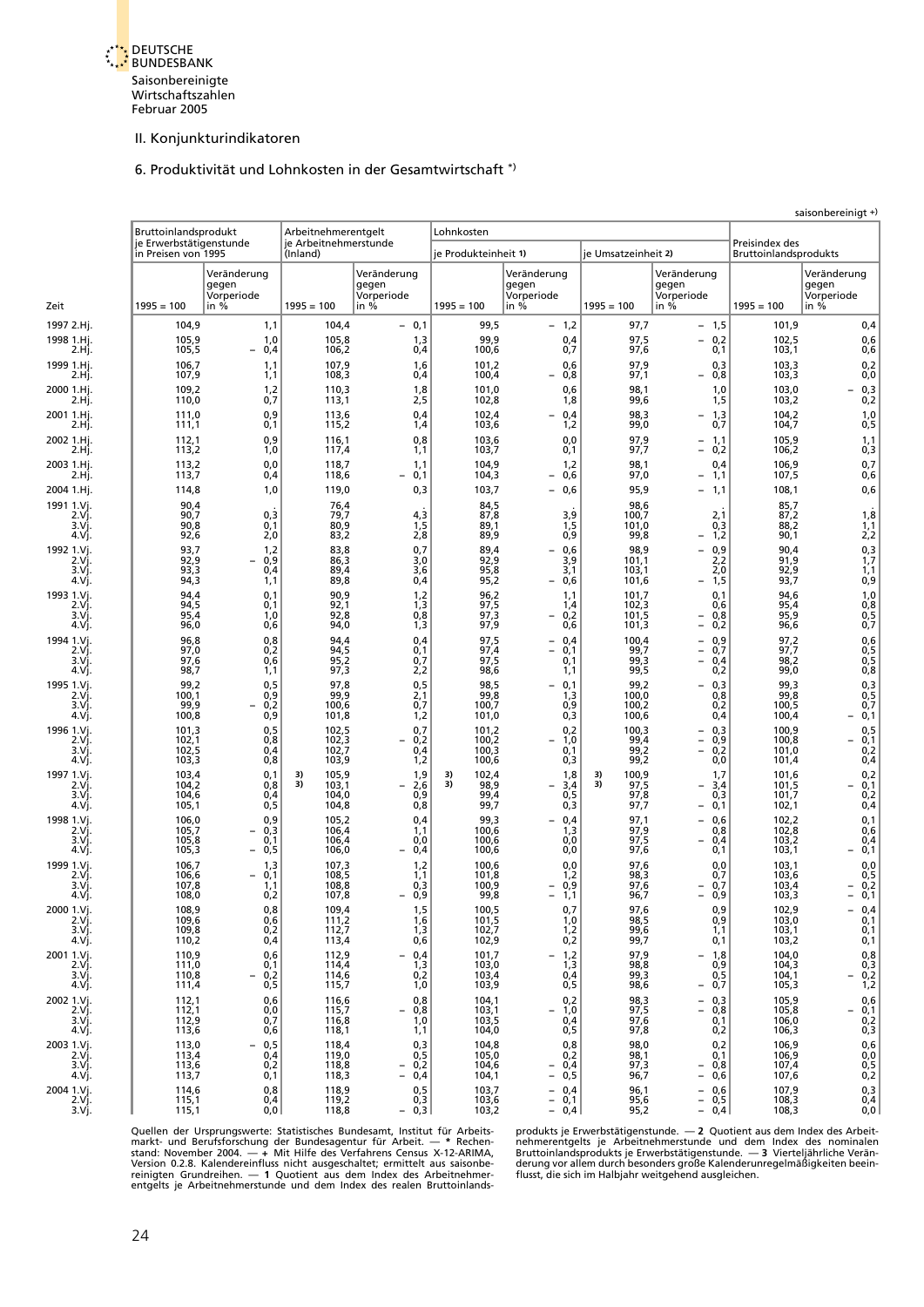

#### 7. Lohnstückkosten in ausgewählten Wirtschaftsbereichen \*)

<span id="page-27-0"></span>

|                                                       |                                           |                                                                                         | davon:                                    |                                                                  |                                           |                                                             |                                                    |                                                                             |                                           |                                                          |
|-------------------------------------------------------|-------------------------------------------|-----------------------------------------------------------------------------------------|-------------------------------------------|------------------------------------------------------------------|-------------------------------------------|-------------------------------------------------------------|----------------------------------------------------|-----------------------------------------------------------------------------|-------------------------------------------|----------------------------------------------------------|
|                                                       | Unternehmen 1)                            |                                                                                         | Produzierendes Gewerbe<br>ohne Baugewerbe |                                                                  | Baugewerbe                                |                                                             | Handel,<br>Gastgewerbe und Verkehr                 |                                                                             | Unternehmensdienstleister                 | Finanzierung, Vermietung und                             |
| Zeit                                                  | DM/€                                      | Veränderung<br>gegen<br>Vorperiode<br>in %                                              | DM/€                                      | Veränderung<br>gegen<br>Vorperiode<br>in %                       | DM/€                                      | Veränderung<br>gegen<br>Vorperiode<br>in %                  | DM/€                                               | Veränderung<br>gegen<br>Vorperiode<br>in %                                  | DM/€                                      | Veränderung<br>gegen<br>Vorperiode<br>in %               |
|                                                       |                                           |                                                                                         |                                           |                                                                  |                                           |                                                             |                                                    |                                                                             |                                           |                                                          |
| 1991 1.Vj<br>2.Vj.<br>3.Vi.<br>4.Vj.                  | 53,97<br>55,68<br>57,13<br>58,39          | $3,2$<br>$2,6$<br>$2,2$                                                                 | 66,61<br>68,38<br>69,73<br>71,56          | 2,7<br>2,0<br>2,6                                                | 60,71<br>64,13<br>64,23<br>66,35          | DM pro 100 DM<br>5,6<br>0,2<br>3,3                          | 69,51<br>72,16<br>76,40<br>77,39                   | 3,8<br>5,9<br>1,3                                                           | 25,33<br>26,04<br>26,88<br>27,65          | 2,8<br>3,2<br>2,9                                        |
| 1992 1.Vj<br>2.V<br>3.Vi<br>4.Vj.                     | 57,57<br>59,78<br>61,39<br>61,77          | 1,4<br>$\frac{3}{2}$ , 8<br>0,6                                                         | 69,96<br>73,51<br>76,14<br>77,79          | 2,2<br>5,1<br>3,6<br>2,2                                         | 64,95<br>67,77<br>69,28<br>69,06          | 2,1<br>$\frac{4}{2}$ , 3<br>0,3<br>$\overline{\phantom{a}}$ | 74,97<br>78,42<br>80,46<br>80,07                   | 3,1<br>4,6<br>2,6<br>0,5                                                    | 27,88<br>28,68<br>29,37<br>29,70          | 0,8<br>2,9<br>2,4<br>1,1                                 |
| 1993 1.Vi<br>2.V<br>3.Vì<br>4.Vj.                     | 61,93<br>62,32<br>62,62<br>63,02          | 0,3<br>0,6<br>0,5<br>0,6                                                                | 76,63<br>77,27<br>77,64<br>77,25          | 1,5<br>0,8<br>0,5<br>0,5                                         | 71,25<br>73,13<br>73,42<br>75,72          | 3,2<br>2,6<br>0,4<br>3,1                                    | 82,46<br>82,81<br>83,49<br>84,09                   | 3,0<br>0,4<br>0,8<br>0,7                                                    | 30,07<br>30,24<br>30,44<br>31,09          | 1,2<br>0,6<br>0,7<br>2,1                                 |
| 1994 1.Vi<br>2.Vj.<br>3.Vì<br>4.V<br>1995 1.Vi        | 62,92<br>62,50<br>62,42<br>63,12          | 0,2<br>$\overline{\phantom{0}}$<br>0,7<br>$\overline{\phantom{a}}$<br>0,1<br>1,1<br>0,5 | 76,44<br>74,84<br>74,91<br>75,19          | 1,0<br>$\equiv$<br>2,1<br>0,1<br>0,4                             | 75,02<br>74,13<br>75,19<br>76,67          | 0,9<br>1,2<br>$\equiv$<br>1,4<br>2,0                        | 83,50<br>84,58<br>83,54<br>84,07                   | 0,7<br>1,3<br>1,2<br>0,6<br>0, 5                                            | 31,43<br>31,56<br>31,64<br>32,35          | $\frac{1}{0}$ , 1<br>$0,3$<br>2,2                        |
| 2.V<br>3.Vì<br>4.Vj<br>1996 1.Vi                      | 62,82<br>63,68<br>64,13<br>64,41<br>64,56 | 1,4<br>0,7<br>0,4<br>0,2                                                                | 74,82<br>76,70<br>77,72<br>78,19          | $^{0,5}_{2,5}$<br>1,3<br>0,6<br>0,6                              | 78,58<br>77,91<br>79,72<br>81,16<br>87,41 | $^{2,5}_{0,9}$<br>2,3<br>1,8<br>7,7                         | 84,50<br>85,41<br>86,23<br>86,08                   | 1,1<br>1,0<br>0,2                                                           | 31,76<br>32,38<br>32,31<br>32,38          | $\frac{1,8}{2,0}$<br>0,2<br>0,2<br>0,4                   |
| 2.Vi.<br>3.Vj.<br>4.Vj.<br>1997 1.Vj. 2)              | 63,66<br>63,75<br>63,76<br>65,00          | 1,4<br>0,1<br>0,0<br>1,9                                                                | 78,65<br>78,53<br>78,03<br>77,85<br>80,18 | 0,2<br>$\overline{\phantom{0}}$<br>0,6<br>$\equiv$<br>0,2<br>3,0 | 78,91<br>80,54<br>80,55<br>84,98          | 97'<br>2,1<br>0,0<br>5,5                                    | 85,69<br>85,17<br>85,11<br>86,08                   | $0,5$<br>$0,6$<br>$\overline{\phantom{0}}$<br>$\equiv$<br>0,1<br>1,1<br>1,3 | 32,26<br>32,05<br>32,47<br>32,38<br>32,80 | 0,7<br>1,3<br>0,3<br>1,3                                 |
| 2.Vj. 2)<br>3.Vì<br>4.V<br>1998 1.Vi                  | 62,09<br>62,48<br>62,40<br>62,16          | 4,5<br>0,6<br>0,1<br>0,4<br>$\overline{\phantom{0}}$                                    | 75,18<br>75,85<br>75,60<br>75,45          | 6,2<br>0,9<br>0,3<br>0,2                                         | 76,87<br>79,32<br>78,37<br>79,63          | $\frac{9}{3}$ , 5<br>1,2<br>$\overline{\phantom{a}}$<br>1,6 | 87,18<br>83,86<br>84,47<br>84,74<br>82,92<br>84,28 | 3,8<br>0,7<br>0,3<br>2,1                                                    | 32,40<br>32,41<br>32,59<br>32,92          | 1,2<br>0,0<br>0,6<br>1,0                                 |
| 2.Vj.<br>3.Vj.<br>4.Vj.<br>1999 1.Vi                  | 62,98<br>62,64<br>62,73<br>62,69          | 1,3<br>0,5<br>$\overline{\phantom{0}}$<br>0,1<br>0,1                                    | 76,97<br>76,26<br>77,85<br>79,24          | 2,0<br>0,9<br>$\overline{\phantom{0}}$<br>2,1<br>1,8             | 80,29<br>79,84<br>78,58<br>79,71          | 0,8<br>0,6<br>Ē<br>1,6<br>1,4                               | 83,89<br>83,91                                     | 1,6<br>0,5<br>$\overline{\phantom{0}}$<br>0,0<br>4,2                        | 33,26<br>33,44<br>33,13<br>33,51          | 1,0<br>0,5<br>0,9<br>$\frac{1}{2}$ , $\frac{3}{2}$       |
| 2.V<br>3.Vi<br>4.Vj                                   | 63,09<br>62,38<br>61,83                   | 0,6<br>1,1<br>0,9                                                                       | 78,91<br>77,88<br>76,88                   | $\begin{bmatrix} 0,4 \\ 1,3 \\ 1,3 \end{bmatrix}$                | 80,42<br>77,71<br>77,07<br>€ pro 100 €    | $^{0,9}_{3,4}$<br>0,8                                       | 80,38<br>81,62<br>81,01<br>79,60                   | $\frac{1}{0,7}$<br>1,7<br>$\equiv$                                          | 34,28<br>34,12<br>34,34                   | 0,5<br>0,6                                               |
| 2000 1.Hi<br>2.Hj.                                    | 62,56<br>63,28                            | 0,7<br>1,2                                                                              | 78,05<br>78,47                            | $^{0,9}_{0,5}$                                                   | 79,24<br>80,47                            | 2,4<br>1,6                                                  | 79,85<br>80,45                                     | 0,6<br>$\overline{\phantom{0}}$<br>0,8                                      | 34,93<br>35,93                            | $^{2,0}_{2,9}$                                           |
| 2001 1.Hj.<br>2.Hj.                                   | 62,89<br>63,50                            | 0,6<br>1,0                                                                              | 79,80<br>81,96                            | 1,7<br>2,7                                                       | 80,79<br>80,31                            | 0,4<br>0,6<br>$\overline{\phantom{a}}$                      | 78,49<br>79,08                                     | 2,4<br>0,8                                                                  | 35,51<br>35,89                            | 1,2<br>1,1                                               |
| 2002 1.Hi.<br>2.Hj.                                   | 63,30<br>63,33                            | 0,3<br>0,0                                                                              | 80,73<br>80,29                            | 1,5<br>0,5                                                       | 80,61<br>81,21                            | 0,4<br>0,7                                                  | 78,18<br>77,91                                     | 1,1<br>$\overline{\phantom{0}}$<br>0,3                                      | 36,53<br>37,02                            | 1,8<br>1,3                                               |
| 2003 1.Hi<br>2.Hj.                                    | 63,55<br>63,11                            | 0,3<br>0,7                                                                              | 79,86<br>79,29                            | 0,5<br>$\overline{\phantom{a}}$<br>$\qquad \qquad -$<br>0,7      | 83,35<br>82,25                            | 2,6<br>1,3<br>$\overline{\phantom{0}}$                      | 78,37<br>76,79                                     | 0,6<br>2,0<br>$\overline{\phantom{0}}$                                      | 37,45<br>37,75                            | $^{1,2}_{0,8}$                                           |
| 2004 1.Hj.<br>1999 1.Vi<br>2.Vj.<br>$3.V1$ .<br>4.Vj. | 62,35<br>62,69<br>63,09<br>62,38<br>61,83 | $-1,2$<br>0,6<br>1,1<br>-<br>0,9                                                        | 76,72<br>79,24<br>78,91<br>77,88<br>76,88 | 3,2<br>0,4<br>1,3<br>$\overline{\phantom{0}}$<br>1,3             | 81,63<br>79,71<br>80,42<br>77,71<br>77,07 | 0,8<br>0,9<br>3,4<br>$\overline{\phantom{a}}$<br>0,8        | 76,12<br>80,38<br>81,62<br>81,01<br>79,60          | 0,9<br>$^{1,5}_{0,7}$<br>$-$<br>1,7                                         | 38,01<br>33,51<br>34,28<br>34,12<br>34,34 | 0,7<br>$^{2,3}_{0,5}$<br>$\overline{\phantom{0}}$<br>0,6 |
| 2000 1.Vi<br>2.Vj.<br>3.Vi.<br>4.Vi                   | 62,13<br>62,99<br>63,15<br>63,41          | 0,5<br>1,4<br>0,3<br>0,4                                                                | 77,38<br>78,70<br>78,23<br>78,71          | 0,7<br>1,7<br>0,6<br>0,6                                         | 77,24<br>81,30<br>$80,38$<br>$80,57$      | 0,2<br>5,3<br>1,1<br>0,2                                    | 79,84<br>$79,85$<br>$80,53$<br>$80,38$             | 0,3<br>0,0<br>0,9<br>0,2                                                    | 34,61<br>35,26<br>35,79<br>36,06          | 0,8<br>1,9<br>1,5<br>0,8                                 |
| 2001 1.Vi<br>2.Vj.<br>3.Vi.<br>4.Vj.                  | 62,41<br>63,38<br>63,49<br>63,51          | 1,6<br>1,6<br>0,2<br>0,0                                                                | 78,66<br>80,95<br>81,34<br>82,59          | 0,1<br>2,9<br>0,5<br>1,5                                         | 79,88<br>81,71<br>80,81<br>79,82          | 0,9<br>2,3<br>1,1<br>$\overline{\phantom{0}}$<br>1,2        | 78,06<br>78,92<br>79,54<br>78,62                   | 2,9<br>1,1<br>0,8<br>1,2                                                    | 35,27<br>35,75<br>35,87<br>35,91          | $2,2$<br>$1,4$<br>$0,3$<br>0,1                           |
| 2002 1.Vj<br>2.Vj<br>3.Vi<br>4.Vj.                    | 63,67<br>62,93<br>63,36<br>63,30          | 0,3<br>$\frac{1}{2}$<br>0,1                                                             | 81,65<br>79,82<br>80,00<br>80,58          | 1,1<br>$\frac{2}{0}$ , 2<br>$\overline{\phantom{0}}$<br>0,7      | 80,37<br>80,85<br>81,37<br>81,05          | 0,7<br>0,6<br>0,6<br>0,4                                    | 78,57<br>77,79<br>78,25<br>77,57                   | 0,1<br>1,0<br>$\qquad \qquad -$<br>0,6<br>0,9                               | 36,60<br>36,46<br>36,97<br>37,08          | 1,9<br>$0,4$<br>$1,4$<br>$0,3$                           |
| 2003 1.Vi<br>2.Vj<br>3.Vì<br>4.Vj<br>2004 1.Vi        | 63,32<br>63,77<br>63,11<br>63,11          | 0,0<br>0,7<br>1,0<br>0,0<br>0,7<br>$-$                                                  | 79,10<br>80,62<br>79,63<br>78,94          | 1,8<br>1,9<br>1,2<br>0,9<br>2,0<br>-                             | 83,20<br>83,50<br>82,56<br>81,94          | 2,7<br>0,4<br>1,1<br>0,8<br>$\overline{\phantom{a}}$        | 78,54<br>78,20<br>76,80<br>76,79                   | 1,3<br>0,4<br>-<br>$\overline{\phantom{0}}$<br>1,8<br>0,0                   | 37,36<br>37,53<br>37,47<br>38,02<br>38,06 | 0,8<br>0,5<br>0,2<br>1,5                                 |
| 2.Vj.<br>3.V                                          | 62,68<br>62,02<br>62,18                   | 1,1<br>0,3                                                                              | 77,39<br>76,06<br>76,14                   | $\overline{\phantom{0}}$<br>1,7<br>0,1                           | 81,70<br>81,56<br>83,40                   | $0,3$<br>$0,2$<br>$\overline{\phantom{0}}$<br>2,3           | 76,58<br>75,66<br>75,53                            | $^{0,3}_{1,2}$<br>$\frac{1}{1}$<br>0,2                                      | 37,96<br>38,14                            | $- \begin{array}{cc} 0,1 \\ 0,3 \\ 0,5 \end{array}$      |

Quellen der Ursprungswerte: Statistisches Bundesamt, Institut für Arbeits- Census X-12-ARIMA, Version 0.2.8. Kalendereinfluss nicht ausgeschaltet;<br>markt- und Berufsforschung der Bundesagentur für Arbeit. — \* Lohn- er Quellen der Ursprungswerte: Statistisches Bundesamt, Institut für Arbeits-<br>
markt- und Berufsforschung der Bundesagentur für Arbeit. — \* Lohn-<br>
kosten (Arbeitnehmerentgelt je Arbeitnehmerstunde) in Relation zur Arbeits-<br>
p

saisonbereinigt +)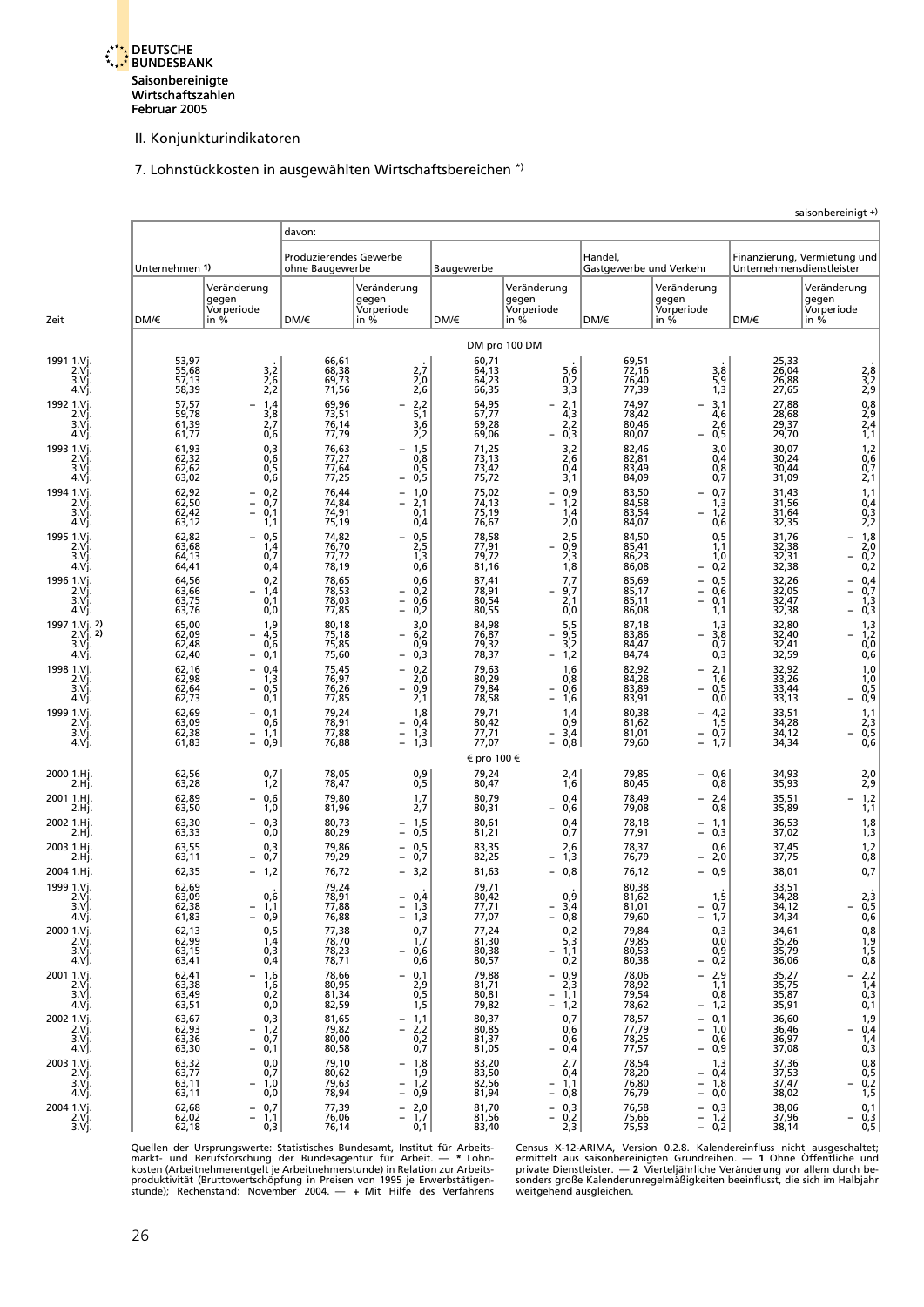

#### 8. Beschäftigung und Arbeitsmarkt \*)

<span id="page-28-0"></span>

|                            |                               |                                             |                                      |         |                                  |                                   |     |                               |                                  |     |                                     |                                            |                      |                |                      | saisonbereinigt +) |
|----------------------------|-------------------------------|---------------------------------------------|--------------------------------------|---------|----------------------------------|-----------------------------------|-----|-------------------------------|----------------------------------|-----|-------------------------------------|--------------------------------------------|----------------------|----------------|----------------------|--------------------|
|                            |                               |                                             | Erwerbslose                          |         |                                  |                                   |     | Arbeitslose 2) (R)            |                                  |     |                                     |                                            |                      |                |                      |                    |
|                            | Erwerbstätige 1) (R)          |                                             | Standardisierte Definition der EU 3) |         |                                  |                                   |     |                               |                                  |     |                                     | Definition der Bundesagentur für Arbeit 3) | Kurzarbeiter 4)      |                | Offene Stellen (R)   |                    |
| Zeit                       | Tsd                           |                                             |                                      |         | in % der Erwerbs-<br>personen 5) |                                   | Tsd |                               |                                  |     | in % der zivilen<br>Erwerbspersonen |                                            | Tsd                  |                |                      |                    |
|                            | Deutschland                   |                                             |                                      |         |                                  |                                   |     |                               |                                  |     |                                     |                                            |                      |                |                      |                    |
|                            | mtl.                          | vj.                                         | mtl.                                 | vj.     | mtl.                             | vj.                               |     | mtl.                          | vj.                              |     | mtl.                                | vj.                                        | mtl.                 | vj.            | mtl.                 | vj.                |
| 2002 Okt.<br>Nov.<br>Dez.  | 38 551<br>38 4 85<br>38 440   | 38 492                                      | 3 5 6 0<br>3 6 2 3<br>3 6 6 8        | 3617    | 9,0<br>9,1<br>9,2                | 9,1                               |     | 4 1 5 0<br>4 2 0 6<br>4 2 5 1 | 4 1 7 9                          |     | 10,0<br>10,1<br>10,2                | 10,0                                       | 214<br>205<br>165    | 194            | 420<br>410<br>400    | 415                |
| 2003 Jan.<br>Febr.<br>März | 38 389<br>38 371<br>38 339    | 38 366                                      | 3727<br>3788<br>3831                 | 3782    | 9,4<br>9,5<br>9,6                | 9,5                               |     | 4 3 0 7<br>4 3 5 7<br>4 3 8 8 | 4 3 2 8                          |     | 10,3<br>10,5<br>10,5                | 10,4                                       | 195<br>227<br>244    | 222            | 390<br>378<br>373    | 385                |
| April<br>Mai<br>Juni       | 38 311<br>38 297<br>38 324    | 38 311                                      | 3873<br>3885<br>3871                 | 3876    | 9,7<br>9,7<br>9,7                | 9,7                               |     | 4 4 0 5<br>4417<br>4 4 0 4    | 4 4 0 6                          |     | 10,6<br>10,6<br>10,6                | 10,6                                       | 242<br>225<br>222    | 230            | 368<br>353<br>345    | 360                |
| Juli<br>Aug.<br>Sept.      | 38 321<br>38 29 2<br>38 28 6  | 38 300                                      | 3864<br>3865<br>3860                 | 3863    | 9,7<br>9,7<br>9,7                | 9,7                               |     | 4 4 0 6<br>4 4 0 6<br>4 3 8 8 | 4 4 0 3                          |     | 10,6<br>10,6<br>10,5                | 10,6                                       | 196<br>150<br>169    | 172            | 347<br>343<br>337    | 344                |
| Okt.<br>Nov.<br>Dez.       | 38 297<br>38 285<br>38 278    | 38 287                                      | 3857<br>3 8 4 6<br>3813              | 3839    | 9,7<br>9,7<br>9,6                | 9,7                               |     | 4 3 8 0<br>4371<br>4 3 6 4    | 4 3 7 6                          |     | 10,5<br>10,5<br>10,5                | 10,5                                       | 163<br>162<br>149    | 158            | 331<br>328<br>320    | 329                |
| 2004 Jan.<br>Febr.<br>März | 38 296<br>38 309<br>38 352    | 38 319                                      | 6)<br>3818<br>3832<br>3 8 6 2        | 3837    | 9,6<br>6)<br>9,6<br>9,7          | 9,6                               | 7)  | 4 2 6 9<br>4 2 9 2<br>4337    | 4 3 0 4                          | 7)  | 10,2<br>10,3<br>10,4                | 10,3                                       | 164<br>186<br>197    | 182            | 308<br>299<br>289    | 304                |
| April<br>Mai<br>Juni       | 38 395<br>38 415<br>38 437    | 38 4 16                                     | 3890<br>3895<br>3 9 1 0              | 3898    | 9,7<br>9,7<br>9,8                | 9,7                               |     | 4 3 5 9<br>4371<br>4 3 7 6    | 4362 8                           |     | 10,5<br>10,5<br>10,5                | 10,5                                       | 177<br>171<br>162    | 170            | 283<br>286<br>283    | 285                |
| Juli<br>Aug.<br>Sept.      | 38 460<br>38 4 76<br>38 492   | 38 476                                      | 3 9 3 5<br>3 9 5 9<br>3 9 7 5        | 3956    | 9,8<br>9,9<br>9,9                | 9,9                               |     | 4 3 9 0<br>4418<br>4446       | 4 4 0 6                          |     | 10,6<br>10,6<br>10,7                | 10,6                                       | 138<br>107<br>115    | 120            | 280<br>277<br>276    | 279                |
| Okt.<br>Nov.<br>Dez.       | 38 522<br>38 554<br>9) 38 570 | 38 549                                      | 3 9 8 2<br>3 9 9 2<br>4 0 2 7        | 4 0 0 0 | 9,9<br>9,9<br>10,0               | 9,9                               |     | 4460<br>4469<br>4 4 8 7       | 4 4 6 5                          |     | 10,7<br>10,8<br>10,8                | 10,8                                       | 125<br>133<br>133    | 130            | 275<br>274<br>281    | 276                |
| 2005 Jan.                  |                               |                                             |                                      |         | $\ddotsc$                        |                                   |     | 10) 4 7 14                    |                                  | 10) | 11,4                                |                                            |                      |                | 297                  |                    |
|                            |                               |                                             | West- und Ostdeutschland 11)         |         |                                  |                                   |     |                               |                                  |     |                                     |                                            |                      |                |                      |                    |
|                            | West-<br>Deutschland          | Ost-                                        | West-<br>Deutschland                 | Ost-    | West-<br>Deutschland             | Ost-                              |     | West-<br>Deutschland          | Ost-                             |     | West-<br>Deutschland                | Ost-                                       | West-<br>Deutschland | Ost-           | West-<br>Deutschland | Ost-               |
| 2002 4.Vj.                 |                               |                                             |                                      |         |                                  | $\cdot$                           |     | 2 5 9 5                       | 1 5 8 4                          |     | 7,9                                 | 17,9                                       | 147                  | 48             | 346                  | 69                 |
| 2003 1.Vj.                 |                               |                                             |                                      |         |                                  |                                   |     | 2707                          | 1621<br>1637                     |     | 8,2                                 | 18,4<br>18,6                               | 181<br>190           | 41<br>39       | 319<br>298           | 66<br>61           |
| 2.Vj.<br>3.Vj.             |                               | $\blacksquare$                              |                                      |         |                                  | $\ddot{\phantom{a}}$<br>$\cdot$   |     | 2769<br>2776                  | 1626                             |     | 8,4<br>8,4                          | 18,6                                       | 140                  | 32             | 281                  | 63                 |
| 4.Vj.                      |                               |                                             |                                      |         |                                  |                                   |     | 2 7 6 4                       | 1612                             |     | 8,4                                 | 18,5                                       | 131                  | 27             | 267                  | 62                 |
| 2004 1.Vj.<br>2.Vj.        |                               |                                             |                                      |         |                                  |                                   | 7)  | 27297<br>2768                 | $1575$ (7)<br>1595 8             |     | 8,3,7<br>8,48                       | 18,0<br>18,3                               | 148<br>138           | 34<br>32       | 253<br>238           | 51<br>47           |
| 3.Vj.                      | ٠                             |                                             |                                      |         |                                  |                                   |     | 2 7 9 9                       | 1607                             |     | 8,5                                 | 18,6                                       | 96                   | 24             | 233                  | 46                 |
| 4.Vj.                      |                               |                                             |                                      |         |                                  |                                   |     | 2837                          | 1628                             |     | 8,6                                 | 18,8                                       | 104                  | 26             | 232                  | 43                 |
| 2004 Jan.<br>Febr.<br>März |                               | $\cdot$<br>$\blacksquare$<br>$\blacksquare$ |                                      |         |                                  | $\cdot$<br>$\bullet$<br>$\bullet$ | 7)  | 27097<br>2723<br>2 7 5 3      | $1560$ (7)<br>1 5 6 9<br>1 5 8 4 |     | 8,2,7<br>8,3<br>8,4                 | 17,9<br>18,0<br>18,1                       | 135<br>151<br>159    | 29<br>35<br>37 | 256<br>251<br>243    | 52<br>48<br>46     |
| April                      |                               |                                             |                                      |         |                                  | $\cdot$                           |     | 2 7 6 4                       | 1 5 9 5                          |     | 8,4                                 | 18,3                                       | 143                  | 34             | 237                  | 46                 |
| Mai<br>Juni                |                               |                                             |                                      |         |                                  | $\cdot$<br>$\ddot{\phantom{a}}$   |     | 2775<br>2 7 7 4               | 1596 8<br>1 602                  |     | 8,48<br>8,4                         | 18,4<br>18,5                               | 139<br>133           | 32<br>29       | 237<br>235           | 49<br>48           |
| Juli                       |                               |                                             |                                      |         |                                  | $\bullet$                         |     | 2790                          | 1 600                            |     | 8,5                                 | 18,5                                       | 112                  | 26             | 234                  | 46                 |
| Aug.<br>Sept.              |                               | $\blacksquare$                              |                                      |         |                                  | $\cdot$                           |     | 2810<br>2822                  | 1608<br>1624                     |     | 8,6<br>8,6                          | 18,6<br>18,8                               | 84<br>92             | 24<br>24       | 233<br>232           | 44<br>44           |
| Okt.                       |                               |                                             |                                      |         |                                  | $\cdot$<br>$\cdot$                |     | 2836                          | 1 6 2 4                          |     | 8,6                                 | 18,8                                       | 102                  | 23             | 231                  | 44                 |
| Nov.                       |                               |                                             |                                      |         |                                  | $\bullet$                         |     | 2839                          | 1630                             |     | 8,6                                 | 18,8                                       | 105                  | 27             | 231                  | 43                 |
| Dez.<br>2005 Jan.          |                               |                                             |                                      |         |                                  |                                   |     | 2852<br>10) 3 0 5 0 10)       | 1635<br>1664 10                  |     | 8,7<br>$9,3$ 10)                    | 18,9<br>19,2                               | 105<br>              | 28             | 238<br>249           | 43<br>48           |
|                            |                               |                                             |                                      |         |                                  |                                   |     |                               |                                  |     |                                     |                                            |                      |                |                      |                    |

Quellen der Ursprungswerte: Statistisches Bundesamt, Bundesagentur für<br>
Arbeit. — \* Monatsangaben: Endstände, bei Erwerbstätigen und Erwerbstäte in einer statistisch bedingten Rückgang<br>
Iosen Durchschnitte, bei Kurzarbeite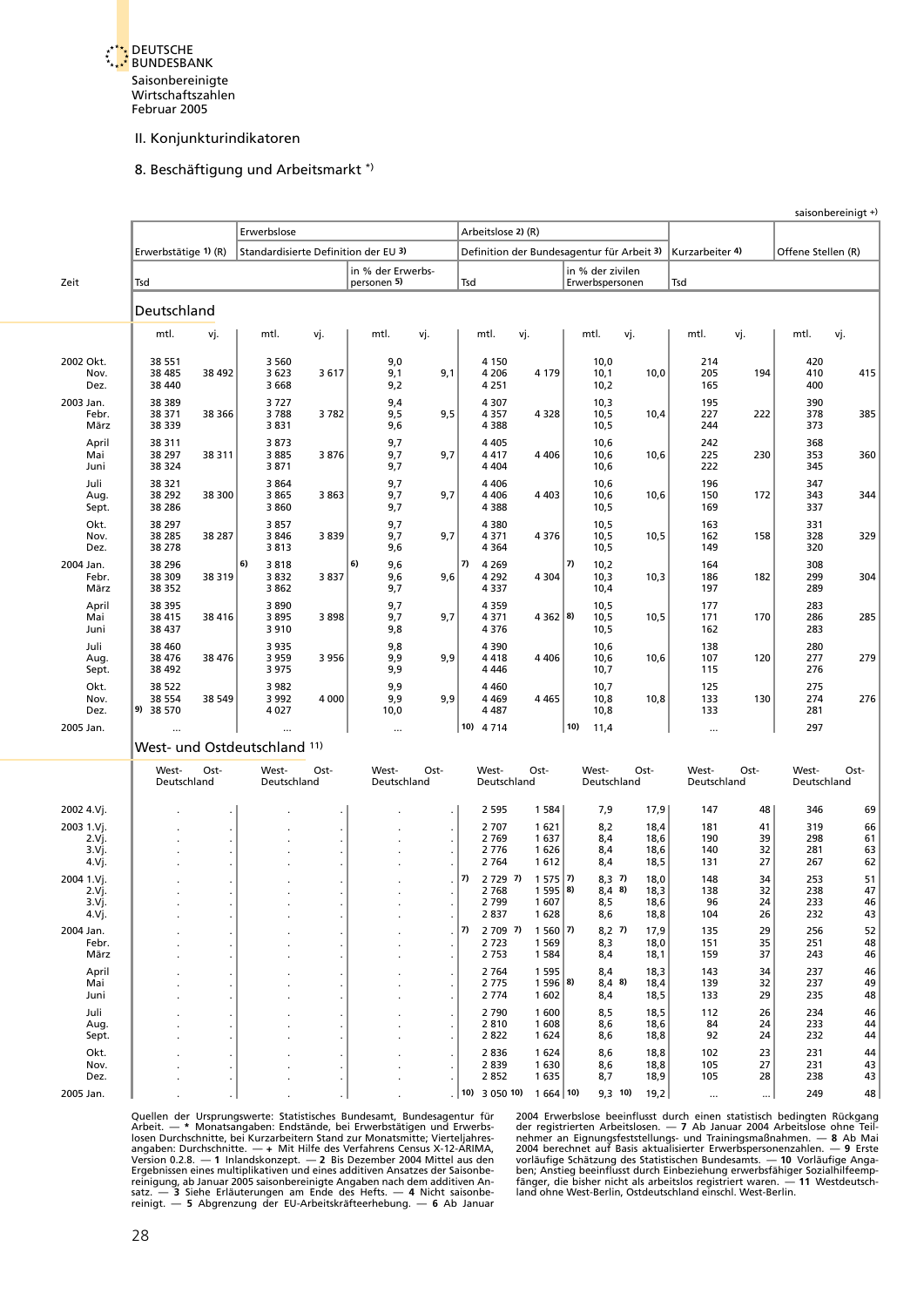

#### 9. Produktion im Produzierenden Gewerbe – Gesamtübersicht

<span id="page-29-0"></span>

|                                      | $2000 = 100$                          |           |                         |           |                                |                     |                         |           |                        |           |                         |           |                         | saisonbereinigt +) |
|--------------------------------------|---------------------------------------|-----------|-------------------------|-----------|--------------------------------|---------------------|-------------------------|-----------|------------------------|-----------|-------------------------|-----------|-------------------------|--------------------|
|                                      | Produzierendes Gewerbe                |           |                         |           | davon:                         |                     |                         |           |                        |           |                         |           |                         |                    |
|                                      |                                       |           |                         |           |                                | Bauhauptgewerbe (A) |                         |           |                        |           |                         |           |                         |                    |
|                                      | einschließlich<br>Bauhauptgewerbe (R) |           | ohne                    |           | Bauhauptgewerbe   zusammen (R) |                     | Hochbau                 |           | Tiefbau (R)            |           | Energie 1)              |           | Industrie 2)            |                    |
| Zeit                                 | monatl.                               | viertelj. | monatl.                 | viertelj. | monatl.                        | viertelj.           | monatl.                 | viertelj. | monatl.                | viertelj. | monatl.                 | vierteli. | monatl.                 | vierteli.          |
| 1999 Nov.<br>Dez.                    | 96,8<br>97,8                          | 97,2      | 96,4<br>97,4            | 96,7      | 101,4<br>103,0                 | 103,1               | 101,8<br>102,3          | 102,9     | 100,6<br>104,2         | 103,4     | 101,8<br>101,7          | 101,1     | 95,8<br>96,9            | 96,2               |
| 2000 Jan.<br>Febr.<br>März           | 96,5<br>98,0<br>98,0                  | 97,5      | 95,9<br>97,2<br>97,8    | 97,0      | 103,6<br>107,6<br>100,7        | 104,0               | 102,6<br>106,0<br>101,7 | 103,4     | 105,6<br>110,7<br>98,7 | 105,0     | 101,2<br>100,4<br>100,3 | 100,6     | 95,3<br>96,8<br>97,5    | 96,5               |
| April<br>Mai <sub>3</sub><br>Juni 3) | 99,1<br>100,9<br>98,6                 | 99,5      | 98,9<br>100,7<br>98,7   | 99,4      | 101,3<br>103,2<br>97,9         | 100,8               | 102,5<br>103,4<br>99,0  | 101,6     | 99,0<br>102,8<br>95,7  | 99,2      | 99,1<br>98,4<br>97,3    | 98,3      | 98,9<br>100,9<br>98,9   | 99,6               |
| Juli<br>Aug.<br>Sept.                | 100,9<br>101,2<br>101,3               | 101,1     | 101,1<br>101,3<br>101,7 | 101,4     | 98,3<br>99,5<br>96,7           | 98,2                | 99,1<br>99,7<br>96,8    | 98,5      | 96,8<br>99,0<br>96,5   | 97,4      | 103,3<br>101,4<br>99,8  | 101,5     | 100,9<br>101,3<br>101,9 | 101,4              |
| Okt.<br>Nov.<br>Dez.                 | 100,9<br>101,4<br>102,2               | 101,5     | 101,4<br>101,8<br>102,5 | 101,9     | 94,8<br>97,1<br>98,9           | 96,9                | 94,8<br>96,4<br>97,2    | 96,1      | 94,7<br>98,5<br>102,0  | 98,4      | 99,9<br>98,9<br>98,7    | 99,2      | 101,6<br>102,1<br>102,9 | 102,2              |
| 2001 Jan.<br>Febr.<br>März           | 101,9<br>102,6<br>100,4               | 101,6     | 102,6<br>103,0<br>101,5 | 102,4     | 94,0<br>97,5<br>87,5           | 93,0                | 92,5<br>94,8<br>86,2    | 91,2      | 96,9<br>102,6<br>90,0  | 96,5      | 97,7<br>96,1<br>95,7    | 96,5      | 103,1<br>103,7<br>102,1 | 103,0              |
| April<br>Mai<br>Juni                 | 99,1<br>100,2<br>100,5                | 99,9      | 100,0<br>100,8<br>101,2 | 100,7     | 87,7<br>93,1<br>92,2           | 91,0                | 86,2<br>90,6<br>90,0    | 88,9      | 90,6<br>98,0<br>96,5   | 95,0      | 97,5<br>97,0<br>96,1    | 96,9      | 100,3<br>101,2<br>101,7 | 101,1              |
| Juli 4)<br>Aug. 4)<br>Sept.          | 98,3<br>100,4<br>99,4                 | 99,4      | 98,9<br>100,9<br>100,0  | 99,9      | 91,3<br>94,1<br>92,2           | 92,5                | 88,6<br>91,2<br>89,6    | 89,8      | 96,4<br>99,6<br>97,1   | 97,7      | 97,7<br>97,8<br>97,6    | 97,7      | 99,0<br>101,2<br>100,3  | 100,2              |
| Okt.<br>Nov.<br>Dez.                 | 97,7<br>96,7<br>97,2                  | 97,2      | 98,0<br>97,2<br>97,4    | 97,5      | 94,4<br>91,0<br>94,4           | 93,3                | 91,5<br>88,5<br>92,1    | 90,7      | 99,8<br>95,8<br>98,7   | 98,1      | 94,8<br>98,2<br>101,7   | 98,2      | 98,4<br>97,1<br>96,9    | 97,5               |
| 2002 Jan.<br>Febr.<br>März           | 98,0<br>97,9<br>98,3                  | 98,1      | 98,6<br>98,1<br>98,8    | 98,5      | 90,3<br>95,7<br>92,8           | 92,9                | 88,3<br>92,8<br>90,2    | 90,4      | 94,1<br>101,3<br>97,7  | 97,7      | 96,3<br>94,3<br>95,6    | 95,4      | 98,8<br>98,5<br>99,1    | 98,8               |
| April<br>$Mai$ 3)<br>Juni 3)         | 98,1<br>97,2<br>99,2                  | 98,2      | 98,7<br>98,0<br>100,2   | 99,0      | 90,4<br>88,0<br>87,8           | 88,7                | 87,4<br>85,5<br>85,0    | 86,0      | 96,2<br>92,8<br>93,1   | 94,0      | 97,4<br>98,7<br>97,0    | 97,7      | 98,8<br>97,9<br>100,5   | 99,1               |
| Juli<br>Aug.<br>Sept.                | 97,8<br>99,5<br>99,0                  | 98,8      | 98,7<br>100,5<br>99,9   | 99,7      | 87,1<br>88,1<br>87,8           | 87,7                | 84,1<br>85,1<br>84,3    | 84,5      | 92,7<br>93,9<br>94,6   | 93,7      | 97,7<br>98,5<br>98,4    | 98,2      | 98,8<br>100,7<br>100,1  | 99,9               |
| Okt.<br>Nov.<br>Dez.                 | 98,0<br>99,6<br>97,4                  | 98,3      | 98,9<br>100,6<br>98,4   | 99,3      | 86,7<br>88,0<br>84,8           | 86,5                | 83,6<br>84,9<br>83,2    | 83,9      | 92,5<br>94,0<br>87,8   | 91,4      | 99,3<br>97,6<br>98,4    | 98,4      | 98,9<br>100,9<br>98,4   | 99,4               |
| 2003 Jan.<br>Febr.<br>März           | 98,7<br>98,3<br>99,0                  | 98,7      | 99,8<br>99,8<br>100,0   | 99,9      | 85,0<br>80,1<br>87,0           | 84,0                | 82,4<br>78,4<br>84,3    | 81,7      | 89,9<br>83,2<br>92,1   | 88,4      | 97,5<br>101,1<br>101,5  | 100,0     | 100,1<br>99,7<br>99,8   | 99,9               |
| April<br>Mai<br>Juni                 | 98,3<br>97,5<br>97,3                  | 97,7      | 99,3<br>98,6<br>98,2    | 98,7      | 86,3<br>84,3<br>86,2           | 85,6                | 83,5<br>82,3<br>84,4    | 83,4      | 91,6<br>88,1<br>89,7   | 89,8      | 100,7<br>100,5<br>102,1 | 101,1     | 99,1<br>98,4<br>97,8    | 98,4               |
| Juli 4)<br>Aug. $4$ )<br>Sept.       | 99,0<br>96,8<br>96,7                  | 97,5      | 100,0<br>97,9<br>97,7   | 98,5      | 87,3<br>83,9<br>84,3           | 85,2                | 84,9<br>81,6<br>81,8    | 82,8      | 91,8<br>88,4<br>89,1   | 89,8      | 98,6<br>99,5<br>98,4    | 98,8      | 100,1<br>97,7<br>97,6   | 98,5               |
| Okt.<br>Nov.<br>Dez.                 | 99,0<br>100,3<br>100,1                | 99,8      | 100,2<br>101,6<br>101,1 | 101,0     | 84,3<br>85,0<br>87,5           | 85,6                | 81,7<br>82,5<br>84,9    | 83,0      | 89,2<br>89,7<br>92,6   | 90,5      | 99,6<br>99,4<br>99,0    | 99,3      | 100,3<br>101,8<br>101,3 | 101,1              |
| 2004 Jan.<br>Febr.<br>März           | 100,3<br>100,1<br>99,3                | 99,9      | 101,7<br>101,3<br>101,0 | 101,3     | 83,0<br>85,1<br>79,2           | 82,4                | 81,3<br>83,5<br>78,2    | 81,0      | 86,3<br>88,1<br>81,2   | 85,2      | 102,3<br>102,8<br>102,2 | 102,4     | 101,6<br>101,1<br>100,9 | 101,2              |
| April<br>Mai<br>Juni                 | 100,8<br>101,6<br>100,7               | 101,0     | 102,5<br>103,4<br>102,4 | 102,8     | 80,2<br>80,0<br>80,5           | 80,2                | 79,2<br>78,9<br>78,9    | 79,0      | 82,0<br>82,0<br>83,5   | 82,5      | 102,4<br>102,2<br>100,9 | 101,8     | 102,5<br>103,5<br>102,6 | 102,9              |
| Juli 4)<br>Aug. 4)<br>Sept.          | 101,7<br>101,0<br>100,9               | 101,2     | 103,5<br>102,8<br>102,8 | 103,0     | 80,5<br>79,5<br>78,7           | 79,6                | 78,2<br>77,0<br>76,2    | 77,1      | 85,0<br>84,2<br>83,4   | 84,2      | 100,6<br>99,5<br>100,5  | 100,2     | 103,8<br>103,2<br>103,0 | 103,3              |
| Okt. o)p)<br>Nov. o)p)<br>Dez. o)p)  | 101,3<br>99,8<br>101,0                | 100,7     | 103,2<br>101,7<br>102,6 | 102,5     | 78,4<br>77,5<br>82,2           | 79,4                | 75,3<br>74,4<br>78,0    | 75,9      | 84,4<br>83,3<br>90,2   | 86,0      | 100,4<br>100,0<br>100,6 | 100,3     | 103,5<br>101,9<br>102,8 | 102,7              |

Quelle der Ursprungswerte: Statistisches Bundesamt. — + Mit Hilfe des Ver-alen. — 3 Beeinflusst durch die außergewöhnliche Kalenderkonstella-<br>Threms Census X-12-ARIMA, Version 0.2.8. — 1 Energieversorgung sowie tion. — 4 B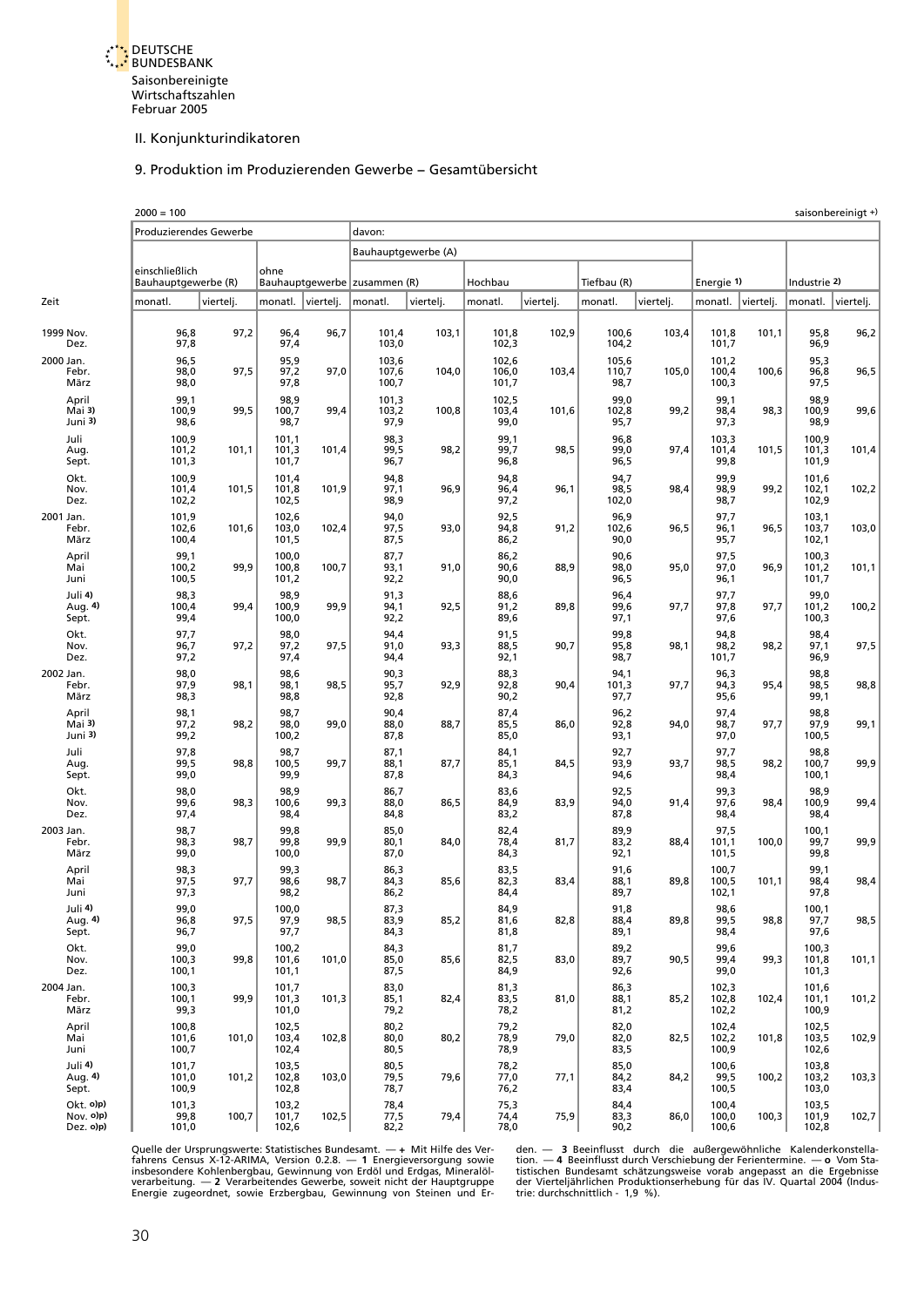#### II. Konjunkturindikatoren

#### 10. Produktion in der Industrie \*) nach Hauptgruppen

<span id="page-30-0"></span>

|      |                             | $2000 = 100$                         |           |                                      |           |                                |           |                           |           |                               | saisonbereinigt +) |
|------|-----------------------------|--------------------------------------|-----------|--------------------------------------|-----------|--------------------------------|-----------|---------------------------|-----------|-------------------------------|--------------------|
|      |                             |                                      |           |                                      |           |                                |           | davon:                    |           |                               |                    |
|      |                             | Vorleistungs-<br>güterproduzenten 1) |           | Investitions-<br>güterproduzenten 2) |           | Konsumgüter-<br>produzenten 3) |           | Gebrauchsgüterproduzenten |           | Verbrauchsgüterproduzenten 3) |                    |
| Zeit |                             | monatlich                            | viertelj. | monatlich                            | viertelj. | monatlich                      | viertelj. | monatlich                 | viertelj. | monatlich                     | viertelj.          |
|      | 1999 Sept. 4)<br>Okt.       | 96,1<br>95,9                         |           | 91,5<br>93,7                         |           | 98,1<br>99,2                   |           | 97,3<br>98,9              |           | 98,3<br>99,3                  |                    |
|      | Nov.<br>Dez.<br>2000 Jan.   | 96,1<br>99,1<br>95,7                 | 97,0      | 93,1<br>92,3<br>94,0                 | 93,0      | 99,7<br>100,2<br>96,5          | 99,7      | 98,3<br>97,5<br>96,8      | 98,2      | 100,0<br>100,8<br>96,4        | 100,0              |
|      | Febr.<br>März<br>April      | 97,7<br>97,5<br>98,3                 | 97,0      | 95,0<br>97,0<br>98,3                 | 95,3      | 98,0<br>98,2<br>100,9          | 97,6      | 98,9<br>96,3<br>102,3     | 97,3      | 97,8<br>98,6<br>100,6         | 97,6               |
|      | Mai 5)<br>Juni 5)<br>Juli   | 100,9<br>98,5<br>100,8               | 99,2      | 100,7<br>98,6<br>101,2               | 99,2      | 101,2<br>99,9<br>100,6         | 100,7     | 103,9<br>97,4<br>101,5    | 101,2     | 100,6<br>100,5<br>100,4       | 100,6              |
|      | Aug.<br>Sept.               | 101,3<br>101,0                       | 101,0     | 101,4<br>103,2                       | 101,9     | 101,0<br>101,3                 | 101,0     | 102,5<br>100,7            | 101,6     | 100,6<br>101,5                | 100,8              |
|      | Okt.<br>Nov.<br>Dez.        | 101,3<br>102,2<br>104,1              | 102,5     | 102,3<br>102,8<br>103,6              | 102,9     | 101,0<br>100,8<br>99,5         | 100,4     | 100,9<br>98,9<br>98,8     | 99,5      | 101,0<br>101,2<br>99,7        | 100,6              |
|      | 2001 Jan.<br>Febr.<br>März  | 102,9<br>103,2<br>101,5              | 102,5     | 105,4<br>105,9<br>104,3              | 105,2     | 99,6<br>101,2<br>99,8          | 100,2     | 102,9<br>103,1<br>102,2   | 102,7     | 98,8<br>100,8<br>99,2         | 99,6               |
|      | April<br>Mai<br>Juni        | 99,2<br>100,1<br>100,6               | 100,0     | 101,9<br>103,1<br>103,5              | 102,8     | 99,7<br>99,9<br>100,8          | 100,1     | 102,3<br>102,6<br>104,8   | 103,2     | 99,1<br>99,3<br>99,9          | 99,4               |
|      | Juli 4)<br>Aug. 4)<br>Sept. | 98,0<br>99,4<br>98,7                 | 98,7      | 100,3<br>103,0<br>103,1              | 102,1     | 98,6<br>101,6<br>98,7          | 99,6      | 96,9<br>106,0<br>99,4     | 100,8     | 99,0<br>100,5<br>98,5         | 99,3               |
|      | Okt.<br>Nov.<br>Dez.        | 97,4<br>96,2<br>94,9                 | 96,2      | 100,1<br>98,9<br>99,4                | 99,5      | 97,6<br>95,9<br>96,6           | 96,7      | 95,4<br>93,6<br>97,8      | 95,6      | 98,1<br>96,5<br>96,3          | 97,0               |
|      | 2002 Jan.<br>Febr.<br>März  | 97,1<br>98,1<br>98,3                 | 97,8      | 101,2<br>99,3<br>100,2               | 100,2     | 97,8<br>98,1<br>98,6           | 98,2      | 95,7<br>93,4<br>94,3      | 94,5      | 98,3<br>99,2<br>99,6          | 99,0               |
|      | April<br>Mai 5)<br>Juni 5)  | 98,3<br>98,4<br>99,3                 | 98,7      | 100,9<br>98,2<br>103,6               | 100,9     | 96,4<br>96,5<br>97,5           | 96,8      | 91,5<br>87,8<br>95,8      | 91,7      | 97,5<br>98,5<br>97,9          | 98,0               |
|      | Juli<br>Aug.<br>Sept.       | 98,9<br>100,5<br>100,3               | 99,9      | 100,5<br>102,8<br>101,8              | 101,7     | 95,9<br>97,5<br>97,1           | 96,8      | 90,7<br>92,6<br>92,1      | 91,8      | 97,1<br>98,6<br>98,3          | 98,0               |
|      | Okt.<br>Nov.<br>Dez.        | 98,9<br>100,2<br>98,1                | 99,1      | 100,5<br>103,8<br>100,6              | 101,6     | 96,2<br>97,5<br>95,3           | 96,3      | 89,8<br>90,8<br>89,5      | 90,0      | 97,7<br>99,1<br>96,7          | 97,8               |
|      | 2003 Jan.<br>Febr.<br>März  | 99,8<br>98,3<br>99,7                 | 99,3      | 103,2<br>104,1<br>102,3              | 103,2     | 95,7<br>95,3<br>95,8           | 95,6      | 87,6<br>87,9<br>88,1      | 87,9      | 97,6<br>97,1<br>97,6          | 97,4               |
|      | April<br>Mai<br>Juni        | 99,3<br>98,9<br>98,8                 | 99,0      | 100,6<br>100,4<br>98,3               | 99,8      | 96,2<br>94,4<br>95,1           | 95,2      | 87,0<br>84,1<br>84,4      | 85,2      | 98,4<br>96,8<br>97,6          | 97,6               |
|      | Juli 4)<br>Aug. 4)<br>Sept. | 99,7<br>98,0<br>98,1                 | 98,6      | 102,5<br>99,0<br>99,6                | 100,4     | 96,9<br>95,2<br>93,6           | 95,2      | 92,0<br>84,1<br>86,3      | 87,5      | 98,0<br>97,8<br>95,3          | 97,0               |
|      | Okt.<br>Nov.<br>Dez.        | 100,9<br>101,2<br>101,4              | 101,2     | 102,3<br>106,8<br>104,2              | 104,4     | 95,9<br>95,0<br>96,6           | 95,8      | 87,6<br>87,9<br>88,8      | 88,1      | 97,8<br>96,7<br>98,4          | 97,6               |
|      | 2004 Jan.<br>Febr.<br>März  | 102,5<br>102,9<br>101,5              | 102,3     | 103,8<br>102,7<br>104,1              | 103,5     | 96,7<br>95,6<br>94,9           | 95,7      | 89,0<br>87,4<br>87,2      | 87,9      | 98,5<br>97,5<br>96,7          | 97,6               |
|      | April<br>Mai<br>Juni        | 103,3<br>103,6<br>103,3              | 103,4     | 105,5<br>107,7<br>106,2              | 106,5     | 96,4<br>96,6<br>95,7           | 96,2      | 89,5<br>91,1<br>88,0      | 89,5      | 98,0<br>97,9<br>97,5          | 97,8               |
|      | Juli 4)<br>Aug. 4)<br>Sept. | 104,4<br>104,0<br>103,7              | 104,0     | 107,2<br>107,1<br>107,1              | 107,1     | 97,5<br>95,7<br>95,4           | 96,2      | 93,1<br>85,7<br>86,3      | 88,4      | 98,5<br>98,1<br>97,6          | 98,1               |
|      | Okt. o)p)<br>Nov. o)p)      | 103,8<br>103,4                       | 104,7     | 108,6<br>104,9                       | 105,1     | 94,9<br>94,6                   | 95,5      | 85,7<br>82,1              | 84,7      | 97,1<br>97,5                  | 98,0               |

Quelle der Ursprungswerte: Statistisches Bundesamt. — \* Verarbeitendes wagenteilen. — 3 Einschl. Druckgewerbe. — 4 Beeinflusst durch Verschie-<br>Gewerbe, soweit nicht der Hauptgruppe Energie zugeordnet, sowie Erzberg- bung d

Dez. **o)p)** 106,9 101,9 96,9 86,3 99,4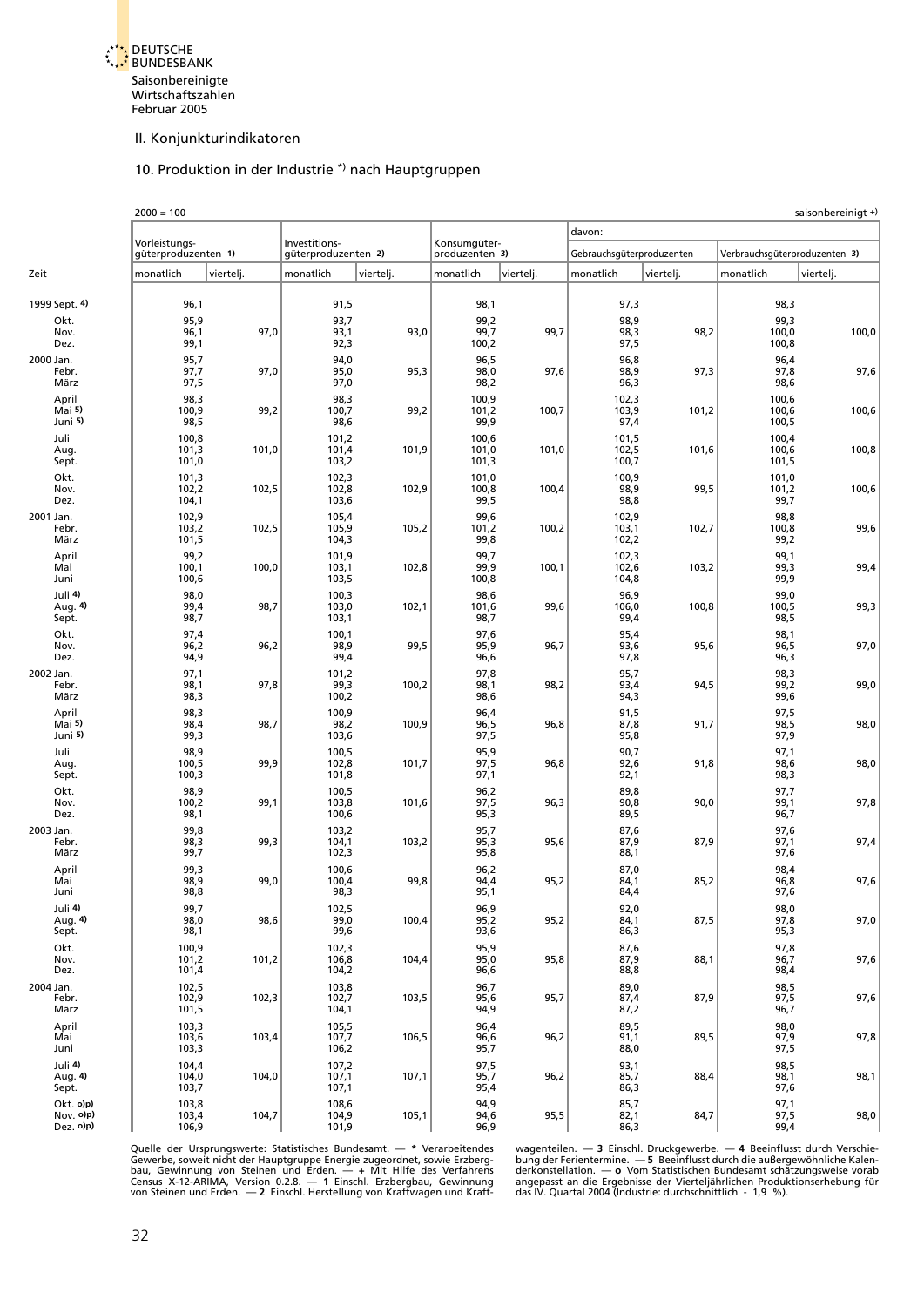#### II. Konjunkturindikatoren

## 11. Produktion ausgewählter Zweige der Industrie

| – ∩∩מ | 100 |  |
|-------|-----|--|

<span id="page-31-0"></span>

|           |                                     | $2000 = 100$            |           |                                     |           |                                                                                       |           |                                                                             |           |                         |           |                                                           | saisonbereinigt + |
|-----------|-------------------------------------|-------------------------|-----------|-------------------------------------|-----------|---------------------------------------------------------------------------------------|-----------|-----------------------------------------------------------------------------|-----------|-------------------------|-----------|-----------------------------------------------------------|-------------------|
|           |                                     |                         |           |                                     |           | Herstellung von<br>Büromaschinen, Daten-                                              |           | darunter:                                                                   |           |                         |           |                                                           |                   |
|           |                                     | Chemische Industrie     |           | Metallerzeugung<br>und -bearbeitung |           | verarbeitungsgeräten<br>und -einrichtungen;<br>Elektrotechnik,<br>Feinmechanik, Optik |           | Herstellung von<br>Geräten der<br>Elektrizitätserzeugung<br>und -verteilung |           | Maschinenbau            |           | Herstellung von<br>Kraftwagen und<br>Kraftwagenteilen (R) |                   |
| Zeit      |                                     | monatlich               | viertelj. | monatlich                           | viertelj. | monatlich                                                                             | viertelj. | monatlich                                                                   | viertelj. | monatlich               | viertelj. | monatlich                                                 | viertelj.         |
| 1999 Okt. | Nov.<br>Dez.                        | 98,7<br>99,0<br>101,5   | 99,7      | 94,4<br>93,8<br>99,3                | 95,8      | 88,9<br>90,4<br>92,7                                                                  | 90,7      | 91,6<br>93,6<br>95,5                                                        | 93,6      | 93,3<br>92,8<br>91,9    | 92,7      | 94,7<br>92,5<br>91,0                                      | 92,7              |
| 2000 Jan. | Febr.<br>März                       | 96,2<br>97,7<br>96,8    | 96,9      | 95,4<br>98,0<br>99,8                | 97,7      | 91,1<br>93,6<br>95,4                                                                  | 93,4      | 93,9<br>95,6<br>97,1                                                        | 95,5      | 95,7<br>95,4<br>97,5    | 96,2      | 91,5<br>95,3<br>97,0                                      | 94,6              |
|           | April<br>Mai 2)<br>Juni 2)          | 98,3<br>100,4<br>100,5  | 99,7      | 97,7<br>100,6<br>97,9               | 98,7      | 95,2<br>99,3<br>98,0                                                                  | 97,5      | 95,6<br>101,2<br>96,1                                                       | 97,6      | 99,0<br>100,5<br>98,0   | 99,2      | 99,2<br>101,5<br>98,7                                     | 99,8              |
|           | Juli<br>Aug.<br>Sept.               | 101,0<br>102,4<br>101,2 | 101,5     | 99,6<br>102,5<br>101,6              | 101,2     | 100,5<br>101,7<br>104,5                                                               | 102,2     | 100,0<br>100,0<br>103,1                                                     | 101,0     | 98,9<br>102,4<br>104,2  | 101,8     | 105,3<br>101,8<br>100,3                                   | 102,5             |
|           | Okt.<br>Nov.<br>Dez.                | 102,0<br>102,3<br>99,6  | 101,3     | 101,2<br>105,7<br>100,1             | 102,3     | 104,3<br>104,2<br>109,6                                                               | 106,0     | 103,0<br>101,9<br>111,1                                                     | 105,3     | 101,8<br>102,2<br>102,4 | 102,1     | 100,8<br>102,1<br>106,4                                   | 103,1             |
| 2001 Jan. | Febr.<br>März                       | 100,8<br>100,5<br>98,7  | 100,0     | 106,7<br>104,9<br>103,2             | 104,9     | 106,1<br>107,7<br>106,5                                                               | 106,8     | 105,9<br>107,4<br>105,3                                                     | 106,2     | 103,6<br>104,8<br>104,0 | 104,1     | 107,2<br>107,7<br>105,8                                   | 106,9             |
|           | April<br>Mai<br>Juni                | 99,2<br>97,3<br>100,4   | 99,0      | 102,6<br>101,2<br>101,4             | 101,7     | 102,6<br>103,6<br>104,9                                                               | 103,7     | 100,6<br>104,5<br>105,3                                                     | 103,5     | 102,1<br>103,8<br>103,2 | 103,0     | 103,4<br>103,3<br>103,9                                   | 103,5             |
|           | Juli 1)<br>Aug. 1)<br>Sept.         | 100,1<br>98,4<br>96,2   | 98,2      | 98,8<br>100,3<br>103,1              | 100,7     | 100,7<br>101,6<br>99,3                                                                | 100,5     | 102,3<br>103,8<br>102,9                                                     | 103,0     | 100,1<br>102,5<br>102,9 | 101,8     | 100,3<br>108,5<br>106,4                                   | 105,1             |
|           | Okt.<br>Nov.<br>Dez.                | 97,4<br>95,3<br>91,0    | 94,6      | 99,4<br>95,8<br>94,8                | 96,7      | 95,7<br>98,0<br>96,5                                                                  | 96,7      | 98,3<br>100,9<br>99,3                                                       | 99,5      | 99,5<br>97,9<br>101,4   | 99,6      | 103,0<br>99,2<br>99,6                                     | 100,6             |
| 2002 Jan. | Febr.<br>März                       | 99,0<br>102,4<br>104,6  | 102,0     | 98,0<br>101,7<br>99,8               | 99,8      | 96,5<br>96,8<br>97,0                                                                  | 96,8      | 98,1<br>97,6<br>97,7                                                        | 97,8      | 101,6<br>99,0<br>99,0   | 99,9      | 102,8<br>99,2<br>103,2                                    | 101,7             |
|           | April<br>Mai 2)<br>Juni 2)          | 99,9<br>102,4<br>102,0  | 101,4     | 102,5<br>100,4<br>103,1             | 102,0     | 97,5<br>95,9<br>98,5                                                                  | 97,3      | 98,5<br>96,1<br>101,1                                                       | 98,6      | 100,3<br>96,5<br>102,3  | 99,7      | 102,7<br>100,2<br>110,0                                   | 104,3             |
|           | Juli<br>Aug.<br>Sept.               | 102,6<br>103,2<br>102,3 | 102,7     | 103,3<br>102,6<br>104,3             | 103,4     | 97,2<br>100,9<br>98,3                                                                 | 98,8      | 100,7<br>104,5<br>102,4                                                     | 102,5     | 99,6<br>97,7<br>99,3    | 98,9      | 103,3<br>114,3<br>109,4                                   | 109,0             |
|           | Okt.<br>Nov.<br>Dez.                | 101,2<br>101,7<br>98,6  | 100,5     | 102,5<br>103,1<br>101,2             | 102,3     | 98,8<br>99,8<br>97,0                                                                  | 98,5      | 101,6<br>103,4<br>101,4                                                     | 102,1     | 98,1<br>100,4<br>99,9   | 99,5      | 104,3<br>110,8<br>105,3                                   | 106,8             |
| 2003 Jan. | Febr.<br>März                       | 102,8<br>101,2<br>106,3 | 103,4     | 100,9<br>100,1<br>101,4             | 100,8     | 100,4<br>99,8<br>99,6                                                                 | 99,9      | 101,9<br>102,1<br>101,2                                                     | 101,7     | 97,9<br>101,2<br>97,7   | 98,9      | 109,9<br>109,2<br>108,3                                   | 109,1             |
|           | April<br>Mai<br>Juni                | 103,0<br>102,4<br>101,9 | 102,4     | 101,0<br>99,9<br>93,9               | 98,3      | 99,7<br>98,3<br>98,4                                                                  | 98,8      | 101,1<br>101,2<br>100,5                                                     | 100,9     | 96,3<br>96,3<br>95,8    | 96,1      | 105,8<br>106,1<br>3)<br>101,4                             | 104,4             |
|           | Juli 1)<br>Aug. 1)<br>Sept.         | 102,2<br>101,8<br>96,7  | 100,2     | 101,1<br>95,6<br>98,1               | 98,3      | 99,9<br>100,6<br>100,9                                                                | 100,5     | 101,0<br>101,4<br>100,8                                                     | 101,1     | 98,2<br>97,8<br>95,2    | 97,1      | 110,1<br>99,3<br>105,5                                    | 105,0             |
|           | Okt.<br>Nov.<br>Dez.                | 101,3<br>101,1<br>103,3 | 101,9     | 102,7<br>101,1<br>103,4             | 102,4     | 104,9<br>103,4<br>104,0                                                               | 104,1     | 103,6<br>104,1<br>105,3                                                     | 104,3     | 97,2<br>100,8<br>99,2   | 99,1      | 105,4<br>115,9<br>113,6                                   | 111,6             |
| 2004 Jan. | Febr.<br>März                       | 102,2<br>104,6<br>101,8 | 102,9     | 104,3<br>103,1<br>102,5             | 103,3     | 105,2<br>104,1<br>104,1                                                               | 104,5     | 106,5<br>106,0<br>104,1                                                     | 105,5     | 99,6<br>96,8<br>100,0   | 98,8      | 106,9<br>110,3<br>110,3                                   | 109,2             |
|           | April<br>Mai<br>Juni                | 104,7<br>102,4<br>101,6 | 102,9     | 102,1<br>104,1<br>106,6             | 104,3     | 105,5<br>108,3<br>107,4                                                               | 107,1     | 105,9<br>107,5<br>106,9                                                     | 106,8     | 101,4<br>103,1<br>100,0 | 101,5     | 113,2<br>116,4<br>116,2                                   | 115,3             |
|           | Juli 1)<br>Aug. 1)<br>Sept.         | 102,9<br>106,6<br>105,0 | 104,8     | 105,6<br>102,5<br>103,6             | 103,9     | 109,6<br>109,1<br>108,8                                                               | 109,2     | 107,8<br>108,2<br>106,1                                                     | 107,4     | 104,0<br>102,3<br>102,4 | 102,9     | 115,0<br>114,0<br>115,8                                   | 114,9             |
|           | Okt. o)p)<br>Nov. o)p)<br>Dez. o)p) | 105,8<br>107,7<br>111,1 | 108,2     | 103,1<br>103,8<br>110,0             | 105,6     | 109,9<br>107,1<br>107,6                                                               | 108,2     | 106,9<br>105,2<br>108,1                                                     | 106,7     | 103,8<br>100,2<br>99,1  | 101,0     | 117,6<br>110,2<br>109,4                                   | 112,4             |

Quelle der Ursprungswerte: Statistisches Bundesamt. — + Mit Hilfe des Ver- tischen Bundesamt schätzungsweise vorab angepasst an die Ergebnisse der<br>fahrens Census X-12-ARIMA, Version 0.2.8. — 1 Beeinflusst durch Verschie- V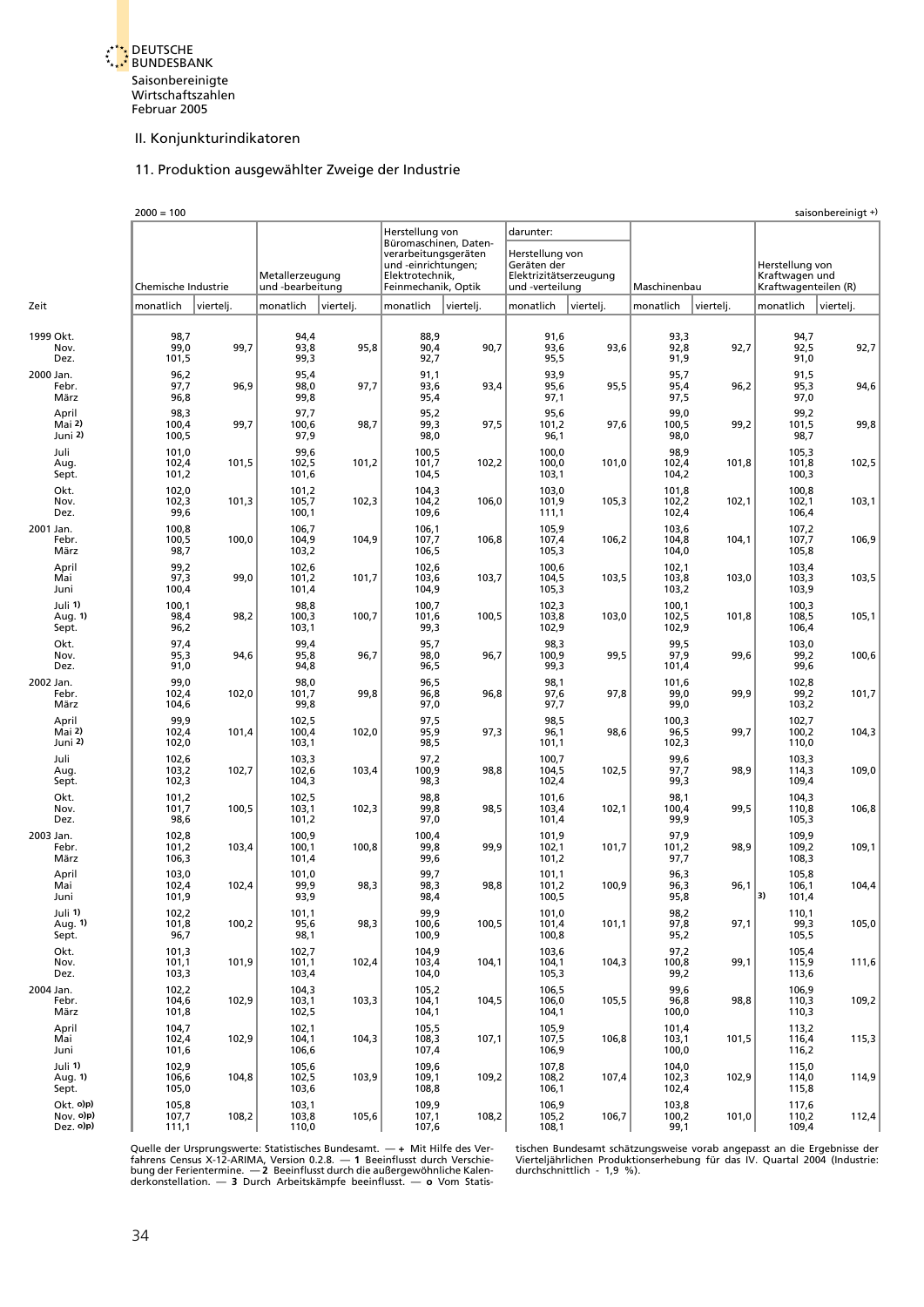#### II. Konjunkturindikatoren

#### 12. Produktivität und Lohnkosten in der Industrie \*)

<span id="page-32-0"></span>

|                                       |              | $2000 = 100$             |            |                 |                         |       |                                  |                                  |                                  |                                  |                  |                         |       |                                 | saisonbereinigt +            |
|---------------------------------------|--------------|--------------------------|------------|-----------------|-------------------------|-------|----------------------------------|----------------------------------|----------------------------------|----------------------------------|------------------|-------------------------|-------|---------------------------------|------------------------------|
|                                       |              | Produktionsergebnis      |            |                 |                         |       | Löhne und Gehälter 1)            |                                  |                                  |                                  |                  |                         |       |                                 |                              |
| Zeit                                  |              | je Beschäftigten         |            |                 | je Arbeitsstunde        |       | je Beschäftigten                 |                                  | je Arbeitsstunde                 |                                  |                  | je Produkteinheit       |       | je Umsatzeinheit                |                              |
|                                       |              | Deutschland              |            |                 |                         |       |                                  |                                  |                                  |                                  |                  |                         |       |                                 |                              |
|                                       |              | mtl.                     | vj.        |                 | mtl.                    | vj.   | mtl.                             | vj.                              | mtl.                             | vj.                              |                  | mtl.                    | vj.   | mtl.                            | vj.                          |
| 2002 April<br>Mai<br>Juni             | 2)<br>2)     | 100,6<br>99,9<br>102,8   | $101,1$ 2) | 2)              | 102,6<br>105,5<br>104,6 | 104,2 | 102,6<br>103,2<br>105,5          | 103,8                            | 104,6<br>109,0<br>107,4          | $107,0$ 2)                       | 2)               | 101,9<br>103,3<br>102,7 | 102,6 | 100,6<br>101,4<br>103,0         | 101,7                        |
| Juli<br>Aug.<br>Sept.                 |              | 101,3<br>103,5<br>103,0  | 102,6      |                 | 103,5<br>105,8<br>105,3 | 104,9 | 105,4<br>104,8<br>104,7          | 105,0                            | 107,7<br>107,1<br>107,0          | 107,3                            |                  | 104,0<br>101,2<br>101,6 | 102,3 | 102,6<br>100,1<br>100,0         | 100,9                        |
| Okt.<br>Nov.<br>Dez.                  |              | 101,9<br>104,3<br>102,0  | 102,7      |                 | 105,0<br>106,7<br>104,5 | 105,4 | 104,5<br>104,9<br>105,3          | 104,9                            | 107,6<br>107,3<br>107,9          | 107,6                            |                  | 102,5<br>100,5<br>103,2 | 102,1 | 100,7<br>99,6<br>100,5          | 100,3                        |
| 2003 Jan.<br>Febr.<br>März            |              | 103,7<br>103,4<br>104,0  | 103,7      |                 | 106,3<br>104,2<br>104,9 | 105,1 | 105,2<br>105,9<br>105,8          | 105,6                            | 107,9<br>106,7<br>106,7          | 107,1                            |                  | 101,5<br>102,4<br>101,7 | 101,9 | 100,0<br>101,0<br>100,7         | 100,6                        |
| April<br>Mai<br>Juni                  |              | 103,5<br>102,8<br>102,6  | 103,0      |                 | 104,7<br>103,4<br>103,3 | 103,8 | 106,7<br>105,9<br>106,5          | 106,4                            | 108,0<br>106,5<br>107,3          | 107,3                            |                  | 103,1<br>103,0<br>103,9 | 103,3 | 101,2<br>102,7<br>103,8         | 102,6                        |
| Juli 3)<br>Aug. 3)<br>Sept.           |              | 105,1<br>102,9<br>103,1  | 103,7      |                 | 106,5<br>108,1<br>105,6 | 106,7 | 106,3<br>107,2<br>107,6          | 107,0                            | 107,7<br>112,6<br>110,2          | 110,2                            |                  | 101,1<br>104,2<br>104,3 | 103,2 | 99,4<br>103,9<br>102,8          | 102,0                        |
| Okt.<br>Nov.<br>Dez.                  |              | 106,1<br>108,0<br>107,6  | 107,2      |                 | 106,7<br>109,1<br>109,5 | 108,4 | 106,5<br>107,7<br>106,2          | 106,8                            | 107,1<br>108,8<br>108,1          | 108,0                            |                  | 100,4<br>99,7<br>98,7   | 99,6  | 99,7<br>99,4<br>97,2            | 98,8                         |
| 2004 Jan.<br>Febr.<br>März            |              | 108,0<br>107,5<br>107,3  | 107,6      |                 | 109,8<br>108,9<br>109,6 | 109,4 | 108,9<br>108,2<br>108,7          | 108,6                            | 110,7<br>109,6<br>111,0          | 110,4                            |                  | 100,9<br>100,7<br>101,3 | 101,0 | 100,1<br>98,8<br>99,9           | 99,6                         |
| April<br>Mai<br>Juni                  |              | 109,2<br>110,5<br>109,5  | 109,7      |                 | 109,4<br>110,8<br>110,7 | 110,3 | 108,5<br>108,2<br>108,1          | 108,3                            | 108,7<br>108,5<br>109,2          | 108,8                            |                  | 99,3<br>98,0<br>98,7    | 98,7  | 96,9<br>96,3<br>95,8            | 96,3                         |
| Juli 3)<br>Aug. 3)<br>Sept.           |              | 111,2<br>110,5<br>110,3  | 110,7      |                 | 111,1<br>115,5<br>111,8 | 112,8 | 108,1<br>108,4<br>108,3          | 108,3                            | 108,1<br>113,3<br>109,8          | 110,4                            |                  | 97,2<br>98,2<br>98,2    | 97,9  | 94,0<br>95,9<br>95,3            | 95,1                         |
| Okt.<br>Nov.                          | o)p)<br>o)p) | 111,0<br>109,5           |            | o)p)<br>… ∣o)p) | 110,8<br>111,6          |       | 109,5<br>107,4                   | $\ddotsc$                        | 109,4<br>109,5                   |                                  | o)p)<br>…   o)p) | 98,7<br>98,1            |       | 95,3<br>94,5                    |                              |
|                                       |              | West- und Ostdeutschland |            |                 |                         |       |                                  |                                  |                                  |                                  |                  |                         |       |                                 |                              |
|                                       |              | West-<br>Deutschland     | Ost-       |                 | West-<br>Deutschland    | Ost-  | West-<br>Deutschland             | Ost-                             | West-<br>Deutschland             | Ost-                             |                  | West-<br>Deutschland    | Ost-  | West-<br>Deutschland            | Ost-                         |
| 2002 2.Vj.<br>3.Vj.<br>4.Vj.          |              |                          |            |                 |                         |       | 103,8<br>105,1<br>105,0          | 105,0<br>105,1<br>105,9          | 107,2<br>107,5<br>107,6          | 108,0<br>107,6<br>110,0          |                  |                         |       | 101,9<br>101,0<br>100,4         | 99,1<br>99,2<br>98,5         |
| 2003 1.Vj.<br>2.Vj.<br>3.Vj.<br>4.Vj. |              |                          |            |                 |                         |       | 105,8<br>106,6<br>107,4<br>107,0 | 106,1<br>107,0<br>106,6<br>107,8 | 107,3<br>107,5<br>110,8<br>108,4 | 107,9<br>108,0<br>108,7<br>108,3 |                  |                         |       | 101,1<br>103,0<br>102,8<br>99,5 | 95,2<br>98,5<br>95,1<br>92,1 |
| 2004 1.Vj.<br>2.Vj.<br>3.Vj.          |              |                          |            |                 |                         |       | 109,0<br>108,6<br>108,7          | 108,8<br>108,9<br>108,4          | 111,0<br>109,3<br>111,1          | 110,0<br>109,3<br>109,5          |                  |                         |       | 100,2<br>96,7<br>95,6           | 94,5<br>93,1<br>90,5         |
| 2003 Okt.<br>Nov.<br>Dez.             |              |                          |            |                 |                         |       | 106,7<br>108,0<br>106,4          | 107,4<br>108,1<br>108,0          | 107,5<br>109,3<br>108,4          | 107,4<br>108,2<br>109,2          |                  |                         |       | 100,5<br>100,2<br>97,8          | 92,1<br>92,2<br>91,9         |
| 2004 Jan.<br>Febr.<br>März            |              |                          |            |                 |                         |       | 109,3<br>108,6<br>109,0          | 108,7<br>108,7<br>109,1          | 111,3<br>110,1<br>111,5          | 109,7<br>109,5<br>110,9          |                  |                         |       | 100,7<br>99,3<br>100,5          | 94,5<br>94,4<br>94,7         |
| April<br>Mai<br>Juni                  |              |                          |            |                 |                         |       | 108,8<br>108,6<br>108,5          | 109,2<br>109,0<br>108,5          | 109,1<br>109,1<br>109,7          | 109,3<br>108,6<br>109,9          |                  |                         |       | 97,4<br>96,6<br>96,1            | 92,7<br>93,5<br>93,0         |
| Juli 3)<br>Aug. 3)<br>Sept.           |              |                          |            |                 |                         |       | 108,5<br>108,8<br>108,8          | 108,5<br>108,5<br>108,2          | 108,5<br>114,3<br>110,4          | 109,1<br>110,3<br>109,0          |                  |                         |       | 94,4<br>96,6<br>95,9            | 91,1<br>90,6<br>89,7         |
| Okt.<br>Nov.                          |              |                          |            |                 |                         |       | 110,0<br>107,8                   | 109,7<br>108,4                   | 109,8<br>109,9                   | 110,4<br>111,2                   |                  |                         |       | 95,9<br>95,0                    | 89,8<br>90,5                 |

Quelle der Ursprungswerte: Eigene Berechnung unter Verwendung von An-hiche Kalenderkonstellation. — 3 Beeinflusst durch Verschiebung der Ferien-<br>gaben des Statistischen Bundesamts. — \* Industrie (gemäß Tabelle II.9)hermine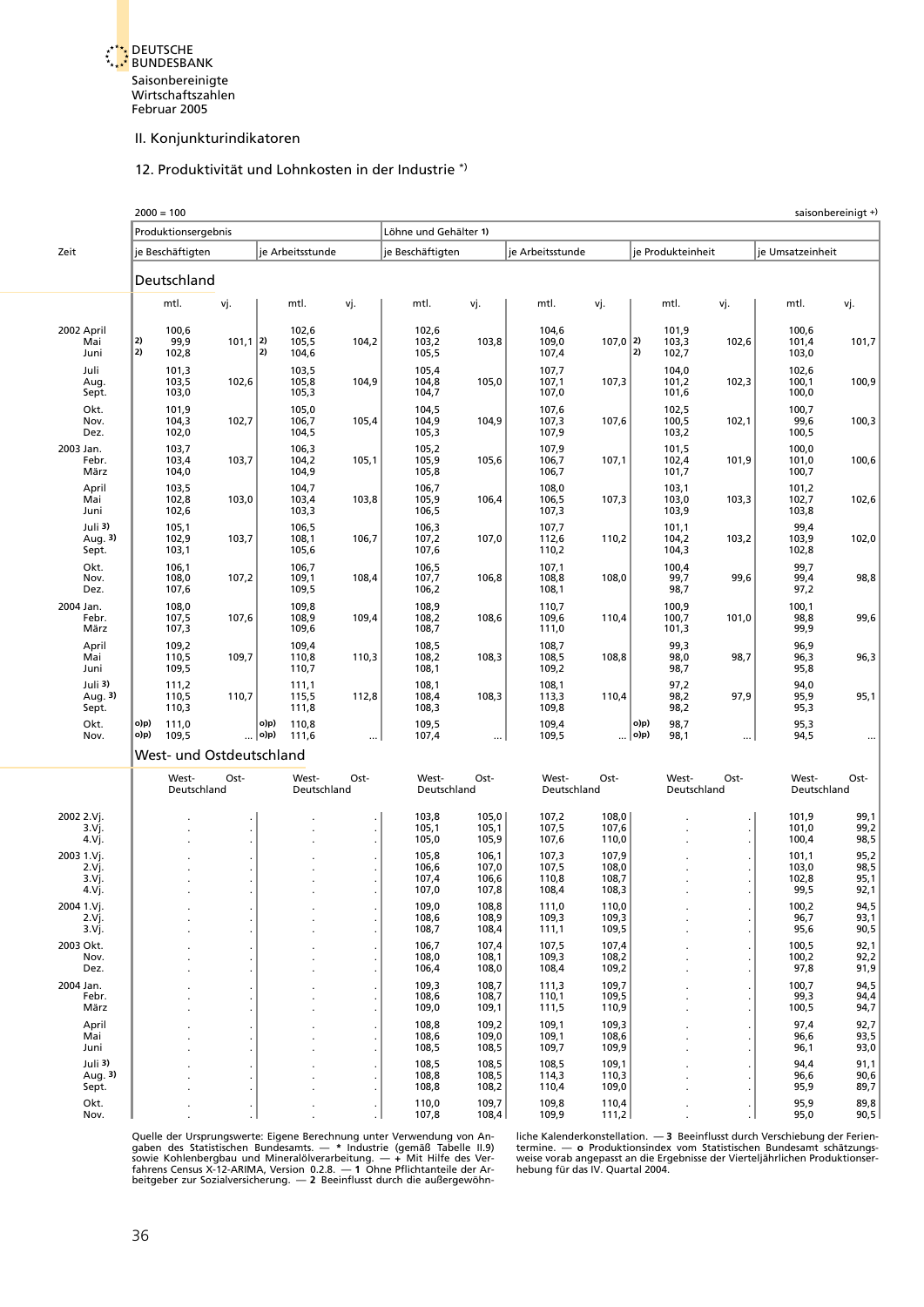II. Konjunkturindikatoren

## 13. Auftragseingang in der Industrie \*) nach Hauptgruppen

<span id="page-33-0"></span>

|                                         | $2000 = 100$                     |                                  |                                        |                                  |                                           |                                  |                                |                                  |                                 |                                  |                                        |                                  |                                           |                                  | saisonbereinigt +)             |                                                        |
|-----------------------------------------|----------------------------------|----------------------------------|----------------------------------------|----------------------------------|-------------------------------------------|----------------------------------|--------------------------------|----------------------------------|---------------------------------|----------------------------------|----------------------------------------|----------------------------------|-------------------------------------------|----------------------------------|--------------------------------|--------------------------------------------------------|
|                                         | Werte                            |                                  |                                        |                                  |                                           |                                  |                                |                                  | Volumen 1)                      |                                  |                                        |                                  |                                           |                                  |                                |                                                        |
| Zeit                                    | insgesamt                        |                                  | Vorleistungs-<br>güter-<br>produzenten |                                  | Investitions-<br>qüter-<br>produzenten 2) |                                  | Konsumqüter-<br>produzenten 3) |                                  | insgesamt                       |                                  | Vorleistungs-<br>güter-<br>produzenten |                                  | Investitions-<br>qüter-<br>produzenten 2) |                                  | Konsumgüter-<br>produzenten 3) |                                                        |
|                                         | Deutschland                      |                                  |                                        |                                  |                                           |                                  |                                |                                  |                                 |                                  |                                        |                                  |                                           |                                  |                                |                                                        |
|                                         | mtl.                             | vj.                              | mtl.                                   | vj.                              | mtl.                                      | vj.                              | mtl.                           | vj.                              | mtl.                            | vj.                              | mtl.                                   | vj.                              | mtl.                                      | vj.                              | mtl.                           | vj.                                                    |
| 2002 Juli<br>Aug.<br>Sept.              | 98,0<br>99,6<br>98,1             | 98,6                             | 96,7<br>96,3<br>97,1                   | 96,7                             | 99,5<br>103,1<br>98,9                     | 100,5                            | 96,8<br>96,5<br>98,1           | 97,1                             | 97,0<br>98,4<br>96,9            | 97,4                             | 96,8<br>96,1<br>97,0                   | 96,6                             | 97,8<br>101,2<br>97,2                     | 98,7                             | 94,9<br>94,5<br>96,1           | 95,2                                                   |
| Okt.<br>Nov.<br>Dez.                    | 98,5<br>100,1<br>96,1            | 98,2                             | 97,2<br>98,2<br>96,4                   | 97,3                             | 99,8<br>101,6<br>95,8                     | 99,1                             | 97,2<br>100,1<br>96,4          | 97,9                             | 97,3<br>98,9<br>94,8            | 97,0                             | 97,0<br>97,8<br>96,1                   | 97,0                             | 98,2<br>99,8<br>93,9                      | 97,3                             | 95,2<br>98,2<br>94,4           | 95,9                                                   |
| 2003 Jan.<br>Febr.<br>März              | 100,7<br>99,7<br>97,2            | 99,2                             | 98,6<br>97,7<br>97,8                   | 98,0                             | 103,1<br>101,9<br>97,7                    | 100,9                            | 97,4<br>96,6<br>93,4           | 95,8                             | 99,2<br>98,2<br>95,8            | 97,7                             | 98,0<br>97,0<br>97,0                   | 97,3                             | 101,2<br>100,1<br>95,9                    | 99,1                             | 95,4<br>94,6<br>91,3           | 93,8                                                   |
| April<br>Mai<br>Juni                    | 97,4<br>95,5<br>98,6             | 97,2                             | 96,7<br>94,2<br>95,7                   | 95,5                             | 98,7<br>96,7<br>101,8                     | 99,1                             | 94,8<br>94,8<br>94,0           | 94,5                             | 96,0<br>94,2<br>97,4            | 95,9                             | 95,9<br>93,8<br>95,6                   | 95,1                             | 96,9<br>95,0<br>100,1                     | 97,3                             | 92,5<br>92,6<br>91,9           | 92,3                                                   |
| Juli<br>Aug.<br>Sept.                   | 97,7<br>97,5<br>99,4             | 98,2                             | 97,2<br>96,1<br>97,9                   | 97,1                             | 98,7<br>99,8<br>101,7                     | 100,1                            | 95,9<br>93,1<br>94,4           | 94,5                             | 96,8<br>96,5<br>98,4            | 97,2                             | 97,4<br>96,3<br>98,2                   | 97,3                             | 97,0<br>98,0<br>100,0                     | 98,3                             | 93,9<br>91,1<br>92,1           | 92,4                                                   |
| Okt.<br>Nov.<br>Dez.                    | 100,8<br>100,9<br>102,1          | 101,3                            | 100,1<br>100,9<br>101,4                | 100,8                            | 102,2<br>102,3<br>103,8                   | 102,8                            | 97,7<br>95,1<br>97,7           | 96,8                             | 99,9<br>100,0<br>101,2          | 100,4                            | 100,7<br>101,4<br>101,8                | 101,3                            | 100,5<br>100,6<br>101,9                   | 101,0                            | 96,0<br>93,5<br>96,1           | 95,2                                                   |
| 2004 Jan.<br>Febr.<br>März              | 101,7<br>102,1<br>102,6          | 102,1                            | 101,8<br>103,0<br>103,1                | 102,6                            | 103,6<br>103,6<br>104,6                   | 103,9                            | 94,0<br>93,4<br>92,7           | 93,4                             | 100,8<br>101,1<br>101,3         | 101,1                            | 101,9<br>102,8<br>102,4                | 102,4                            | 102,0<br>101,9<br>102,9                   | 102,3                            | 92,5<br>92,0<br>91,3           | 91,9                                                   |
| April<br>Mai<br>Juni                    | 104,4<br>106,4<br>103,2          | 104,7                            | 105,5<br>105,7<br>104,4                | 105,2                            | 105,5<br>109,4<br>104,5                   | 106,5                            | 96,2<br>96,7<br>94,2           | 95,7                             | 102,8<br>104,7<br>101,6         | 103,0                            | 104,1<br>104,1<br>102,9                | 103,7                            | 103,7<br>107,3<br>102,7                   | 104,6                            | 95,0<br>95,7<br>93,1           | 94,6                                                   |
| Juli<br>Aug.<br>Sept.                   | 105,7<br>104,1<br>104,8          | 104,9                            | 106,1<br>106,4<br>104,9                | 105,8                            | 107,5<br>105,3<br>107,6                   | 106,8                            | 96,9<br>92,2<br>92,6           | 93,9                             | 103,7<br>102,0<br>102,7         | 102,8                            | 103,8<br>103,8<br>102,6                | 103,4                            | 105,6<br>103,3<br>105,6                   | 104,8                            | 95,7<br>91,1<br>91,6           | 92,8                                                   |
| Okt.<br>Nov.<br>Dez. p)                 | 106,2<br>103,8<br>111,3          | 107,1                            | 106,3<br>105,6<br>107,3                | 106,4                            | 109,0<br>104,0<br>117,6                   | 110,2                            | 94,4<br>97,0<br>98,6           | 96,7                             | 103,7<br>101,2<br>108,4         | 104,4                            | 103,0<br>101,7<br>103,2                | 102,6                            | 106,9<br>102,2<br>115,3                   | 108,1                            | 93,3<br>95,9<br>97,6           | 95,6                                                   |
|                                         |                                  |                                  | West- und Ostdeutschland               |                                  |                                           |                                  |                                |                                  |                                 |                                  |                                        |                                  |                                           |                                  |                                |                                                        |
|                                         | West-<br>Deutschland             | Ost-                             | West-<br>Deutschland                   | Ost-<br>4)                       | West-<br>Deutschland                      | Ost-<br>4)                       | West-<br>Deutschland           | Ost-<br>4)                       | West-<br>Deutschland            | Ost-                             | West-<br>Deutschland                   | Ost-<br>4)                       | West-<br>Deutschland                      | Ost-<br>4)                       | West-<br>Deutschland           | Ost-<br>4)                                             |
| 2002 3.Vi.<br>4.Vj.                     | 97,7<br>97,1                     | 110,8<br>113,0                   | 95,3<br>95,9                           | 112,3<br>113,2                   | 99,9<br>98,1                              | 109,6<br>114,0                   | 96,4<br>97,3                   | 108,8<br>107,8                   | 96,6<br>95,9                    | 109,9<br>112,1                   | 95,2<br>95,6                           | 112,5<br>113,3                   | 98,2<br>96,4                              | 108,1<br>112,3                   | 94,5<br>95,4                   | 106,2<br>105,2                                         |
| 2003 1.Vi.<br>2.Vj.<br>3.Vi.<br>4.Vj.   | 98,0<br>96,0<br>96,9<br>99,5     | 116,1<br>112,3<br>116,6<br>125,9 | 95,9<br>93,5<br>94,8<br>98,6           | 122,2<br>119,7<br>123,1<br>126,0 | 100,3<br>98,7<br>99,4<br>101,2            | 111,2<br>105,0<br>110,6<br>127,8 | 94,9<br>93,6<br>93,3<br>95,6   | 110,0<br>109,7<br>113,3<br>117,6 | 96,5<br>94,7<br>95,8<br>98,6    | 115,0<br>111,3<br>116,1<br>125,6 | 95,2<br>93,0<br>95,0<br>99,0           | 122,0<br>120,0<br>124,4<br>127,7 | 98,4<br>96,9<br>97,7<br>99,5              | 109,5<br>103,2<br>108,8<br>126,0 | 92,9<br>91,4<br>91,2<br>94,0   | 107,3<br>106,9<br>110,6<br>115,0                       |
| 2004 1.Vi.<br>2.Vj.<br>3.Vj.<br>4.Vj. p | 100,4<br>103,1<br>103,4<br>105,8 | 125,7<br>126,6<br>125,7<br>125,2 | 100,4<br>102,6<br>103,3<br>103,4       | 129,0<br>135,2<br>135,2<br>141,3 | 102,6<br>105,6<br>106,2<br>110,2          | 125,5<br>119,8<br>117,0<br>109,5 | 92,1<br>94,4<br>92,3<br>95,2   | 113,0<br>116,7<br>120,3<br>120,2 | 99,3<br>101,4<br>101,3<br>103,0 | 125,4<br>125,4<br>124,7<br>124,2 | 100,0<br>101,0<br>100,7<br>99,5        | 129,8<br>134,9<br>134,6<br>139,8 | 100,9<br>103,7<br>104,2<br>108,1          | 124,2<br>117,9<br>115,6<br>108,9 | 90,8<br>93,3<br>91,2<br>94,2   | 111,0<br>115,4<br>118,7<br>118,5                       |
| 2003 Dez.                               | 100,2                            | 128,4                            | 99,5                                   | 123,2                            | 101,8                                     | 135,5                            | 96,2                           | 121,8                            | 99,3                            | 127,6                            | 99,9                                   | 124,7                            | 100,0                                     | 132,9                            | 94,7                           | 118,7                                                  |
| 2004 Jan.<br>Febr.<br>März              | 99,8<br>100,4<br>101,1           | 128,0<br>126,3<br>122,9          | 99,7<br>100,8<br>100,7                 | 126,6<br>129,3<br>131,0          | 101,7<br>102,1<br>103,9                   | 133,4<br>126,4<br>116,8          | 92,8<br>92,1<br>91,4           | 112,5<br>113,5<br>113,1          | 98,9<br>99,3<br>99,8            | 128,0<br>125,8<br>122,3          | 99,7<br>100,4<br>99,9                  | 127,9<br>130,1<br>131,3          | 100,1<br>100,5<br>102,1                   | 132,5<br>124,7<br>115,5          | 91,4<br>90,8<br>90,1           | 110,4<br>111,4<br>111,2                                |
| April<br>Mai<br>Juni                    | 103,0<br>104,7<br>101,6          | 123,4<br>129,9<br>126,4          | 103,1<br>103,0<br>101,7                | 133,8<br>136,2<br>135,5          | 105,0<br>108,3<br>103,6                   | 114,3<br>126,2<br>119,0          | 95,0<br>95,3<br>92,8           | 115,4<br>117,6<br>117,0          | 101,4<br>103,0<br>99,9          | 122,4<br>128,6<br>125,2          | 101,6<br>101,4<br>100,1                | 133,7<br>135,7<br>135,4          | 103,1<br>106,3<br>101,8                   | 112,7<br>124,1<br>117,0          | 93,8<br>94,4<br>91,7           | 114,2<br>116,4<br>115,6                                |
| Juli<br>Aug.<br>Sept.                   | 104,2<br>102,9<br>103,1          | 127,4<br>122,3<br>127,4          | 103,5<br>104,0<br>102,3                | 136,0<br>134,5<br>135,0          | 106,8<br>105,0<br>106,7                   | 119,3<br>110,1<br>121,6          | 95,2<br>90,6<br>91,0           | 123,5<br>119,0<br>118,4          | 102,1<br>100,7<br>101,0         | 126,0<br>121,6<br>126,5          | 101,1<br>101,2<br>99,8                 | 135,2<br>134,1<br>134,6          | 104,9<br>103,0<br>104,7                   | 117,3<br>109,4<br>120,2          | 94,0<br>89,5<br>90,0           | 121,7<br>117,5<br>116,8                                |
| Okt.<br>Nov.<br>Dez. p)                 | 104,5<br>102,2<br>110,6          | 129,0<br>126,4<br>120,2          | 103,8<br>102,5<br>103,9                | 135,6<br>142,9<br>145,3          | 108,0<br>103,5<br>119,2                   | 124,7<br>111,9<br>91,8           | 92,9<br>96,0<br>96,8           | 118,2<br>114,1<br>128,3          | 102,0<br>99,5<br>107,6          | 127,8<br>125,3<br>119,4          | 100,3<br>98,4<br>99,7                  | 134,5<br>140,8<br>144,2          | 105,9<br>101,6<br>116,8                   | 123,3<br>111,9<br>91,5           | 91,8<br>94,9<br>95,8           | 116,9<br>$\begin{array}{c} 112,5 \\ 126,1 \end{array}$ |

Quelle der Ursprungswerte: Statistisches Bundesamt. — \* Wirtschafts- ksen von 2000. — 2 Einschl. Herstellung von Kraftwagen und Kraftwagentei-<br>zweige des Verarbeitenden Gewerbes, insbesondere ohne Ernährungsge- len. — 3 Ei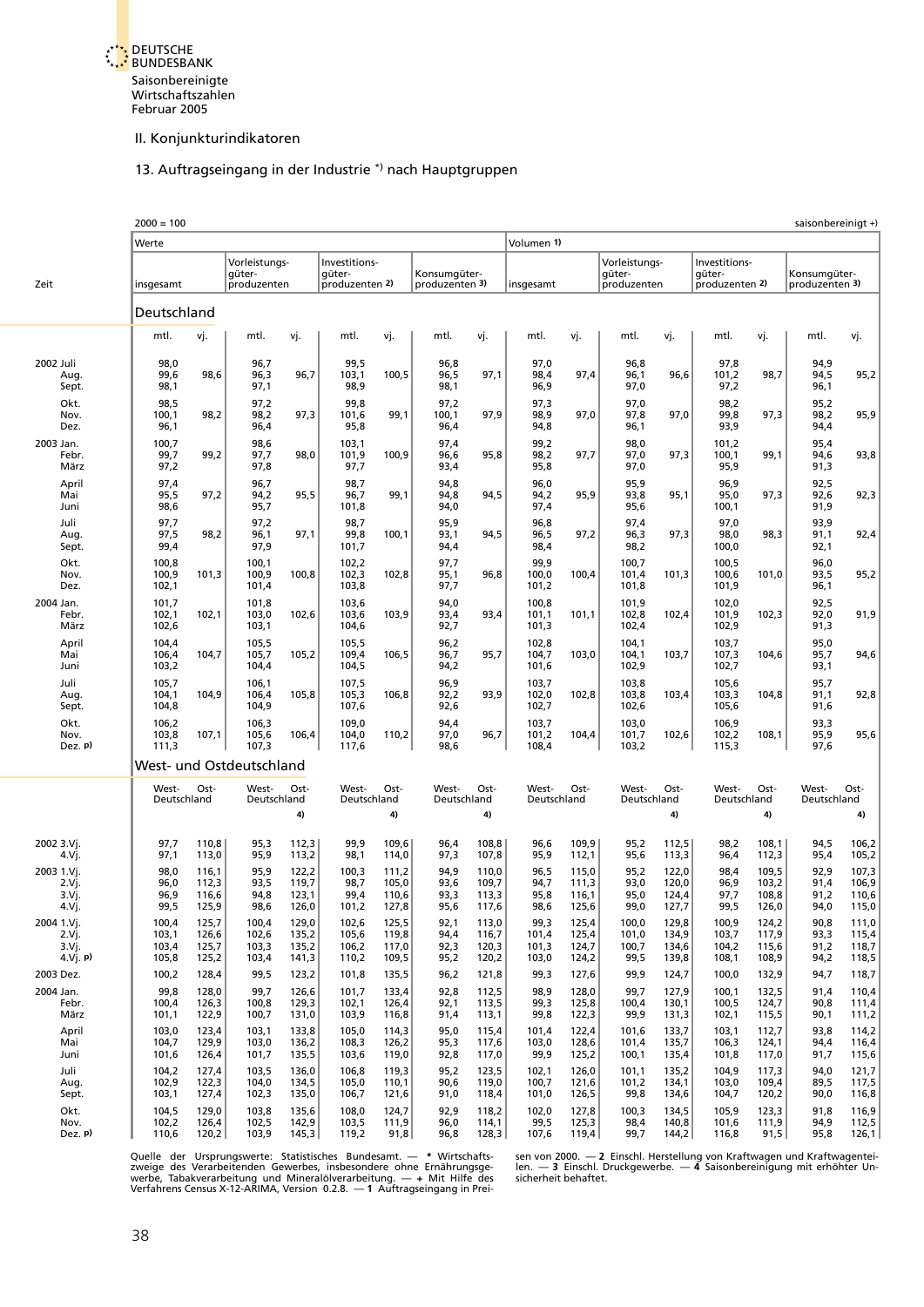II. Konjunkturindikatoren

### 14. Auftragseingang in der Industrie \*) aus dem Inland

<span id="page-34-0"></span>

|                                      | $2000 = 100$                 |                                  |                                        |                                  |                                           |                                  |                                |                                  |                              |                                  |                                        |                                  |                                           |                                  | saisonbereinigt +)             |                                  |
|--------------------------------------|------------------------------|----------------------------------|----------------------------------------|----------------------------------|-------------------------------------------|----------------------------------|--------------------------------|----------------------------------|------------------------------|----------------------------------|----------------------------------------|----------------------------------|-------------------------------------------|----------------------------------|--------------------------------|----------------------------------|
|                                      | Werte                        |                                  |                                        |                                  |                                           |                                  |                                |                                  | Volumen 1)                   |                                  |                                        |                                  |                                           |                                  |                                |                                  |
| Zeit                                 | insgesamt                    |                                  | Vorleistungs-<br>güter-<br>produzenten |                                  | Investitions-<br>güter-<br>produzenten 2) |                                  | Konsumgüter-<br>produzenten 3) |                                  | insgesamt                    |                                  | Vorleistungs-<br>güter-<br>produzenten |                                  | Investitions-<br>qüter-<br>produzenten 2) |                                  | Konsumgüter-<br>produzenten 3) |                                  |
|                                      | Deutschland                  |                                  |                                        |                                  |                                           |                                  |                                |                                  |                              |                                  |                                        |                                  |                                           |                                  |                                |                                  |
|                                      | mtl.                         | vj.                              | mtl.                                   | vj.                              | mtl.                                      | vj.                              | mtl.                           | vj.                              | mtl.                         | vj.                              | mtl.                                   | vj.                              | mtl.                                      | vj.                              | mtl.                           | vj.                              |
| 2002 Juni                            | 94,9                         |                                  | 94,8                                   |                                  | 94,7                                      |                                  | 95,6                           |                                  | 93,8                         |                                  | 94,9                                   |                                  | 92,8                                      |                                  | 93,2                           |                                  |
| Juli<br>Aug.<br>Sept.                | 94,6<br>95,4<br>94,8         | 94,9                             | 94,7<br>94,8<br>96,0                   | 95,2                             | 95,3<br>97,1<br>94,1                      | 95,5                             | 92,7<br>92,4<br>93,3           | 92,8                             | 93,5<br>94,1<br>93,6         | 93,7                             | 94,7<br>94,6<br>95,9                   | 95,1                             | 93,5<br>95,1<br>92,4                      | 93,7                             | 90,5<br>90,0<br>91,0           | 90,5                             |
| Okt.<br>Nov.<br>Dez.                 | 95,4<br>95,0<br>95,0         | 95,1                             | 96,4<br>96,2<br>95,0                   | 95,9                             | 95,0<br>94,5<br>96,3                      | 95,3                             | 93,7<br>93,2<br>91,7           | 92,9                             | 94,1<br>93,6<br>93,5         | 93,7                             | 96,0<br>95,7<br>94,3                   | 95,3                             | 93,2<br>92,5<br>94,2                      | 93,3                             | 91,3<br>90,9<br>89,3           | 90,5                             |
| 2003 Jan.<br>Febr.<br>März           | 95,1<br>96,8<br>92,4         | 94,8                             | 95,1<br>96,2<br>94,6                   | 95,3                             | 96,2<br>99,4<br>91,4                      | 95,7                             | 92,1<br>90,9<br>89,2           | 90,7                             | 93,5<br>95,2<br>90,9         | 93,2                             | 94,1<br>95,1<br>93,5                   | 94,2                             | 94,3<br>97,6<br>89,7                      | 93,9                             | 89,9<br>88,7<br>86,9           | 88,5                             |
| April<br>Mai<br>Juni                 | 93,4<br>93,6<br>93,9         | 93,6                             | 94,9<br>93,5<br>93,7                   | 94,0                             | 93,1<br>95,2<br>95,7                      | 94,7                             | 89,9<br>89,5<br>88,8           | 89,4                             | 91,9<br>92,1<br>92,6         | 92,2                             | 93,9<br>92,8<br>93,1                   | 93,3                             | 91,5<br>93,3<br>94,2                      | 93,0                             | 87,3<br>87,0<br>86,3           | 86,9                             |
| Juli<br>Aug.<br>Sept.                | 93,7<br>91,9<br>95,0         | 93,5                             | 94,4<br>92,5<br>93,6                   | 93,5                             | 94,1<br>93,0<br>98,4                      | 95,2                             | 91,3<br>87,2<br>89,5           | 89,3                             | 92,6<br>90,8<br>94,0         | 92,5                             | 94,0<br>92,2<br>93,5                   | 93,2                             | 92,5<br>91,4<br>96,9                      | 93,6                             | 88,9<br>85,0<br>87,0           | 87,0                             |
| Okt.<br>Nov.<br>Dez.                 | 96,8<br>96,8<br>96,3         | 96,6                             | 96,9<br>97,6<br>97,0                   | 97,2                             | 98,8<br>98,7<br>97,2                      | 98,2                             | 90,6<br>89,2<br>91,6           | 90,5                             | 95,9<br>96,0<br>95,4         | 95,8                             | 97,3<br>97,8<br>97,0                   | 97,4                             | 97,2<br>97,3<br>95,8                      | 96,8                             | 88,7<br>87,4<br>89,8           | 88,6                             |
| 2004 Jan.<br>Febr.<br>März           | 96,1<br>97,2<br>97,4         | 96,9                             | 98,5<br>98,6<br>99,9                   | 99,0                             | 96,8<br>99,9<br>98,8                      | 98,5                             | 87,9<br>85,9<br>86,6           | 86,8                             | 95,2<br>96,1<br>96,0         | 95,8                             | 98,4<br>98,1<br>98,9                   | 98,5                             | 95,0<br>98,1<br>97,0                      | 96,7                             | 86,3<br>84,3<br>85,1           | 85,2                             |
| April<br>Mai<br>Juni                 | 98,4<br>97,8<br>97,0         | 97,7                             | 100,9<br>101,2<br>100,1                | 100,7                            | 99,5<br>97,8<br>97,5                      | 98,3                             | 88,1<br>88,1<br>86,9           | 87,7                             | 96,7<br>96,1<br>95,4         | 96,1                             | 99,2<br>99,3<br>98,2                   | 98,9                             | 97,7<br>96,0<br>95,8                      | 96,5                             | 86,9<br>87,1<br>85,8           | 86,6                             |
| Juli<br>Aug.<br>Sept.                | 98,4<br>97,4<br>96,6         | 97,5                             | 101,7<br>101,5<br>99,5                 | 100,9                            | 98,6<br>97,7<br>97,8                      | 98,0                             | 88,6<br>85,1<br>84,9           | 86,2                             | 96,3<br>95,2<br>94,5         | 95,3                             | 99,0<br>98,6<br>96,7                   | 98,1                             | 96,8<br>95,8<br>96,0                      | 96,2                             | 87,4<br>84,1<br>83,9           | 85,1                             |
| Okt.<br>Nov.<br>Dez. p)              | 100,0<br>97,5<br>106,3       | 101,3                            | 101,4<br>101,3<br>103,9                | 102,2                            | 103,4<br>97,3<br>115,1                    | 105,3                            | 86,3<br>87,0<br>88,6           | 87,3                             | 97,3<br>94,7<br>103,0        | 98,3                             | 97,7<br>97,1<br>99,2                   | 98,0                             | 101,3<br>95,5<br>112,5                    | 103,1                            | 85,2<br>85,8<br>87,4           | 86,1                             |
|                                      |                              |                                  | West- und Ostdeutschland               |                                  |                                           |                                  |                                |                                  |                              |                                  |                                        |                                  |                                           |                                  |                                |                                  |
|                                      | West-<br>Deutschland         | Ost-                             | West-<br>Deutschland                   | Ost-<br>4)                       | West-<br>Deutschland                      | Ost-<br>4)                       | West-<br>Deutschland           | Ost-<br>4)                       | West-<br>Deutschland         | Ost-                             | West-<br>Deutschland                   | Ost-<br>4)                       | West-<br>Deutschland                      | Ost-<br>4)                       | West-<br>Deutschland           | Ost-<br>4)                       |
| 2002 3.Vj.                           | 94,1                         | 104,2                            | 93,9                                   | 107,4                            | 95,2                                      | 99,4                             | 91,6                           | 107,6                            | 92,9                         | 103,3                            | 93,7                                   | 107,4                            | 93,3                                      | 97,9                             | 89,4                           | 104,8                            |
| 4.Vj.                                | 94,1                         | 106,2                            | 94,7                                   | 106,9                            | 94,4                                      | 105,5                            | 91,8                           | 105,8                            | 92,7                         | 105,0                            | 94,1                                   | 106,6                            | 92,4                                      | 103,6                            | 89,5                           | 103,0                            |
| 2003 1.Vj.<br>2.Vj.<br>3.Vj<br>4 Vj. | 93,6<br>92,1<br>91,9<br>94,9 | 107,4<br>109,7<br>111,0<br>114,8 | 93,6<br>92,0<br>91,1<br>94,9           | 110,8<br>113,6<br>116,3<br>119,4 | 95,0<br>93,7<br>94,2<br>97,2              | 103,6<br>106,1<br>106,2<br>110,1 | 89,6<br>88,1<br>88,0<br>88,7   | 106,4<br>106,4<br>106,3<br>112,7 | 92,0<br>90,7<br>90,8<br>94,0 | 106,0<br>108,4<br>110,1<br>114,4 | 92,6<br>91,1<br>90,8<br>94,9           | 110,2<br>113,4<br>116,9<br>120,5 | 93,2<br>92,0<br>92,6<br>95,7              | 101,8<br>104,1<br>104,2<br>108,5 | 87,3<br>85,6<br>85,7<br>87,0   | 103,4<br>103,5<br>103,4<br>109,9 |
| 2004 1.Vj.<br>2.Vj.<br>3.Vj.         | 95,1<br>95,9<br>95,6         | 116,5<br>117,8<br>118,1          | 96,7<br>98,0<br>98,1                   | 120,7<br>126,8<br>127,5          | 97,1<br>97,2<br>97,0                      | 114,1<br>110,6<br>109,6          | 85,1<br>86,2<br>84,4           | 108,3<br>107,0<br>110,1          | 93,9<br>94,2<br>93,3         | 115,7<br>116,6<br>116,9          | 96,1<br>96,1<br>95,1                   | 121,2<br>126,4<br>126,8          | 95,4<br>95,5<br>95,2                      | 112,2<br>108,5<br>107,7          | 83,6<br>85,2<br>83,3           | 106,1<br>105,6<br>108,4          |
| 4.Vj. p<br>2003 Dez.                 | 99,7<br>94,7                 | 118,3<br>113,0                   | 99,1<br>94,8                           | 132,0<br>118,3                   | 105,3<br>96,5                             | 104,6<br>105,3                   | 85,5<br>89,6                   | 110,6<br>117,6                   | 96,7<br>93,8                 | 116,6<br>112,3                   | 94,6<br>94,7                           | 130,5<br>119,2                   | 103,2<br>95,1                             | 102,7<br>103,6                   | 84,4<br>87,9                   | 108,7<br>114,2                   |
| 2004 Jan.<br>Febr.                   | 94,6<br>95,1                 | 112,7<br>120,2                   | 96,6<br>96,2                           | 117,1<br>121,5                   | 95,7<br>97,9                              | 109,0<br>122,2                   | 86,3<br>84,1                   | 108,0<br>108,7                   | 93,6<br>93,9                 | 112,1<br>119,3                   | 96,3<br>95,6                           | 118,0<br>122,1                   | 94,0<br>96,2                              | 107,0<br>120,1                   | 84,8<br>82,6                   | 105,8<br>106,5                   |
| März                                 | 95,6                         | 116,5                            | 97,4                                   | 123,5                            | 97,7                                      | 111,0                            | 84,9                           | 108,1                            | 94,2                         | 115,8                            | 96,3                                   | 123,6                            | 95,9                                      | 109,6                            | 83,5                           | 106,1                            |
| April<br>Mai<br>Juni                 | 96,6<br>95,8<br>95,2         | 117,5<br>119,1<br>116,9          | 98,2<br>98,4<br>97,4                   | 126,6<br>127,8<br>126,0          | 98,6<br>96,5<br>96,5                      | 110,0<br>112,2<br>109,5          | 86,6<br>86,5<br>85,4           | 106,9<br>108,1<br>106,0          | 94,9<br>94,1<br>93,5         | 116,3<br>117,9<br>115,5          | 96,4<br>96,4<br>95,4                   | 126,2<br>127,5<br>125,5          | 96,8<br>94,8<br>94,8                      | 108,1<br>110,0<br>107,3          | 85,5<br>85,6<br>84,4           | 105,6<br>106,7<br>104,4          |
| Juli<br>Aug.<br>Sept.                | 96,6<br>95,6<br>94,5         | 118,3<br>117,0<br>119,1          | 98,9<br>98,8<br>96,6                   | 128,2<br>126,8<br>127,4          | 97,7<br>96,8<br>96,5                      | 109,0<br>107,6<br>112,3          | 86,9<br>83,2<br>83,0           | 110,7<br>110,1<br>109,4          | 94,4<br>93,3<br>92,3         | 116,8<br>116,0<br>117,8          | 96,0<br>95,7<br>93,6                   | 127,3<br>126,4<br>126,8          | 95,9<br>94,9<br>94,8                      | 106,9<br>106,0<br>110,2          | 85,7<br>82,2<br>82,0           | 108,8<br>108,6<br>107,9          |
| Okt.<br>Nov.<br>Dez. p)              | 98,3<br>95,4<br>105,3        | 117,7<br>120,4<br>116,9          | 98,7<br>98,1<br>100,5                  | 127,6<br>132,4<br>135,9          | 102,9<br>96,1<br>116,9                    | 108,5<br>111,4<br>94,0           | 84,5<br>85,7<br>86,3           | 109,6<br>104,2<br>118,1          | 95,6<br>92,5<br>101,9        | 116,1<br>118,5<br>115,2          | 94,7<br>93,6<br>95,5                   | 126,4<br>130,4<br>134,6          | 100,9<br>94,3<br>114,3                    | 106,4<br>109,4<br>92,2           | 83,4<br>84,5<br>85,2           | 108,2<br>102,4<br>115,5          |

Quelle der Ursprungswerte: Statistisches Bundesamt. — \* Wirtschafts- Preisen-von-2000. — 2 Einschl. Herstellung-von-Kraftwagen-<br>zweige des Verarbeitenden Gewerbes, insbesondere ohne Ernährungsge- teilen. — 3 Einschl. Druck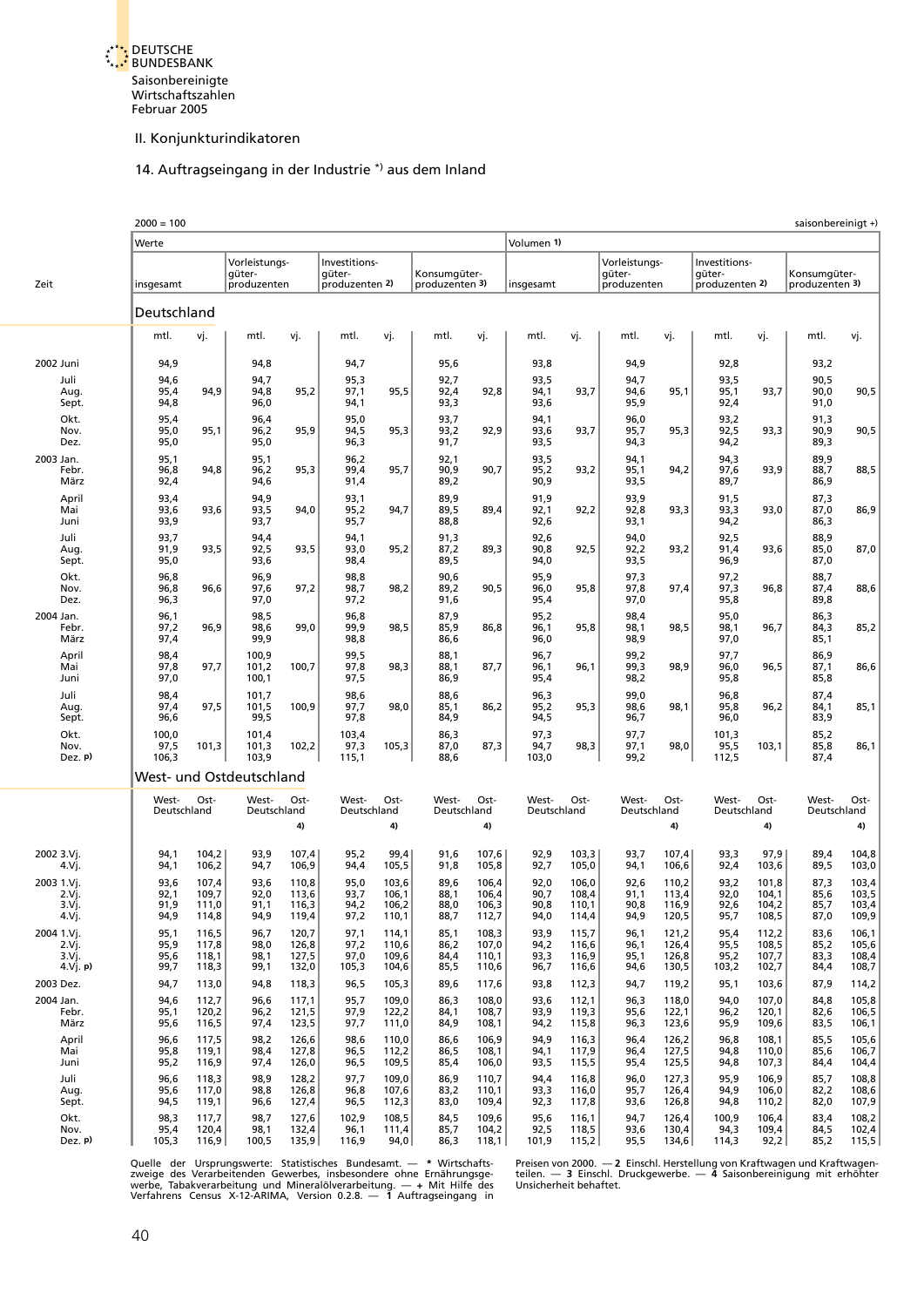II. Konjunkturindikatoren

### 15. Auftragseingang in der Industrie \*) aus dem Ausland

<span id="page-35-0"></span>

|                                      | $2000 = 100$                     |                                  |                                        |                                  |                                           |                                  |                                  |                                  |                                 |                                  |                                        |                                  |                                           |                                  | saisonbereinigt +)               |                                                        |
|--------------------------------------|----------------------------------|----------------------------------|----------------------------------------|----------------------------------|-------------------------------------------|----------------------------------|----------------------------------|----------------------------------|---------------------------------|----------------------------------|----------------------------------------|----------------------------------|-------------------------------------------|----------------------------------|----------------------------------|--------------------------------------------------------|
|                                      | Werte                            |                                  |                                        |                                  |                                           |                                  |                                  |                                  | Volumen 1)                      |                                  |                                        |                                  |                                           |                                  |                                  |                                                        |
| Zeit                                 | insgesamt                        |                                  | Vorleistungs-<br>güter-<br>produzenten |                                  | Investitions-<br>güter-<br>produzenten 2) |                                  | Konsumqüter-<br>produzenten 3)   |                                  | insgesamt                       |                                  | Vorleistungs-<br>güter-<br>produzenten |                                  | Investitions-<br>qüter-<br>produzenten 2) |                                  | Konsumgüter-<br>produzenten 3)   |                                                        |
|                                      | Deutschland                      |                                  |                                        |                                  |                                           |                                  |                                  |                                  |                                 |                                  |                                        |                                  |                                           |                                  |                                  |                                                        |
|                                      | mtl.                             | vj.                              | mtl.                                   | vj.                              | mtl.                                      | vj.                              | mtl.                             | vj.                              | mtl.                            | vj.                              | mtl.                                   | vj.                              | mtl.                                      | vj.                              | mtl.                             | vj.                                                    |
| 2002 April<br>Mai<br>Juni            | 101,1<br>110,5<br>103,7          | 105,1                            | 100,8<br>101,2<br>100,9                | 101,0                            | 99,8<br>116,2<br>104,2                    | 106,7                            | 111,3<br>109,4<br>111,6          | 110,8                            | 100,3<br>109,6<br>102,7         | 104,2                            | 101,5<br>101,7<br>100,9                | 101,4                            | 98,3<br>114,5<br>102,7                    | 105,2                            | 109,8<br>108,0<br>110,4          | 109,4                                                  |
| Juli<br>Aug.<br>Sept.                | 102,3<br>104,9<br>102,2          | 103,1                            | 99,7<br>98,6<br>98,7                   | 99,0                             | 103,3<br>108,6<br>103,3                   | 105,1                            | 106,0<br>105,7<br>108,8          | 106,8                            | 101,4<br>103,8<br>101,1         | 102,1                            | 100,0<br>98,4<br>98,7                  | 99,0                             | 101,8<br>106,9<br>101,7                   | 103,5                            | 104,6<br>104,5<br>107,5          | 105,5                                                  |
| Okt.<br>Nov.<br>Dez.                 | 102,4<br>106,4<br>97,4           | 102,1                            | 98,5<br>101,2<br>98,5                  | 99,4                             | 104,3<br>108,2<br>95,3                    | 102,6                            | 105,0<br>115,5<br>106,9          | 109,1                            | 101,3<br>105,5<br>96,5          | 101,1                            | 98,5<br>101,2<br>98,9                  | 99,5                             | 102,7<br>106,6<br>93,7                    | 101,0                            | 103,8<br>114,3<br>105,8          | 108,0                                                  |
| 2003 Jan.<br>Febr.<br>März           | 107,6<br>103,3<br>103,2          | 104,7                            | 104,1<br>100,1<br>102,7                | 102,3                            | 109,4<br>104,3<br>103,5                   | 105,7                            | 109,3<br>109,4<br>102,8          | 107,2                            | 106,3<br>102,0<br>101,9         | 103,4                            | 104,0<br>100,0<br>102,4                | 102,1                            | 107,6<br>102,4<br>101,7                   | 103,9                            | 107,7<br>107,7<br>101,1          | 105,5                                                  |
| April<br>Mai<br>Juni                 | 102,5<br>97,9<br>104,4           | 101,6                            | 99,6<br>95,3<br>98,9                   | 97,9                             | 103,8<br>98,1<br>107,4                    | 103,1                            | 105,7<br>106,6<br>105,8          | 106,0                            | 101,1<br>96,8<br>103,3          | 100,4                            | 99,0<br>95,4<br>99,5                   | 98,0                             | 101,9<br>96,5<br>105,5                    | 101,3                            | 104,1<br>105,1<br>104,5          | 104,6                                                  |
| Juli<br>Aug.<br>Sept.                | 102,8<br>104,6<br>104,8          | 104,1                            | 101,5<br>101,7<br>104,7                | 102,6                            | 103,0<br>106,0<br>104,8                   | 104,6                            | 106,3<br>106,4<br>105,3          | 106,0                            | 102,0<br>103,7<br>103,8         | 103,2                            | 102,6<br>102,8<br>105,6                | 103,7                            | 101,1<br>104,1<br>102,8                   | 102,7                            | 105,0<br>104,8<br>103,7          | 104,5                                                  |
| Okt.<br>Nov.<br>Dez.                 | 105,9<br>106,1<br>109,4          | 107,1                            | 105,0<br>106,1<br>108,2                | 106,4                            | 105,4<br>105,7<br>109,8                   | 107,0                            | 113,8<br>108,5<br>111,5          | 111,3                            | 105,0<br>105,1<br>108,5         | 106,2                            | 105,9<br>107,1<br>109,4                | 107,5                            | 103,5<br>103,7<br>107,6                   | 104,9                            | 112,3<br>107,2<br>110,4          | 110,0                                                  |
| 2004 Jan.<br>Febr.<br>März           | 108,7<br>108,3<br>109,1          | 108,7                            | 107,0<br>109,9<br>108,2                | 108,4                            | 109,9<br>107,0<br>110,0                   | 109,0                            | 107,7<br>110,2<br>106,4          | 108,1                            | 107,9<br>107,4<br>107,9         | 107,7                            | 107,4<br>110,1<br>107,9                | 108,5                            | 108,5<br>105, 5<br>108,3                  | 107,4                            | 106,5<br>109,2<br>105,3          | 107,0                                                  |
| April<br>Mai<br>Juni                 | 111,9<br>117,2<br>111,0          | 113,4                            | 112,8<br>112,7<br>111,0                | 112,2                            | 111,1<br>120,1<br>111,0                   | 114,1                            | 114,5<br>115,9<br>110,6          | 113,7                            | 110,4<br>115,5<br>109,4         | 111,8                            | 111,7<br>111,7<br>110,2                | 111,2                            | 109,2<br>117,8<br>109,0                   | 112,0                            | 113,3<br>114,9<br>109,5          | 112,6                                                  |
| Juli<br>Aug.<br>Sept.                | 114,8<br>112,6<br>115,0          | 114,1                            | 113,0<br>114,1<br>113,4                | 113,5                            | 115,8<br>112,4<br>116,7                   | 115,0                            | 115,5<br>108,2<br>109,9          | 111,2                            | 113,0<br>110,6<br>113,0         | 112,2                            | 111,4<br>112,0<br>111,7                | 111,7                            | 113,8<br>110,3<br>114,4                   | 112,8                            | 114,3<br>106,9<br>108,8          | 110,0                                                  |
| Okt.<br>Nov.<br>Dez. p)              | 114,0<br>111,7<br>117,5          | 114,4                            | 114,0<br>112,4<br>112,5                | 113,0                            | 114,2<br>110,2<br>120,0                   | 114,8                            | 112,6<br>119,5<br>121,2          | 117,8                            | 111,7<br>109,4<br>115,2         | 112,1                            | 111,2<br>109,0<br>109,4                | 109,9                            | 112,1<br>108,3<br>117,9                   | 112,8                            | 111,6<br>118,7<br>120,4          | 116,9                                                  |
|                                      |                                  |                                  | West- und Ostdeutschland               |                                  |                                           |                                  |                                  |                                  |                                 |                                  |                                        |                                  |                                           |                                  |                                  |                                                        |
|                                      | West-<br>Deutschland             | Ost-                             | West-<br>Deutschland                   | Ost-<br>4)                       | West-<br>Deutschland                      | Ost-<br>4)                       | West-<br>Deutschland             | Ost-<br>4)                       | West-<br>Deutschland            | Ost-                             | West-<br>Deutschland                   | Ost-<br>4)                       | West-<br>Deutschland                      | Ost-<br>4)                       | West-<br>Deutschland             | Ost-<br>4)                                             |
| 2002 3.Vi.<br>4.Vj.                  | 102,0<br>100,8                   | 126,5<br>129,4                   | 97,5<br>97,6                           | 125,5<br>130,4                   | 104,1<br>101,5                            | 128,6<br>129,8                   | 106,6<br>108,8                   | 115,2<br>118,3                   | 101,0<br>99,8                   | 125,9<br>129,0                   | 97,4<br>97,7                           | 126,2<br>131,3                   | 102,5<br>99,9                             | 127,0<br>128,4                   | 105,3<br>107,7                   | 113,4<br>116,6                                         |
| 2003 1.Vi<br>2.Vj.<br>3.VJ.<br>4.Vj. | 103,2<br>100,8<br>102,9<br>105,0 | 137,2<br>118,5<br>130,2<br>152,6 | 99,4<br>95,7<br>100,4<br>104,3         | 152,6<br>136,3<br>141,5<br>143,9 | 104,9<br>103,1<br>104,0<br>104,7          | 125,4<br>102,9<br>118,7<br>160,8 | 106,5<br>105,4<br>104,6<br>110,3 | 129,2<br>126,7<br>150,3<br>143,5 | 101,9<br>99,6<br>101,9<br>104,1 | 136,6<br>118,3<br>130,7<br>152,7 | 99,1<br>95,6<br>101,3<br>105,2         | 153,5<br>138,0<br>144,6<br>146,9 | 103,1<br>101,3<br>102,1<br>102,7          | 123,8<br>101,4<br>117,4<br>158,7 | 104,8<br>103,9<br>103,1<br>109,0 | 127,6<br>124,9<br>148,3<br>141,8                       |
| 2004 1.Vj.<br>2.Vj.<br>3.Vj.         | 106,9<br>111,8<br>112,8          | 148,1<br>147,6<br>143,9          | 105,9<br>109,5<br>111,0                | 151,1<br>157,7<br>155,8          | 107,4<br>113,1<br>114,3                   | 146,8<br>137,1<br>130,8          | 107,2<br>112,0<br>109,2          | 137,9<br>167,4<br>173,9          | 105,8<br>110,2<br>110,8         | 148,6<br>146,7<br>143,5          | 105,9<br>108,5<br>109,2                | 152,7<br>157,7<br>155,6          | 105,8<br>111,0<br>112,1                   | 146,6<br>135,5<br>130,3          | 106,1<br>110,8<br>108,0          | 136,4<br>166,8<br>172,3                                |
| 4.Vj. p<br>2003 Dez.                 | 113,1<br>106,8                   | 141,8<br>165,4                   | 109,9<br>106,6                         | 166,2<br>136,4                   | 114,6<br>106,4                            | 118,5<br>191,6                   | 116,1<br>110,5                   | 170,4<br>144,1                   | 110,7<br>105,9                  | 142,3<br>164,4                   | 106,7<br>107,7                         | 165,1<br>139,3                   | 112,4<br>104,3                            | 120,5<br>187,4                   | 115,2<br>109,4                   | 169,8<br>142,1                                         |
| 2004 Jan.<br>Febr.<br>März           | 106,1<br>106,8<br>107,8          | 164,9<br>141,1<br>138,2          | 104,4<br>107,6<br>105,7                | 152,0<br>150,1<br>151,1          | 107,0<br>105,9<br>109,3                   | 178,7<br>134,1<br>127,5          | 106,8<br>109,3<br>105,4          | 136,1<br>138,5<br>139,1          | 105,2<br>105,8<br>106,5         | 166,4<br>141,3<br>138,1          | 104,7<br>107,7<br>105,3                | 154,4<br>151,7<br>152,1          | 105,5<br>104,3<br>107,5                   | 179,9<br>133,3<br>126,6          | 105,6<br>108,3<br>104,3          | 134,3<br>137,0<br>137,9                                |
| April<br>Mai<br>Juni                 | 110,7<br>115,4<br>109,2          | 137,6<br>155,8<br>149,3          | 110,4<br>110,0<br>108,1                | 153,3<br>158,6<br>161,1          | 110,6<br>118,8<br>109,9                   | 122,2<br>152,2<br>136,8          | 113,1<br>114,3<br>108,6          | 159,8<br>167,6<br>174,7          | 109,2<br>113,7<br>107,6         | 137,2<br>154,3<br>148,7          | 109,3<br>109,0<br>107,2                | 153,7<br>157,6<br>161,9          | 108,7<br>116,5<br>107,9                   | 121,2<br>150,2<br>135,1          | 111,8<br>113,2<br>107,5          | 159,4<br>167,1<br>174,0                                |
| Juli<br>Aug.<br>Sept.                | 113,2<br>111,6<br>113,5          | 149,3<br>134,9<br>147,5          | 110,4<br>111,7<br>110,9                | 156,8<br>155,3<br>155,4          | 114,9<br>112,3<br>115,8                   | 138,6<br>114,8<br>138,9          | 113,1<br>106,4<br>108,1          | 190,5<br>165,7<br>165,6          | 111,4<br>109,5<br>111,4         | 148,1<br>135,0<br>147,3          | 108,8<br>109,5<br>109,2                | 156,5<br>154,8<br>155,4          | 112,8<br>110,1<br>113,4                   | 136,6<br>115,6<br>138,8          | 111,9<br>105,1<br>107,1          | 189,4<br>164,0<br>163,6                                |
| Okt.<br>Nov.<br>Dez. p)              | 112,0<br>110,4<br>117,0          | 156,3<br>140,7<br>128,3          | 111,5<br>109,0<br>109,1                | 157,0<br>171,2<br>170,5          | 112,5<br>110,1<br>121,3                   | 154,9<br>112,8<br>87,8           | 111,0<br>118,0<br>119,3          | 163,3<br>166,0<br>181,8          | 109,7<br>107,9<br>114,5         | 155,8<br>141,6<br>129,4          | 108,6<br>105, 5<br>105,9               | 156,2<br>168,9<br>170,1          | 110,3<br>108,0<br>119,0                   | 154,8<br>116,5<br>90,2           | 110,0<br>117,2<br>118,5          | $\begin{array}{c} 162,5 \\ 165,3 \end{array}$<br>181,7 |

Quelle der Ursprungswerte: Statistisches Bundesamt. — \* Wirtschafts- Preisen-von-2000. — 2 Einschl. Herstellung-von-Kraftwagen-<br>zweige des Verarbeitenden Gewerbes, insbesondere ohne Ernährungsge- teilen. — 3 Einschl. Druck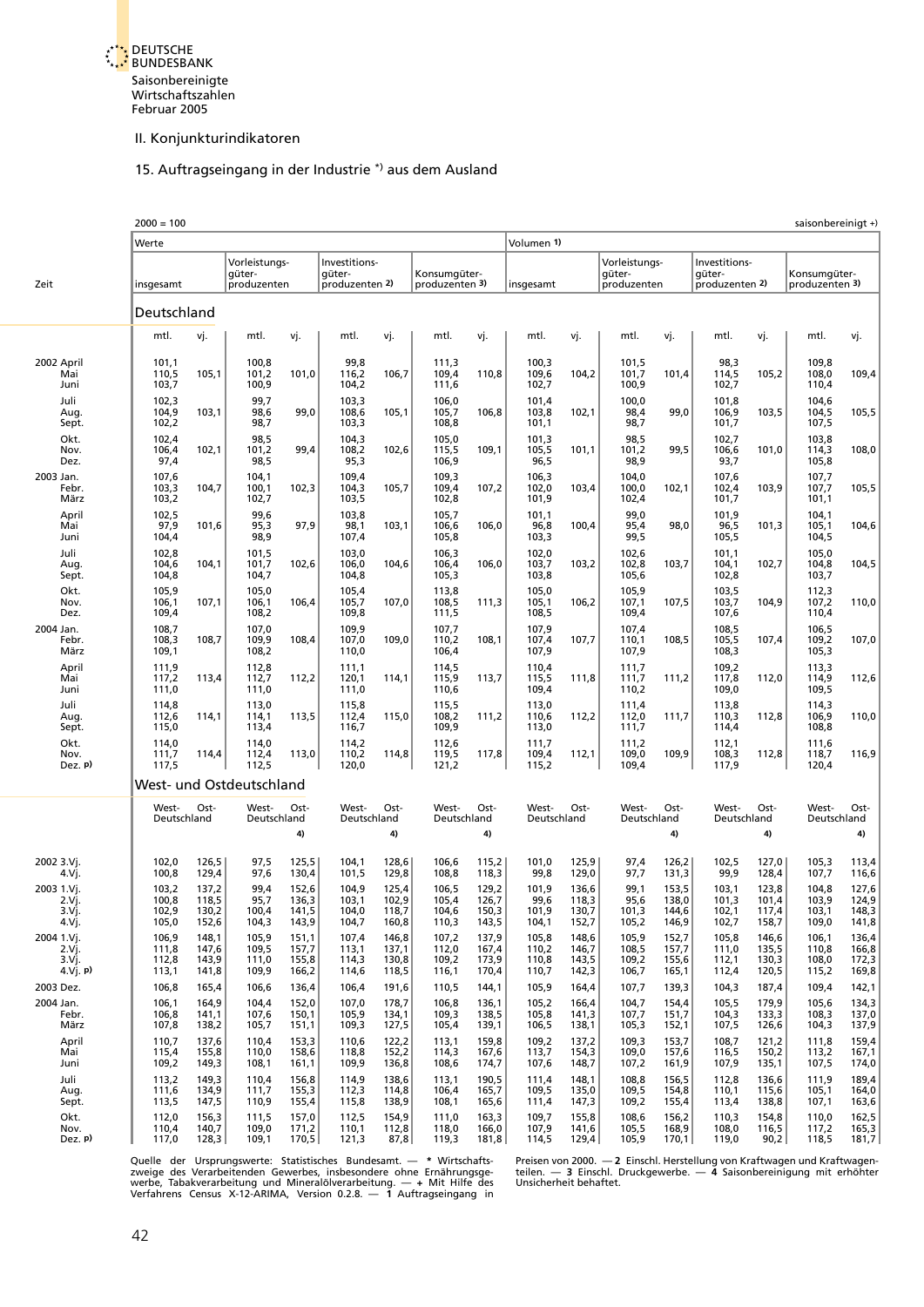

## 16. Auftragseingang in ausgewählten Zweigen der Industrie

<span id="page-36-0"></span>

|                                       | Werte, 2000 = 100            |                                  |                                     |                               |                                                                                                                |                              |                                                                             |                               |                              |                                 |                                                       | saisonbereinigt +)               |
|---------------------------------------|------------------------------|----------------------------------|-------------------------------------|-------------------------------|----------------------------------------------------------------------------------------------------------------|------------------------------|-----------------------------------------------------------------------------|-------------------------------|------------------------------|---------------------------------|-------------------------------------------------------|----------------------------------|
|                                       |                              |                                  |                                     |                               | Herstellung von                                                                                                |                              | darunter:                                                                   |                               |                              |                                 |                                                       |                                  |
| Zeit                                  | Chemische Industrie          |                                  | Metallerzeugung<br>und -bearbeitung |                               | Büromaschinen, Daten-<br>verarbeitungsgeräten<br>und -einrichtungen,<br>Elektrotechnik,<br>Feinmechanik, Optik |                              | Herstellung von<br>Geräten der<br>Elektrizitätserzeugung<br>und -verteilung |                               | Maschinenbau                 |                                 | Herstellung von<br>Kraftwagen und<br>Kraftwagenteilen |                                  |
|                                       | Insgesamt                    |                                  |                                     |                               |                                                                                                                |                              |                                                                             |                               |                              |                                 |                                                       |                                  |
|                                       | mtl.                         | vj.                              | mtl.                                | vj.                           | mtl.                                                                                                           | vj.                          | mtl.                                                                        | vj.                           | mtl.                         | vj.                             | mtl.                                                  | vj.                              |
| 2002 April                            | 101,1                        |                                  | 97,3                                |                               | 90,1                                                                                                           |                              | 93,4                                                                        |                               | 96,7                         |                                 | 108,1                                                 |                                  |
| Mai<br>Juni                           | 101,3<br>100,4               | 100,9                            | 97,6<br>101,2                       | 98,7                          | 90,1<br>89,9                                                                                                   | 90,0                         | 90,3<br>94,5                                                                | 92,7                          | 100,6<br>101,2               | 99,5                            | 111,1<br>110,9                                        | 110,0                            |
| Juli<br>Aug.<br>Sept.                 | 100,9<br>100,4<br>101,8      | 101,0                            | 98,8<br>96,5<br>98,4                | 97,9                          | 84,6<br>88,3<br>88,7                                                                                           | 87,2                         | 91,1<br>93,6<br>93,9                                                        | 92,9                          | 96,5<br>97,2<br>96,9         | 96,9                            | 111,4<br>121,5<br>113,7                               | 115,5                            |
| Okt.<br>Nov.<br>Dez.                  | 96,9<br>102,4<br>96,0        | 98,4                             | 103,4<br>98,2<br>95,8               | 99,1                          | 89,8<br>92,1<br>89,1                                                                                           | 90,3                         | 95,1<br>100,9<br>96,7                                                       | 97,6                          | 95,7<br>98,3<br>96,1         | 96,7                            | 112,6<br>114,3<br>109,2                               | 112,0                            |
| 2003 Jan.<br>Febr.<br>März            | 99,5<br>102,1<br>100,7       | 100,8                            | 98,0<br>99,0<br>97,7                | 98,2                          | 95,1<br>89,5<br>90,1                                                                                           | 91,6                         | 102,1<br>92,4<br>94,8                                                       | 96,4                          | 100,1<br>97,8<br>95,6        | 97,8                            | 114,0<br>116,2<br>108,9                               | 113,0                            |
| April<br>Mai<br>Juni                  | 99,6<br>97,8<br>98,6         | 98,7                             | 95,4<br>92,6<br>94,6                | 94,2                          | 89,9<br>86,2<br>90,7                                                                                           | 88,9                         | 98,4<br>95,5<br>98,5                                                        | 97,5                          | 95,3<br>92,1<br>95,5         | 94,3                            | 108,7<br>110,5<br>106,6                               | 108,6                            |
| Juli<br>Aug.<br>Sept.                 | 99,5<br>99,4<br>97,4         | 98,8                             | 94,5<br>94,0<br>97,4                | 95,3                          | 90,0<br>91,3<br>95,8                                                                                           | 92,4                         | 97,8<br>94,8<br>103,3                                                       | 98,6                          | 98,8<br>95,3<br>97,9         | 97,3                            | 109,5<br>111,1<br>111,0                               | 110,5                            |
| Okt.<br>Nov.<br>Dez.                  | 101,3<br>99,4<br>103,4       | 101,4                            | 101,3<br>108,1<br>113,7             | 107,7                         | 93,3<br>95,3<br>94,6                                                                                           | 94,4                         | 100,1<br>100,8<br>96,3                                                      | 99,1                          | 104,9<br>103,0<br>110,3      | 106,1                           | 111,8<br>112,2<br>114,6                               | 112,9                            |
| 2004 Jan.<br>Febr.<br>März            | 99,6<br>100,1<br>99,7        | 99,8                             | 111,4<br>113,6<br>117,3             | 114,1                         | 94,4<br>94,4<br>92,8                                                                                           | 93,9                         | 98,0<br>103,3<br>99,0                                                       | 100,1                         | 103,6<br>103,5<br>108,5      | 105,2                           | 112,0<br>114,9<br>115,2                               | 114,0                            |
| April<br>Mai<br>Juni                  | 103,1<br>103,9<br>103,5      | 103,5                            | 117,9<br>119,6<br>113,5             | 117,0                         | 94,7<br>98,2<br>94,7                                                                                           | 95,9                         | 103,6<br>107,9<br>99,8                                                      | 103,8                         | 107,4<br>109,8<br>104,2      | 107,1                           | 118,5<br>122,6<br>118,7                               | 119,9                            |
| Juli<br>Aug.<br>Sept.                 | 106,0<br>108,2<br>108,3      | 107,5                            | 118,2<br>121,5<br>118,7             | 119,5                         | 97,9<br>93,7<br>91,1                                                                                           | 94,2                         | 105,4<br>99,1<br>98,0                                                       | 100,8                         | 109,7<br>107,1<br>103,5      | 106,8                           | 117,5<br>117,3<br>120,4                               | 118,4                            |
| Okt.<br>Nov.<br>Dez. p)               | 109,1<br>112,2<br>114,1      | 111,8                            | 117,2<br>117,3<br>124,7             | 119,7                         | 95,2<br>92,5<br>94,2                                                                                           | 94,0                         | 102,1<br>102,5<br>98,7                                                      | 101,1                         | 104,8<br>101,8<br>116,3      | 107,6                           | 122,1<br>116,4<br>126,7                               | 121,7                            |
|                                       | In- und Ausland              |                                  |                                     |                               |                                                                                                                |                              |                                                                             |                               |                              |                                 |                                                       |                                  |
|                                       | Inland                       | Ausland                          | Inland                              | Ausland                       | Inland                                                                                                         | Ausland                      | Inland                                                                      | Ausland                       | Inland                       | Ausland                         | Inland                                                | Ausland                          |
| 2002 2.Vj.<br>3.Vj.<br>4.Vj.          | 97,6<br>98,3<br>95,8         | 104,0<br>103,6<br>100,9          | 96,8<br>96,8<br>99,6                | 101,9<br>99,6<br>98,3         | 90,0<br>89,8<br>91,7                                                                                           | 90,0<br>84,1<br>88,7         | 92,6<br>95,0<br>99,4                                                        | 93,0<br>89,4<br>94,6          | 94,9<br>94,4<br>94,0         | 104,0<br>99,3<br>99,4           | 100,7<br>105,8<br>102,9                               | 116,8<br>122,6<br>118,7          |
| 2003 1.Vj.<br>2.Vi.<br>3.Vi.<br>4.Vj. | 96,7<br>96,3<br>95,2<br>97,3 | 104,6<br>101,0<br>102,1<br>105,2 | 97,4<br>93,2<br>93,0<br>101,7       | 99,7<br>96,0<br>99,1<br>117,7 | 92,4<br>91,9<br>91,5<br>94,3                                                                                   | 90,6<br>85,5<br>93,4<br>94,6 | 97,6<br>99,1<br>95,6<br>99,5                                                | 94,5<br>94,9<br>103,4<br>98,4 | 91,6<br>90,5<br>91,7<br>97,7 | 104,0<br>98,0<br>102,8<br>114,4 | 106,3<br>101,9<br>104,0<br>106,8                      | 117,9<br>113,5<br>115,3<br>117,3 |
| 2004 1.Vj.<br>2.Vj.<br>3.Vj.          | 95,6<br>97,1<br>100,3        | 103,8<br>109,5<br>114,3          | 109,9<br>112,2<br>115,0             | 121,2<br>125,0<br>126,9       | 92,2<br>93,4<br>92,1                                                                                           | 95,7<br>98,7<br>96,6         | 99,6<br>100,9<br>100,2                                                      | 100,9<br>108,4<br>101,8       | 95,2<br>96,4<br>93,6         | 115,1<br>117,7<br>119,8         | 109,5<br>110,4<br>114,0                               | 117,3<br>126,9<br>121,6          |
| 4.Vj. p<br>2003 Dez.                  | 103,6<br>99,3                | 119,5<br>107,2                   | 118,7<br>102,9                      | 121,4<br>131,8                | 91,8<br>93,2                                                                                                   | 96,4<br>96,2                 | 100,0<br>95,1                                                               | 102,8<br>98,1                 | 99,9<br>93,9                 | 115,2<br>126,5                  | 118,4<br>107,1                                        | 124,2<br>120,1                   |
| 2004 Jan.<br>Febr.<br>März            | 95,5<br>95,3<br>95,9         | 103,4<br>104,6<br>103,3          | 105,7<br>108,4<br>115,5             | 120,9<br>122,3<br>120,4       | 93,7<br>91,0<br>92,0                                                                                           | 95,1<br>98,4<br>93,7         | 99,9<br>99,4<br>99,6                                                        | 95,0<br>109,5<br>98,1         | 95,7<br>94,1<br>95,8         | 111,4<br>112,7<br>121,1         | 106,8<br>111,3<br>110,5                               | 115,8<br>117,5<br>118,7          |
| April<br>Mai<br>Juni                  | 97,1<br>96,6<br>97,6         | 108,7<br>110,7<br>109,1          | 112,3<br>113,6<br>110,7             | 127,2<br>129,6<br>118,1       | 92,9<br>95,7<br>91,6                                                                                           | 96,8<br>101,1<br>98,2        | 102,2<br>101,8<br>98,6                                                      | 105,9<br>117,5<br>101,8       | 97,8<br>96,2<br>95,1         | 116,8<br>123,2<br>113,1         | 111,0<br>109,5<br>110,7                               | 123,9<br>132,1<br>124,6          |
| Juli<br>Aug.<br>Sept.                 | 99,1<br>100,8<br>101,1       | 112,5<br>115,2<br>115,1          | 115,8<br>116,9<br>112,4             | 122,2<br>129,2<br>129,3       | 94,8<br>92,0<br>89,6                                                                                           | 101,4<br>95,6<br>92,9        | 101,9<br>101,6<br>97,2                                                      | 110,9<br>95,2<br>99,4         | 94,2<br>93,8<br>92,7         | 125,0<br>120,3<br>114,1         | 113,0<br>113,9<br>115,2                               | 120,8<br>119,8<br>124,2          |
| Okt.<br>Nov.<br>Dez. p)               | 102,1<br>104,7<br>103,9      | 115,7<br>119,2<br>123,6          | 113,3<br>116,2<br>126,7             | 123,8<br>119,1<br>121,4       | 93,7<br>91,4<br>90,4                                                                                           | 97,0<br>93,7<br>98,6         | 100,7<br>100,7<br>98,5                                                      | 104,3<br>105,3<br>98,9        | 96,6<br>91,9<br>111,2        | 112,8<br>111,5<br>121,4         | 122,3<br>115,9<br>116,9                               | 122,0<br>116,7<br>133,9          |

Quelle der Ursprungswerte: Statistisches Bundesamt. — **+** Mit Hilfe des Ver-fahrens Census X-12-ARIMA, Version 0.2.8.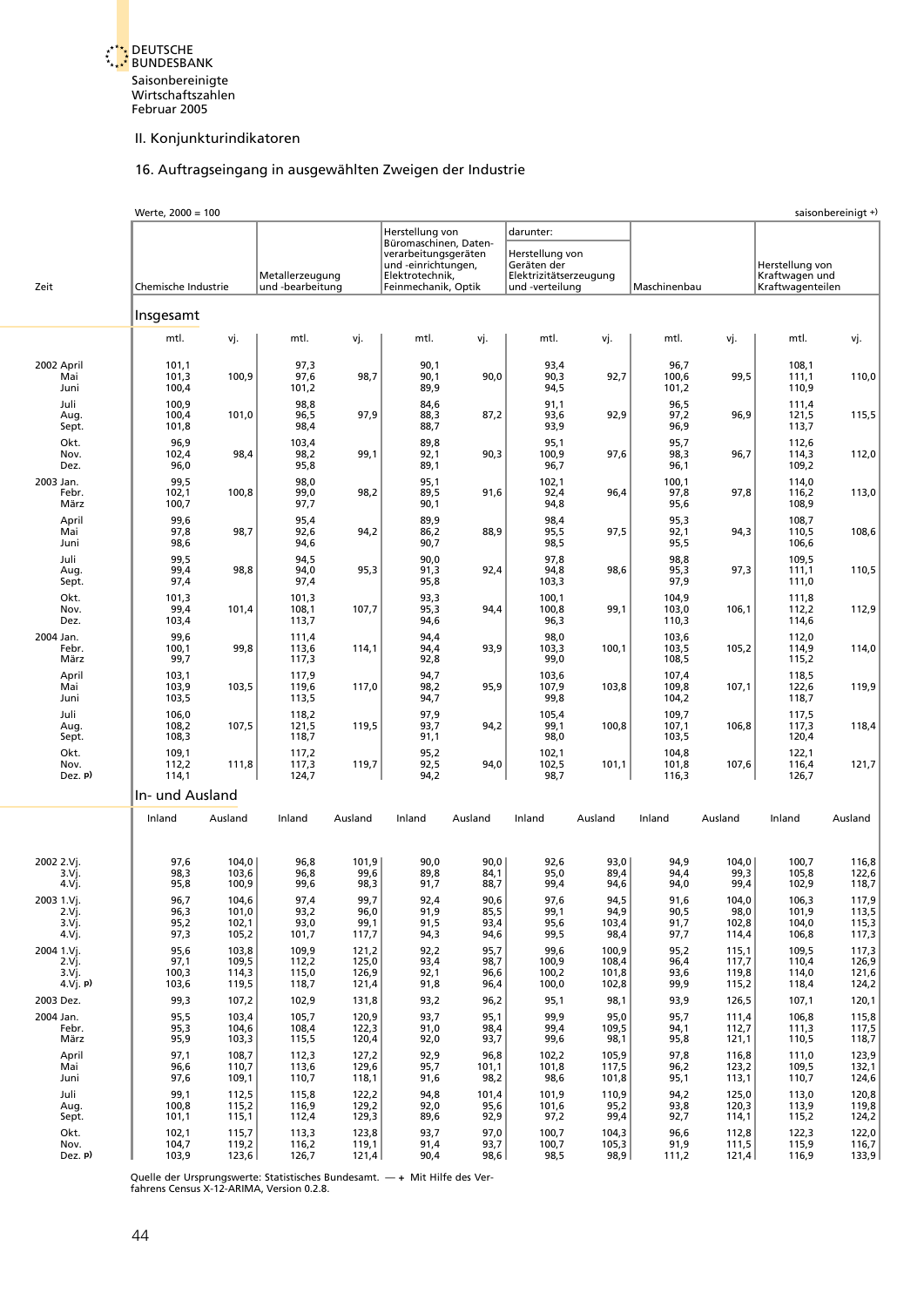II. Konjunkturindikatoren

## 17. Umsätze der Industrie nach Hauptgruppen

<span id="page-37-0"></span>

|                                 | $2000 = 100$                |                         |                                   |                         |                                                      |                                                      |                                    |                         |                                    | saisonbereinigt +)                                        |
|---------------------------------|-----------------------------|-------------------------|-----------------------------------|-------------------------|------------------------------------------------------|------------------------------------------------------|------------------------------------|-------------------------|------------------------------------|-----------------------------------------------------------|
|                                 |                             |                         |                                   |                         |                                                      |                                                      | davon:                             |                         |                                    |                                                           |
| Zeit                            | Insgesamt                   |                         | Vorleistungs-<br>güterproduzenten |                         | Investitions-<br>güterproduzenten 1)                 | Konsum-<br>güterproduzenten 2)                       | Gebrauchs-<br>güterproduzenten     |                         | Verbrauchs-<br>güterproduzenten 2) |                                                           |
|                                 | Deutschland                 |                         |                                   |                         |                                                      |                                                      |                                    |                         |                                    |                                                           |
|                                 | mtl.<br>(R)                 | vj.                     | mtl.<br>vj.                       |                         | mtl.<br>vj.                                          | mtl.<br>vj.<br>(R)                                   | mtl.                               | vj.                     | mtl.                               | vj.                                                       |
| 2002 Febr.<br>März              | 100,5<br>100,4              | 100,8                   | 97,2<br>97,3                      | 96,7                    | 102,3<br>103,3<br>101,7                              | 102,2<br>102,8<br>103,2                              | 99,0<br>101,2                      | (R)<br>100,3            | 102,8<br>103,6                     | 103,2                                                     |
| April<br>Mai<br>Juni            | 100,0<br>99,9<br>100,1      | 100,0                   | 97,0<br>97,7<br>97,2              | 97,3                    | 102,2<br>100,0<br>101,4<br>101,9                     | 100,9<br>103,1<br>101,9<br>101,7                     | 100,2<br>101,1<br>105,8            | 102,4                   | 101,0<br>103,5<br>100,8            | 101,8                                                     |
| Juli<br>Aug.<br>Sept.           | 99,8<br>101,5<br>101,2      | 100,8                   | 97,1<br>98,5<br>98,5              | 98,0                    | 102,0<br>104,8<br>103,8<br>104,5                     | 100,4<br>100,4<br>100,2<br>99,9                      | 94,2<br>94,4<br>94,9               | 94,5                    | 101,7<br>101,6<br>100,9            | 101,4                                                     |
| Okt.<br>Nov.<br>Dez.            | 100,6<br>101,8<br>101,0     | 101,1                   | 96,7<br>99,1<br>97,6              | 97,8                    | 104,5<br>104,8<br>104,7<br>104,9                     | 99,7<br>100,6<br>100,0<br>99,6                       | 93,4<br>95,6<br>93,7               | 94,2                    | 101,0<br>101,7<br>100,8            | 101,2                                                     |
| 2003 Jan.<br>Febr.<br>März      | 101,3<br>100,6<br>101,0     | 101,0                   | 98,7<br>98,4<br>98,5              | 98,5                    | 104,1<br>103,4<br>104,1<br>104,7                     | 100,5<br>98,8<br>99,3<br>98,7                        | 92,5<br>92,8<br>92,5               | 92,6                    | 102,2<br>100,1<br>100,0            | 100,8                                                     |
| April<br>Mai<br>Juni            | 101,3<br>98,9<br>98,4       | 99,5                    | 98,3<br>96,8<br>96,7              | 97,3                    | 103,8<br>101,3<br>101,4<br>99,0                      | 101,5<br>98,0<br>99,8<br>99,9                        | 91,4<br>89,4<br>88,7               | 89,8                    | 103,5<br>99,7<br>102,4             | 101,9                                                     |
| Juli 3)<br>Aug. 3)<br>Sept.     | 101,9<br>98,2<br>99,4       | 99,8                    | 98,1<br>96,3<br>96,9              | 97,1                    | 106,1<br>100,2<br>102,6<br>101,5                     | 100,5<br>97,8<br>99,3<br>99,7                        | 94,1<br>83,9<br>89,8               | 89,3                    | 101,9<br>100,6<br>101,8            | 101,4                                                     |
| Okt.<br>Nov.<br>Dez.            | 101,2<br>102,6<br>103,3     | 102,4                   | 99,3<br>99,6<br>100,4             | 99,8                    | 103,4<br>107,1<br>105,9<br>107,2                     | 100,7<br>99,3<br>100,4<br>101,2                      | 91,4<br>91,4<br>92,0               | 91,6                    | 102,7<br>100,8<br>103,1            | 102,2                                                     |
| 2004 Jan.<br>Febr.<br>März      | 102,8<br>103,5<br>102,7     | 103,0                   | 101,5<br>101,3<br>100,8           | 101,2                   | 105,6<br>107,7<br>106,5<br>106,1                     | 100,0<br>99,4<br>99,7<br>99,6                        | 91,8<br>91,2<br>89,9               | 91,0                    | 101,7<br>101,0<br>101,7            | 101,5                                                     |
| April<br>Mai<br>Juni            | 105,4<br>105,8<br>105,6     | 105,6                   | 103,6<br>103,8<br>104,3           | 103,9                   | 109,6<br>111,3<br>110,3<br>110,1                     | 100,7<br>99,1<br>99,9<br>99,9                        | 91,7<br>92,0<br>91,2               | 91,6                    | 102,6<br>100,6<br>101,7            | 101,6                                                     |
| Juli 3)<br>Aug. 3)<br>Sept.     | 107,3<br>105,2<br>105,8     | 106,1                   | 106,2<br>105,6<br>104,5           | 105,4                   | 111,6<br>108,4<br>110,1<br>110,2                     | 101,2<br>99,2<br>100,3<br>100,4                      | 94,1<br>85,8<br>87,8               | 89,2                    | 102,8<br>102,0<br>103,1            | 102,6                                                     |
| Okt.<br>Nov.<br>Dez. p)         | 107,1<br>105,6<br>105,6     | 106,1                   | 106,1<br>105,4<br>108,3           | 106,6                   | 112,0<br>108,1<br>108,4<br>105,1                     | 100,2<br>101,6<br>101,3<br>102,2                     | 89,3<br>88,2<br>88,7               | 88,7                    | 102,5<br>104,4<br>105,1            | 104,0                                                     |
|                                 | West- und Ostdeutschland    |                         |                                   |                         |                                                      |                                                      |                                    |                         |                                    |                                                           |
|                                 | West-<br>Deutschland<br>(R) | Ost-                    | West-<br>Deutschland              | Ost-                    | West-<br>Ost-<br>Deutschland                         | West-<br>Ost-<br>Deutschland<br>(R)                  | West-<br>(R)                       | Ost-<br>Deutschland     | West-<br>Deutschland               | Ost-                                                      |
| 2002 2.Vj.<br>3.Vj.<br>4.Vj.    | 99,2<br>100,1<br>100,2      | 109,3<br>109,8<br>111,6 | 96,2<br>96,9<br>96,3              | 107,8<br>110,1<br>112,3 | 100,7<br>112,4<br>103,5<br>109,0<br>104,2<br>112,3   | 101,3<br>107,8<br>110,3<br>99,1<br>99,0<br>109,6     | 102,0<br>94,0<br>93,8              | 107,7<br>101,0<br>99,3  | 101,1<br>100,3<br>100,1            | 107,8<br>111,7<br>111,2                                   |
| 2003 1.Vi.<br>2.Vj.<br>$3.V$ j. | 99,9<br>98,4<br>98,5        | 113,8<br>112,4<br>115,4 | 97,0<br>95,4<br>95,1              | 114,6<br>115,8<br>117,1 | 103,4<br>114,5<br>100,9<br>101,9<br>107,3<br>113,7   | 98,0<br>111,9<br>98,4<br>97,8<br>113,1<br>114,6      | 92,2<br>$89,2$<br>$88,8$<br>$91,0$ | 97,9<br>98,1<br>95,5    | 99,3<br>100,4<br>99,7              | 114,0<br>$\frac{115,5}{117,5}$<br>121,5                   |
| 4.Vj.<br>2004 1.Vj.             | 100,8<br>101,6              | 120,4<br>119,4          | 97,7<br>99,1                      | 121,0<br>122,7          | 104,9<br>121,2<br>105,7<br>118,0                     | 118,6<br>98,5<br>97,9<br>116,4                       |                                    | 99,8<br>99,7            | 100,1<br>99,6                      |                                                           |
| $2.V$ j.<br>3.Vj.<br>4.Vj. p    | 104,1<br>104,6<br>104,5     | 122,2<br>123,8<br>125,3 | 101,5<br>103,1<br>104,0           | 127,5<br>128,7<br>133,1 | 109,7<br>120,2<br>109,3<br>107,7<br>121,3<br>118,9   | 116,7<br>98,1<br>119,2<br>98,4<br>99,3<br>121,1      | 90,3<br>90,8<br>88,2<br>87,7       | 101,7<br>102,6<br>101,2 | 99,7<br>100,5<br>101,8             | 119,0<br>119,0<br>121,8<br>124,2                          |
| 2003 Dez.                       | 101,8                       | 121,0                   | 98,4                              | 120,7                   | 106,1<br>123,0                                       | 99,3<br>119,5                                        | 91,3                               | 101,5                   | 101,1                              | 122,3                                                     |
| 2004 Jan.<br>Febr.<br>März      | 101,4<br>102,1<br>101,2     | 119,1<br>119,5<br>119,7 | 99,4<br>99,3<br>98,6              | 122,8<br>122,3<br>122,9 | 104,8<br>116,4<br>107,0<br>119,6<br>105,3<br>118,0   | 98,2<br>116,9<br>97,7<br>115,3<br>97,8<br>117,1      | 91,2<br>90,4<br>89,3               | 100,1<br>100,6<br>98,4  | 99,8<br>99,2<br>99,7               | 119,5<br>117,6<br>119,9                                   |
| April<br>Mai<br>Juni            | 103,9<br>104,3<br>104,2     | 122,3<br>122,0<br>122,2 | 101,3<br>101,4<br>101,9           | 126,8<br>128,2<br>127,5 | 108,9<br>120,0<br>110,7<br>119,9<br>109,5<br>120,7   | 98,9<br>118,4<br>97,3<br>115,5<br>98,2<br>116,2      | 91,1<br>91,1<br>90,3               | 99,9<br>103,1<br>102,0  | 100,6<br>98,7<br>99,9              | 121,3<br>$\begin{array}{c} 117,4 \\ 118,4 \end{array}$    |
| Juli 3)<br>Aug. $3)$<br>Sept.   | 105,8<br>103,7<br>104,3     | 123,8<br>122,9<br>124,6 | 103,9<br>103,1<br>102,4           | 129,8<br>130,0<br>126,2 | 110,9<br>121,4<br>107,9<br>109,2<br>116,8<br>125,8   | 99,6<br>117,6<br>97,2<br>119,1<br>98,3<br>121,0      | 93,2<br>84,6<br>86,7               | 105,3<br>100,6<br>102,0 | 100,9<br>99,8<br>100,8             | 119,5<br>$\begin{bmatrix} 122, 0 \\ 124, 0 \end{bmatrix}$ |
| Okt.<br>Nov.<br>Dez. p)         | 105,5<br>104,0<br>103,9     | 126,1<br>124,4<br>125,4 | 103,8<br>102,9<br>105,2           | 129,8<br>131,0<br>138,6 | 111,0<br>127,7<br>$107,4$<br>104,8<br>119,7<br>109,4 | 98,2<br>119,0<br>$99,7$<br>100,0<br>$120,2$<br>124,2 | 88,2<br>87,3<br>87,7               | 103,4<br>98,7<br>101,5  | 100,4<br>$102,4$<br>102,6          | 121,4<br>123,6<br>127,7                                   |

Quelle der Ursprungswerte: Statistisches Bundesamt. — + Mit Hilfe des Ver-altrangen und Kraftwagenteilen. — 2 Einschl. Druckgewerbe. —<br>fahrens Census X-12-ARIMA, Version 0.2.8. — 1 Einschl. Herstellung von a 3 Beeinflusst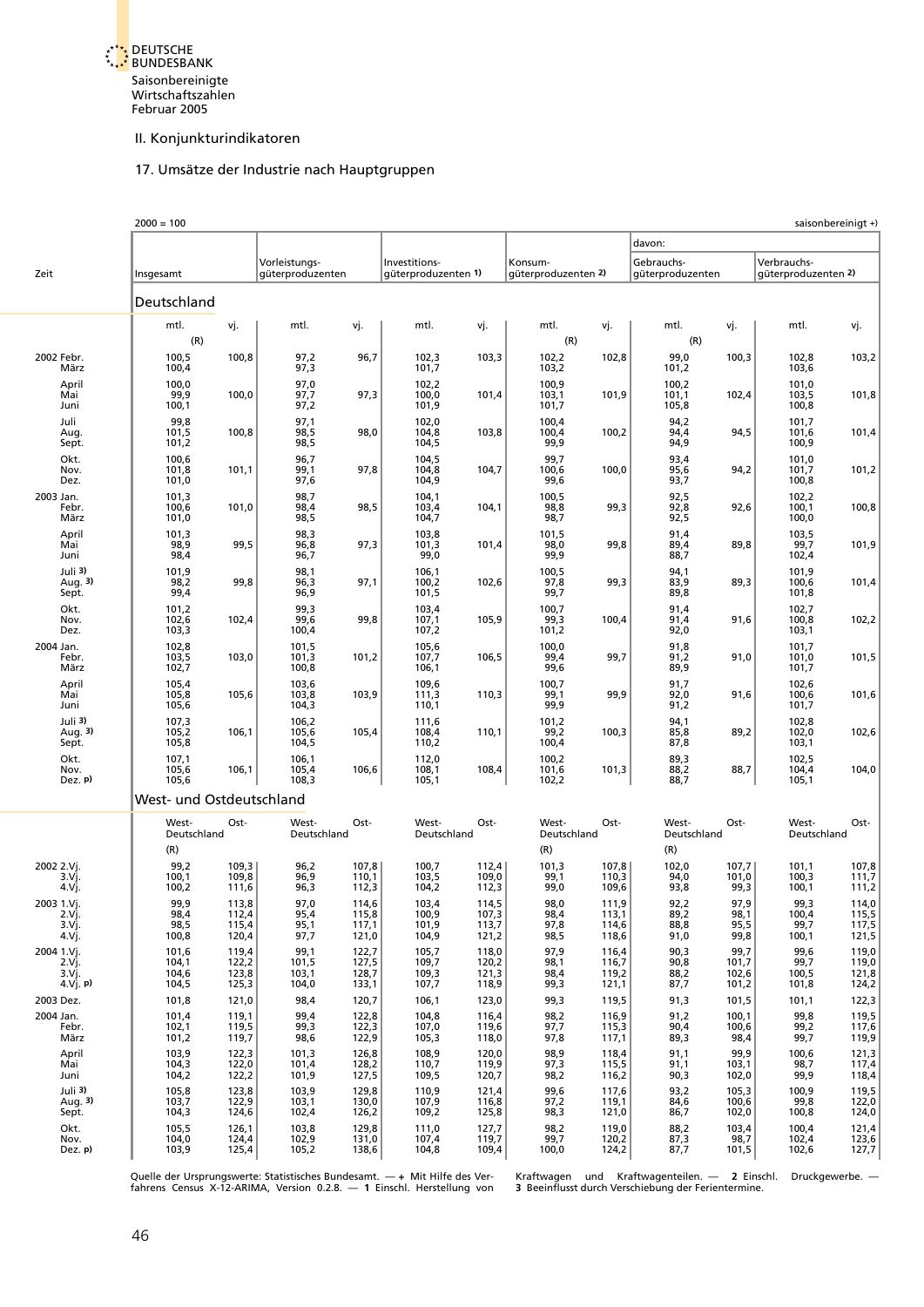II. Konjunkturindikatoren

### 18. Umsätze der Industrie nach Inland und Ausland

<span id="page-38-0"></span>

|                                        | $2000 = 100$                 |                                  |                                   |                                  |                                      |                                  |                                |                                  |                                  |                                  |                                   |                                  |                                      |                                  | saisonbereinigt +)               |                                  |
|----------------------------------------|------------------------------|----------------------------------|-----------------------------------|----------------------------------|--------------------------------------|----------------------------------|--------------------------------|----------------------------------|----------------------------------|----------------------------------|-----------------------------------|----------------------------------|--------------------------------------|----------------------------------|----------------------------------|----------------------------------|
|                                        | Inlandsumsätze               |                                  |                                   |                                  |                                      |                                  |                                |                                  | Auslandsumsätze                  |                                  |                                   |                                  |                                      |                                  |                                  |                                  |
| Zeit                                   | insgesamt                    |                                  | Vorleistungsgüter-<br>produzenten |                                  | Investitionsgüter-<br>produzenten 1) |                                  | Konsumgüter-<br>produzenten 2) |                                  | insgesamt                        |                                  | Vorleistungsgüter-<br>produzenten |                                  | Investitionsgüter-<br>produzenten 1) |                                  | Konsumgüter-<br>produzenten 2)   |                                  |
|                                        | Deutschland                  |                                  |                                   |                                  |                                      |                                  |                                |                                  |                                  |                                  |                                   |                                  |                                      |                                  |                                  |                                  |
|                                        | mtl.<br>(R)                  | vj.                              | mtl.                              | vj.                              | mtl.                                 | vj.                              | mtl.<br>(R)                    | vj.                              | mtl.<br>(R)                      | vj.                              | mtl.                              | vj.                              | mtl.                                 | vj.                              | mtl.<br>(R)                      | vj.                              |
| 2002 Mai<br>Juni                       | 96,6<br>97,3                 | 96,9                             | 94,4<br>95,2                      | 94,8                             | 95,1<br>98,5                         | 97,1                             | 101,0<br>98,8                  | 99,5                             | 105,1<br>104,6                   | 104,9                            | 103,3<br>100,7                    | 101,6                            | 104,8<br>105,2                       | 105,5                            | 111,7<br>113,6                   | 111,7                            |
| Juli<br>Aug.<br>Sept.                  | 96,5<br>98,0<br>97,7         | 97,4                             | 94,8<br>96,6<br>96,2              | 95,9                             | 97,0<br>99,4<br>99,4                 | 98,6                             | 98,2<br>98,3<br>97,9           | 98,1                             | 105,2<br>107,2<br>106,8          | 106,4                            | 101,2<br>101,8<br>102,5           | 101,8                            | 106,8<br>110,1<br>109,5              | 108,8                            | 109,3<br>108,9<br>107,8          | 108,7                            |
| Okt.<br>Nov.<br>Dez.                   | 97,2<br>97,5<br>97,0         | 97,2                             | 94,1<br>96,2<br>94,9              | 95,1                             | 100,3<br>99,1<br>99,0                | 99,5                             | 97,6<br>97,4<br>97,5           | 97,5                             | 106,0<br>108,6<br>107,5          | 107,4                            | 101,1<br>104,1<br>102,3           | 102,5                            | 108,6<br>110,3<br>110,5              | 109,8                            | 108,3<br>113,4<br>108,3          | 110,0                            |
| 2003 Jan.<br>Febr.<br>März             | 96,9<br>97,3<br>97,1         | 97,1                             | 95,7<br>95,4<br>95,7              | 95,6                             | 97,4<br>100,4<br>100,0               | 99,3                             | 97,8<br>96,2<br>95,8           | 96,6                             | 108,4<br>105,8<br>107,4          | 107,2                            | 104,0<br>103,7<br>103,5           | 103,7                            | 110,6<br>106,4<br>109,3              | 108,8                            | 111,3<br>109,5<br>110,4          | 110,4                            |
| April<br>Mai<br>Juni                   | 97,4<br>96,7<br>96,1         | 96,7                             | 95,6<br>94,8<br>94,3              | 94,9                             | 98,0<br>99,9<br>96,7                 | 98,2                             | 99,0<br>95,5<br>97,7           | 97,4                             | 107,6<br>102,5<br>102,0          | 104,0                            | 103,1<br>100,2<br>100,8           | 101,4                            | 109,5<br>102,6<br>101,2              | 104,4                            | 111,7<br>108,0<br>109,1          | 109,6                            |
| Juli 3)<br>Aug. 3)<br>Sept.            | 98,3<br>94,9<br>95,5         | 96,2                             | 95,9<br>93,1<br>93,2              | 94,1                             | 101,4<br>97,2<br>97,2                | 98,6                             | 98,2<br>94,8<br>96,5           | 96,5                             | 107,6<br>103,5<br>105,7          | 105,6                            | 101,9<br>101,8<br>103,3           | 102,3                            | 110,7<br>103,1<br>105,6              | 106,5                            | 110,1<br>110,1<br>112,8          | 111,0                            |
| Okt.<br>Nov.<br>Dez.                   | 97,1<br>98,1<br>98,1         | 97,8                             | 95,9<br>96,5<br>96,3              | 96,2                             | 98,4<br>101,6<br>101,1               | 100,4                            | 97,4<br>96,2<br>97,0           | 96,9                             | 107,9<br>109,9<br>111,8          | 109,9                            | 105,3<br>105,1<br>107,6           | 106,0                            | 108,3<br>112,5<br>113,1              | 111,3                            | 114,2<br>111,8<br>118,1          | 114,7                            |
| 2004 Jan.<br>Febr.<br>März             | 98,8<br>98,1<br>97,8         | 98,2                             | 98,4<br>98,1<br>97,4              | 98,0                             | 101,4<br>100,6<br>100,1              | 100,7                            | 96,5<br>95,5<br>95,8           | 95,9                             | 109,3<br>112,1<br>110,5          | 110,6                            | 106,9<br>107,0<br>106,6           | 106,8                            | 109,6<br>114,7<br>111,9              | 112,1                            | 114,3<br>115,1<br>115,2          | 114,9                            |
| April<br>Mai<br>Juni                   | 99,9<br>99,1<br>98,5         | 99,2                             | 99,5<br>99,3<br>99,4              | 99,4                             | 103,5<br>103,0<br>100,1              | 102,2                            | 96,5<br>94,6<br>95,8           | 95,6                             | 114,2<br>116,5<br>117,0          | 115,9                            | 110,7<br>111,7<br>112,7           | 111,7                            | 115,5<br>119,3<br>119,9              | 118,2                            | 117,9<br>117,3<br>116,4          | 117,2                            |
| Juli 3)<br>Aug. 3)<br>Sept.            | 101,2<br>99,2<br>99,7        | 100,0                            | 101,6<br>100,8<br>98,7            | 100,4                            | 104,7<br>101,3<br>104,0              | 103,3                            | 97,1<br>95,1<br>96,3           | 96,2                             | 117,0<br>114,9<br>115,7          | 115,9                            | 114,3<br>113,9<br>114,6           | 114,3                            | 118,3<br>115,4<br>116,2              | 116,6                            | 118,1<br>116,0<br>117,2          | 117,1                            |
| Okt.<br>Nov.<br>Dez. p)                | 100,7<br>99,6<br>100,2       | 100,2                            | 100,2<br>100,2<br>102,8           | 101,1                            | 105,7<br>101,1<br>100,1              | 102,3                            | 95,8<br>97,3<br>97,2           | 96,8                             | 117,5<br>115,3<br>114,2          | 115,7                            | 116,4<br>114,5<br>117,8           | 116,2                            | 118,1<br>115,0<br>110,0              | 114,4                            | 118,2<br>119,2<br>122,8          | 120,1                            |
|                                        |                              |                                  | West- und Ostdeutschland          |                                  |                                      |                                  |                                |                                  |                                  |                                  |                                   |                                  |                                      |                                  |                                  |                                  |
|                                        | West-<br>Deutschland         | Ost-                             | West-<br>Deutschland              | Ost-                             | West-<br>Deutschland                 | Ost-                             | West-<br>Deutschland           | Ost-                             | West-<br>Deutschland             | Ost-<br>4)                       | West-<br>Deutschland              | Ost-<br>4)                       | West-<br>Deutschland                 | Ost-<br>4)                       | West-<br>Deutschland             | Ost-<br>4)                       |
|                                        | (R)                          |                                  |                                   |                                  |                                      |                                  | (R)                            |                                  | (R)                              |                                  |                                   |                                  |                                      |                                  | (R)                              |                                  |
| 2002 3.Vj.<br>4.Vj.                    | 96,4<br>96,1                 | 107,0<br>107,8                   | 94,6<br>93,6                      | 106,2<br>106,9                   | 97,9<br>98,7                         | 105,6<br>108,4                   | 96,8<br>96,2                   | 109,1<br>108,2                   | 105,8<br>106,5                   | 119,1<br>124,2                   | 100,5<br>100,8                    | 122,6<br>129,3                   | 108,5<br>109,4                       | 115,2<br>119,7                   | 108,0<br>109,4                   | 122,7<br>124,0                   |
| 2003 1.Vj.<br>2.91<br>3.Vj.<br>4.Vj.   | 95,8<br>95,4<br>94,7<br>96,0 | 109,0<br>109,1<br>110,5<br>114,1 | 94,2<br>93,1<br>92,1<br>94,0      | 107,2<br>110,1<br>110,7<br>114,3 | 98,3<br>97,7<br>97,7<br>99,4         | 110,1<br>104,2<br>108,2<br>111,3 | 95,0<br>95,7<br>94,6<br>94,6   | 110,4<br>111,7<br>112,2<br>116,2 | 106,1<br>103,0<br>104,3<br>108,3 | 129,9<br>123,7<br>131,5<br>141,5 | 101,6<br>99,3<br>100,1<br>103,7   | 138,0<br>134,1<br>137,5<br>142,5 | 108,1<br>104,1<br>105,7<br>110,0     | 123,1<br>113,3<br>124,2<br>140,1 | 109,7<br>108,8<br>109,8<br>113,5 | 127,4<br>127,5<br>139,3<br>143,2 |
| 2004 1.Vi.<br>2.Vj.<br>3.Vj.<br>4.Vj.P | 96,5<br>97,3<br>98,1<br>98,0 | 114,4<br>116,6<br>117,7<br>119,6 | 95,7<br>96,9<br>97,9<br>98,3      | 116,6<br>119,7<br>120,9<br>124,1 | 99,7<br>101,0<br>102,2<br>101,1      | 112,2<br>116,0<br>115,9<br>116,4 | 93,8<br>93,5<br>93,9<br>94,4   | 113,4<br>113,2<br>115,1<br>116,7 | 109,4<br>114,6<br>114,5<br>114,2 | 136,4<br>141,0<br>144,2<br>144,6 | 104,7<br>109,2<br>111,8<br>113,4  | 141,7<br>152,2<br>153,4<br>161,8 | 111,3<br>117,8<br>116,0<br>113,9     | 129,0<br>128,3<br>131,8<br>123,8 | 113,5<br>115,7<br>115,1<br>118,0 | 147,4<br>152,9<br>162,0<br>167,6 |
| 2003 Dez.                              | 96,4                         | 113,3                            | 94,2                              | 113,5                            | 100,4                                | 109,0                            | 94,7                           | 116,7                            | 110,0                            | 147,0                            | 105,3                             | 143,5                            | 111,5                                | 149,8                            | 116,8                            | 148,5                            |
| 2004 Jan.<br>Febr.<br>März             | 97,1<br>96,3<br>96,0         | 114,3<br>114,3<br>114,6          | 96,2<br>95,9<br>95,1              | 116,7<br>116,4<br>116,8          | 100,5<br>99,4<br>99,1                | 111,0<br>113,8<br>111,8          | 94,4<br>93,5<br>93,6           | 114,0<br>112,0<br>114,3          | 108,0<br>110,9<br>109,2          | 135,3<br>137,0<br>136,8          | 104,7<br>104,9<br>104,4           | 142,0<br>141,0<br>142,2          | 108,9<br>114,0<br>111,1              | 126,6<br>130,6<br>129,9          | 112,9<br>113,6<br>113,9          | 146,9<br>149,5<br>145,8          |
| April<br>Mai<br>Juni                   | 98,0<br>97,2<br>96,6         | 117,3<br>116,1<br>116,3          | 97,1<br>96,7<br>97,0              | 119,6<br>120,4<br>119,2          | 102,3<br>102,0<br>98,7               | 116,9<br>114,8<br>116,3          | 94,3<br>92,5<br>93,8           | 114,8<br>112,0<br>112,8          | 112,9<br>115,2<br>115,8          | 139,2<br>141,9<br>142,0          | 108,3<br>109,1<br>110,1           | 149,6<br>153,0<br>153,9          | 115,0<br>118,9<br>119,5              | 126,0<br>129,7<br>129,1          | 116,3<br>115,8<br>114,9          | 155,5<br>151,8<br>151,4          |
| Juli 3)<br>Aug. $3)$<br>Sept.          | 99,4<br>97,2<br>97,8         | 117,7<br>117,8<br>117,5          | 99,1<br>98,2<br>96,3              | 122,0<br>122,1<br>118,6          | 103,6<br>100,2<br>102,9              | 116,7<br>114,2<br>116,7          | 95,2<br>92,7<br>93,9           | 113,3<br>115,3<br>116,8          | 115,6<br>113,7<br>114,1          | 144,1<br>139,9<br>148,5          | 111,8<br>111,3<br>112,4           | 154,8<br>155,3<br>150,2          | 117,8<br>115,1<br>115,0              | 130,3<br>121,7<br>143,3          | 116,2<br>114,1<br>115,1          | 162,3<br>158,7<br>164,9          |
| Okt.<br>Nov.<br>Dez. p)                | 98,7<br>97,5<br>97,9         | 118,6<br>118,7<br>121,4          | 97,6<br>97,5<br>99,7              | 121,8<br>122,3<br>128,1          | 104,6<br>99,8<br>98,8                | 118,6<br>116,3<br>114,3          | 93,5<br>95,1<br>94,6           | 114,7<br>116,2<br>119,1          | 115,8<br>113,9<br>113,0          | 151,4<br>143,7<br>138,7          | 114,0<br>111,7<br>114,4           | 155,2<br>158,5<br>171,8          | 116,9<br>114,5<br>110,4              | 145,2<br>126,2<br>100,1          | 116,2<br>117,3<br>120,4          | 163,7<br>162,2<br>176,8          |

Quelle der Ursprungswerte: Statistisches Bundesamt. — + Mit Hilfe des Ver- 13 Beeinflusst durch Verschiebung der Ferientermine. — 4 Saison-<br>fahrens Census X-12-ARIMA, Version 0.2.8. — 1 Einschl. Herstellung von hereinigung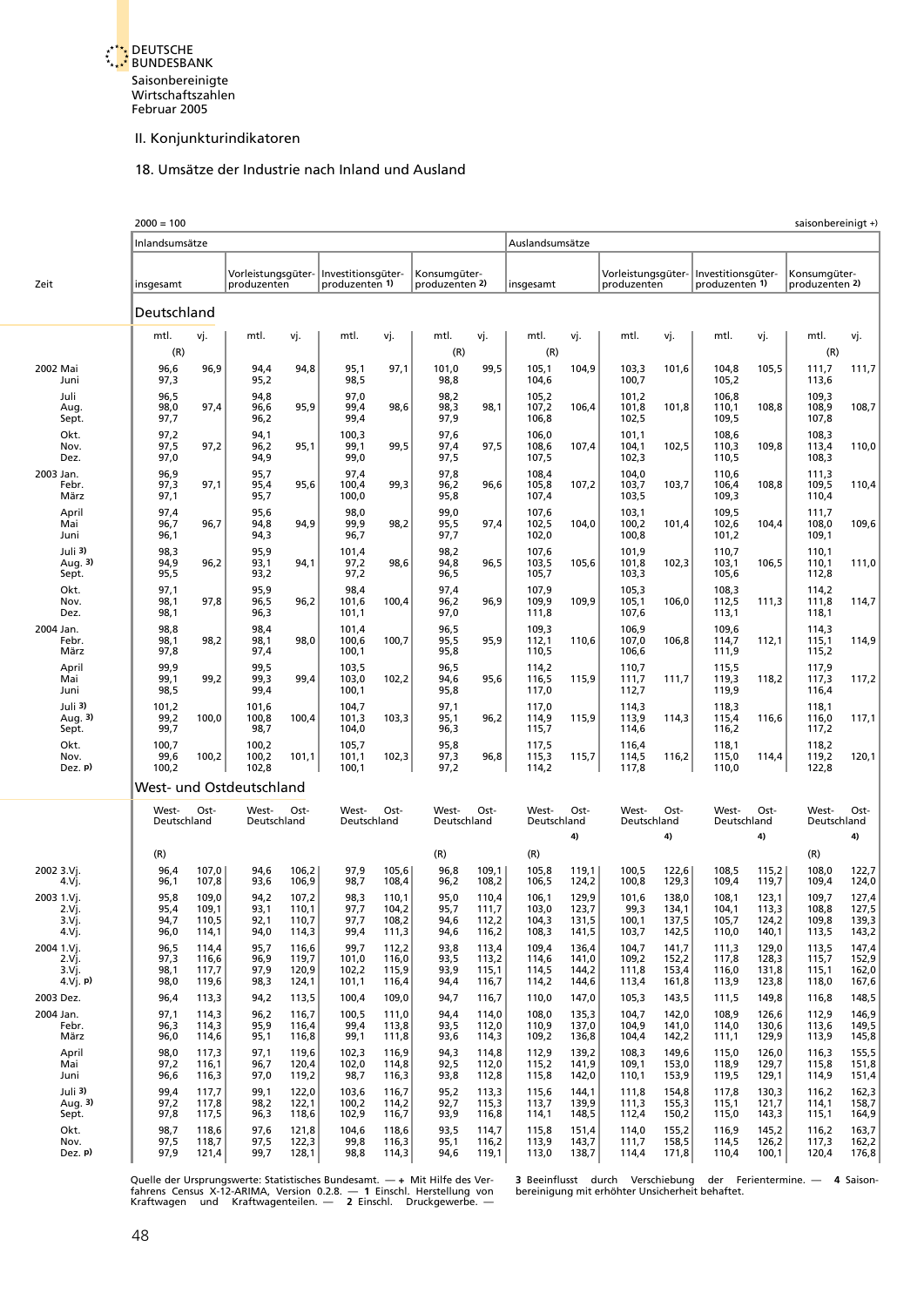### II. Konjunkturindikatoren

## 19. Erteilte Baugenehmigungen im Hochbau \*)

<span id="page-39-0"></span>

|                                       | Mrd €                            |                              |                                |                              |                              |                                             |                              |         |                              | saisonbereinigt |
|---------------------------------------|----------------------------------|------------------------------|--------------------------------|------------------------------|------------------------------|---------------------------------------------|------------------------------|---------|------------------------------|-----------------|
|                                       |                                  |                              |                                |                              | Nichtwohnungsbau             |                                             |                              |         |                              |                 |
| Zeit                                  | Insgesamt                        |                              | Wohnungsbau                    |                              | zusammen                     |                                             | Wirtschaftsbau               |         | öffentlicher Bau             |                 |
|                                       | Deutschland                      |                              |                                |                              |                              |                                             |                              |         |                              |                 |
|                                       | mtl.                             | vj.                          | mtl.                           | vj.                          | mtl.                         | vj.                                         | mtl.                         | vj.     | mtl.                         | vj.             |
| 2002 April<br>Mai<br>Juni             | 6,30<br>5,65<br>5,35             | 17,30                        | 3,50<br>3,21<br>3,26           | 9,97                         | 2,80<br>2,44<br>2,09         | 7,33                                        | 2,14<br>1,77<br>1,50         | 5,41    | 0,66<br>0,67<br>0,59         | 1,92            |
| Juli<br>Aug.<br>Sept.                 | 5,83<br>5,30<br>5,44             | 16,57                        | 3,27<br>3,14<br>3,18           | 9,59                         | 2,56<br>2,16<br>2,26         | 6,98                                        | 1,85<br>1,57<br>1,74         | 5,16    | 0,71<br>0,59<br>0,52         | 1,82            |
| Okt.<br>Nov.<br>Dez.                  | 5,61<br>5,62<br>7,25             | 18,48                        | 3,03<br>3,35<br>4,89           | 11,27                        | 2,58<br>2,27<br>2,36         | 7,21                                        | 2,05<br>1,69<br>1,75         | 5,49    | 0,53<br>0,58<br>0,61         | 1,72            |
| 2003 Jan.<br>Febr.<br>März            | 8,01<br>7,16<br>6,40             | 21,57                        | 5,78<br>5,03<br>4,16           | 14,97                        | 2,23<br>2,13<br>2,24         | 6,60                                        | 1,76<br>1,59<br>1,69         | 5,04    | 0,47<br>0,54<br>0,55         | 1,56            |
| April<br>Mai<br>Juni                  | 5,66<br>5,90<br>5,44             | 17,00                        | 3,65<br>3,16<br>3,09           | 9,90                         | 2,01<br>2,74<br>2,35         | 7,10                                        | 1,53<br>2,21<br>1,77         | 5,51    | 0,48<br>0,53<br>0,58         | 1,59            |
| Juli<br>Aug.<br>Sept.                 | 5,04<br>5,14<br>5,23             | 15,41                        | 2,92<br>3,08<br>3,12           | 9,12                         | 2,12<br>2,06<br>2,11         | 6,29                                        | 1,61<br>1,43<br>1,57         | 4,61    | 0,51<br>0,63<br>0,54         | 1,68            |
| Okt.<br>Nov.<br>Dez.                  | 5,19<br>5,37<br>6,92             | 17,48                        | 3,25<br>3,49<br>4,76           | 11,50                        | 1,94<br>1,88<br>2,16         | 5,98                                        | 1,40<br>1,31<br>1,52         | 4,23    | 0,54<br>0,57<br>0,64         | 1,75            |
| 2004 Jan.<br>Febr.<br>März            | 7,10<br>7,15<br>6,38             | 20,63                        | 5,27<br>5,13<br>4,33           | 14,73                        | 1,83<br>2,02<br>2,05         | 5,90                                        | 1,45<br>1,41<br>1,53         | 4,39    | 0,38<br>0,61<br>0,52         | 1,51            |
| April<br>Mai<br>Juni                  | 5,30<br>4,70<br>4,69             | 14,69                        | 3,40<br>2,79<br>2,70           | 8,89                         | 1,90<br>1,91<br>1,99         | 5,80                                        | 1,38<br>1,42<br>1,49         | 4,29    | 0,52<br>0,49<br>0,50         | 1,51            |
| Juli<br>Aug.<br>Sept.                 | 4,45<br>4,62<br>4,64             | 13,71                        | 2,40<br>2,70<br>2,70           | 7,80                         | 2,05<br>1,92<br>1,94         | 5,91                                        | 1,31<br>1,36<br>1,43         | 4,10    | 0,74<br>0,56<br>0,51         | 1,81            |
| Okt.<br>Nov.                          | 4,72<br>4,73                     |                              | 2,70<br>3,02                   | $\ddotsc$                    | 2,02<br>1,71                 |                                             | 1,43<br>1,26                 |         | 0,59<br>0,45                 |                 |
|                                       | West- und Ostdeutschland         |                              |                                |                              |                              |                                             |                              |         |                              |                 |
|                                       | West-<br>Deutschland             | Ost-                         | West-<br>Deutschland           | Ost-                         | West-<br>Deutschland         | Ost-                                        | West-<br>Deutschland         | Ost-    | West-<br>Deutschland         | Ost-            |
| 2002 3.Vj.<br>4.Vj.                   | 14,15<br>16,26                   | 2,42<br>2,22                 | 8,15<br>9,97                   | 1,44<br>1,30                 | 6,00<br>6,29                 | $\epsilon$<br>$\epsilon$                    | 4,53<br>4,93                 |         | 1,47<br>1,36                 |                 |
| 2003 1.Vj.<br>2.Vj.<br>3.Vj.<br>4.Vj. | 18,47<br>14,07<br>12,73<br>14,99 | 3,10<br>2,93<br>2,68<br>2,49 | 13,06<br>8,40<br>7,80<br>10,14 | 1,91<br>1,50<br>1,32<br>1,36 | 5,41<br>5,67<br>4,93<br>4,85 | $\epsilon$<br>$\bullet$<br>$\blacksquare$   | 4,28<br>4,42<br>3,80<br>3,55 |         | 1,13<br>1,25<br>1,13<br>1,30 |                 |
| 2004 1.Vj.<br>2.Vj.<br>3.Vj.          | 17,86<br>12,42<br>11,42          | 2,77<br>2,27<br>2,29         | 12,80<br>7,55<br>6,73          | 1,93<br>1,34<br>1,07         | 5,06<br>4,87<br>4,69         | $\blacksquare$<br>$\epsilon$                | 3,86<br>3,63<br>3,37         |         | 1,20<br>1,24<br>1,32         |                 |
| 2003 Nov.<br>Dez.                     | 4,62<br>5,99                     | 0,75<br>0,93                 | 3,07<br>4,30                   | 0,42<br>0,46                 | 1,55<br>1,69                 | $\cdot$<br>$\blacksquare$                   | 1,13<br>1,22                 |         | 0,42<br>0,47                 |                 |
| 2004 Jan.<br>Febr.<br>März            | 6,28<br>6,21<br>5,37             | 0,82<br>0,94<br>1,01         | 4,72<br>4,46<br>3,62           | 0,55<br>0,67<br>0,71         | 1,56<br>1,75<br>1,75         | $\cdot$<br>$\blacksquare$                   | 1,29<br>1,23<br>1,34         |         | 0,27<br>0,52<br>0,41         |                 |
| April<br>Mai<br>Juni                  | 4,49<br>3,98<br>3,95             | 0,81<br>0,72<br>0,74         | 2,87<br>2,37<br>2,31           | 0,53<br>0,42<br>0,39         | 1,62<br>1,61<br>1,64         | $\blacksquare$<br>$\cdot$<br>$\blacksquare$ | 1,18<br>1,23<br>1,22         |         | 0,44<br>0,38<br>0,42         |                 |
| Juli<br>Aug.<br>Sept.                 | 3,67<br>3,88<br>3,87             | 0,78<br>0,74<br>0,77         | 2,08<br>2,33<br>2,32           | 0,32<br>0,37<br>0,38         | 1,59<br>1,55<br>1,55         | $\blacksquare$<br>$\cdot$<br>$\blacksquare$ | 1,14<br>1,08<br>1,15         |         | 0,45<br>0,47<br>0,40         |                 |
| Okt.<br>Nov.                          | 3,69<br>4,11                     | 1,03<br>0,62                 | 2,33<br>2,69                   | 0,37<br>0,33                 | 1,36<br>1,42                 | $\bullet$<br>$\cdot$ 1                      | 0,99<br>1,05                 | $\cdot$ | 0,37<br>0,37                 |                 |

Quelle der Ursprungswerte: Statistisches Bundesamt. — **\*** Veranschlagte Kosten des Bauwerkes; einschl. Mehrwertsteuer.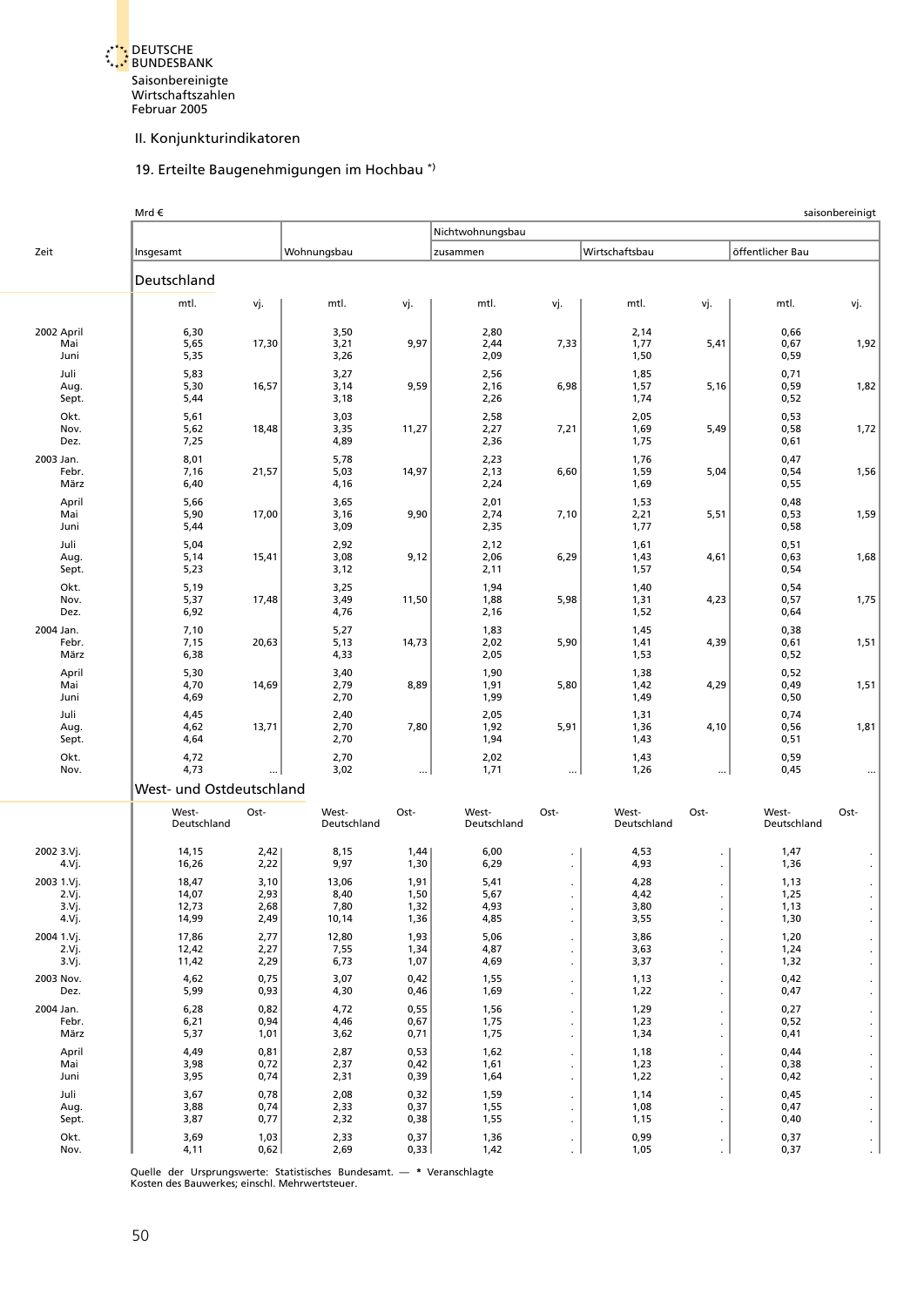Februar 2005

### II. Konjunkturindikatoren

#### 20. Auftragseingang im Bauhauptgewerbe \*) **Werte**

<span id="page-40-0"></span>

|                                       | $2000 = 100$                 |                              |                              |                              |                              |                      |                               |          |                              |          |                                |                                |                                |           |                                | saisonbereinigt |
|---------------------------------------|------------------------------|------------------------------|------------------------------|------------------------------|------------------------------|----------------------|-------------------------------|----------|------------------------------|----------|--------------------------------|--------------------------------|--------------------------------|-----------|--------------------------------|-----------------|
|                                       |                              |                              | Gliederung nach Bauarten     |                              |                              |                      |                               |          |                              |          |                                |                                | Gliederung nach Bauherren 1)   |           |                                |                 |
|                                       |                              |                              | Hochbau                      |                              |                              |                      |                               |          |                              |          |                                |                                |                                |           |                                |                 |
| Zeit                                  | Insgesamt                    |                              | zusammen                     |                              | Wohnungsbau                  |                      | gewerblicher<br>Hochbau 2)    |          | öffentlicher<br>Hochbau      |          | Tiefbau                        |                                | gewerbliche<br>Auftraggeber 2) |           | öffentliche<br>Auftraggeber 3) |                 |
|                                       | Deutschland                  |                              |                              |                              |                              |                      |                               |          |                              |          |                                |                                |                                |           |                                |                 |
|                                       | mtl.<br>(R)                  | vj.                          | mtl.<br>(R)                  | vj.                          | mtl.                         | vj.                  | mtl.<br>(R)                   | vj.      | mtl.                         | vj.      | mtl.                           | vj.                            | mtl.<br>(R)                    | vj.       | mtl.                           | vj.             |
| 2002 März                             | 99,4                         |                              | 97,8                         |                              | 72,4                         |                      | 117,6                         |          | 101,3                        |          | 101,4                          |                                | 115,4                          |           | 98,1                           |                 |
| April<br>Mai<br>Juni                  | 92,3<br>86,5<br>88,4         | 89,1                         | 82,9<br>78,8<br>81,8         | 81,2                         | 77,5<br>73,9<br>72,4         | 74,6                 | 83,3<br>82,4<br>84,7          | 83,5     | 98,1<br>80,0<br>99,7         | 92,6     | 105,3<br>97,1<br>97,5          | 100,0                          | 95,8<br>87,0<br>89,2           | 90,7      | 97,6<br>93,8<br>97,5           | 96,3            |
| Juli<br>Aug.<br>Sept.                 | 85,9<br>84,6<br>87,7         | 86,1                         | 77,8<br>76,5<br>78,5         | 77,6                         | 66,5<br>70,6<br>69,5         | 68,9                 | 84,0<br>76,5<br>82,8          | 81,1     | 89,2<br>94,2<br>89,9         | 91,1     | 97,0<br>95.8<br>100,4          | 97,7                           | 89,6<br>84,9<br>88,0           | 87,5      | 93,9<br>93,1<br>98,8           | 95,3            |
| Okt.<br>Nov.                          | 84,5<br>86,2                 | 85,6                         | 72,0<br>75,6                 | 76,5                         | 68,8<br>79,4                 | 74,5                 | 75,1<br>69,2                  | 76,7     | 70,5<br>88,1                 | 82,0     | 101,6<br>100,8                 | 98,2                           | 87,4<br>81,0                   | 86,2      | 90,9<br>96,3                   | 91,9            |
| Dez.<br>2003 Jan.<br>Febr.            | 86,2<br>82,3<br>81,8         | 81,0                         | 81,9<br>71,6<br>72,0         | 70,9                         | 75,3<br>64,0<br>64,7         | 65,3                 | 85,8<br>75,6<br>74,7          | 73,5     | 87,5<br>80,0<br>83,9         | 78,5     | 92,1<br>97,1<br>95,3           | 94,8                           | 90,1<br>79,4<br>79,4           | 79,2      | 88,6<br>97,1<br>95,1           | 92,7            |
| März<br>April<br>Mai                  | 78,8<br>79,7<br>77,8         | 78,6                         | 69,2<br>71,6<br>67,5         | 69,0                         | 67,2<br>66,5<br>62,7         | 64,7                 | 70,2<br>72,8<br>67,8          | 70,1     | 71,5<br>82,9<br>81,2         | 78,1     | 92,0<br>90,8<br>92,1           | 91,9                           | 78,8<br>81,6<br>81,7           | 81,0      | 85,9<br>85,8<br>83,0           | 84,7            |
| Juni                                  | 78,4                         |                              | 67,9                         |                              | 64,9                         |                      | 69,8                          |          | 70,2                         |          | 92,8                           |                                | 79,7                           |           | 85,3                           |                 |
| Juli<br>Aug.<br>Sept.                 | 82,9<br>78,0<br>78,6         | 79,8                         | 71,6<br>70,2<br>70,4         | 70,7                         | 68,2<br>67,8<br>68,8         | 68,3                 | 71,0<br>68,3<br>67,6          | 69,0     | 84,3<br>84,3<br>85,7         | 84,8     | 98,5<br>88,7<br>89,8           | 92,3                           | 80,8<br>75,4<br>77,2           | 77,8      | 94,5<br>87,2<br>86,2           | 89,3            |
| Okt.<br>Nov.<br>Dez.                  | 80,1<br>79,2<br>76,1         | 78,5                         | 72,6<br>72,1<br>67,8         | 70,8                         | 71,9<br>71,6<br>71,9         | 71,8                 | 71,5<br>71,9<br>61,3          | 68,2     | 79,1<br>74,0<br>79,3         | 77,5     | 90,3<br>89,2<br>87,7           | 89,1                           | 78,5<br>79,4<br>69,8           | 75,9      | 87,0<br>83,8<br>86,0           | 85,6            |
| 2004 Jan.<br>Febr.<br>März            | 76,3<br>83,8<br>72,7         | 77,6                         | 69,4<br>82,7<br>62,0         | 71,4                         | 53,1<br>69,3<br>60,3         | 60,9                 | 81,9<br>87,8<br>59,0          | 76,2     | 72,3<br>104,6<br>78,1        | 85,0     | 85,7<br>85,2<br>87,5           | 86,1                           | 84,6<br>88,7<br>66,6           | 80,0      | 81,4<br>87,2<br>87,3           | 85,3            |
| April<br>Mai<br>Juni                  | 74,3<br>71,0<br>74,2         | 73,2                         | 64,8<br>61,2<br>65,8         | 63,9                         | 59,7<br>62,8<br>62,5         | 61,7                 | 65,3<br>56,8<br>66,2          | 62,8     | 78,4<br>72,4<br>74,0         | 74,9     | 87,4<br>84,6<br>86,0           | 86,0                           | 71,9<br>64,0<br>71,8           | 69,2      | 86,1<br>84,1<br>84,4           | 84,9            |
| Juli<br>Aug.<br>Sept.                 | 72,3<br>74,4<br>74,1         | 73,6                         | 64,9<br>66,6<br>64,6         | 65,4                         | 60,9<br>61,1<br>64,2         | 62,1                 | 60,3<br>66,6<br>60,7          | 62,5     | 94,2<br>83,6<br>80,6         | 86,1     | 82,5<br>85,2<br>87,1           | 84,9                           | 66,8<br>73,5<br>69,7           | 70,0      | 85,7<br>83,7<br>85,2           | 84,9            |
| Okt.<br>Nov.                          | 75,0<br>70,5                 | $\cdots$                     | 68,3<br>61,2                 | $\ldots$                     | 60,1<br>58,9                 |                      | 72,7<br>60,1                  | $\ldots$ | 76,9<br>72,2                 | $\cdots$ | 84,2<br>83,3                   | $\cdots$                       | 75,5<br>66,7                   | $\ddotsc$ | 83,6<br>82,0                   |                 |
|                                       | West- und Ostdeutschland     |                              |                              |                              |                              |                      |                               |          |                              |          |                                |                                |                                |           |                                |                 |
|                                       | West-<br>Deutschland         | Ost-                         | West-<br>Deutschland         | Ost-                         | West-<br>Deutschland         | Ost-                 | West-<br>Deutschland          | Ost-     | West-<br>Deutschland         | Ost-     | West-<br>Deutschland           | Ost-                           | West-<br>Deutschland           | Ost-      | West-<br>Deutschland           | Ost-            |
|                                       |                              | (R)                          |                              | (R)                          |                              |                      |                               |          |                              |          |                                |                                |                                |           |                                |                 |
| 2002 1.Vj.<br>2.Vj.<br>3.Vj.<br>4.Vj. | 97,1<br>91,2<br>88,0<br>87,1 | 84,9<br>82,4<br>80,0<br>81,1 | 92,5<br>84,8<br>81,4<br>81,0 | 69,6<br>68,2<br>63,9<br>60,5 | 80,9<br>81,9<br>73,9<br>82,7 |                      | 100,3<br>85,0<br>84,2<br>79,2 |          | 96,3<br>93,3<br>93,4<br>83,3 |          | 104,0<br>100,4<br>97,5<br>95,9 | 102,2<br>98,6<br>98,3<br>104,3 | 102,5<br>92,1<br>88,6<br>86,8  |           | 101,1<br>95,9<br>96,1<br>90,1  |                 |
| 2003 1.Vj.                            | 82,8                         | 74,9                         | 74,3                         | 58,9                         | 71,5                         |                      | 75,1                          |          | 79,7                         |          | 95,4                           | 93,1                           | 80,1                           |           | 93,2                           |                 |
| 2.Vj.<br>3.Vj.<br>4.Vj.               | 79,5<br>81,1<br>81,0         | 76,0<br>75,7<br>70,4         | 71,9<br>73,6<br>74,7         | 58,7<br>60,4<br>57,2         | 71,4<br>75,6<br>79,6         |                      | 71,6<br>68,0<br>69,2          |          | 75,0<br>90,6<br>81,6         |          | 90,6<br>92,1<br>90,4           | 95,5<br>93,0<br>85,4           | 80,6<br>76,5<br>76,3           |           | 83,3<br>90,1<br>87,6           |                 |
| 2004 1.Vj.<br>2.Vj.<br>3.Vj.          | 78,0<br>74,7<br>76,1         | 76,2<br>68,3<br>65,7         | 75,2<br>67,6<br>69,9         | 57,8<br>50,5<br>49,4         | 68,8<br>70,2<br>70,6         |                      | 79,4<br>63,5<br>64,1          |          | 77,6<br>76,7<br>91,2         |          | 82,1<br>85,1<br>85,1           | 97,1<br>88,5<br>84,3           | 81,5<br>69,3<br>70,9           |           | 79,8<br>83,8<br>85,6           |                 |
| 2003 Nov.<br>Dez.                     | 82,4<br>77,6                 | 69,3<br>71,6                 | 76,5<br>70,7                 | 56,4<br>57,3                 | 80,2<br>79,3                 |                      | 73,8<br>60,7                  |          | 76,0<br>85,2                 |          | 91,1<br>87,7                   | 83,9<br>87,8                   | 80,7<br>68,5                   |           | 85,8<br>87,2                   |                 |
| 2004 Jan.<br>Febr.<br>März            | 77,9<br>83,5<br>72,6         | 71,2<br>84,6<br>72,9         | 75,4<br>85,9<br>64,2         | 48,1<br>71,6<br>53,8         | 60,5<br>77,6<br>68,2         |                      | 87,5<br>93,3<br>57,5          |          | 72,0<br>81,1<br>79,6         |          | 81,5<br>80,0<br>84,9           | 97,4<br>99,5<br>94,5           | 87,2<br>92,7<br>64,5           |           | 77,9<br>76,4<br>85,0           |                 |
| April<br>Mai<br>Juni                  | 74,9<br>72,2<br>77,0         | 72,2<br>67,3<br>65,5         | 69,2<br>63,3<br>70,4         | 48,9<br>53,5<br>49,2         | 68,2<br>70,7<br>71,6         |                      | 66,5<br>55,9<br>68,1          |          | 83,5<br>70,7<br>76,0         |          | 83,3<br>85,2<br>86,7           | 98,5<br>82,9<br>84,0           | 72,0<br>62,8<br>73,2           |           | 82,6<br>84,1<br>84,8           |                 |
| Juli<br>Aug.<br>Sept.                 | 74,3<br>76,9<br>77,0         | 66,1<br>66,4<br>64,7         | 68,6<br>71,8<br>69,2         | 51,7<br>48,2<br>48,3         | 67,5<br>70,1<br>74,1         |                      | 60,3<br>68,4<br>63,7          |          | 106,0<br>91,1<br>76,5        |          | 82,6<br>84,4<br>88,4           | 82,4<br>87,1<br>83,3           | 66,6<br>74,4<br>71,8           |           | 87,6<br>84,2<br>84,9           |                 |
| Okt.<br>Nov.                          | 78,2<br>72,8                 | 64,8<br>63,0                 | 74,8<br>66,2                 | 45,2<br>43,5                 | 68,9<br>67,1                 | $\bullet$<br>$\cdot$ | 77,1<br>63,1                  | $\sim$   | 83,9<br>75,9                 |          | 83,0<br>82,7                   | 87,1<br>85,1                   | 77,9<br>67,5                   |           | 84,3<br>82,7                   |                 |

Quelle der Ursprungswerte: Statistisches Bundesamt. — \* Ohne Mehr-<br>wertsteuer. Die Ergebnisse beziehen sich auf die Wirtschaftszweige "Vorbe-

reitende Baustellenarbeiten" sowie "Hoch- und Tiefbau". — 1 Ohne Woh-<br>nungsbauaufträge. — 2 Einschl. Bahn und Post. — 3 Einschl. Straßenbau.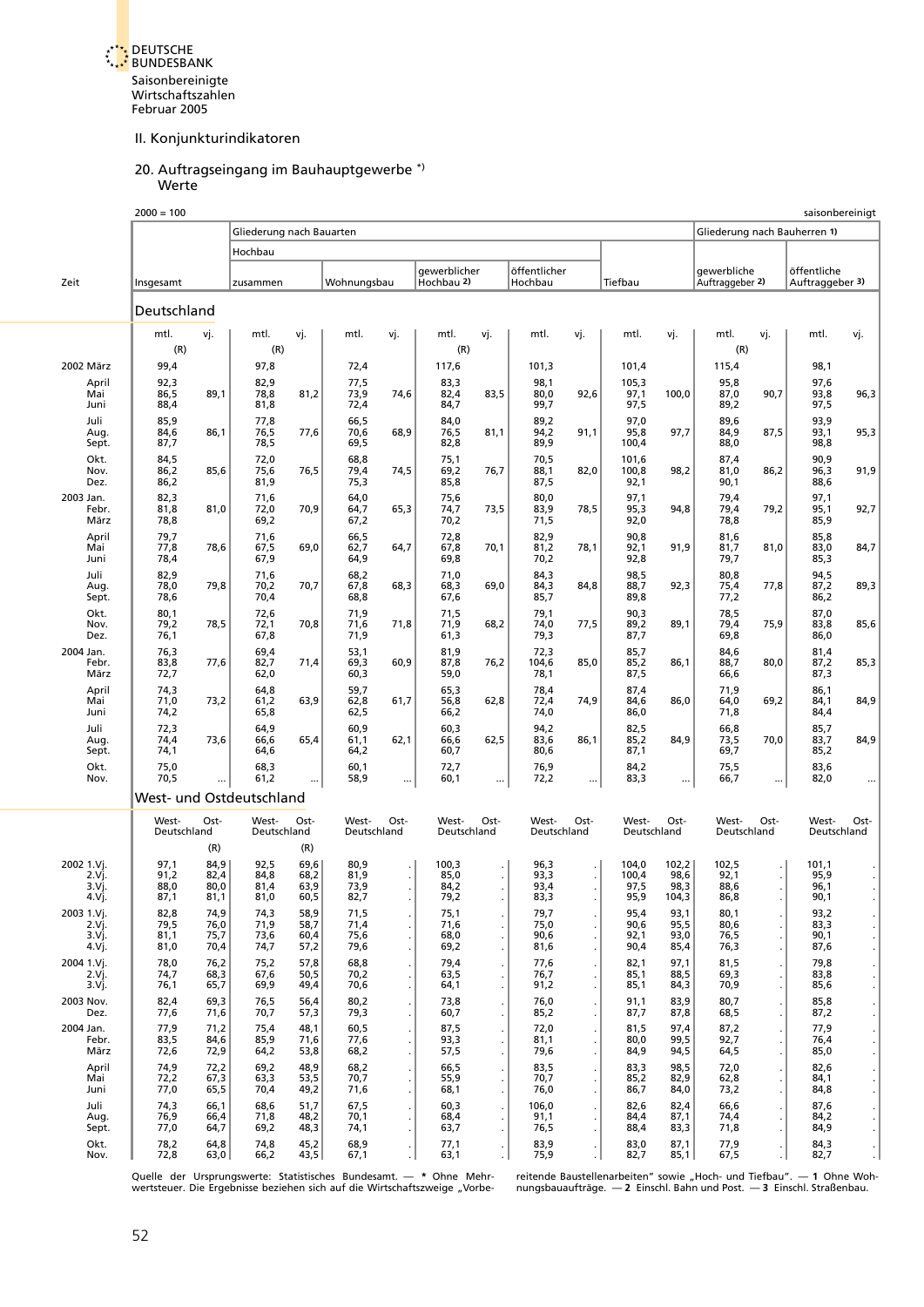Februar 2005

### II. Konjunkturindikatoren

#### 21. Auftragseingang im Bauhauptgewerbe \*) Volumen

<span id="page-41-0"></span>

|                                       | $2000 = 100$                 |                              |                              |                              |                              |                                              |                               |      |                                | saisonbereinigt                |
|---------------------------------------|------------------------------|------------------------------|------------------------------|------------------------------|------------------------------|----------------------------------------------|-------------------------------|------|--------------------------------|--------------------------------|
|                                       |                              |                              | Hochbau                      |                              |                              |                                              |                               |      |                                |                                |
| Zeit                                  | Insgesamt                    |                              | zusammen                     |                              | Wohnungsbau                  |                                              | Nichtwohnungsbau              |      | Tiefbau                        |                                |
|                                       | Deutschland                  |                              |                              |                              |                              |                                              |                               |      |                                |                                |
|                                       | mtl.                         | vj.                          | mtl.                         | vj.                          | mtl.                         | vj.                                          | mtl.                          | vj.  | mtl.                           | vj.                            |
|                                       | (R)                          |                              | (R)                          |                              |                              |                                              | (R)                           |      |                                |                                |
| 2002 Febr.                            | 94,2                         | 94,9                         | 85,8                         | 88,5                         | 74,7                         | 74,7                                         | 92,9                          | 97,3 | 105,8                          | 103,7                          |
| März                                  | 100,1                        |                              | 98,9                         |                              | 73,3                         |                                              | 115,3                         |      | 101,7                          |                                |
| April<br>Mai<br>Juni                  | 93,0<br>87,2<br>89,1         | 89,8                         | 83,9<br>79,8<br>82,8         | 82,2                         | 78,6<br>74,9<br>73,3         | 75,6                                         | 87,3<br>82,9<br>88,9          | 86,4 | 105,5<br>97,5<br>97,7          | 100,2                          |
| Juli<br>Aug.<br>Sept.                 | 86,6<br>85,3<br>88,5         | 86,8                         | 78,8<br>77,4<br>79,6         | 78,6                         | 67,4<br>71,6<br>70,5         | 69,8                                         | 86,1<br>81,1<br>85,4          | 84,2 | 97,3<br>96,2<br>100,8          | 98,1                           |
| Okt.<br>Nov.<br>Dez.                  | 85,2<br>86,9<br>87,1         | 86,4                         | 73,0<br>76,7<br>83,1         | 77,6                         | 69,8<br>80,7<br>76,6         | 75,7                                         | 75,1<br>74,1<br>87,3          | 78,8 | 102,1<br>101,1<br>92,6         | 98,6                           |
| 2003 Jan.<br>Febr.<br>März            | 83,1<br>82,6<br>79,6         | 81,8                         | 72,6<br>73,0<br>70,3         | 72,0                         | 65,1<br>65,8<br>68,4         | 66,4                                         | 77,4<br>77,6<br>71,5          | 75,5 | 97,5<br>95,9<br>92,4           | 95,3                           |
| April<br>Mai<br>Juni                  | 80,5<br>78,7<br>79,3         | 79,5                         | 72,7<br>68,6<br>69,0         | 70,1                         | 67,7<br>63,9<br>66,1         | 65,9                                         | 75,9<br>71,6<br>70,9          | 72,8 | 91,3<br>92,7<br>93,4           | 92,5                           |
| Juli<br>Aug.<br>Sept.                 | 83,8<br>79,0<br>79,5         | 80,8                         | 72,7<br>71,4<br>71,6         | 71,9                         | 69,6<br>69,1<br>70,2         | 69,6                                         | 74,7<br>72,9<br>72,5          | 73,4 | 99,1<br>89,4<br>90,5           | 93,0                           |
| Okt.<br>Nov.<br>Dez.                  | 81,1<br>80,4<br>77,2         | 79,6                         | 73,9<br>73,4<br>69,0         | 72,1                         | 73,2<br>73,0<br>73,3         | 73,2                                         | 74,3<br>73,7<br>66,2          | 71,4 | 91,0<br>90,0<br>88,5           | 89,8                           |
| 2004 Jan.<br>Febr.<br>März            | 77,2<br>84,7<br>73,5         | 78,5                         | 70,6<br>84,1<br>62,9         | 72,5                         | 54,1<br>70,5<br>61,4         | 62,0                                         | 81,2<br>92,8<br>63,9          | 79,3 | 86,3<br>85,6<br>88,0           | 86,6                           |
| April<br>Mai<br>Juni                  | 75,1<br>70,7<br>73,9         | 73,2                         | 65,8<br>61,1<br>65,7         | 64,2                         | 60,9<br>63,1<br>62,8         | 62,3                                         | 68,9<br>59,8<br>67,6          | 65,4 | 88,0<br>84,0<br>85,3           | 85,8                           |
| Juli<br>Aug.<br>Sept.                 | 72,1<br>74,0<br>73,5         | 73,2                         | 65,0<br>66,5<br>64,4         | 65,3                         | 61,2<br>61,4<br>64,4         | 62,3                                         | 67,4<br>69,8<br>64,4          | 67,2 | 82,0<br>84,3<br>86,1           | 84,1                           |
| Okt.<br>Nov.                          | 74,4<br>69,9                 |                              | 68,0<br>60,9                 |                              | 60,4<br>59,2                 |                                              | 72,9<br>62,0                  |      | 83,2<br>82,3                   |                                |
|                                       | West- und Ostdeutschland     |                              |                              |                              |                              |                                              |                               |      |                                |                                |
|                                       | West-<br>Deutschland         | Ost-                         | West-<br>Deutschland         | Ost-                         | West-<br>Deutschland         | Ost-                                         | West-<br>Deutschland          | Ost- | West-<br>Deutschland           | Ost-                           |
|                                       |                              | (R)                          |                              | (R)                          |                              |                                              |                               |      |                                |                                |
| 2002 1.Vj.<br>2.Vi.<br>3.Vj.<br>4.Vj. | 97,5<br>91,6<br>88,6<br>87,9 | 86,5<br>83,8<br>81,1<br>81,9 | 93,3<br>85,6<br>82,3<br>82,0 | 71,6<br>70,0<br>65,5<br>61,9 | 81,8<br>82,8<br>74,8<br>84,0 |                                              | 100,2<br>87,3<br>86,8<br>80,8 |      | 103,8<br>100,5<br>97,9<br>96,5 | 103,4<br>99,4<br>98,8<br>104,5 |
| 2003 1.Vj.                            | 83,7                         | 75,5                         | 75,3                         | 60,2                         | 72,7                         |                                              | 76,8                          |      | 96,1                           | 93,0                           |
| $2.V$ j.<br>3.Vj.                     | 80,4<br>82,2                 | 76,6<br>76,3                 | 72,9<br>74,8                 | 60,0<br>61,7                 | 72,7<br>77,2                 | ä,                                           | 73,0<br>73,4                  |      | 91,4<br>93,0                   | 95,4<br>92,9                   |
| 4.Vj.                                 | 82,2                         | 71,0                         | 76,0                         | 58,3                         | 81,2                         | ä,                                           | 72,8                          |      | 91,4                           | 85,3                           |
| 2004 1.Vj.<br>2.Vj.<br>3.Vj.          | 79,1<br>75,1<br>76,0         | 76,5<br>67,6<br>64,4         | 76,3<br>68,0<br>69,8         | 58,9<br>50,7<br>49,2         | 70,1<br>70,9<br>70,9         | ä,<br>ä,                                     | 80,1<br>66,2<br>69,1          |      | 83,1<br>85,4<br>85,0           | 96,4<br>86,7<br>81,6           |
| 2003 Nov.<br>Dez.                     | 83,7<br>78,7                 | 69,8<br>72,1                 | 77,9<br>72,0                 | 57,5<br>58,3                 | 81,9<br>80,9                 | $\ddot{\phantom{0}}$<br>$\ddot{\phantom{0}}$ | 75,5<br>66,6                  |      | 92,2<br>88,7                   | 83,8<br>87,8                   |
| 2004 Jan.<br>Febr.<br>März            | 78,9<br>84,7<br>73,6         | 71,5<br>84,9<br>73,0         | 76,6<br>87,2<br>65,2         | 49,0<br>72,9<br>54,7         | 61,7<br>79,1<br>69,6         | ä,                                           | 85,6<br>92,1<br>62,5          |      | 82,4<br>80,9<br>85,9           | 97,1<br>98,5<br>93,7           |
| April<br>Mai<br>Juni                  | 76,0<br>72,2<br>77,0         | 72,4<br>66,1<br>64,3         | 70,3<br>63,3<br>70,4         | 49,7<br>53,3<br>49,1         | 69,6<br>71,1<br>72,0         |                                              | 70,7<br>58,6<br>69,4          |      | 84,3<br>85,3<br>86,7           | 98,1<br>80,5<br>81,6           |
| Juli<br>Aug.<br>Sept.                 | 74,4<br>76,8<br>76,7         | 64,9<br>64,9<br>63,3         | 68,7<br>71,7<br>69,0         | 51,6<br>47,9<br>48,0         | 67,9<br>70,5<br>74,4         | $\blacksquare$                               | 69,2<br>72,4<br>65,7          |      | 82,7<br>84,3<br>88,1           | 80,0<br>84,2<br>80,7           |
| Okt.                                  | 77,9                         | 63,3                         | 74,5                         | 44,9                         | 69,3                         |                                              | 77,6                          |      | 82,9                           | 84,2                           |
| Nov.                                  | 72,6                         | 61,4                         | 65,9                         | 43,1                         | 67,5                         | ¥.                                           | 64,9                          | ÷    | 82,4                           | 82,1                           |

Quelle der Ursprungswerte: Statistisches Bundesamt. — \* Ohne Mehr- reitende Baustellenarbeiten" sowie "Hoch- und Tiefbau".<br>wertsteuer. Die Ergebnisse beziehen sich auf die Wirtschaftszweige "Vorbe-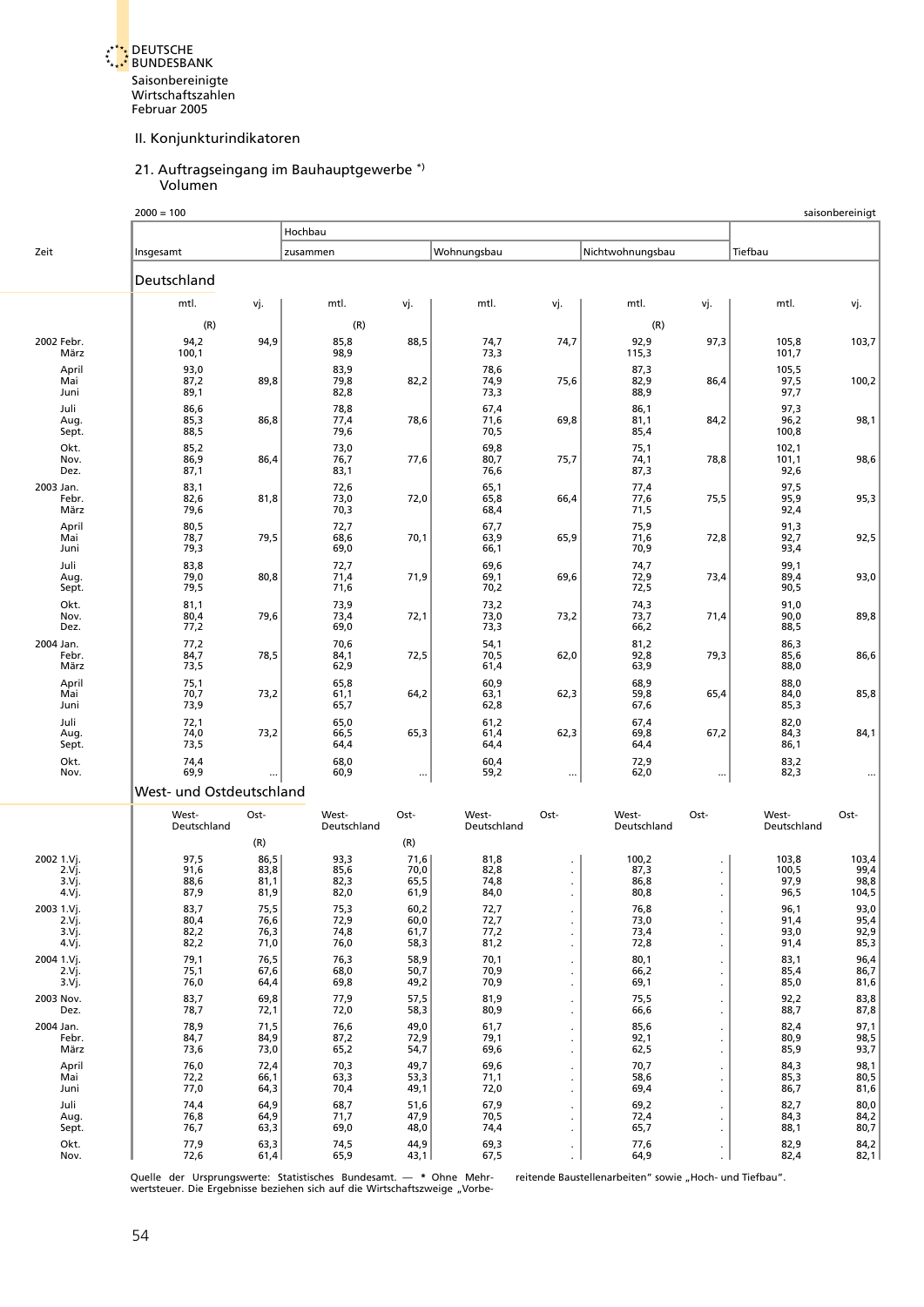

## 22. Beschäftigung, Lohnkosten und Umsätze im Bauhauptgewerbe \*)

<span id="page-42-0"></span>

|                                       |                          |                          |                                  |                              |                              |                              |                                  |                              |                              |                              |                              |                              |                              | saisonbereinigt              |
|---------------------------------------|--------------------------|--------------------------|----------------------------------|------------------------------|------------------------------|------------------------------|----------------------------------|------------------------------|------------------------------|------------------------------|------------------------------|------------------------------|------------------------------|------------------------------|
|                                       |                          |                          | Geleistete                       |                              | Löhne und                    |                              | Umsätze 4)                       |                              |                              |                              |                              |                              | Öffentlicher Bau             |                              |
|                                       | Beschäftigte 1)          |                          | Arbeitsstunden 2)                |                              | Gehälter 3)                  |                              | insgesamt                        |                              | Wohnungsbau                  |                              | Gewerblicher Bau             |                              | und Straßenbau               |                              |
| Zeit                                  | Tsd                      |                          | Mio                              |                              | Mrd€                         |                              |                                  |                              |                              |                              |                              |                              |                              |                              |
|                                       | Deutschland              |                          |                                  |                              |                              |                              |                                  |                              |                              |                              |                              |                              |                              |                              |
|                                       | mtl.                     | vj.                      | mtl.<br>(R)                      | vj.                          | mtl.<br>(R)                  | vj.                          | mtl.                             | vj.                          | mtl.                         | vj.                          | mtl.                         | vj.                          | mtl.                         | vj.                          |
| 2002 Mai<br>Juni                      | 890<br>883               | 895                      | 84,7<br>84,1                     | 256,0                        | 1,87<br>1,87                 | 5,65                         | 7,23<br>7,23                     | 21,92                        | 2,27<br>2,32                 | 6,96                         | 2,69<br>2,71                 | 8,16                         | 2,26<br>2,20                 | 6,78                         |
| Juli<br>Aug.<br>Sept.                 | 876<br>869<br>864        | 873                      | 83,1<br>83,9<br>83,7             | 250,7                        | 1,88<br>1,86<br>1,85         | 5,59                         | 7,18<br>7,06<br>7,04             | 21,28                        | 2,27<br>2,27<br>2,22         | 6,76                         | 2,68<br>2,65<br>2,63         | 7,96                         | 2,23<br>2,14<br>2,18         | 6,55                         |
| Okt.<br>Nov.<br>Dez.                  | 858<br>852<br>846        | 855                      | 82,4<br>83,6<br>80,7             | 246,7                        | 1,85<br>1,83<br>1,79         | 5,47                         | 7,04<br>7,03<br>6,79             | 20,86                        | 2,24<br>2,25<br>2,20         | 6,69                         | 2,64<br>2,63<br>2,51         | 7,78                         | 2,16<br>2,15<br>2,08         | 6,39                         |
| 2003 Jan.<br>Febr.<br>März            | 834<br>821<br>830        | 831                      | 80,3<br>75,5<br>81,9             | 237,7                        | 1,77<br>1,68<br>1,80         | 5,25                         | 6,31<br>6,37<br>6,83             | 19,51                        | 2,05<br>2,05<br>2,18         | 6,28                         | 2,26<br>2,40<br>2,54         | 7,20                         | 2,00<br>1,92<br>2,11         | 6,03                         |
| April<br>Mai<br>Juni                  | 827<br>823<br>821        | 825                      | 81,2<br>79,0<br>80,7             | 240,9                        | 1,79<br>1,78<br>1,78         | 5,35                         | 7,40<br>6,99<br>6,96             | 21,35                        | 2,33<br>2,30<br>2,25         | 6,88                         | 2,68<br>2,59<br>2,55         | 7,82                         | 2,39<br>2,11<br>2,16         | 6,66                         |
| Juli<br>Aug.<br>Sept.                 | 817<br>812<br>807        | 814 5                    | 5)<br>81,4<br>78,2<br>78,5       | 238,1                        | 1,76<br>1,75<br>1,75         | 5,26                         | 7,10<br>7,05<br>6,89             | 21,04                        | 2,35<br>2,31<br>2,29         | 6,95                         | 2,58<br>2,54<br>2,46         | 7,58                         | 2,17<br>2,20<br>2,14         | 6,51                         |
| Okt.<br>Nov.<br>Dez.                  | 800<br>794<br>788        | 797                      | 78,4<br>79,0<br>81,8             | 239,2                        | 1,72<br>1,71<br>1,70         | 5,13                         | 7,04<br>6,98<br>6,91             | 20,93                        | 2,38<br>2,34<br>2,42         | 7,14                         | 2,47<br>2,51<br>2,46         | 7,44                         | 2,19<br>2,14<br>2,03         | 6,36                         |
| 2004 Jan.<br>Febr.<br>März            | 780<br>771<br>783        | 779                      | 76,8<br>78,5<br>72,9             | 228,2                        | 1,70<br>1,69<br>1,67         | 5,06                         | 6,58<br>6,63<br>6,67             | 19,88                        | 2,23<br>2,31<br>2,29         | 6,83                         | 2,40<br>2,38<br>2,40         | 7,18                         | 1,95<br>1,95<br>1,98         | 5,88                         |
| April<br>Mai<br>Juni                  | 782<br>775<br>774        | 779                      | 73,6<br>73,2<br>73,3             | 220,1                        | 1,67<br>1,67<br>1,68         | 5,02                         | 6,57<br>6,49<br>6,65             | 19,71                        | 2,24<br>2,21<br>2,27         | 6,72                         | 2,37<br>2,28<br>2,34         | 6,99                         | 1,96<br>2,00<br>2,04         | 6,00                         |
| Juli<br>Aug.<br>Sept.                 | 770<br>765<br>763        | 768 5)                   | 73,2<br>5)<br>71,9<br>71,2       | 216,3                        | 1,65<br>1,66<br>1,63         | 4,94                         | 6,51<br>6,51<br>6,55             | 19,57                        | 2,22<br>2,14<br>2,14         | 6,50                         | 2,28<br>2,38<br>2,30         | 6,96                         | 2,00<br>1,98<br>2,12         | 6, 10                        |
| Okt.<br>Nov.                          | 755<br>750               |                          | 70,8<br>$\ldots$   p)<br>69,9    | $\cdots$                     | 1,61<br>1,56                 |                              | 6,56<br>6,33                     | $\cdots$                     | 2,17<br>2,07                 | $\cdots$                     | 2,37<br>2,31                 | $\ddotsc$                    | 2,02<br>1,95                 |                              |
|                                       |                          |                          | West- und Ostdeutschland         |                              |                              |                              |                                  |                              |                              |                              |                              |                              |                              |                              |
|                                       | West-<br>Deutschland     | Ost-                     | West- 6)<br>Deutschland<br>(R)   | $Ost-6$                      | West-<br>Deutschland<br>(R)  | Ost-                         | West-<br>Deutschland             | Ost-                         | West-<br>Deutschland         | Ost-                         | West-<br>Deutschland         | Ost-                         | West-<br>Deutschland         | Ost-                         |
| 2002 2.Vj.<br>3.Vj.<br>4.Vj.          | 662<br>648<br>636        | 232<br>225<br>219        | 186,6<br>183,2<br>182,8          | 69,4<br>67,4<br>64,0         | 4,48<br>4,44<br>4,33         | 1,18<br>1,15<br>1,13         | 16,89<br>16,52<br>16,24          | 5,02<br>4,77<br>4,61         | 5,59<br>5,51<br>5,46         | 1,39<br>1,25<br>1,23         | 6,36<br>6,23<br>6,08         | 1,82<br>1,74<br>1,70         | 4,96<br>4,77<br>4,70         | 1,82<br>1,78<br>1,69         |
| 2003 1.Vj.<br>2.Vj.<br>3.Vj.<br>4.Vj. | 620<br>612<br>604<br>593 | 211<br>213<br>211<br>204 | 178,6<br>175,1<br>172,4<br>176,3 | 59,0<br>65,9<br>65,5<br>62,9 | 4,17<br>4,24<br>4,17<br>4,06 | 1,07<br>1,11<br>1,09<br>1,07 | 15,19<br>16,52<br>16,13<br>16,11 | 4,31<br>4,85<br>4,91<br>4,82 | 5,13<br>5,61<br>5,63<br>5,78 | 1,14<br>1,27<br>1,32<br>1,36 | 5,63<br>6,01<br>5,79<br>5,67 | 1,58<br>1,80<br>1,80<br>1,76 | 4,42<br>4,89<br>4,71<br>4,65 | 1,60<br>1,77<br>1,78<br>1,70 |
| 2004 1.Vj.<br>$2.V$ j.<br>3.Vj.       | 581<br>581<br>573        | 198<br>198<br>194        | 171,9<br>160,8<br>157,5          | 56,3<br>59,3<br>58,8         | 4,03<br>3,97<br>3,91         | 1,03<br>1,05<br>1,02         | 15,39<br>15,16<br>15,16          | 4,49<br>4,55<br>4,39         | 5,53<br>5,48<br>5,35         | 1,30<br>1,25<br>1,15         | 5,53<br>5,30<br>5,36         | 1,65<br>1,68<br>1,61         | 4,33<br>4,39<br>4,45         | 1,55<br>1,62<br>1,64         |
| 2003 Nov.<br>Dez.                     | 591<br>587               | 203<br>201               | 58,1<br>61,1                     | 20,9<br>20,7                 | 1,35<br>1,35                 | 0,36<br>0,35                 | 5,37<br>5,35                     | 1,61<br>1,56                 | 1,89<br>1,97                 | 0,45<br>0,45                 | 1,93<br>1,86                 | 0,57<br>0,60                 | 1,55<br>1,51                 | 0,59<br>0,51                 |
| 2004 Jan.<br>Febr.<br>März            | 582<br>575<br>585        | 198<br>196<br>198        | 58,7<br>59,4<br>53,8             | 18,2<br>19,0<br>19,1         | 1,35<br>1,35<br>1,33         | 0,35<br>0,34<br>0,34         | 5,15<br>5,14<br>5,10             | 1,43<br>1,49<br>1,57         | 1,85<br>1,88<br>1,80         | 0,38<br>0,43<br>0,49         | 1,84<br>1,83<br>1,86         | 0,55<br>0,55<br>0,55         | 1,45<br>1,43<br>1,45         | 0,50<br>0,52<br>0,53         |
| April<br>Mai<br>Juni                  | 583<br>579<br>578        | 199<br>196<br>196        | 53,7<br>53,7<br>53,4             | 19,9<br>19,5<br>19,9         | 1,32<br>1,32<br>1,33         | 0,35<br>0,35<br>0,35         | 5,03<br>4,97<br>5,16             | 1,54<br>1,52<br>1,49         | 1,82<br>1,79<br>1,87         | 0,42<br>0,42<br>0,41         | 1,79<br>1,73<br>1,78         | 0,58<br>0,54<br>0,56         | 1,42<br>1,45<br>1,52         | 0,54<br>0,56<br>0,52         |
| Juli<br>Aug.<br>Sept.                 | 575<br>572<br>570        | 195 5<br>194 5<br>193    | $53,6$ 5)<br>$52,1$ 5)<br>51,8   | 19,6<br>19,9<br>19,3         | 1,30<br>1,31<br>1,30         | 0,34<br>0,34<br>0,34         | 5,05<br>5,01<br>5,10             | 1,45<br>1,49<br>1,45         | 1,83<br>1,76<br>1,76         | 0,39<br>0,38<br>0,38         | 1,75<br>1,82<br>1,79         | 0,54<br>0,56<br>0,51         | 1,47<br>1,43<br>1,55         | 0,53<br>0,55<br>0,56         |
| Okt.<br>Nov.                          | 565<br>561               | 190<br>189 p)            | 52,1<br>51,8 p)                  | 18,7<br>18,1                 | 1,28<br>1,23                 | 0,34<br>0,33                 | 5,10<br>4,99                     | 1,46<br>1,33                 | 1,78<br>1,75                 | 0,39<br>0,32                 | 1,84<br>1,80                 | 0,54<br>0,52                 | 1,49<br>1,45                 | 0,53<br>0,50                 |

Quelle der Ursprungswerte: Statistisches Bundesamt.  $-$  \* Die Ergebnisse beziehen sich auf die Wirtschaftszweige "Vorbereitende Baustellenarbeiten" sowie "Hoch- und Tiefbau".  $-1$  Monatsangaben: Endstände; Vierteljahres-<br>

Quelle der Ursprungswerte: Statistisches Bundesamt. — \* Die Ergebnisse be- sächlich geleistete Arbeitsstunden. — 3 Ohne Arbeitgeberanteil zu den<br>ziehen sich auf die Wirtschaftszweige "Vorbereitende Baustellenarbeiten" Sozi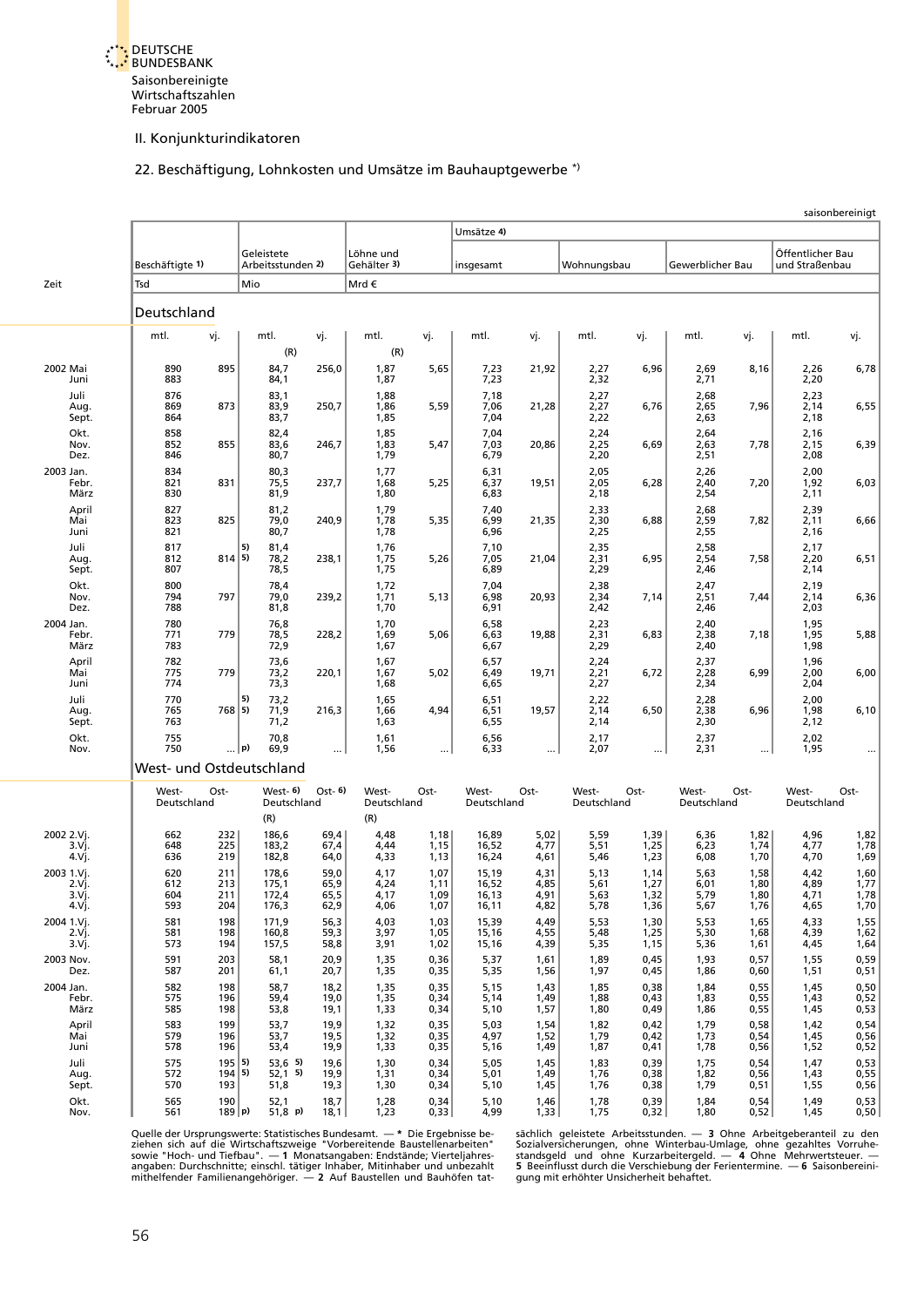

#### 23. Umsätze des Einzelhandels \*)

<span id="page-43-0"></span>

|                               | $2000 = 100$             |           |                             |           |                            |                                                             |                                                       |           |                                                                         |           |                          |                                                                                             |                             |           |                                      | saisonbereinigt + |
|-------------------------------|--------------------------|-----------|-----------------------------|-----------|----------------------------|-------------------------------------------------------------|-------------------------------------------------------|-----------|-------------------------------------------------------------------------|-----------|--------------------------|---------------------------------------------------------------------------------------------|-----------------------------|-----------|--------------------------------------|-------------------|
|                               | Einzelhandel 1)          |           |                             |           |                            |                                                             |                                                       |           |                                                                         |           | Nachrichtlich:           |                                                                                             |                             |           |                                      |                   |
|                               |                          |           |                             |           |                            | darunter nach dem<br>Sortimentsschwerpunkt der Unternehmen: |                                                       |           |                                                                         |           |                          |                                                                                             |                             |           | darunter:                            |                   |
|                               | insgesamt (R)            |           |                             |           | Lebensmittel,<br>Getränke, | Tabakwaren 2) (R)                                           | Textilien,<br>Bekleidung,<br>Schuhe.<br>Lederwaren 2) |           | Einrichtungsge-<br>genstände, Haus-<br>haltsgeräte,<br>Baubedarf 2) (R) |           |                          | Einzelhandel zuzüglich<br>Einzelhandel mit Kraftfahrzeugen<br>und zuzüglich Tankstellen (R) |                             |           | Einzelhandel<br>mit<br>Kraftwagen 3) |                   |
|                               | in jeweiligen<br>Preisen |           | in konstanten<br>Preisen 4) |           |                            | in jeweiligen Preisen                                       |                                                       |           |                                                                         |           | in jeweiligen<br>Preisen |                                                                                             | in konstanten<br>Preisen 4) |           | in jeweiligen<br>Preisen             |                   |
| Zeit                          | monatl.                  | viertelj. | monatl.                     | viertelj. | monatl.                    | viertelj.                                                   | monatl.                                               | vierteli. | monatl.                                                                 | vierteli. | monatl.                  | vierteli.                                                                                   | monatl.                     | viertelj. | monatl.                              | viertelj.         |
| 1999 Dez.                     | 99,1                     |           | 99,8                        |           | 99,9                       |                                                             | 100,1                                                 |           | 98,7                                                                    |           | 99,3                     |                                                                                             | 100,0                       |           | 99,7                                 |                   |
| 2000 Jan.<br>Febr.<br>März    | 98,8<br>100,7<br>98,3    | 99,3      | 99,7<br>101,2<br>98,5       | 99,8      | 98,8<br>99,4<br>100,3      | 99,5                                                        | 99,9<br>103,1<br>97,4                                 | 100,1     | 99,1<br>103,0<br>100,5                                                  | 100,9     | 98,7<br>100,7<br>98,7    | 99,4                                                                                        | 99,5<br>101,2<br>98,9       | 99,9      | 98,6<br>100,9<br>100,3               | 99,9              |
| April<br>Mai<br>Juni          | 100,3<br>100,7<br>99,9   | 100,3     | 101,1<br>101,3<br>100,2     | 100,9     | 99,4<br>100,5<br>100,2     | 100,0                                                       | 103,9<br>100,3<br>99,7                                | 101,3     | 102,4<br>101,7<br>99,3                                                  | 101,1     | 100,5<br>101,0<br>99,9   | 100,5                                                                                       | 101,3<br>101,6<br>100,1     | 101,0     | 101,3<br>102,5<br>99,9               | 101,2             |
| Juli<br>Aug.<br>Sept.         | 99,9<br>100,9<br>99,6    | 100,1     | 99,9<br>100,6<br>98,6       | 99,7      | 98,9<br>99,1<br>99,7       | 99,2                                                        | 101,1<br>100,7<br>96,4                                | 99,4      | 100,5<br>99,6<br>98,8                                                   | 99,6      | 99,7<br>100,8<br>99,6    | 100,0                                                                                       | 99,7<br>100,5<br>98,7       | 99,6      | 99,4<br>100,8<br>99,3                | 99,8              |
| Okt.<br>Nov.<br>Dez.          | 100,1<br>100,2<br>101,0  | 100,4     | 99,3<br>99,5<br>100,6       | 99,8      | 100,4<br>100,7<br>101,3    | 100,8                                                       | 97,0<br>100,5<br>100,7                                | 99,4      | 98,9<br>98,2<br>98,7                                                    | 98,6      | 99,6<br>99,7<br>100,7    | 100,0                                                                                       | 98,9<br>99,0<br>100,2       | 99,4      | 97,6<br>97,6<br>99,1                 | 98,1              |
| 2001 Jan.<br>Febr.<br>März    | 102,6<br>100,5<br>101,1  | 101,4     | 103,5<br>102,0<br>100,5     | 102,0     | 102,2<br>101,4<br>103,2    | 102,3                                                       | 102,6<br>100,7<br>101,6                               | 101,6     | 99,1<br>97.6<br>97,7                                                    | 98,1      | 102,3<br>100, 5<br>101,3 | 101,4                                                                                       | 103,5<br>101,7<br>100,5     | 101,9     | 101,1<br>100,4<br>102,1              | 101,2             |
| April<br>Mai<br>Juni          | 102,3<br>103,2<br>102,4  | 102,6     | 101,1<br>102,0<br>100,9     | 101,3     | 103,6<br>105,9<br>105,5    | 105,0                                                       | 98,4<br>102,6<br>98,8                                 | 99,9      | 99,7<br>97,4<br>97,3                                                    | 98,1      | 102,1<br>103,0<br>102,6  | 102,6                                                                                       | 100,8<br>102,1<br>101,5     | 101,5     | 101,5<br>101,9<br>103,4              | 102,3             |
| Juli<br>Aug.<br>Sept.         | 102,6<br>102,4<br>102,3  | 102,4     | 101,3<br>100,9<br>101,1     | 101,1     | 105,5<br>105,0<br>105,5    | 105,3                                                       | 99,1<br>97,4<br>104,6                                 | 100,4     | 95,4<br>96,6<br>95,2                                                    | 95,7      | 102,2<br>102,4<br>102,5  | 102,4                                                                                       | 101,4<br>101,1<br>101,9     | 101,5     | 100,7<br>102,5<br>104,1              | 102,4             |
| Okt.<br>Nov.<br>Dez.          | 99,6<br>102,4<br>101,3   | 101,1     | 98,5<br>101,2<br>100,4      | 100,0     | 104,9<br>105,9<br>105,7    | 105,5                                                       | 89,6<br>102,8<br>97,8                                 | 96,7      | 95,1<br>95,4<br>94,5                                                    | 95,0      | 100,5<br>103,0<br>102,2  | 101,9                                                                                       | 99,4<br>101,7<br>102,1      | 101,1     | 103,8<br>105,5<br>106,1              | 105,1             |
| 2002 Jan.<br>Febr.<br>März    | 99,6<br>99,7<br>101,0    | 100,1     | 97,7<br>97,8<br>99,1        | 98,2      | 105,4<br>106,5<br>106,7    | 106,2                                                       | 94,9<br>95,5<br>94,3                                  | 94,9      | 90.0<br>89,1<br>90,6                                                    | 89,9      | 100,3<br>100,8<br>101,7  | 100,9                                                                                       | 98,7<br>99,1<br>100,0       | 99,3      | 104,2<br>105,9<br>105,2              | 105,1             |
| April<br>Mai<br>Juni          | 100,2<br>101,4<br>99,2   | 100,3     | 98,4<br>99,6<br>97,8        | 98,6      | 107,8<br>107,5<br>106,5    | 107,3                                                       | 96,5<br>96,2<br>93,9                                  | 95,5      | 88,7<br>89,9<br>86,4                                                    | 88,3      | 101,1<br>101,9<br>100,3  | 101,1                                                                                       | 99.4<br>100,3<br>99,0       | 99,6      | 105,3<br>104,6<br>105,2              | 105,0             |
| Juli<br>Aug.<br>Sept.         | 100,8<br>100,4<br>101,9  | 101,0     | 99,6<br>99,6<br>100,9       | 100,0     | 107,1<br>107,5<br>109,2    | 107,9                                                       | 94,8<br>95,5<br>94,8                                  | 95,0      | 90,0<br>89,7<br>90,1                                                    | 89,9      | 101,5<br>101,4<br>102,6  | 101,8                                                                                       | 100,3<br>100,5<br>101,5     | 100,8     | 104,9<br>105,7<br>105,9              | 105,5             |
| Okt.<br>Nov.<br>Dez.          | 100,6<br>99,3<br>99,2    | 99,7      | 99,5<br>98,5<br>98,1        | 98,7      | 108,1<br>107,7<br>107,7    | 107,8                                                       | 93,5<br>92,4<br>92,8                                  | 92,9      | 88,2<br>88,0<br>87,9                                                    | 88,0      | 101,9<br>100,8<br>100,8  | 101,2                                                                                       | 100,8<br>99,9<br>99,7       | 100,1     | 107,8<br>106,9<br>107,7              | 107,5             |
| 2003 Jan. 5)<br>Febr.<br>März | 100,2<br>100,7<br>100,4  | 100,4     | 98,8<br>98,8<br>98,2        | 98,6      | 107,9<br>109,7<br>109,5    | 109,0                                                       | 92,1<br>90,0<br>93,9                                  | 92,0      | 88,4<br>87,8<br>91,1                                                    | 89,1      | 101,4<br>101,8<br>101,8  | 101,7                                                                                       | 99,9<br>99,9<br>99,7        | 99,8      | 106,9<br>106,4<br>107,5              | 106,9             |
| April<br>Mai<br>Juni          | 100,7<br>99,1<br>101,1   | 100,3     | 99,2<br>97,9<br>99,9        | 99,0      | 108,8<br>107,2<br>110,6    | 108,9                                                       | 89,2<br>89,0<br>94,1                                  | 90,8      | 89,7<br>88,3<br>88,1                                                    | 88,7      | 101,8<br>100,7<br>102,6  | 101,7                                                                                       | 100,3<br>99,4<br>101,3      | 100,3     | 106,7<br>107,5<br>109,1              | 107,8             |
| Juli<br>Aug.<br>Sept.         | 99,2<br>98,2<br>100,0    | 99,1      | 97,9<br>97,1<br>98,8        | 97,9      | 109,7<br>110,5<br>110,7    | 110,3                                                       | 88,2<br>85,4<br>88,7                                  | 87,4      | 87,3<br>86,2<br>86,6                                                    | 86,7      | 101,2<br>100,4<br>101,7  | 101,1                                                                                       | 99,8<br>99,0<br>100,3       | 99,7      | 109,5<br>109,1<br>109,0              | 109,2             |
| Okt.<br>Nov.<br>Dez.          | 100,3<br>99,0<br>98,8    | 99,4      | 98,7<br>97,5<br>97,3        | 97,8      | 111,0<br>109,8<br>109,0    | 109,9                                                       | 90,8<br>85,4<br>86,3                                  | 87,5      | 87,9<br>87,1<br>86,9                                                    | 87,3      | 102,0<br>100,5<br>99,9   | 100,8                                                                                       | 100,2<br>98,7<br>98,0       | 99,0      | 109,3<br>107,0<br>104,7              | 107,0             |
| 2004 Jan.<br>Febr.<br>März    | 98,4<br>97,5<br>98,5     | 98,1      | 97,0<br>96,4<br>96,8        | 96,7      | 109,8<br>108,1<br>107,6    | 108,5                                                       | 86,3<br>88,6<br>87,3                                  | 87,4      | 89,6<br>87,9<br>89,0                                                    | 88,8      | 99,4<br>98,5<br>98,8     | 98,9                                                                                        | 97,6<br>96,9<br>96,8        | 97,1      | 103,7<br>102,9<br>101,0              | 102,5             |
| April<br>Mai<br>Juni          | 98,5<br>96,5<br>98,5     | 97,8      | 97,0<br>94,9<br>96,9        | 96,3      | 108,0<br>107,8<br>107,4    | 107,7                                                       | 92,1<br>83,2<br>89,8                                  | 88,4      | 88,6<br>86,5<br>88,2                                                    | 87,8      | 99,7<br>98,0<br>99,4     | 99,0                                                                                        | 97,7<br>95,9<br>97,3        | 97,0      | 104,8<br>104,3<br>103,3              | 104,1             |
| Juli<br>Aug.<br>Sept.         | 97,4<br>98,2<br>97,7     | 97,8      | 95,9<br>96,6<br>96,2        | 96,2      | 108,2<br>107,7<br>106,6    | 107,5                                                       | 88,2<br>88,4<br>86,3                                  | 87,6      | 86,7<br>87,2<br>86,7                                                    | 86,9      | 98,7<br>99,0<br>98,8     | 98,8                                                                                        | 96,7<br>96,9<br>97,0        | 96,9      | 104,3<br>102,5<br>103,8              | 103,5             |
| Okt.<br>Nov.<br>Dez. s)       | 98,5<br>96,5<br>96,5     | 97,2      | 96,6<br>95,0<br>94,7        | 95,4      | 106,9<br>106,8<br>106,8    | 106,8                                                       | 90,8<br>88,0<br>86,5                                  | 88,4      | 87,9<br>84,0<br>85,2                                                    | 85,7      | 100,1<br>98,7<br>97,7    | 98,8                                                                                        | 97,8<br>96,8<br>95,6        | 96,7      | 107,0<br>107,6<br>$\ddotsc$          | $\cdots$          |

Quelle der Ursprungswerte: Statistisches Bundesamt. — \* Ohne Mehrwert-<br>steuer. — + Mit Hilfe des Saisonbereinigungsverfahrens Census<br>X-12-ARIMA, Version 0.2.8. — 1 Ohne Handel mit Kraftfahrzeugen und<br>ohne Tankstellen. — 2

Quelle der Ursprungswerte: Statistisches Bundesamt. — \* Ohne Mehrwert- Werkaufsräumen. — 3 Einschl. Kraftwagenteilen und Zubehör. —<br>steuer. — + Mit Hilfe des Saisonbereinigungsverfahrens Census – 4 Bis einschl. Dezember 20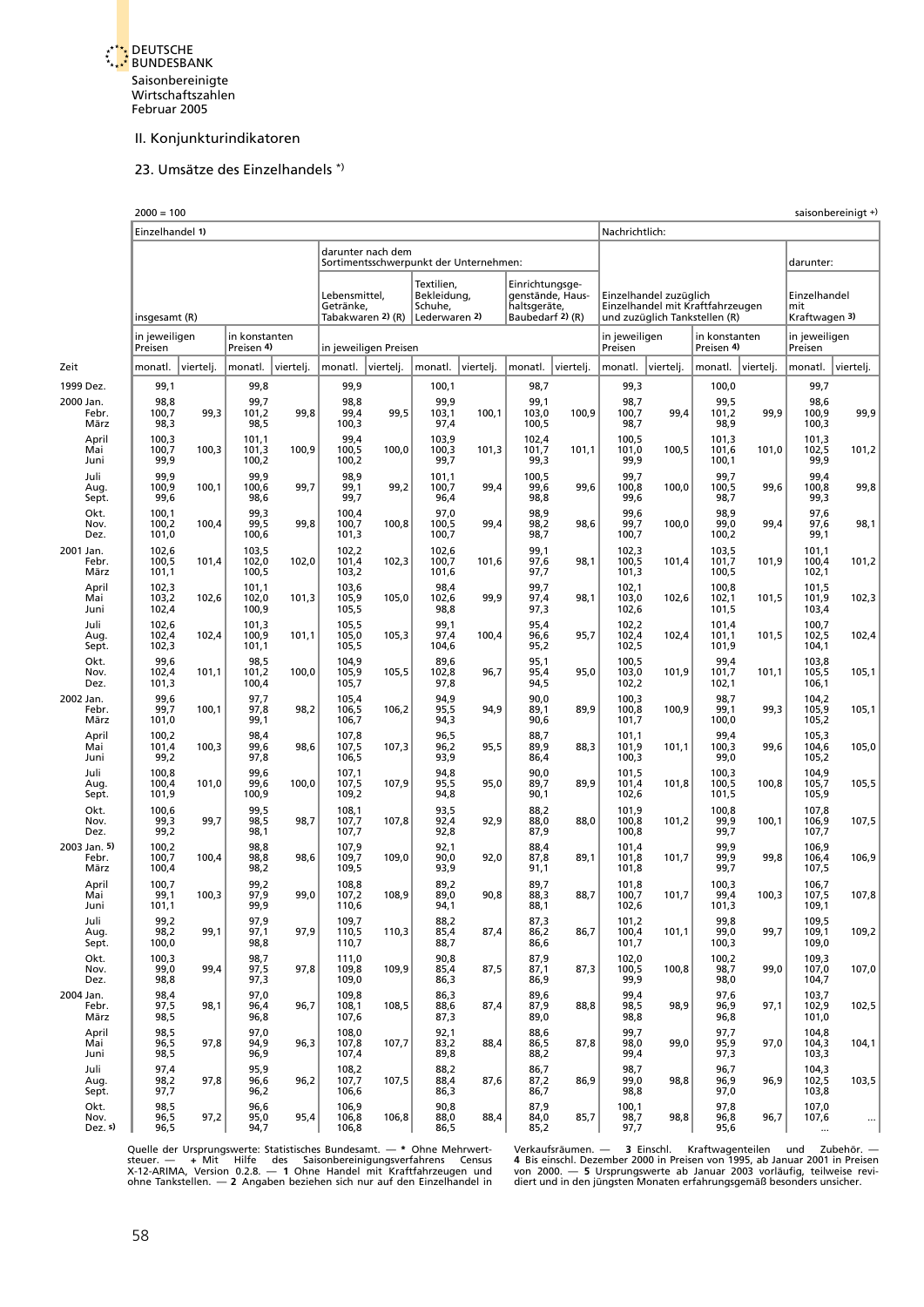<span id="page-44-0"></span>

### 24. Erzeuger- und Verbraucherpreise

|                            |                            | Index der Erzeugerpreise 1) |                                         |           |                                       |           |                               |                       |                              |           |                         |           |                                                   | saisonbereinigt |                                              |           |
|----------------------------|----------------------------|-----------------------------|-----------------------------------------|-----------|---------------------------------------|-----------|-------------------------------|-----------------------|------------------------------|-----------|-------------------------|-----------|---------------------------------------------------|-----------------|----------------------------------------------|-----------|
|                            |                            |                             |                                         |           |                                       |           |                               | Verbraucherpreisindex |                              |           |                         |           |                                                   |                 |                                              |           |
|                            |                            | gewerblicher Produkte       |                                         |           |                                       |           |                               |                       | darunter:                    |           |                         |           |                                                   |                 |                                              |           |
|                            | insgesamt                  |                             | insgesamt<br>ohne Energie-<br>träger 2) |           | land-<br>wirtschaftlicher<br>Produkte |           | insgesamt                     |                       | insgesamt ohne<br>Energie 3) |           | Nahrungsmittel          |           | andere Ver- und<br>Gebrauchsgüter<br>ohne Energie |                 | Dienstleistungen<br>ohne Wohnungs-<br>mieten |           |
|                            | $2000 = 100$               |                             |                                         |           | $1995 = 100$                          |           | $2000 = 100$                  |                       |                              |           |                         |           |                                                   |                 |                                              |           |
| Zeit                       | monatl.                    | viertelj.                   | monatl.                                 | viertelj. | monatl.                               | viertelj. | monatl.                       | viertelj.             | monatl.                      | viertelj. | monatl.                 | viertelj. | monatl.                                           | viertelj.       | monatl.                                      | viertelj. |
| 2000 Jan.<br>Febr.<br>März | 4) 98,3<br>98,3<br>98,4    | 98,3                        | 99,0<br>99,1<br>99,2                    | 99,1      | 91,5<br>92,6<br>93,4                  | 92,5      | 4) 99,5<br>99,4<br>99,6       | 99,5                  | 100,0<br>99,8<br>99,8        | 99,9      | 99,5<br>100,1<br>99,4   | 99,7      | 100,3<br>100,1<br>100,1                           | 100,2           | 99,9<br>99,7<br>99,7                         | 99,8      |
| April<br>Mai<br>Juni       | 98,8<br>99,2<br>99,5       | 99,2                        | 99,5<br>99,8<br>99,9                    | 99,7      | 94,2<br>95,0<br>96,3                  | 95,2      | 99,4<br>99,5<br>99,8          | 99,6                  | 99,6<br>99,7<br>99,8         | 99,7      | 99,5<br>99,7<br>99,6    | 99,6      | 100,1<br>99,9<br>99,8                             | 99,9            | 99,8<br>99,5<br>99,5                         | 99,6      |
| Juli<br>Aug.<br>Sept.      | 100,1<br>100,5<br>101,3    | 100,6                       | 100,1<br>100,4<br>100,6                 | 100,4     | 97,8<br>97,8<br>97,4                  | 97,7      | 100.0<br>100,0<br>100,5       | 100,2                 | 99,9<br>99,8<br>100,0        | 99,9      | 99,9<br>100,0<br>100,0  | 100,0     | 99,8<br>99,8<br>99,8                              | 99,8            | 99,9<br>99,9<br>99,9                         | 99,9      |
| Okt.<br>Nov.<br>Dez.       | 101,7<br>102,1<br>101,9    | 101,9                       | 100,6<br>100,9<br>101,1                 | 100,9     | 99,8<br>100,2<br>98,8                 | 99,6      | 100,6<br>100,7<br>100,9       | 100,7                 | 100,2<br>100,3<br>100,6      | 100,4     | 100,2<br>100,8<br>101,2 | 100,7     | 99,9<br>99,9<br>100,0                             | 99,9            | 100,0<br>100,4<br>101,1                      | 100,5     |
| 2001 Jan.<br>Febr.<br>März | 5) 102,6<br>102,9<br>103,0 | 102,8                       | 101,2<br>101,3<br>101,4                 | 101,3     | 96,7<br>97,8<br>101,5                 | 98,7      | 5) 100,9<br>101,3<br>101,4    | 101,2                 | 100,7<br>100,9<br>101,0      | 100,9     | 101,5<br>101,9<br>103,0 | 102,1     | 99,9<br>99,9<br>100,0                             | 99,9            | 101,4<br>101,6<br>101,7                      | 101,6     |
| April<br>Mai<br>Juni       | 103,5<br>103,7<br>103,8    | 103,7                       | 101,5<br>101,6<br>101,6                 | 101,6     | 103,0<br>103,8<br>100,2               | 102,3     | 101,7<br>102,2<br>102,3       | 102,1                 | 101,2<br>101,5<br>101,7      | 101,5     | 104,4<br>106,2<br>106,4 | 105,7     | 100,1<br>100,2<br>100,2                           | 100,2           | 102,0<br>101,9<br>102,2                      | 102,0     |
| Juli<br>Aug.<br>Sept.      | 103,2<br>103,2<br>103,3    | 103,2                       | 101,4<br>101,6<br>101,5                 | 101,5     | 101,2<br>102,2<br>102,4               | 101,9     | 102,2<br>102,3<br>102,5       | 102,3                 | 101,9<br>102,0<br>102,0      | 102,0     | 106,6<br>106,1<br>106,2 | 106,3     | 100,3<br>100,4<br>100,3                           | 100,3           | 102,5<br>102,7<br>102,8                      | 102,7     |
| Okt.<br>Nov.<br>Dez.       | 102,4<br>102,1<br>102,0    | 102,2                       | 101,4<br>101,4<br>101,4                 | 101,4     | 101,5<br>100,4<br>99,8                | 100,6     | 102,4<br>102,3<br>102,5       | 102,4                 | 102,3<br>102,2<br>102,6      | 102,4     | 106,6<br>106,0<br>106,3 | 106,3     | 100,6<br>100,7<br>100,8                           | 100,7           | 103,0<br>103,4<br>104,0                      | 103,5     |
| 2002 Jan.<br>Febr.<br>März | 6) 102,3<br>102,4<br>102,7 | 102,5                       | 101,5<br>101,4<br>101,5                 | 101,5     | 98,7<br>98,5<br>98,6                  | 98,6      | $6)$ 102.9<br>103,1<br>103,3  | 103,1                 | 102,8<br>103,0<br>103,0      | 102,9     | 108,1<br>107,4<br>107,3 | 107,6     | 101,3<br>101,3<br>101,4                           | 101,3           | 103,8<br>104,2<br>104,4                      | 104,1     |
| April<br>Mai<br>Juni       | 102,5<br>102,4<br>102,4    | 102,4                       | 101,5<br>101,5<br>101,7                 | 101,6     | 95,9<br>94,6<br>93,7                  | 94,7      | 103,4<br>103,3<br>103,3       | 103,3                 | 103,0<br>103,0<br>103,0      | 103,0     | 106,8<br>106,4<br>105,2 | 106,1     | 101,3<br>101,2<br>101,1                           | 101,2           | 104,3<br>104,9<br>105,1                      | 104,8     |
| Juli<br>Aug.<br>Sept.      | 102,1<br>102,1<br>102,2    | 102,1                       | 101,7<br>101,8<br>101,8                 | 101,8     | 94,2<br>93,8<br>94,3                  | 94,1      | 103,4<br>103,4<br>103,5       | 103,4                 | 103,2<br>103,2<br>103,1      | 103,2     | 105,4<br>105,5<br>105,6 | 105,5     | 101,0<br>101,0<br>100,9                           | 101,0           | 105,3<br>105,1<br>105,5                      | 105,3     |
| Okt.<br>Nov.<br>Dez.       | 102,5<br>102,2<br>102,6    | 102,4                       | 101,9<br>101,8<br>102,0                 | 101,9     | 94,9<br>94,6<br>94,4                  | 94,6      | 103,7<br>103,4<br>103,6       | 103,6                 | 103,4<br>103,3<br>103,3      | 103,3     | 105,4<br>105,1<br>105,1 | 105,2     | 101,0<br>101,0<br>100,9                           | 101,0           | 105,4<br>105,4<br>105,8                      | 105,5     |
| 2003 Jan.<br>Febr.<br>März | 7) 103,9<br>104,3<br>104,4 | 104,2                       | 102,1<br>102,2<br>102,1                 | 102,1     | 95,3<br>95,5<br>93,7                  | 94,8      | 7) 104,0<br>104,4<br>104,6    | 104,3                 | 103,4<br>103,5<br>103,8      | 103,6     | 104,8<br>105,3<br>105,8 | 105,3     | 101,2<br>101,4<br>101,5                           | 101,4           | 105,7<br>105,6<br>106,0                      | 105,8     |
| April<br>Mai<br>Juni       | 104,1<br>103,8<br>103,8    | 103,9                       | 102,0<br>102,0<br>101,9                 | 102,0     | 94,6<br>94,0<br>95,4                  | 94,7      | 104,2<br>104,0<br>104,4       | 104,2                 | 103,7<br>103,7<br>104,0      | 103,8     | 105,6<br>105,5<br>105,7 | 105,6     | 101,4<br>101,4<br>101,3                           | 101,4           | 106,0<br>106,2<br>106,2                      | 106,1     |
| Juli<br>Aug.<br>Sept.      | 104,0<br>104,1<br>104,2    | 104,1                       | 101,8<br>101,8<br>102,0                 | 101,9     | 93,3<br>94,5<br>97,1                  | 95,0      | 104,4<br>104,5<br>104,6       | 104,5                 | 104,0<br>104,0<br>104,3      | 104,1     | 105,8<br>106,0<br>106,7 | 106,2     | 101,3<br>101,3<br>101,5                           | 101,4           | 106,5<br>106,5<br>106,9                      | 106,6     |
| Okt.<br>Nov.<br>Dez.       | 104,2<br>104,3<br>104,4    | 104,3                       | 102,0<br>102,2<br>102,2                 | 102,1     | 96,8<br>97,4<br>96,2                  | 96,8      | 104,9<br>104,8<br>104,8       | 104,8                 | 104,5<br>104,4<br>104,5      | 104,5     | 107,0<br>107,0<br>106,8 | 106,9     | 101,5<br>101,4<br>101,4                           | 101,4           | 107,1<br>107,0<br>107,1                      | 107,1     |
| 2004 Jan.<br>Febr.<br>März | 104,0<br>104,2<br>9) 104,7 | 104,3                       | 102,1<br>102,3<br>102,8                 | 102,4     | 96,9<br>96,8<br>97,1                  | 96,9      | 8) 105,3<br>105,3<br>9) 105,7 | 105,4                 | 104,8<br>104,8<br>105,2      | 104,9     | 106,3<br>105,8<br>105,6 | 105,9     | 101,9<br>101,7<br>102,9                           | 102,2           | 107,6<br>108,2<br>108,4                      | 108,1     |
| April<br>Mai<br>Juni       | 105,0<br>105,6<br>105,4    | 105,3                       | 103,0<br>103,1<br>103,2                 | 103,1     | 96,8<br>96,1<br>97,6                  | 96,8      | 106,0<br>106,2<br>106,1       | 106,1                 | 105,4<br>105,4<br>105,4      | 105,4     | 105,3<br>105,4<br>105,4 | 105,4     | 103,3<br>103,1<br>103,1                           | 103,2           | 108,8<br>108,6<br>108,8                      | 108,7     |
| Juli<br>Aug.<br>Sept.      | 106,0<br>106,4<br>106,6    | 106,3                       | 103,6<br>103,8<br>104,0                 | 103,8     | 97,9<br>95,0<br>94,1                  | 95,7      | 106,3<br>106,6<br>106,6       | 106,5                 | 105,6<br>105,7<br>105,7      | 105,7     | 105,5<br>105,8<br>105,4 | 105,6     | 103,0<br>103,1<br>103,0                           | 103,0           | 109,0<br>109,2<br>109,4                      | 109,2     |
| Okt.<br>Nov.<br>Dez.       | 107,6<br>107,2<br>9) 107,3 | 107,4                       | 104,4<br>104,5<br>105,0                 | 104,6     | 93,5<br>p) 93,3<br>p) 94,2            | 93,7      | 107,0<br>106,7<br>9) 107,0    | 106,9                 | 105,8<br>105,9<br>106,2      | 106,0     | 105,4<br>105,6<br>106,4 | 105,8     | 103,0<br>103,0<br>103,7                           | 103,2           | 109,6<br>109,6<br>109,9                      | 109,7     |
| 2005 Jan.                  |                            |                             |                                         |           |                                       |           | s) 106,9                      |                       |                              |           |                         |           |                                                   |                 |                                              |           |

Quelle der Ursprungswerte: Statistisches Bundesamt. — 1 Im Inlandsabsatz; er. — 6 Erhöhung der Besteuerung des Energieverbrauchs; Anhebung der den bohne Mehrwertsteuer. — 2 Mineralöl- und Kokereierzeugnisse, Erdöl, Tabakst Quelle der Ursprungswerte: Statistisches Bundesamt.  $-1$  Im Inlandsabsatz; ohne Mehrwertsteuer.  $-2$  Mineralöl- und Kokereierzeugnisse, Erdöl, Strom, Gas, Kohle und Fernwärme (eigene Berechnung).  $-3$  Strom, Gas und ander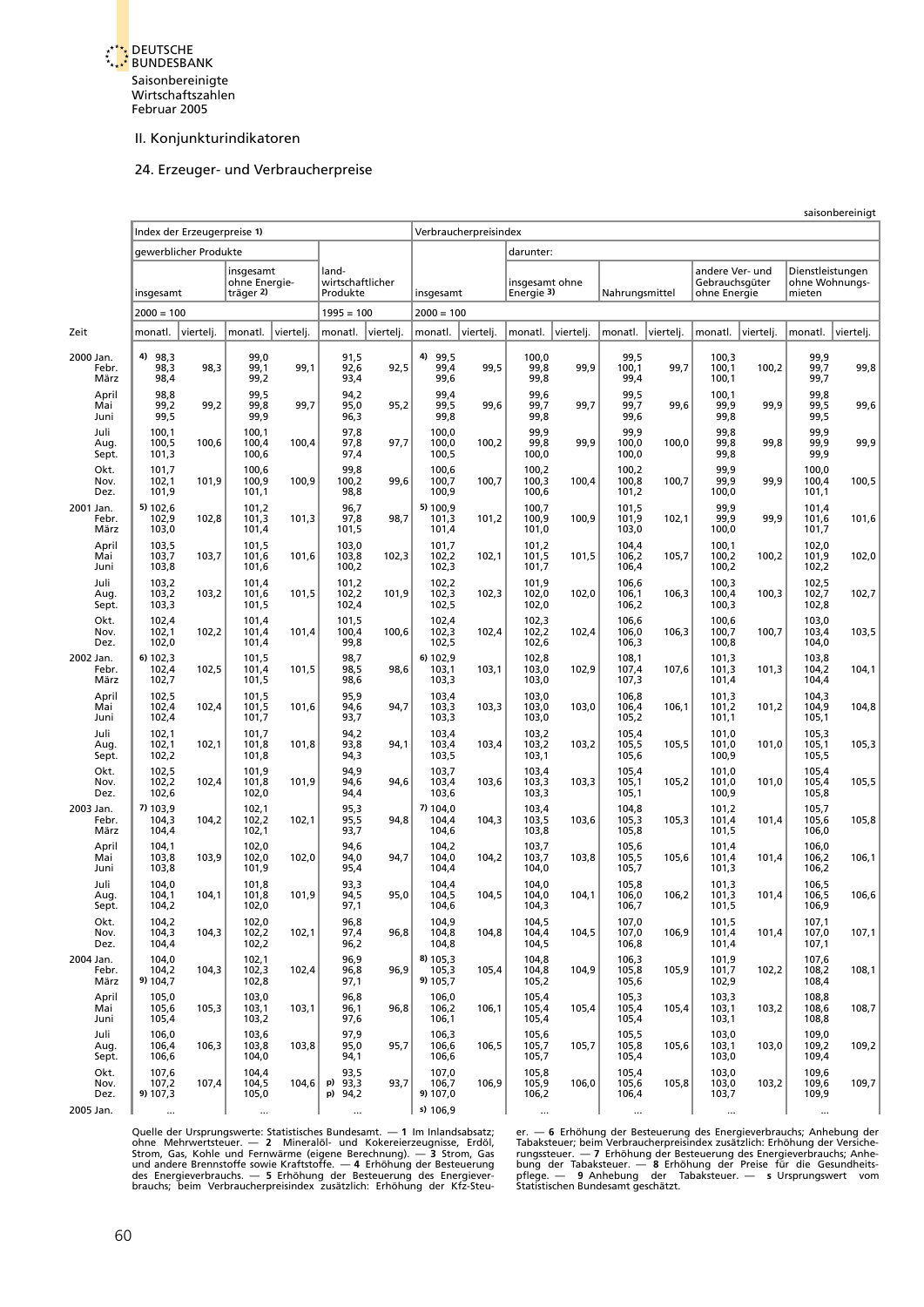### II. Konjunkturindikatoren

## 25. Preise und Durchschnittswerte im Außenhandel

<span id="page-45-0"></span>

|                            | $2000 = 100$                |           |                                    |                      |                         |           |                                    |           |                               |       |                                        | saisonbereinigt |
|----------------------------|-----------------------------|-----------|------------------------------------|----------------------|-------------------------|-----------|------------------------------------|-----------|-------------------------------|-------|----------------------------------------|-----------------|
|                            | Ausfuhr                     |           |                                    |                      | Einfuhr                 |           |                                    |           | Terms of Trade 1)             |       |                                        |                 |
|                            | Preisindex                  |           | Index der<br>Durchschnittswerte 2) |                      | Preisindex              |           | Index der<br>Durchschnittswerte 2) |           | auf Basis der<br>Preisindizes |       | auf Basis der<br>Durchschnittswerte 2) |                 |
| Zeit                       | monatlich                   | viertelj. | monatlich                          | viertelj.            | monatlich               | viertelj. | monatlich                          | viertelj. | monatlich viertelj.           |       | monatlich                              | viertelj.       |
| 1999 Mai<br>Juni           | 96,5<br>96,7                | 96,5      | 96,4<br>96,8                       | 96,0                 | 89,3<br>90,1            | 89,5      | 89,4<br>90,4                       | 90,2      | 108,1<br>107,3                | 107,9 | 107,8<br>107,1                         | 106,4           |
| Juli<br>Aug.<br>Sept.      | 96,9<br>97,1<br>97,3        | 97,1      | 96,7<br>95,2<br>95,5               | 95,8                 | 90,9<br>91,4<br>92,0    | 91,4      | 89,3<br>94,5<br>92,0               | 91,9      | 106,6<br>106,2<br>105,8       | 106,2 | 108,3<br>100,7<br>103,8                | 104,2           |
| Okt.<br>Nov.<br>Dez.       | 97,6<br>97,8<br>98,3        | 97,9      | 96,2<br>97,1<br>97,5               | 96,9                 | 92,7<br>94,0<br>95,5    | 94,1      | 91,3<br>91,8<br>94,3               | 92,4      | 105,3<br>104,0<br>102,9       | 104,1 | 105,4<br>105,8<br>103,4                | 104,9           |
| 2000 Jan.<br>Febr.<br>März | 98,5<br>98,7<br>98,8        | 98,7      | 96,5<br>97,6<br>97,0               | 97,0                 | 96,0<br>97,1<br>97,6    | 96,9      | 93,7<br>95,7<br>97,1               | 95,5      | 102,6<br>101,6<br>101,2       | 101,8 | 103,0<br>102,0<br>99,9                 | 101,6           |
| April<br>Mai<br>Juni       | 99,3<br>99,8<br>99,8        | 99,6      | 98,4<br>99,4<br>99,3               | 99,0                 | 97,5<br>99,1<br>99,6    | 98,7      | 96,8<br>98,2<br>99,8               | 98,3      | 101,8<br>100,7<br>100,2       | 100,9 | 101,7<br>101,2<br>99,5                 | 100,7           |
| Juli<br>Aug.<br>Sept.      | 100,1<br>$100,4$<br>$100,9$ | 100,5     | 100,6<br>$101,7$<br>102,5          | 101,6                | 100,0<br>101,0<br>102,7 | 101,2     | 99,6<br>$100,7$<br>102,6           | 101,0     | 100,1<br>99,4<br>98,2         | 99,2  | 101,0<br>101,0<br>99,9                 | 100,6           |
| Okt.<br>Nov.<br>Dez.       | 101,4<br>101,3<br>101,1     | 101,3     | 103,1<br>102,7<br>101,0            | 102,3                | 103,4<br>103,7<br>101,9 | 103,0     | 104,9<br>$105, 1$<br>$103, 9$      | 104,6     | 98,1<br>97,7<br>99,2          | 98,3  | 98,3<br>97,7<br>97,2                   | 97,8            |
| 2001 Jan.<br>Febr.<br>März | 100,9<br>101,0<br>101,0     | 101,0     | 101,2<br>101,8<br>101,8            | 101,6                | 101,0<br>101,4<br>100,9 | 101,1     | 103,0<br>101,3<br>100,0            | 101,5     | 99,9<br>99,6<br>100,1         | 99,9  | 98,3<br>100,5<br>101,8                 | 100,1           |
| April<br>Mai<br>Juni       | 101,2<br>101,4<br>101,4     | 101,3     | 101,4<br>105,1<br>102,8            | 103,1                | 101,4<br>102,3<br>102,9 | 102,2     | 101,9<br>$101,5$<br>101,3          | 101,6     | 99,8<br>99,1<br>98,5          | 99,1  | 99,5<br>103,5<br>101,5                 | 101,5           |
| Juli<br>Aug.<br>Sept.      | 101,4<br>101,0<br>100,8     | 101,1     | 102,1<br>101,8<br>100,6            | 101,5                | 101,7<br>100,4<br>99,8  | 100,6     | 100,8<br>99,5<br>98,1              | 99,5      | 99,7<br>100,6<br>101,0        | 100,4 | 101,3<br>102,3<br>102,5                | 102,0           |
| Okt.<br>Nov.<br>Dez.       | 100,8<br>100,7<br>100,8     | 100,8     | 98,7<br>101,2<br>101,2             | 100,3                | 98,6<br>98,3<br>98,1    | 98,3      | 96,9<br>96,7<br>95,6               | 96,4      | 102,2<br>102,4<br>102,8       | 102,5 | 101,9<br>104,7<br>105,9                | 104,0           |
| 2002 Jan.<br>Febr.<br>März | 100,8<br>100,7<br>100,8     | 100,8     | 102,7<br>101,4<br>101,0            | 101,7                | 98,4<br>98,8<br>99,1    | 98,8      | $\frac{96,5}{96,5}$<br>96,2        | 96,4      | 102,4<br>101,9<br>101,7       | 102,0 | 106,4<br>105,1<br>105,0                | 105,5           |
| April<br>Mai<br>Juni       | 100,9<br>100,8<br>100,8     | 100,8     | 100,1<br>99,6<br>99,2              | 99,6                 | 99,4<br>98,9<br>98,3    | 98,9      | 96,1<br>95,5<br>95,7               | 95,8      | 101,5<br>101,9<br>102,5       | 102,0 | 104,2<br>104,3<br>103,7                | 104,0           |
| Juli<br>Aug.<br>Sept.      | 100,8<br>100,8<br>100,8     | 100,8     | 98,1<br>95,7<br>99,5               | 97,7                 | 97,8<br>98,0<br>98,2    | 98,0      | 94,8<br>94,0<br>94,5               | 94,4      | 103,1<br>102,9<br>102,6       | 102,9 | 103,5<br>101,8<br>105,3                | 103,5           |
| Okt.<br>Nov.<br>Dez.       | 100,9<br>100,8<br>100,9     | 100,9     | 97,8<br>97,6<br>97,3               | 97,6                 | 98,3<br>97,4<br>98,0    | 97,9      | 94,9<br>94,2<br>93,4               | 94,2      | 102,6<br>103,5<br>103,0       | 103,0 | 103,1<br>103,6<br>104,2                | 103,6           |
| 2003 Jan.<br>Febr.<br>März | 101,0<br>101,0<br>100,9     | 101,0     | 99,0<br>98,8<br>98,7               | 98,8                 | 98,3<br>98,5<br>97,6    | 98,1      | 93,4<br>93,1<br>92,8               | 93,1      | 102,7<br>102,5<br>103,4       | 102,9 | 106,0<br>106,1<br>106,4                | 106,1           |
| April<br>Mai<br>Juni       | 100,8<br>100,4<br>100,2     | 100,5     | 97,9<br>96,4<br>94,4               | 96,2                 | 96,1<br>94,9<br>95,3    | 95,4      | 93,0<br>91,8<br>90,0               | 91,6      | 104,9<br>105,8<br>105,1       | 105,3 | 105,3<br>105,0<br>104,9                | 105,0           |
| Juli<br>Aug.<br>Sept.      | 100,3<br>100,4<br>100,4     | 100,4     | 95,6<br>96,3<br>96,0               | 96,0                 | 95,5<br>96,0<br>95,5    | 95,7      | 90,0<br>88,0<br>88,5               | 88,8      | 105,0<br>104,6<br>105,1       | 104,9 | 106,2<br>109,4<br>108,5                | 108,1           |
| Okt.<br>Nov.<br>Dez.       | 100,4<br>100,5<br>100,4     | 100,4     | 96,1<br>95,7<br>95,4               | 95,7                 | 95,5<br>95,6<br>95,3    | 95,5      | 87,4<br>88,2<br>84,3               | 86,6      | 105,1<br>105,1<br>105,4       | 105,2 | 110,0<br>108,5<br>113,2                | 110,5           |
| 2004 Jan.<br>Febr.<br>März | 100,3<br>100,3<br>100,7     | 100,4     | 95,9<br>94,7<br>95,2               | 95,3                 | 95,3<br>95,4<br>96,0    | 95,6      | 88,6<br>86,6<br>88,6               | 87,9      | 105,2<br>105,1<br>104,9       | 105,1 | 108,2<br>109,4<br>107,4                | 108,4           |
| April<br>Mai<br>Juni       | 101,0<br>101,2<br>101,0     | 101,1     | 95,8<br>96,0<br>96,0               | 95,9                 | 96,5<br>97,3<br>97,3    | 97,0      | 88,5<br>89,6<br>90,9               | 89,7      | 104,7<br>104,0<br>103,8       | 104,2 | 108,2<br>107,1<br>105,6                | 106,9           |
| Juli<br>Aug.<br>Sept.      | 101,2<br>101,5<br>101,4     | 101,4     | 96,2<br>95,1<br>95,7               | 95,7                 | 97,6<br>98,3<br>98,1    | 98,0      | 91,4<br>88,2<br>90,0               | 89,9      | 103,7<br>103,3<br>103,4       | 103,5 | 105,3<br>107,8<br>106,3                | 106,5           |
| Okt.<br>Nov.<br>Dez.       | 101,7<br>101,7<br>101,4     | 101,6     | 94,7<br>96,2<br>$\ddotsc$          | $\ddot{\phantom{0}}$ | 99,3<br>98,2<br>97,4    | 98,3      | 90,1<br>89,9                       |           | 102,4<br>103,6<br>104,1       | 103,4 | 105,1<br>107,0                         | $\ddotsc$       |

Quelle der Ursprungswerte: Statistisches Bundesamt. — 1 Index der Ausfuhr- (bzw. Einfuhrdurchschnittswerte). — 2 Saisonbereinigung mit Hilfe des Ver-<br>preise (bzw. Ausfuhrdurchschnittswerte) in % des Index der Einfuhrprei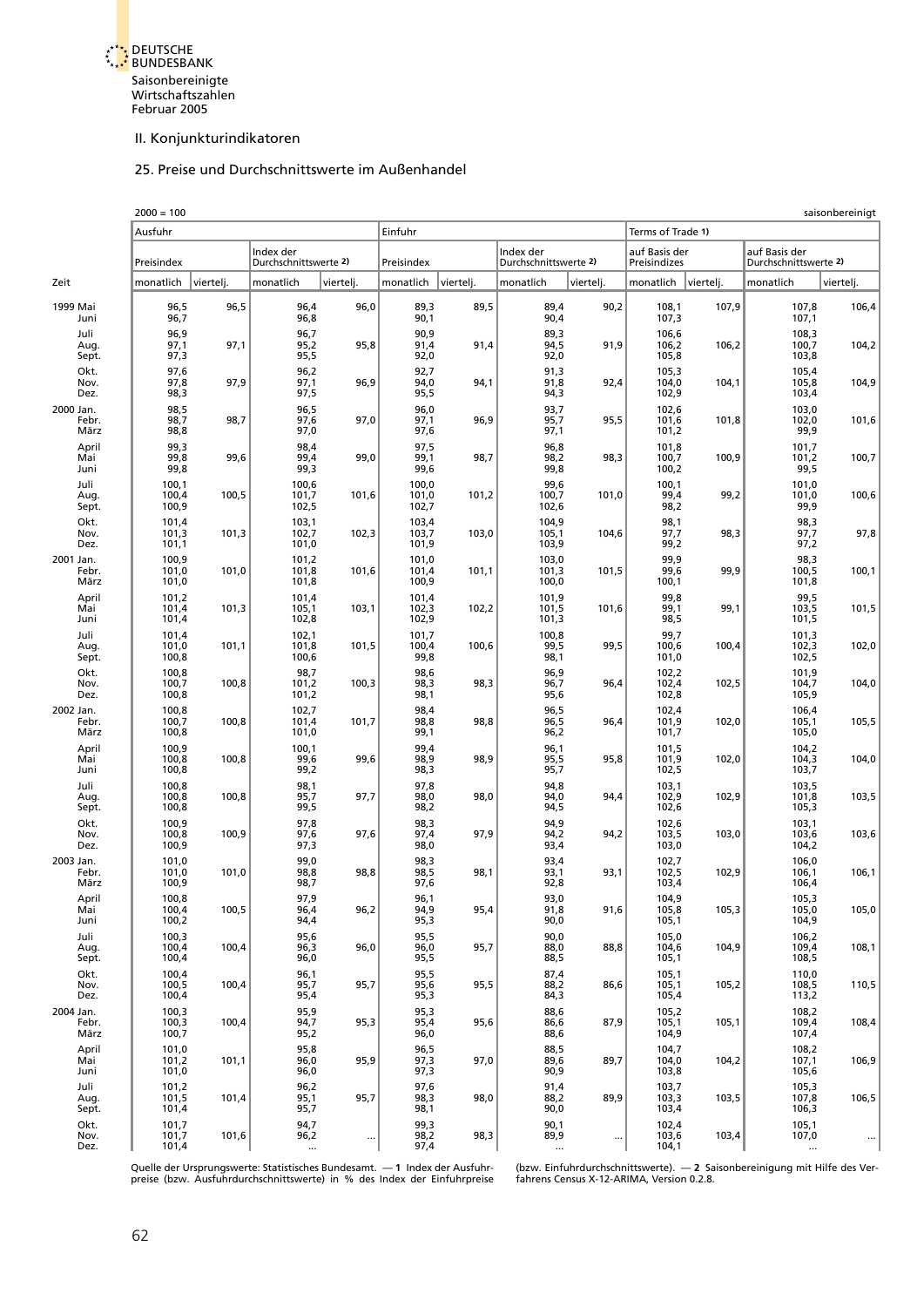#### III. Außenwirtschaft

#### 1. Leistungsbilanz

<span id="page-46-0"></span>

|                                         | DM/€                                                                                                                                   |                                                      |                                                                                                                                                  |                                                                                                                                       | saisonbereinigt +)                                                                                                                     |
|-----------------------------------------|----------------------------------------------------------------------------------------------------------------------------------------|------------------------------------------------------|--------------------------------------------------------------------------------------------------------------------------------------------------|---------------------------------------------------------------------------------------------------------------------------------------|----------------------------------------------------------------------------------------------------------------------------------------|
|                                         |                                                                                                                                        | Komponenten<br>(ohne Ergänzungen zum Warenverkehr)   |                                                                                                                                                  |                                                                                                                                       |                                                                                                                                        |
| Zeit                                    | Leistungsbilanz 1) 2)                                                                                                                  | Außenhandel 2)                                       | Dienstleistungen                                                                                                                                 | Erwerbs- und<br>Vermögenseinkommen                                                                                                    | Laufende<br>Übertragungen (A)                                                                                                          |
|                                         |                                                                                                                                        |                                                      | Mrd DM                                                                                                                                           |                                                                                                                                       |                                                                                                                                        |
| 1990 4.Vj.                              | 7,70                                                                                                                                   | 14,51                                                | 6,46                                                                                                                                             | 9,77                                                                                                                                  | 8,92<br>$\qquad \qquad -$                                                                                                              |
| 1991 1.Vj.<br>2.Vj.<br>3.Vj.<br>4.Vj.   | 10,50<br>13,02<br>$\qquad \qquad -$<br>6,04<br>$\overline{\phantom{a}}$<br>6,06<br>$\overline{a}$                                      | 9,32<br>1,52<br>3,93<br>11,17                        | 8,20<br>5,64<br>$\overline{\phantom{0}}$<br>6,84<br>$\overline{\phantom{a}}$<br>10,98<br>$\overline{\phantom{0}}$                                | 11,74<br>5,71<br>8,85<br>7,27                                                                                                         | 22,44<br>10,57<br>$\overline{\phantom{0}}$<br>11,73<br>$\overline{a}$<br>12,89<br>Ē,                                                   |
| 1992 1.Vj.<br>2.Vj.<br>3.Vj.<br>4.Vj.   | 9,78<br>$\overline{\phantom{0}}$<br>9,32<br>$\qquad \qquad -$<br>3,32<br>$\overline{\phantom{0}}$<br>7,59<br>$\overline{\phantom{0}}$  | 9,06<br>5,83<br>11,85<br>7,20                        | 10,87<br>$\overline{\phantom{a}}$<br>10,59<br>$\overline{\phantom{a}}$<br>10,87<br>$\overline{\phantom{a}}$<br>12,64<br>$\overline{\phantom{0}}$ | 7,98<br>7,62<br>7,33<br>10,53                                                                                                         | 15,25<br>$\overline{\phantom{0}}$<br>12,03<br>$\overline{\phantom{0}}$<br>11,75<br>$\overline{\phantom{0}}$<br>11,99<br>$\overline{a}$ |
| 1993 1.Vj.<br>2.Vj.<br>3.Vj.<br>4.Vj.   | 4,30<br>$\overline{\phantom{0}}$<br>3,51<br>$\qquad \qquad -$<br>7,39<br>$\overline{\phantom{a}}$<br>9,51<br>$\overline{\phantom{0}}$  | 3)<br>15,68<br>13,79<br>12,46<br>17,25               | 12,69<br>13,30<br>$\overline{\phantom{a}}$<br>11,97<br>$\overline{\phantom{a}}$<br>14,50<br>$\overline{\phantom{0}}$                             | 7,49<br>9,91<br>5,63<br>3,57                                                                                                          | 13,98<br>12,84<br>$\overline{\phantom{0}}$<br>13,37<br>$\overline{a}$<br>14,82<br>$\overline{\phantom{0}}$                             |
| 1994 1.Vj.<br>2.Vj.<br>3.Vj.<br>4.Vj.   | 8,96<br>6,58<br>$\overline{\phantom{0}}$<br>13,61<br>$\overline{\phantom{0}}$<br>17,00<br>$\overline{\phantom{0}}$                     | 16,51<br>21,31<br>17,64<br>16,23                     | 13,78<br>$\overline{\phantom{0}}$<br>15,45<br>$\overline{\phantom{a}}$<br>16,63<br>$\qquad \qquad -$<br>17,07                                    | 2,00<br>2,67<br>0,95<br>0,01                                                                                                          | 13,72<br>Ē,<br>14,95<br>$\overline{\phantom{0}}$<br>15,50<br>$\overline{a}$<br>15,26<br>$\overline{a}$                                 |
| 1995 1.Vj.<br>2.Vj.<br>3.Vj.<br>4.Vj.   | 8,01<br>7,99<br>$\overline{\phantom{0}}$<br>8,56<br>$\overline{\phantom{0}}$<br>12,95<br>$\overline{\phantom{a}}$                      | 19,95<br>21,87<br>21,15<br>22,71                     | 15,54<br>16,47<br>$\overline{\phantom{a}}$<br>16,03<br>$\overline{\phantom{0}}$<br>15,81<br>$\overline{\phantom{a}}$                             | 0,31<br>2,25<br>0,48<br>2,21                                                                                                          | 11,88<br>$\overline{a}$<br>14,41<br>$\overline{\phantom{0}}$<br>13,57<br>$\overline{a}$<br>15,62<br>$\overline{a}$                     |
| 1996 1.Vi.<br>2.Vj.<br>3.Vj.<br>4.Vj.   | 2,74<br>$\overline{\phantom{0}}$<br>8,45<br>$\overline{\phantom{0}}$<br>5,32<br>$\qquad \qquad -$<br>3,73<br>$\overline{\phantom{0}}$  | 20,74<br>22,67<br>27,02<br>28,35                     | 13,79<br>$\overline{\phantom{0}}$<br>15,69<br>$\overline{\phantom{a}}$<br>17,30<br>$\overline{\phantom{a}}$<br>17,73<br>$\overline{\phantom{0}}$ | 3,78<br>1,16<br>3,66<br>0,58                                                                                                          | 11,95<br>$\overline{\phantom{0}}$<br>15,83<br>$\overline{a}$<br>10,71<br>$\overline{a}$<br>12,64<br>$\overline{a}$                     |
| 1997 1.Vj.<br>2.Vj.<br>3.Vj.<br>4.Vj.   | 11,89<br>3,34<br>$\overline{\phantom{0}}$<br>1,59<br>$\overline{a}$<br>2,00                                                            | 24,05<br>28,61<br>31,77<br>33,06                     | 18,12<br>16,76<br>$\qquad \qquad -$<br>17,61<br>16,61<br>$\overline{\phantom{a}}$                                                                | 1,36<br>0,52<br>0,27<br>1,42                                                                                                          | 14,10<br>$\overline{\phantom{0}}$<br>13,17<br>$\overline{a}$<br>14,21<br>$\overline{a}$<br>11,36<br>$\overline{\phantom{0}}$           |
| 1998 1.Vj.<br>2.Vj.<br>3.Vj.<br>4.Vj.   | 10,35<br>$\overline{\phantom{0}}$<br>2,18<br>$\qquad \qquad -$<br>3,87<br>$\overline{\phantom{a}}$<br>5,88<br>$\overline{\phantom{0}}$ | 29,61<br>33,76<br>31,20<br>31,59                     | 17,86<br>$\overline{\phantom{0}}$<br>18,96<br>$\overline{\phantom{a}}$<br>18,28<br>$\overline{\phantom{a}}$<br>20,10<br>$\overline{\phantom{0}}$ | 3,16<br>$\overline{\phantom{0}}$<br>4,92<br>$\overline{\phantom{0}}$<br>2,24<br>$\qquad \qquad -$<br>3,58<br>$\overline{\phantom{0}}$ | 17,28<br>Ē,<br>10,33<br>$\overline{a}$<br>12,91<br>$\overline{a}$<br>12,92<br>Ē,                                                       |
| 1999 1.Vj.<br>2.Vj.<br>3.Vj.<br>4.Vj.   | 14,75<br>$\overline{\phantom{0}}$<br>2,91<br>14,84<br>$\overline{\phantom{0}}$<br>12,99<br>$\overline{\phantom{0}}$                    | 30,86<br>29,32<br>29,65<br>36,10                     | 22,84<br>$\overline{\phantom{a}}$<br>20,87<br>$\overline{\phantom{0}}$<br>21,71<br>$\overline{\phantom{a}}$<br>24,68<br>$\overline{\phantom{0}}$ | 6,02<br>$\overline{\phantom{0}}$<br>1,66<br>6,49<br>7,86                                                                              | 11,79<br>$\overline{\phantom{0}}$<br>10,91<br>13,20<br>$\overline{\phantom{0}}$<br>13,05<br>$\overline{\phantom{0}}$                   |
|                                         |                                                                                                                                        |                                                      | Mrd€                                                                                                                                             |                                                                                                                                       |                                                                                                                                        |
| 1999 1.Vj.<br>2.Vj.<br>3.Vj.<br>4.Vj.   | 7,54<br>1,49<br>$\overline{\phantom{0}}$<br>7,59<br>$\overline{a}$<br>6,64<br>$\overline{\phantom{0}}$                                 | 15,78<br>14,99<br>15,16<br>18,46                     | 11,68<br>10,67<br>$\qquad \qquad -$<br>11,10<br>12,62<br>$\overline{\phantom{0}}$                                                                | 3,08<br>0,85<br>3,32<br>4,02                                                                                                          | 6,03<br>5,58<br>6,75<br>Ē,<br>6,67<br>Ē,                                                                                               |
| 2000 1.Vj.<br>2.Vj.<br>3.Vj.<br>4.Vj.   | 3,94<br>5,10<br>$\overline{\phantom{0}}$<br>11,18<br>9,77                                                                              | 16,19<br>15,79<br>12,74<br>14,38                     | 11,33<br>12,43<br>$\overline{\phantom{a}}$<br>12,27<br>13,54                                                                                     | 0,41<br>0,31<br>3,71<br>0, 19                                                                                                         | 6,73<br>7,13<br>$\overline{\phantom{0}}$<br>6,44<br>8,07                                                                               |
| 2001 1.Vj.<br>2.Vj.<br>3.Vj.<br>4.Vj.   | 0,25<br>8,17<br>2,81<br>6,75                                                                                                           | 22,45<br>21,35<br>25,49<br>27,06                     | 13,86<br>13,61<br>12,51<br>$\overline{\phantom{a}}$<br>10,89                                                                                     | 0,04<br>6,33<br>3,33<br>$\overline{\phantom{0}}$<br>1,36                                                                              | 6,59<br>8,32<br>5,35<br>7,15<br>$\overline{a}$                                                                                         |
| 2002 1.Vj.<br>2.Vj.<br>3.Vj.<br>4.Vj.   | 11,35<br>7,13<br>15,17<br>12,95                                                                                                        | 34,05<br>30,51<br>35,41<br>34,06                     | 10,93<br>8,93<br>8,87<br>$\overline{\phantom{0}}$<br>8,38                                                                                        | 3,84<br>4,74<br>4,73<br>3,17                                                                                                          | 6,60<br>8,55<br>Ē,<br>5,38<br>7,34                                                                                                     |
| 2003 1.Vj.<br>2.Vj.<br>3.Vj.<br>4.Vj.   | 10,32<br>4,76<br>16,65<br>16,71                                                                                                        | 29,43<br>28,89<br>38,61<br>34,20                     | 8,20<br>8,69<br>9,18<br>8,78                                                                                                                     | 1,59<br>6,12<br>3,53<br>0,49                                                                                                          | 6,95<br>7,69<br>7,97<br>6,16<br>Ē,                                                                                                     |
| 2004 1.Vj.<br>2.Vj.<br>3.Vj.<br>4.Vj. p | 21,62<br>r)<br>r)<br>22,69<br>r)<br>14,46<br>19,41                                                                                     | 40,01<br>r)<br>r)4)<br>41,59<br>r)<br>37,08<br>36,68 | 8,90<br>7,79<br>9,30<br>10,66<br>$-$                                                                                                             | 0,87<br>2,33<br>3,20<br>2,86                                                                                                          | 6,81<br>6,78<br>7,21<br>$\qquad \qquad -$<br>6, 13<br>$\overline{\phantom{a}}$                                                         |

Quelle der Ursprungswerte für den Außenhandel: Statistisches Bundes-heit behaftet. — 3 Ab Anfang 1993 einschl. der Zuschätzungen für den Andenhandel: Statistisches Bundes-amt. — 4 Mit Hilfe des Verfahrens Census X-12-ARIMA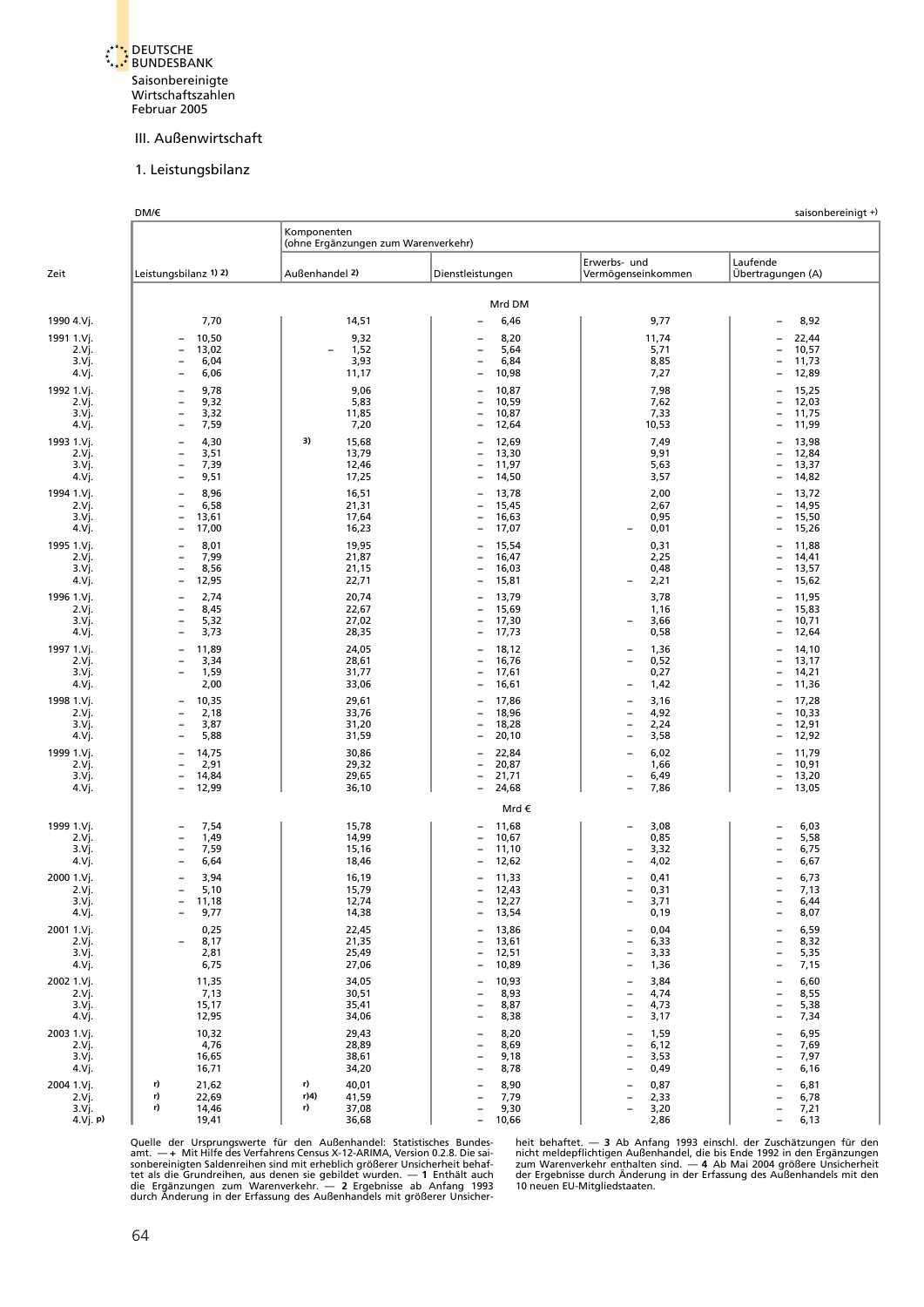#### III. Außenwirtschaft

### 2. Außenhandel – Gesamtübersicht

<span id="page-47-0"></span>

|                                              | Mrd €                   |           |                         |           |                         |           |                            |                      |                            |           |                           | saisonbereinigt +)   |
|----------------------------------------------|-------------------------|-----------|-------------------------|-----------|-------------------------|-----------|----------------------------|----------------------|----------------------------|-----------|---------------------------|----------------------|
|                                              | Werte                   |           |                         |           |                         |           | Volumen 1)                 |                      |                            |           |                           |                      |
|                                              | Ausfuhr                 |           | Einfuhr                 |           | Saldo 2)                |           | Ausfuhr                    |                      | Einfuhr                    |           | Saldo 2)                  |                      |
| Zeit                                         | monatlich               | viertelj. | monatlich               | viertelj. | monatlich               | viertelj. | monatlich                  | viertelj.            | monatlich                  | viertelj. | monatlich                 | viertelj.            |
| 1999 Nov.<br>Dez.                            | 45,84<br>43,94          | 132,69    | 38,93<br>37,82          | 114,23    | 6,91<br>6,12            | 18,46     | 47,21<br>45,07             | 136,88               | 42,41<br>40,11             | 123,57    | 4,80<br>4,96              | 13,31                |
| 2000 Jan.<br>Febr.<br>März                   | 45,56<br>46,10<br>48,18 | 139,84    | 41,29<br>39,55<br>42,81 | 123,65    | 4,27<br>6,55<br>5,37    | 16,19     | 47,21<br>47,23<br>49,67    | 144,11               | 44,07<br>41,33<br>44,09    | 129,49    | 3,14<br>5,90<br>5,58      | 14,62                |
| April<br>Mai<br>Juni                         | 47,25<br>49,17<br>49,59 | 146,01    | 41,62<br>45,03<br>43,57 | 130,22    | 5,63<br>4,14<br>6,02    | 15,79     | 48,02<br>49,47<br>49,94    | 147,43               | 43,00<br>45,86<br>43,66    | 132,52    | 5,02<br>3,61<br>6,28      | 14,91                |
| Juli<br>Aug.<br>Sept.                        | 50,16<br>49,99<br>50,52 | 150,67    | 45,05<br>46,76<br>46,12 | 137,93    | 5,11<br>3,23<br>4,40    | 12,74     | 49,86<br>49,15<br>49,29    | 148,30               | 45,23<br>46,43<br>44,95    | 136,61    | 4,63<br>2,72<br>4,34      | 11,69                |
| Okt.<br>Nov.<br>Dez.                         | 54,82<br>53,08<br>52,43 | 160,33    | 48,16<br>48,91<br>48,88 | 145,95    | 6,66<br>4,17<br>3,55    | 14,38     | 53,17<br>51,68<br>51,91    | 156,76               | 45,91<br>46,54<br>47,05    | 139,50    | 7,26<br>5,14<br>4,86      | 17,26                |
| 2001 Jan.<br>Febr.<br>März                   | 54,18<br>53,84<br>52,72 | 160,74    | 47,34<br>46,92<br>44,03 | 138,29    | 6,84<br>6,92<br>8,69    | 22,45     | 53,54<br>52,89<br>51,79    | 158,22               | 45,96<br>46,32<br>44,03    | 136,31    | 7,58<br>6,57<br>7,76      | 21,91                |
| April<br>Mai<br>Juni                         | 53,71<br>52,91<br>53,74 | 160,36    | 47,35<br>45,03<br>46,63 | 139,01    | 6,36<br>7,88<br>7,11    | 21,35     | 52,97<br>50,34<br>52,28    | 155,59               | 46,47<br>44,36<br>46,03    | 136,86    | 6,50<br>5,98<br>6,25      | 18,73                |
| Juli<br>Aug.<br>Sept.                        | 54,10<br>54,49<br>52,62 | 161,21    | 46,02<br>44,89<br>44,81 | 135,72    | 8,08<br>9,60<br>7,81    | 25,49     | 52,99<br>53,53<br>52,31    | 158,83               | 45,65<br>45,12<br>45,68    | 136,45    | 7,34<br>8,41<br>6,63      | 22,38                |
| Okt.<br>Nov.<br>Dez.                         | 53,75<br>51,20<br>53,78 | 158,73    | 44,66<br>44,43<br>42,58 | 131,67    | 9,09<br>6,77<br>11,20   | 27,06     | 54,46<br>50,59<br>53,14    | 158,19               | 46,09<br>45,95<br>44,54    | 136,58    | 8,37<br>4,64<br>8,60      | 21,61                |
| 2002 Jan.<br>Febr.<br>März                   | 52,48<br>53,64<br>54,29 | 160,41    | 40,80<br>43,14<br>42,42 | 126,36    | 11,68<br>10,50<br>11,87 | 34,05     | 51,10<br>52,90<br>53,75    | 157,75               | 42,28<br>44,70<br>44,10    | 131,08    | 8,82<br>8,20<br>9,65      | 26,67                |
| April<br>Mai<br>Juni                         | 53,80<br>51,34<br>55,57 | 160,71    | 44,28<br>40,65<br>45,27 | 130,20    | 9,52<br>10,69<br>10,30  | 30,51     | 53,75<br>51,55<br>56,02    | 161,32               | 46,08<br>42,57<br>47,30    | 135,95    | 7,67<br>8,98<br>8,72      | 25,37                |
| Juli<br>Aug.<br>Sept.                        | 53,06<br>56,11<br>56,72 | 165,89    | 41,68<br>44,57<br>44,23 | 130,48    | 11,38<br>11,54<br>12,49 | 35,41     | 54,09<br>58,63<br>57,01    | 169,73               | 43,97<br>47,41<br>46,80    | 138,18    | 10,12<br>11,22<br>10,21   | 31,55                |
| Okt.<br>Nov.<br>Dez.                         | 55,38<br>56,55<br>55,30 | 167,23    | 44,45<br>44,54<br>44,18 | 133,17    | 10,93<br>12,01<br>11,12 | 34,06     | 56,63<br>57,94<br>56,83    | 171,40               | 46,84<br>47,28<br>47,30    | 141,42    | 9,79<br>10,66<br>9,53     | 29,98                |
| 2003 Jan.<br>Febr.<br>März                   | 56,03<br>54,90<br>54,43 | 165,36    | 45,95<br>44,72<br>45,26 | 135,93    | 10,08<br>10,18<br>9,17  | 29,43     | 56,60<br>55,57<br>55,15    | 167,32               | 49,20<br>48,03<br>48,77    | 146,00    | 7,40<br>7,54<br>6,38      | 21,32                |
| April<br>Mai<br>Juni                         | 53,02<br>54,35<br>54,27 | 161,64    | 44,20<br>43,88<br>44,67 | 132,75    | 8,82<br>10,47<br>9,60   | 28,89     | 54,16<br>56,38<br>57,49    | 168,03               | 47,53<br>47,80<br>49,63    | 144,96    | 6,63<br>8,58<br>7,86      | 23,07                |
| Juli<br>Aug.<br>Sept.                        | 55,56<br>55,95<br>58,38 | 169,89    | 43,33<br>44,11<br>43,84 | 131,28    | 12,23<br>11,84<br>14,54 | 38,61     | 58,12<br>58,10<br>60,81    | 177,03               | 48,14<br>50, 13<br>49,54   | 147,81    | 9,98<br>7,97<br>11,27     | 29,22                |
| Okt.<br>Nov.<br>Dez.                         | 55,06<br>57,02<br>58,06 | 170,14    | 44,61<br>46,61<br>44,72 | 135,94    | 10,45<br>10,41<br>13,34 | 34,20     | 57,29<br>59,58<br>60,86    | 177,73               | 51,04<br>52,85<br>53,05    | 156,94    | 6,25<br>6,73<br>7,81      | 20,79                |
| 3)<br>2004 Jan.<br>3)<br>Febr.<br>3)<br>März | 59,60<br>57,98<br>58,92 | 176,50    | 45,73<br>46,09<br>44,67 | 136,49    | 13,87<br>11,89<br>14,25 | 40,01     | 62,15<br>61,22<br>61,89    | 185,26               | 51,61<br>53,22<br>50,42    | 155,25    | 10,54<br>8,00<br>11,47    | 30,01                |
| April<br>3)<br>3)4)<br>Mai<br>3)<br>Juni     | 60,58<br>61,89<br>59,43 | 181,90    | 46,47<br>47,34<br>46,50 | 140,31    | 14,11<br>14,55<br>12,93 | 41,59     | 63,24<br>64,47<br>61,91    | 189,62               | 52,51<br>52,83<br>51,16    | 156,50    | 10,73<br>11,64<br>10,75   | 33,12                |
| Juli<br>3)<br>3)<br>Aug.<br>3)<br>Sept.      | 61,32<br>60,70<br>61,27 | 183,29    | 48,82<br>48,32<br>49,07 | 146,21    | 12,50<br>12,38<br>12,20 | 37,08     | 63,74<br>63,83<br>64,02    | 191,59               | 53,41<br>54,78<br>54,52    | 162,71    | 10,33<br>9,05<br>9,50     | 28,88                |
| 3)<br>Okt.<br>Nov.<br>p)<br>Dez.             | 61,85<br>62,19<br>59,71 | 183,75    | 49,38<br>50,45<br>47,24 | 147,07    | 12,47<br>11,74<br>12,47 | 36,68     | 65,31<br>64,65<br>$\ldots$ | $\ddot{\phantom{0}}$ | 54,81<br>56,12<br>$\ldots$ | $\cdots$  | 10,50<br>8,53<br>$\ldots$ | $\ddot{\phantom{0}}$ |

Quelle der Ursprungswerte: Statistisches Bundesamt. — + Mit Hilfe des Ver-ben für die Eckwerte enthalten von Januar bis Oktober 2004 Korrekturen,<br>Verwendung von Durchschnittswertindizes auf Basis 2000 = 100. — 2 Die vorlie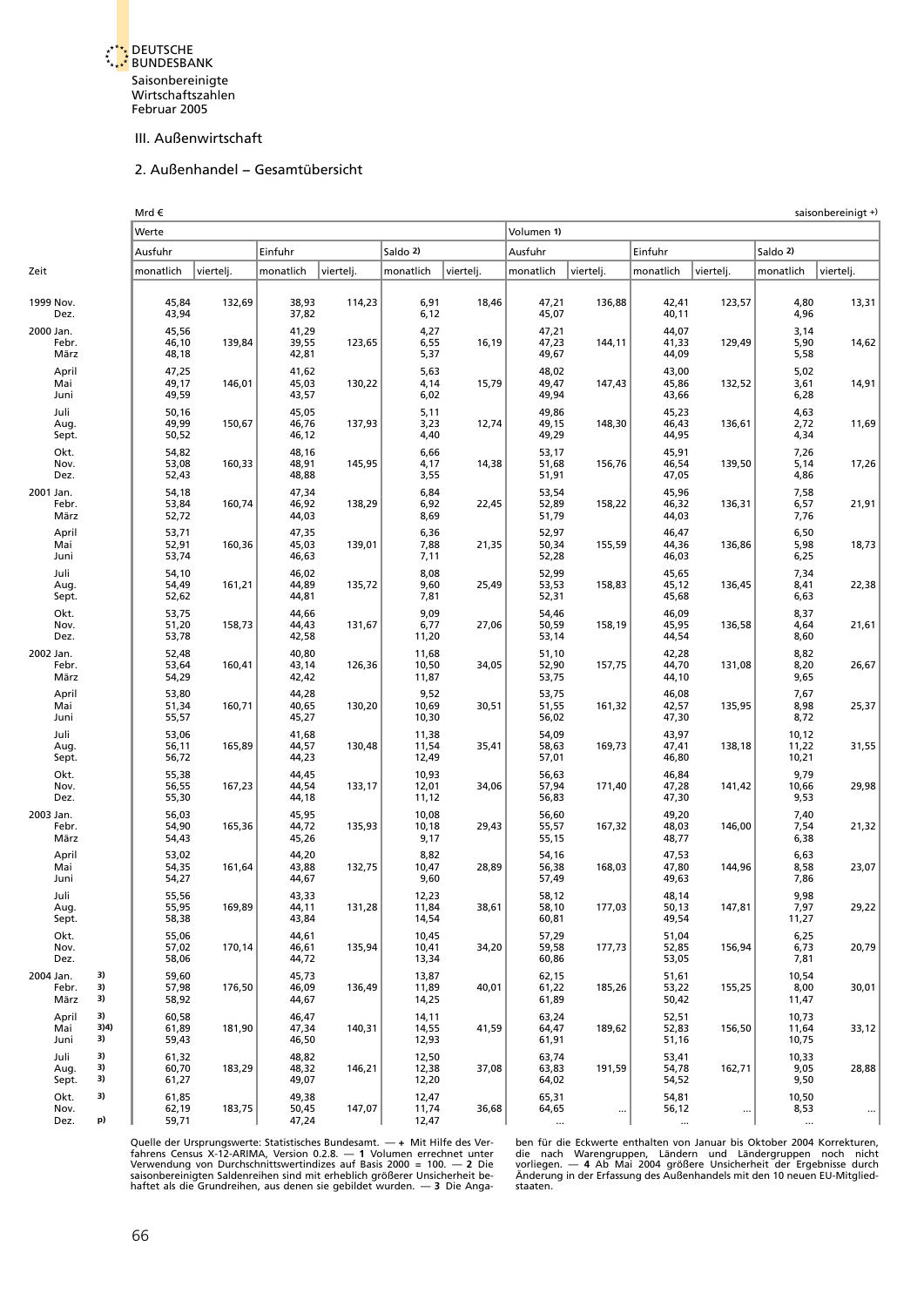

### 3. Ausfuhr nach Ländergruppen \*)

<span id="page-48-0"></span>

|                            | Werte, Mrd €               |        |                            |        |                         |       |                       |       |                         |       |                      |       |                      |       | saisonbereinigt +)   |      |
|----------------------------|----------------------------|--------|----------------------------|--------|-------------------------|-------|-----------------------|-------|-------------------------|-------|----------------------|-------|----------------------|-------|----------------------|------|
|                            | Europäische Länder         |        |                            |        |                         |       |                       |       | Außereuropäische Länder |       |                      |       |                      |       |                      |      |
|                            |                            |        |                            |        | darunter:               |       |                       |       |                         |       | darunter:            |       |                      |       |                      |      |
|                            |                            |        | EU-                        |        | EWU-                    |       | andere<br>europäische |       |                         |       |                      |       |                      |       | OPEC-                |      |
|                            | insgesamt (R)              |        | Länder (25) (R)            |        | Länder                  |       | Länder                |       | insgesamt (R)           |       | USA (R)              |       | Asien (R)            |       | Länder               |      |
| Zeit                       | monatlich viertelj.        |        | monatlich viertelj.        |        | monatlich viertelj.     |       | monatlich viertelj.   |       | monatlich viertelj.     |       | monatlich viertelj.  |       | monatlich viertelj.  |       | monatlich viertelj.  |      |
| 1999 Dez.                  | 32,43                      |        | 28,50                      |        | 19,64                   |       | 3,93                  |       | 11,40                   |       | 4,68                 |       | 4,29                 |       | 0,77                 |      |
| 2000 Jan.<br>Febr.<br>März | 33,47<br>33,81<br>35,60    | 102.88 | 29,50<br>29,69<br>31,37    | 90,56  | 20,82<br>20,54<br>21,78 | 63,14 | 3,97<br>4,12<br>4,23  | 12,32 | 11,99<br>12,18<br>12,46 | 36,63 | 4,52<br>4,82<br>5,00 | 14,34 | 4,46<br>4,57<br>4,83 | 13,86 | 0,73<br>0,77<br>0,85 | 2,35 |
| April<br>Mai<br>Juni       | 34,65<br>36,53<br>35,90    | 107,08 | 30,41<br>32,17<br>31,37    | 93,95  | 21,33<br>22,31<br>21,45 | 65,09 | 4,24<br>4,36<br>4,53  | 13,13 | 12,50<br>12,48<br>13,59 | 38,57 | 4,75<br>5,06<br>5,29 | 15,10 | 4,79<br>4,94<br>5,44 | 15,17 | 0,80<br>0,83<br>0,93 | 2,56 |
| Juli<br>Aug.<br>Sept.      | 36,64<br>36,59<br>36,73    | 109,96 | 32,00<br>31,98<br>32,16    | 96,14  | 22,29<br>21,93<br>22,14 | 66,36 | 4,64<br>4,61<br>4,57  | 13,82 | 13,35<br>13,23<br>13,65 | 40,23 | 5,36<br>5,30<br>4,95 | 15,61 | 5,28<br>5,53<br>5,58 | 16,39 | 0,92<br>0,91<br>0,95 | 2,78 |
| Okt.<br>Nov.<br>Dez.       | 39,98<br>38,91<br>38,15    | 117,04 | 34,93<br>34,15<br>33,41    | 102,49 | 23,83<br>23,40<br>22,98 | 70,21 | 5,05<br>4,76<br>4,74  | 14,55 | 14,66<br>14,04<br>14,09 | 42,79 | 5,72<br>5,46<br>5,46 | 16,64 | 6,08<br>5,65<br>5,67 | 17,40 | 1,04<br>0,94<br>1,03 | 3,01 |
| 2001 Jan.<br>Febr.<br>März | 38,64<br>39,12<br>38,17    | 115,93 | 33,82<br>34,12<br>33,23    | 101,17 | 23,65<br>23,83<br>22,79 | 70,27 | 4,82<br>5,00<br>4,94  | 14,76 | 15,45<br>14,59<br>14,43 | 44,47 | 6,30<br>5,56<br>5,56 | 17,42 | 5,81<br>5,62<br>5,85 | 17,28 | 1,02<br>1,04<br>1,09 | 3,15 |
| April<br>Mai<br>Juni       | 38,51<br>38,38<br>38,50    | 115,39 | 33,71<br>33,31<br>33,31    | 100,33 | 23,47<br>22,88<br>22,89 | 69,24 | 4,80<br>5,07<br>5,19  | 15,06 | 15,10<br>14,38<br>15,10 | 44,58 | 5,76<br>5,59<br>6,13 | 17,48 | 5,82<br>5,88<br>5,82 | 17,52 | 1,10<br>1,14<br>1,16 | 3,40 |
| Juli<br>Aug.<br>Sept.      | 39,31<br>40,08<br>37,72    | 117,11 | 34,25<br>34,83<br>33,05    | 102,13 | 23,38<br>23,79<br>22,40 | 69,57 | 5,06<br>5,25<br>4,67  | 14,98 | 14,64<br>14,28<br>14,78 | 43,70 | 5,90<br>5,80<br>5,51 | 17,21 | 5,77<br>5,91<br>5,52 | 17,20 | 1,20<br>1,21<br>1,12 | 3,53 |
| Okt.<br>Nov.<br>Dez.       | 38,93<br>37,28<br>38,54    | 114,75 | 33,86<br>32,43<br>33,31    | 99,60  | 22,71<br>21,84<br>22,69 | 67,24 | 5,07<br>4,85<br>5,23  | 15,15 | 14,69<br>13,75<br>15,11 | 43,55 | 5,63<br>4,93<br>5,68 | 16,24 | 5,85<br>5,56<br>6,00 | 17,41 | 1,19<br>1,23<br>1,24 | 3,66 |
| 2002 Jan.<br>Febr.<br>März | 37,59<br>38,54<br>38,50    | 114,63 | 32,62<br>32,90<br>33,22    | 98,74  | 22,34<br>22,31<br>22,51 | 67,16 | 4,97<br>5,64<br>5,28  | 15,89 | 14,74<br>14,99<br>15,67 | 45,40 | 5,56<br>5,64<br>6,10 | 17,30 | 5,78<br>5,95<br>6,18 | 17,91 | 1,18<br>1,28<br>1,26 | 3,72 |
| April<br>Mai<br>Juni       | 38,59<br>37,22<br>40,41    | 116,22 | 33,41<br>32,13<br>35,15    | 100,69 | 23,02<br>21,95<br>23,85 | 68,82 | 5,18<br>5,09<br>5,26  | 15,53 | 15,06<br>13,98<br>15,04 | 44,08 | 5,60<br>5,41<br>5,55 | 16,56 | 6,16<br>5,84<br>6,42 | 18,42 | 1,40<br>1,21<br>1,28 | 3,89 |
| Juli<br>Aug.<br>Sept.      | 38,59<br>40,99<br>40,88    | 120,46 | 33,70<br>35,66<br>35,50    | 104,86 | 22,86<br>23,82<br>23,44 | 70,12 | 4,89<br>5,33<br>5,38  | 15,60 | 14,33<br>14,98<br>15,73 | 45,04 | 5,76<br>6,25<br>5,94 | 17,95 | 5,67<br>6,18<br>6,42 | 18,27 | 1,09<br>1,21<br>1,24 | 3,54 |
| Okt.<br>Nov.<br>Dez.       | 40,13<br>40,85<br>40,37    | 121,35 | 34,78<br>35,47<br>35,15    | 105.40 | 23,15<br>23,99<br>23,88 | 71,02 | 5,35<br>5,38<br>5,22  | 15,95 | 15,05<br>15,57<br>14,79 | 45,41 | 5,77<br>5,71<br>5,47 | 16,95 | 6,22<br>6,37<br>6,32 | 18,91 | 1,23<br>1,28<br>1,16 | 3,67 |
| 2003 Jan.<br>Febr.<br>März | 40,25<br>39,95<br>40,75    | 120,95 | 34,41<br>34,61<br>35,94    | 104,96 | 23,07<br>23,36<br>24,66 | 71,09 | 5,84<br>5,34<br>4,81  | 15,99 | 15,65<br>14,85<br>13,58 | 44,08 | 5,73<br>5,48<br>5,16 | 16,37 | 6,53<br>6,36<br>5,81 | 18,70 | 1,24<br>1,20<br>1,09 | 3,53 |
| April<br>Mai<br>Juni       | 38,90<br>39,96<br>40,11    | 118,97 | 33,45<br>34,48<br>34,54    | 102,47 | 22,94<br>23,62<br>23,16 | 69,72 | 5,45<br>5,48<br>5,57  | 16,50 | 13,98<br>14,27<br>14,04 | 42,29 | 5,00<br>5,25<br>5,05 | 15,30 | 6,20<br>6,41<br>6,31 | 18,92 | 1,06<br>1,20<br>1,16 | 3,42 |
| Juli<br>Aug.<br>Sept.      | 41,08<br>41,20<br>43,21    | 125,49 | 35,60<br>35,65<br>37,76    | 109,01 | 23,77<br>23,84<br>25,51 | 73,12 | 5,48<br>5,55<br>5,45  | 16,48 | 14,37<br>14,63<br>15,06 | 44,06 | 4,89<br>5,12<br>5,40 | 15,41 | 6,29<br>6,60<br>6,58 | 19,47 | 1,17<br>1,41<br>1,18 | 3,76 |
| Okt.<br>Nov.<br>Dez.       | 41,28<br>42,39<br>43,21    | 126,88 | 36,34<br>37,01<br>37,72    | 111,07 | 24,50<br>25,44<br>25,43 | 75,37 | 4,94<br>5,38<br>5,49  | 15,81 | 13,67<br>14,52<br>14,68 | 42,87 | 4,95<br>5,02<br>5,06 | 15,03 | 6,00<br>6,58<br>6,47 | 19,05 | 1,11<br>1,13<br>1,18 | 3,42 |
| 2004 Jan.<br>Febr.<br>März | 43,73<br>42,87<br>44,25    | 130,85 | 37,13<br>37,05<br>38,26    | 112,44 | 25,24<br>24,99<br>25,83 | 76,06 | 6,60<br>5,82<br>5,99  | 18,41 | 15,96<br>15,21<br>14,79 | 45,96 | 5,35<br>5,30<br>5,03 | 15,68 | 7,50<br>6,99<br>6,80 | 21,29 | 1,42<br>1,25<br>1,35 | 4,02 |
| April<br>Mai<br>Juni       | 44,44<br>1) 46,44<br>44,29 | 135,17 | 37,91<br>1) 39,83<br>38,23 | 115,97 | 25,52<br>27,47<br>26,05 | 79,04 | 6,53<br>6,61<br>6,06  | 19,20 | 16,25<br>15,63<br>15,25 | 47,13 | 5,64<br>5,58<br>5,30 | 16,52 | 7,18<br>7,44<br>7,03 | 21,65 | 1,29<br>1,57<br>1,40 | 4,26 |
| Juli<br>Aug.<br>Sept.      | 45,64<br>45,39<br>45,97    | 137,00 | 39,21<br>39,57<br>39,96    | 118,74 | 26,74<br>27,26<br>27,65 | 81,65 | 6,43<br>5,82<br>6,01  | 18,26 | 15,86<br>15,45<br>15,46 | 46,77 | 5,44<br>5,23<br>5,33 | 16,00 | 7,19<br>6,71<br>6,70 | 20,60 | 1,42<br>1,42<br>1,29 | 4,13 |
| Okt.<br>Nov.               | 46,66<br>47,00             |        | 40,57<br>40,96             |        | 27,41<br>27,71          |       | 6,09<br>6,04          |       | 15,29<br>15,10          |       | 5,33<br>5,19         |       | 6,90<br>6,73         |       | 1,38<br>1,42         |      |

Quelle der Ursprungswerte: Statistisches Bundesamt. — \* Erfasst nach Be- fahrens Census X-12-ARIMA, Version 0.2.8. — 1 Ab Mai 2004 größere Un-<br>stimmungsländern (Verbrauchsländern). Zugehörigkeit der Länder zu den sic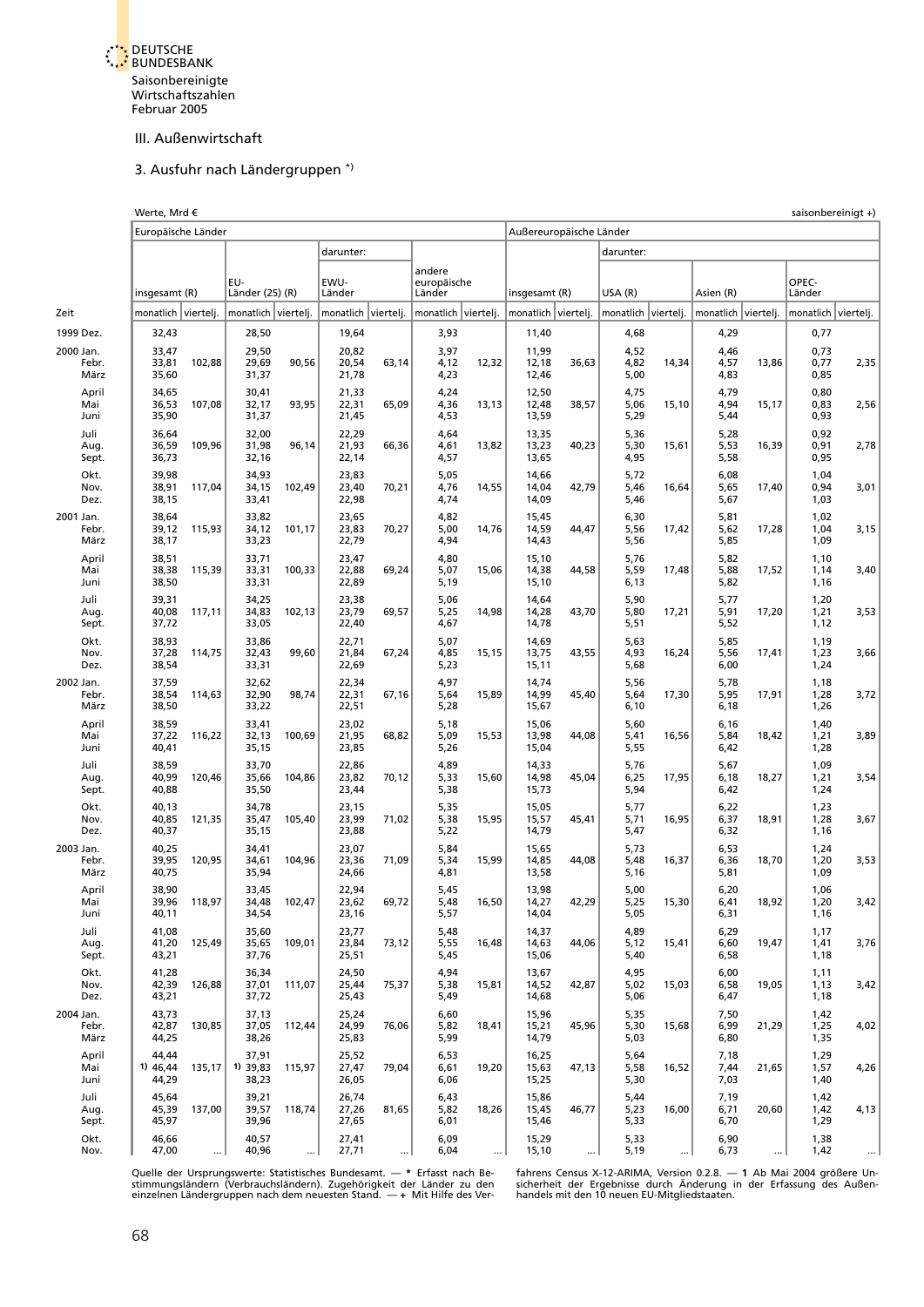

### 4. Ausfuhr nach Warengruppen \*)

<span id="page-49-0"></span>

|                            | Werte, Mrd €             |       |                           |           |                         |       |                          |       |                      |       |                                              |           | saisonbereinigt $+$ )                     |       |
|----------------------------|--------------------------|-------|---------------------------|-----------|-------------------------|-------|--------------------------|-------|----------------------|-------|----------------------------------------------|-----------|-------------------------------------------|-------|
|                            | Ausgewählte Hauptgruppen |       |                           |           |                         |       | Ausgewählte Gruppen      |       |                      |       |                                              |           |                                           |       |
|                            | Vorleistungs-<br>güter   |       | Investitions-<br>qüter 1) |           | Konsum-<br>qüter 2) (R) |       | Chemische<br>Erzeugnisse |       | Maschinen (R)        |       | Güter der<br>Informations-<br>technologie 3) |           | Kraftwagen<br>und<br>Kraftwagen-<br>teile |       |
| Zeit                       | monatlich viertelj.      |       | monatlich                 | vierteli. | monatlich viertelj.     |       | monatlich viertelj.      |       | monatlich viertelj.  |       | monatlich                                    | viertelj. | monatlich viertelj.                       |       |
| 1999 Dez.                  | 14,12                    |       | 19,57                     |           | 6,94                    |       | 5,95                     |       | 6,34                 |       | 5,09                                         |           | 7,65                                      |       |
| 2000 Jan.<br>Febr.<br>März | 14,70<br>15,01<br>16,53  | 46,24 | 20,61<br>21,12<br>21,67   | 63,40     | 6,81<br>7,03<br>7,46    | 21,30 | 5,58<br>6,06<br>6,64     | 18,28 | 6,87<br>6,74<br>7,06 | 20,67 | 5,66<br>5,58<br>5,99                         | 17,23     | 7,75<br>8,44<br>8,76                      | 24,95 |
| April<br>Mai<br>Juni       | 15,33<br>15,98<br>16,24  | 47,55 | 21,88<br>23,08<br>22,52   | 67,48     | 7,05<br>7,58<br>7,66    | 22,29 | 5,94<br>5,97<br>6,36     | 18,27 | 7,10<br>7,28<br>7,04 | 21,42 | 5,96<br>6,21<br>6,47                         | 18,64     | 8,79<br>8,87<br>8,67                      | 26,33 |
| Juli<br>Aug.<br>Sept.      | 16,34<br>16,66<br>16,56  | 49,56 | 22,83<br>23,01<br>22,97   | 68,81     | 7,49<br>7,53<br>7,67    | 22,69 | 6,45<br>6,29<br>6,56     | 19,30 | 7,30<br>7,53<br>7,15 | 21,98 | 6,41<br>6,42<br>6,99                         | 19,82     | 9,29<br>9,13<br>8,62                      | 27,04 |
| Okt.<br>Nov.<br>Dez.       | 17,93<br>17,24<br>17,52  | 52,69 | 24,85<br>24,29<br>24,14   | 73,28     | 8,06<br>7,89<br>7,83    | 23,78 | 7,18<br>6,65<br>6,60     | 20,43 | 7,78<br>7,56<br>7,88 | 23,22 | 7,02<br>7,09<br>6,59                         | 20,70     | 9,48<br>9,31<br>9,39                      | 28,18 |
| 2001 Jan.<br>Febr.<br>März | 17,20<br>17,42<br>16,78  | 51,40 | 25,66<br>24,83<br>24,54   | 75,03     | 7,77<br>8,51<br>7,95    | 24,23 | 6,74<br>7,10<br>6,58     | 20,42 | 7,61<br>8,06<br>7,86 | 23,53 | 6,79<br>6,71<br>6,63                         | 20,13     | 10,21<br>9,77<br>9,62                     | 29,60 |
| April<br>Mai<br>Juni       | 16,79<br>16,49<br>16,48  | 49,76 | 25,17<br>24,69<br>25,31   | 75,17     | 8,12<br>9,04<br>8,37    | 25,53 | 6,82<br>7,30<br>6,87     | 20,99 | 7,94<br>7,87<br>7,87 | 23,68 | 6,90<br>6,94<br>6,35                         | 20,19     | 9,62<br>9,71<br>10,07                     | 29,40 |
| Juli<br>Aug.<br>Sept.      | 16,65<br>16,72<br>15,48  | 48,85 | 25,16<br>25,73<br>25,10   | 75,99     | 8,43<br>8,92<br>8,32    | 25,67 | 6,87<br>7,06<br>6,84     | 20,77 | 7,86<br>7,87<br>7,77 | 23,50 | 6,51<br>6,53<br>5,90                         | 18,94     | 9,96<br>10,48<br>9,92                     | 30,36 |
| Okt.<br>Nov.<br>Dez.       | 16,53<br>15,54<br>15,98  | 48,05 | 25,06<br>23,60<br>25,25   | 73,91     | 8,29<br>8,26<br>8,78    | 25,33 | 6,95<br>6,62<br>6,95     | 20,52 | 7,92<br>7,53<br>7,60 | 23,05 | 6,38<br>6,06<br>6,52                         | 18,96     | 9,91<br>9,55<br>10,23                     | 29,69 |
| 2002 Jan.<br>Febr.<br>März | 15,59<br>16,17<br>16,70  | 48,46 | 25,39<br>25,39<br>25,73   | 76,51     | 8,22<br>8,43<br>8,47    | 25,12 | 6,51<br>6,68<br>7,08     | 20,27 | 7,68<br>7,76<br>7,69 | 23,13 | 6,16<br>6,39<br>6,60                         | 19,15     | 10,49<br>9,99<br>10,18                    | 30,66 |
| April<br>Mai<br>Juni       | 16,79<br>16,02<br>17,11  | 49,92 | 25,04<br>24,09<br>26,30   | 75,43     | 8,76<br>8,30<br>8,66    | 25,72 | 6,96<br>6, 10<br>7,02    | 20,08 | 7,80<br>7,43<br>8,49 | 23,72 | 6,54<br>6,43<br>6,72                         | 19,69     | 10,21<br>9,94<br>10,99                    | 31,14 |
| Juli<br>Aug.<br>Sept.      | 16,24<br>17,31<br>17,03  | 50,58 | 24,92<br>27,20<br>26,81   | 78,93     | 8,70<br>8,51<br>8,72    | 25,93 | 6,69<br>6,94<br>6,70     | 20,33 | 7,73<br>7,83<br>8,17 | 23,73 | 6,33<br>6,56<br>6,84                         | 19,73     | 10,45<br>12,58<br>11,35                   | 34,38 |
| Okt.<br>Nov.<br>Dez.       | 16,70<br>17,55<br>16,90  | 51,15 | 26,10<br>26,71<br>25,67   | 78,48     | 8,86<br>8,91<br>8,78    | 26,55 | 6,95<br>7,05<br>6,82     | 20,82 | 7,94<br>8,25<br>8,14 | 24,33 | 6,22<br>6,87<br>6,30                         | 19,39     | 10,98<br>11,03<br>10,71                   | 32,72 |
| 2003 Jan.<br>Febr.<br>März | 17,20<br>16,61<br>16,88  | 50,69 | 26,13<br>26,07<br>25,41   | 77,61     | 9,06<br>8,99<br>9,03    | 27,08 | 7,48<br>7,09<br>7,13     | 21,70 | 7,98<br>8,07<br>7,54 | 23,59 | 6,87<br>6,71<br>6,70                         | 20,28     | 11,07<br>10,87<br>10,95                   | 32,89 |
| April<br>Mai<br>Juni       | 16,46<br>16,82<br>16,52  | 49,80 | 24,36<br>25,34<br>25,05   | 74,75     | 8,93<br>8,85<br>9,11    | 26,89 | 7,05<br>6,77<br>7,11     | 20,93 | 7,58<br>7,92<br>7,97 | 23,47 | 6,28<br>6,32<br>6,27                         | 18,87     | 10,41<br>10,62<br>10,53                   | 31,56 |
| Juli<br>Aug.<br>Sept.      | 16,67<br>16,89<br>17,42  | 50,98 | 25,82<br>25,15<br>26,05   | 77,02     | 8,59<br>9,75<br>10, 17  | 28,51 | 6,94<br>7,34<br>8,10     | 22,38 | 7,74<br>8,11<br>8,00 | 23,85 | 6,33<br>7,02<br>6,89                         | 20,24     | 10,95<br>10,62<br>11,06                   | 32,63 |
| Okt.<br>Nov.<br>Dez.       | 16,21<br>16,98<br>17,15  | 50,34 | 25,63<br>26,46<br>26,81   | 78,90     | 8,71<br>9,48<br>9,11    | 27,30 | 7,16<br>7,20<br>7,17     | 21,53 | 7,37<br>8,00<br>8,03 | 23,40 | 6,61<br>6,85<br>6,67                         | 20,13     | 11,09<br>11,47<br>11,63                   | 34,19 |
| 2004 Jan.<br>Febr.<br>März | 18,11<br>17,28<br>17,65  | 53,04 | 26,48<br>26,37<br>26,86   | 79,71     | 9,42<br>9,23<br>9,42    | 28,07 | 7,90<br>7,38<br>7,55     | 22,83 | 8,51<br>8,06<br>8,30 | 24,87 | 7,25<br>7,04<br>7,04                         | 21,33     | 10,62<br>11,14<br>11,25                   | 33,01 |
| April<br>Mai<br>4)<br>Juni | 17,91<br>18,47<br>17,49  | 53,87 | 27,95<br>27,98<br>26,51   | 82,44     | 9,52<br>9,81<br>9,34    | 28,67 | 7,80<br>7,73<br>7,70     | 23,23 | 8,56<br>8,82<br>8,26 | 25,64 | 7,11<br>7,13<br>7,08                         | 21,32     | 11,68<br>11,58<br>11,28                   | 34,54 |
| Juli<br>Aug.<br>Sept.      | 18,11<br>18,23<br>18,17  | 54,51 | 27,42<br>26,53<br>26,79   | 80,74     | 9,32<br>9,24<br>9,62    | 28,18 | 7,88<br>7,83<br>8,14     | 23,85 | 8,51<br>8,65<br>8,51 | 25,67 | 7,53<br>7,08<br>7,43                         | 22,04     | 11,59<br>11,29<br>10,77                   | 33,65 |
| Okt.                       | 18,14                    |       | 27,88                     |           | 9,35                    |       | 8,28                     |       | 8,67                 |       | 7,31                                         |           | 11,13                                     |       |

Nov. 18,64 ... 26,90 ... 9,94 ... 8,01 ... 8,37 ... 7,74 ... 10,87 ...

Quelle der Ursprungswerte: Statistisches Bundesamt; Ergebnisse für die wagenteilen. — 2 Einschl. Druckerzeugnissen. — 3 Büromaschinen, Daten-<br>Hauptgruppen bis einschl. 1999 eigene Schätzung auf Basis von Angaben verarbeitu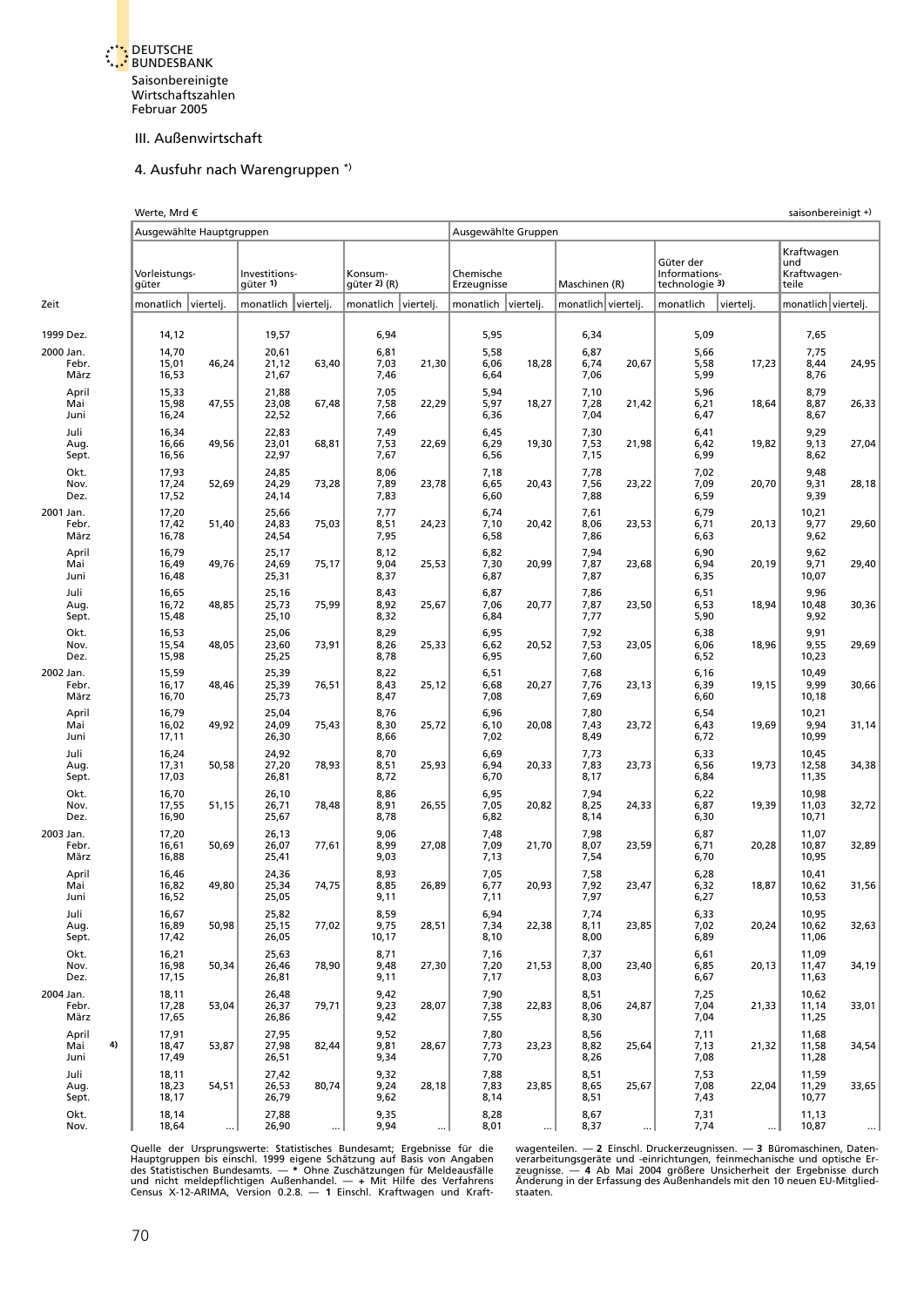

### 5. Einfuhr nach Ländergruppen \*)

<span id="page-50-0"></span>

|                            | Werte, Mrd €               |        |                            |       |                         |       |                       |       |                         |          |                      |       |                      |           | saisonbereinigt +)   |          |
|----------------------------|----------------------------|--------|----------------------------|-------|-------------------------|-------|-----------------------|-------|-------------------------|----------|----------------------|-------|----------------------|-----------|----------------------|----------|
|                            | Europäische Länder         |        |                            |       |                         |       |                       |       | Außereuropäische Länder |          |                      |       |                      |           |                      |          |
|                            |                            |        |                            |       | darunter:               |       |                       |       |                         |          | darunter:            |       |                      |           |                      |          |
|                            |                            |        | EU-                        |       | EWU-                    |       | andere                |       |                         |          |                      |       |                      |           | OPEC-                |          |
|                            | insgesamt                  |        | Länder (25)                |       | Länder                  |       | europäische<br>Länder |       | insgesamt               |          | <b>USA</b>           |       | Asien                |           | Länder (R)           |          |
| Zeit                       | monatlich viertelj.        |        | monatlich viertelj.        |       | monatlich viertelj.     |       | monatlich viertelj.   |       | monatlich viertelj.     |          | monatlich viertelj.  |       | monatlich viertelj.  |           | monatlich viertelj.  |          |
| 1999 Dez.                  | 26,56                      |        | 22,59                      |       | 15,92                   |       | 3,97                  |       | 11,21                   |          | 3,08                 |       | 6,22                 |           | 0,64                 |          |
| 2000 Jan.<br>Febr.<br>März | 29,06<br>27,82<br>29,82    | 86,70  | 24,80<br>23,66<br>25,49    | 73,95 | 17,03<br>16,00<br>17,86 | 50,89 | 4,26<br>4,16<br>4,33  | 12,75 | 12,18<br>11,68<br>12,93 | 36,79    | 3,45<br>3,25<br>3,76 | 10,46 | 6,38<br>6,35<br>7,11 | 19,84     | 0,78<br>0,74<br>0,73 | 2,25     |
| April<br>Mai<br>Juni       | 28,61<br>31,46<br>29,64    | 89,71  | 24,19<br>26,80<br>25,19    | 76,18 | 16,77<br>18,35<br>16,94 | 52,06 | 4,42<br>4,66<br>4,45  | 13,53 | 12,96<br>13,51<br>13,88 | 40,35    | 3,67<br>3,93<br>3,86 | 11,46 | 6,83<br>7,67<br>7,62 | 22,12     | 0,80<br>0,89<br>0,79 | 2,48     |
| Juli<br>Aug.<br>Sept.      | 31,18<br>32,90<br>32,05    | 96,13  | 26,33<br>27,93<br>27,00    | 81,26 | 18,00<br>19,34<br>18,03 | 55,37 | 4,85<br>4,97<br>5,05  | 14,87 | 13,81<br>13,80<br>14,01 | 41,62    | 4,01<br>3,95<br>3,85 | 11,81 | 7,58<br>7,75<br>7,72 | 23,05     | 0,89<br>0,90<br>1,02 | 2,81     |
| Okt.<br>Nov.<br>Dez.       | 32,94<br>34,21<br>33,52    | 100,67 | 28,28<br>28,99<br>28,32    | 85,59 | 19,45<br>19,89<br>20,17 | 59,51 | 4,66<br>5,22<br>5,20  | 15,08 | 15,12<br>14,63<br>15,28 | 45,03    | 4,34<br>4,43<br>4,66 | 13,43 | 8,26<br>7,94<br>7,84 | 24,04     | 0,87<br>0,90<br>0,90 | 2,67     |
| 2001 Jan.<br>Febr.<br>März | 32,85<br>32,64<br>30,82    | 96,31  | 27,75<br>27,48<br>26,00    | 81,23 | 18,68<br>19,10<br>17,79 | 55,57 | 5,10<br>5,16<br>4,82  | 15,08 | 14,43<br>14,22<br>13,14 | 41,79    | 4,29<br>4,28<br>3,90 | 12,47 | 7,60<br>7,35<br>7,06 | 22,01     | 0,79<br>0,81<br>0,66 | 2,26     |
| April<br>Mai<br>Juni       | 33,60<br>32,24<br>33,07    | 98,91  | 28,49<br>27,34<br>28,17    | 84,00 | 19,59<br>18,96<br>18,84 | 57,39 | 5,11<br>4,90<br>4,90  | 14,91 | 13,70<br>12,73<br>13,51 | 39,94    | 3,79<br>3,99<br>4,03 | 11,81 | 7,29<br>6,89<br>7,01 | 21,19     | 0,79<br>0,59<br>0,78 | 2,16     |
| Juli<br>Aug.<br>Sept.      | 32,72<br>32,13<br>32,23    | 97,08  | 27,45<br>27,38<br>27,42    | 82,25 | 18,83<br>18,40<br>18,41 | 55,64 | 5,27<br>4,75<br>4,81  | 14,83 | 13,24<br>12,71<br>12,53 | 38,48    | 3,98<br>3,87<br>3,41 | 11,26 | 6,96<br>7,01<br>6,80 | 20,77     | 0,75<br>0,71<br>0,64 | 2,10     |
| Okt.<br>Nov.<br>Dez.       | 32,20<br>31,71<br>29,76    | 93,67  | 27,40<br>26,79<br>25,09    | 79,28 | 18,29<br>17,91<br>17,26 | 53,46 | 4,80<br>4,92<br>4,67  | 14,39 | 12,40<br>12,66<br>12,77 | 37,83    | 3,54<br>3,65<br>3,47 | 10,66 | 6,76<br>7,07<br>6,75 | 20,58     | 0,61<br>0,59<br>0,56 | 1,76     |
| 2002 Jan.<br>Febr.<br>März | 29,40<br>30,97<br>29,67    | 90,04  | 24,78<br>26,33<br>25,05    | 76,16 | 16,84<br>17,94<br>16,87 | 51,65 | 4,62<br>4,64<br>4,62  | 13,88 | 11,35<br>12,12<br>12,70 | 36,17    | 3,12<br>3,40<br>3,48 | 10,00 | 6,18<br>6,55<br>6,69 | 19,42     | 0,50<br>0,63<br>0,54 | 1,67     |
| April<br>Mai<br>Juni       | 31,72<br>29,19<br>32,79    | 93,70  | 26,44<br>24,34<br>27,92    | 78,70 | 17,85<br>15,75<br>18,35 | 51,95 | 5,28<br>4,85<br>4,87  | 15,00 | 12,50<br>11,41<br>12,43 | 36,34    | 3,57<br>3,24<br>3,55 | 10,36 | 6,63<br>6,42<br>6,72 | 19,77     | 0,62<br>0,50<br>0,61 | 1,73     |
| Juli<br>Aug.<br>Sept.      | 30,43<br>32,14<br>32,19    | 94,76  | 25,91<br>27,14<br>27,41    | 80,46 | 17,47<br>18,20<br>18,85 | 54,52 | 4,52<br>5,00<br>4,78  | 14,30 | 11,20<br>12,38<br>11,99 | 35,57    | 3,07<br>3,37<br>3,29 | 9,73  | 6,59<br>7,05<br>6,77 | 20,41     | 0,59<br>0,50<br>0,62 | 1,71     |
| Okt.<br>Nov.<br>Dez.       | 32,02<br>31,57<br>31,90    | 95,49  | 26,81<br>26,75<br>26,90    | 80,46 | 17,82<br>17,70<br>18,52 | 54,04 | 5,21<br>4,82<br>5,00  | 15,03 | 12,37<br>12,91<br>12,23 | 37,51    | 3,34<br>3,94<br>3,20 | 10,48 | 6,88<br>6,94<br>6,83 | 20,65     | 0,68<br>0,66<br>0,52 | 1,86     |
| 2003 Jan.<br>Febr.<br>März | 32,20<br>32,43<br>32,70    | 97,33  | 27,04<br>27,10<br>27,47    | 81,61 | 17,84<br>17,99<br>18,68 | 54,51 | 5,16<br>5,33<br>5,23  | 15,72 | 13,69<br>12,24<br>12,50 | 38,43    | 3,62<br>3,27<br>3,28 | 10,17 | 7,46<br>6,88<br>7,05 | 21,39     | 0,80<br>0,54<br>0,64 | 1,98     |
| April<br>Mai<br>Juni       | 31,58<br>32,43<br>32,01    | 96,02  | 26,90<br>26,52<br>27,07    | 80,49 | 17,96<br>17,50<br>17,63 | 53,09 | 4,68<br>5,91<br>4,94  | 15,53 | 12,57<br>11,40<br>12,60 | 36,57    | 3,33<br>3,24<br>3,26 | 9,83  | 6,96<br>6,74<br>7,19 | 20,89     | 0,76<br>0,61<br>0,62 | 1,99     |
| Juli<br>Aug.<br>Sept.      | 31,43<br>31,53<br>31,67    | 94,63  | 26,78<br>26,19<br>27,15    | 80,12 | 17,78<br>17,36<br>18,48 | 53,62 | 4,65<br>5,34<br>4,52  | 14,51 | 11,84<br>12,53<br>12,10 | 36,47    | 3,19<br>3,51<br>3,40 | 10,10 | 6,69<br>6,85<br>6,94 | 20,48     | 0,50<br>0,51<br>0,59 | 1,60     |
| Okt.<br>Nov.<br>Dez.       | 32,21<br>33,60<br>31,93    | 97,74  | 27,25<br>28,27<br>26,78    | 82,30 | 17,92<br>18,93<br>17,86 | 54,71 | 4,96<br>5,33<br>5,15  | 15,44 | 12,33<br>12,95<br>12,72 | 38,00    | 3,23<br>3,08<br>3,06 | 9,37  | 7,27<br>7,52<br>7,47 | 22,26     | 0,51<br>0,70<br>0,59 | 1,80     |
| 2004 Jan.<br>Febr.<br>März | 33,21<br>33,75<br>33,02    | 99,98  | 28,19<br>28,52<br>28,20    | 84,91 | 19,12<br>18,96<br>18,99 | 57,07 | 5,02<br>5,23<br>4,82  | 15,07 | 12,72<br>12,54<br>11,85 | 37,11    | 3,16<br>2,98<br>2,74 | 8,88  | 7,20<br>7,53<br>6,95 | 21,68     | 0,59<br>0,61<br>0,76 | 1,96     |
| April<br>Mai<br>Juni       | 33,56<br>1) 34,08<br>33,62 | 101,26 | 28,12<br>1) 28,75<br>28,03 | 84,90 | 18,54<br>19,51<br>19,17 | 57,22 | 5,44<br>5,33<br>5,59  | 16,36 | 13,12<br>13,54<br>13,14 | 39,80    | 3,44<br>3,84<br>3,45 | 10,73 | 7,79<br>8,29<br>7,68 | 23,76     | 0,45<br>0,64<br>0,71 | 1,80     |
| Juli<br>Aug.<br>Sept.      | 35,17<br>34,74<br>35,13    | 105,04 | 29,66<br>29,15<br>29,12    | 87,93 | 20,15<br>19,97<br>19,96 | 60,08 | 5,51<br>5,59<br>6,01  | 17,11 | 13,93<br>13,87<br>14,22 | 42,02    | 3,47<br>3,17<br>3,54 | 10,18 | 8,47<br>8,30<br>8,48 | 25,25     | 0,71<br>0,74<br>0,75 | 2,20     |
| Okt.<br>Nov.               | 34,97<br>35,75             |        | 29,43<br>29,98             |       | 19,72<br>20,08          |       | 5,54<br>5,77          |       | 14,70<br>14,65          | $\ldots$ | 3,45<br>3,42         |       | 8,55<br>8,96         | $\ddotsc$ | 0,92<br>0,74         | $\cdots$ |

Quelle der Ursprungswerte: Statistisches Bundesamt. — \* Erfasst nach Ur- Werfahrens Census X-12-ARIMA, Version 0.2.8. — 1 Ab Mai 2004 größere Un-<br>sprungsländern (Herstellungsländern). Zugehörigkeit der Länder zu den – sich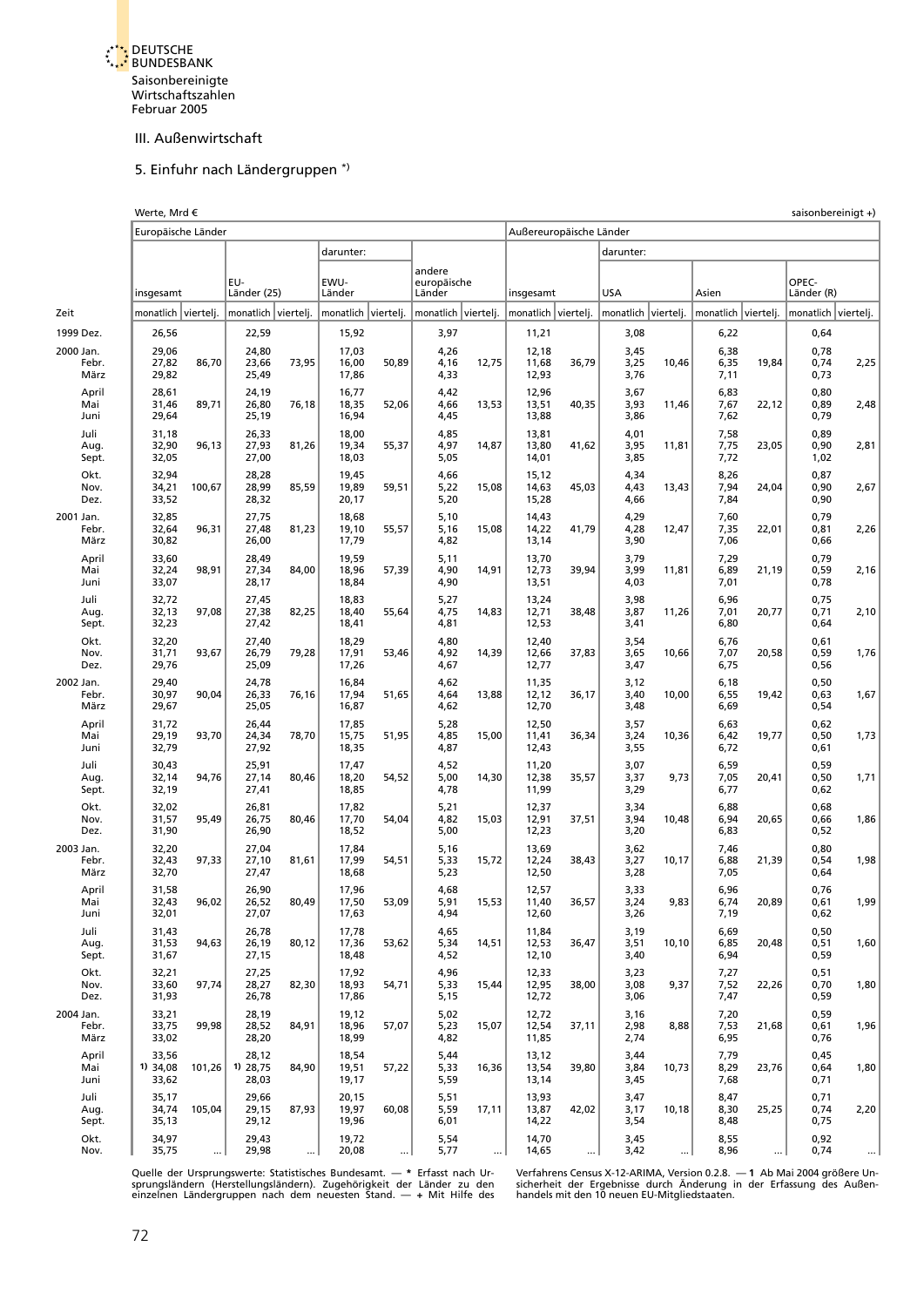#### III. Außenwirtschaft

#### 6. Einfuhr nach Warengruppen

<span id="page-51-0"></span>

|                            | Mrd €                   |           |                           |           |                              |           |                         |           |                      |           |                         |           |                      | saisonbereinigt +) |
|----------------------------|-------------------------|-----------|---------------------------|-----------|------------------------------|-----------|-------------------------|-----------|----------------------|-----------|-------------------------|-----------|----------------------|--------------------|
|                            | Werte                   |           |                           |           |                              |           |                         |           |                      |           | Volumen 1)              |           |                      |                    |
|                            |                         |           | darunter:                 |           |                              |           |                         |           |                      |           |                         |           |                      |                    |
|                            | insgesamt               |           |                           |           |                              |           |                         |           |                      |           | insgesamt               |           |                      |                    |
|                            | ohne<br>Energie         |           | Vorleistungs-<br>güter 2) |           | Investitions-<br>güter 2) 3) |           | Konsum-<br>güter 2) 4)  |           | Energie 2) 5)        |           | ohne<br>Energie         |           | Energie 2) 5)        |                    |
| Zeit                       | monatlich               | viertelj. | monatlich                 | viertelj. | monatlich                    | vierteli. | monatlich               | vierteli. | monatlich            | viertelj. | monatlich               | vierteli. | monatlich            | viertelj.          |
| 1999 Dez.                  | 35,06                   |           | 11,30                     |           | 11,93                        |           | 8,22                    |           | 2,76                 |           | 36,51                   |           | 3,60                 |                    |
| 2000 Jan.                  | 38,19                   |           | 12,83                     |           | 12,18                        |           | 8,80                    |           | 3,10                 |           | 40,28                   |           | 3,79                 |                    |
| Febr.<br>März              | 36,35<br>39,27          | 113,81    | 12,29<br>12,93            | 38,05     | 12,01<br>13,73               | 37,92     | 8,19<br>8,95            | 25,94     | 3,20<br>3,54         | 9,84      | 37,67<br>40,17          | 118,12    | 3,66<br>3,92         | 11,37              |
| April<br>Mai<br>Juni       | 38,27<br>40,68<br>40,03 | 118,98    | 12,57<br>13,96<br>13,17   | 39,70     | 12,63<br>14,37<br>13,49      | 40,49     | 8,50<br>9,26<br>8,99    | 26,75     | 3,35<br>4,35<br>3,54 | 11,24     | 39,12<br>41,05<br>40,11 | 120,28    | 3,88<br>4,81<br>3,55 | 12,24              |
| Juli<br>Aug.<br>Sept.      | 40,82<br>42,58<br>41,47 | 124,87    | 13,13<br>15,16<br>14,44   | 42,73     | 14,40<br>14,35<br>13,77      | 42,52     | 8,89<br>9,15<br>9,29    | 27,33     | 4,23<br>4,18<br>4,65 | 13,06     | 41,03<br>42,37<br>40,68 | 124,08    | 4,20<br>4,06<br>4,27 | 12,53              |
| Okt.<br>Nov.<br>Dez.       | 44,18<br>43,94<br>44,63 | 132,75    | 14,69<br>14,53<br>15,34   | 44,56     | 15,10<br>15,07<br>14,97      | 45,14     | 9,54<br>9,17<br>9,35    | 28,06     | 3,98<br>4,97<br>4,25 | 13,20     | 42,47<br>42,43<br>43,26 | 128,16    | 3,44<br>4,11<br>3,79 | 11,34              |
| 2001 Jan.<br>Febr.<br>März | 42,92<br>42,84<br>40,01 | 125,77    | 14,46<br>15,02<br>14,00   | 43,48     | 15,28<br>15,29<br>14,04      | 44,61     | 9,09<br>9,46<br>9,12    | 27,67     | 4,42<br>4,08<br>4,02 | 12,52     | 41,80<br>42,46<br>40,22 | 124,48    | 4,16<br>3,86<br>3,81 | 11,83              |
| April<br>Mai<br>Juni       | 42,82<br>41,25<br>42,16 | 126,23    | 14,90<br>14,25<br>14,29   | 43,44     | 14,59<br>14,83<br>14,39      | 43,81     | 9,63<br>9,42<br>9,29    | 28,34     | 4,53<br>3,78<br>4,47 | 12,78     | 42,22<br>40,86<br>42,05 | 125,13    | 4,25<br>3,50<br>3,98 | 11,73              |
| Juli<br>Aug.<br>Sept.      | 41,87<br>41,33<br>40,66 | 123,86    | 14,21<br>13,33<br>13,53   | 41,07     | 14,57<br>14,93<br>14,16      | 43,66     | 9,66<br>9,34<br>9,32    | 28,32     | 4,15<br>3,56<br>4,15 | 11,86     | 41,82<br>41,39<br>41,33 | 124,54    | 3,83<br>3,73<br>4,35 | 11,91              |
| Okt.<br>Nov.<br>Dez.       | 40,87<br>40,75<br>39,31 | 120,93    | 13,09<br>13,20<br>12,23   | 38,52     | 14,56<br>14,12<br>14,65      | 43,33     | 9,58<br>9,63<br>8,97    | 28,18     | 3,79<br>3,68<br>3,27 | 10,74     | 41,92<br>41,87<br>40,52 | 124,31    | 4,17<br>4,08<br>4,02 | 12,27              |
| 2002 Jan.<br>Febr.<br>März | 37,36<br>39,34<br>39,16 | 115,86    | 12,02<br>12,03<br>12,41   | 36,46     | 13,01<br>13,96<br>14,14      | 41,11     | 9,06<br>10,32<br>9,55   | 28,93     | 3,44<br>3,80<br>3,26 | 10,50     | 38,29<br>40,50<br>40,51 | 119,30    | 3,99<br>4,20<br>3,59 | 11,78              |
| April<br>Mai<br>Juni       | 40,08<br>37,24<br>41,63 | 118,95    | 12,93<br>11,99<br>13,33   | 38,25     | 13,93<br>13,27<br>14,76      | 41,96     | 10,22<br>9,49<br>9,95   | 29,66     | 4,20<br>3,41<br>3,64 | 11,25     | 41,74<br>38,85<br>43,26 | 123,85    | 4,34<br>3,72<br>4,04 | 12,10              |
| Juli<br>Aug.<br>Sept.      | 38,42<br>41,05<br>40,36 | 119,83    | 12,18<br>12,75<br>12,63   | 37,56     | 14,10<br>15,02<br>14,54      | 43,66     | 9,61<br>10,27<br>9,98   | 29,86     | 3,26<br>3,52<br>3,87 | 10,65     | 40,32<br>43,52<br>42,57 | 126,41    | 3,65<br>3,89<br>4,23 | 11,77              |
| Okt.<br>Nov.<br>Dez.       | 40,68<br>40,82<br>40,15 | 121,65    | 12,71<br>12,80<br>12,73   | 38,24     | 14,18<br>14,21<br>13,61      | 42,00     | 10,18<br>10,10<br>10,29 | 30,57     | 3,77<br>3,72<br>4,03 | 11,52     | 42,79<br>43,31<br>43,14 | 129,24    | 4,05<br>3,97<br>4,16 | 12,18              |
| 2003 Jan.<br>Febr.<br>März | 41,93<br>40,03<br>41,23 | 123,19    | 12,72<br>12,93<br>13,27   | 38,92     | 14,82<br>14,34<br>14,58      | 43,74     | 10, 11<br>9,42<br>10,03 | 29,56     | 4,02<br>4,69<br>4,03 | 12,74     | 45,30<br>43,55<br>44,97 | 133,82    | 3,90<br>4,48<br>3,80 | 12,18              |
| April<br>Mai<br>Juni       | 40,19<br>39,15<br>41,08 | 120,42    | 12,58<br>12,80<br>12,78   | 38,16     | 13,79<br>13,73<br>14,33      | 41,85     | 9,89<br>10,09<br>10,00  | 29,98     | 4,01<br>4,73<br>3,59 | 12,33     | 43,40<br>42,79<br>45,41 | 131,60    | 4,13<br>5,01<br>4,22 | 13,36              |
| Juli<br>Aug.<br>Sept.      | 39,63<br>40,18<br>40,41 | 120,22    | 12,13<br>12,06<br>12,69   | 36,88     | 14,57<br>14,28<br>14,36      | 43,21     | 9,75<br>9,62<br>10,02   | 29,39     | 3,70<br>3,93<br>3,43 | 11,06     | 43,88<br>45,77<br>45,74 | 135,39    | 4,26<br>4,36<br>3,80 | 12,42              |
| Okt.<br>Nov.<br>Dez.       | 40,97<br>42,33<br>40,80 | 124,10    | 12,54<br>13,27<br>12,96   | 38,77     | 14,46<br>14,67<br>14,04      | 43,17     | 9,86<br>10,39<br>10,05  | 30,30     | 3,64<br>4,28<br>3,92 | 11,84     | 47,01<br>48,24<br>48,74 | 143,99    | 4,03<br>4,61<br>4,31 | 12,95              |
| 2004 Jan.<br>Febr.<br>März | 42,38<br>42,43<br>40,71 | 125,52    | 13,00<br>13,05<br>12,87   | 38,92     | 13,71<br>13,98<br>13,22      | 40,91     | 9,68<br>9,91<br>9,44    | 29,03     | 3,61<br>3,92<br>4,22 | 11,75     | 48,17<br>49,11<br>46,23 | 143,51    | 3,74<br>4,41<br>4,48 | 12,63              |
| April<br>6)<br>Mai<br>Juni | 42,55<br>43,86<br>42,00 | 128,41    | 13,30<br>13,02<br>12,45   | 38,77     | 13,76<br>15,71<br>13,71      | 43,18     | 9,91<br>9,91<br>9,28    | 29,10     | 4,19<br>3,80<br>4,81 | 12,80     | 48,51<br>49,35<br>46,88 | 144,74    | 4,30<br>3,84<br>4,62 | 12,76              |
| Juli<br>Aug.<br>Sept.      | 44,59<br>43,87<br>44,69 | 133,15    | 13,76<br>13,57<br>13,82   | 41,15     | 14,80<br>14,38<br>14,52      | 43,70     | 9,57<br>9,62<br>9,89    | 29,08     | 4,56<br>4,78<br>4,71 | 14,05     | 49,41<br>50,62<br>50,61 | 150,64    | 4,36<br>4,54<br>4,28 | 13,18              |
| Okt.<br>Nov.               | 45,09<br>45,77          | $\cdots$  | 13,77<br>13,78            |           | 14,68<br>15,40               |           | 10,01<br>10,01          |           | 4,63<br>4,68         |           | 51,23<br>52,29          | $\ddotsc$ | 3,95<br>3,83         |                    |

Quelle der Ursprungswerte: Statistisches Bundesamt; Ergebnisse bis einschl. teilen. — 4 Einschl. Druckerzeugnissen. — 5 Kohle, Torf, Erdöl, Erdgas, 1999 eigene Schätzung auf Basis von Angaben des Statistischen Bundes – Koh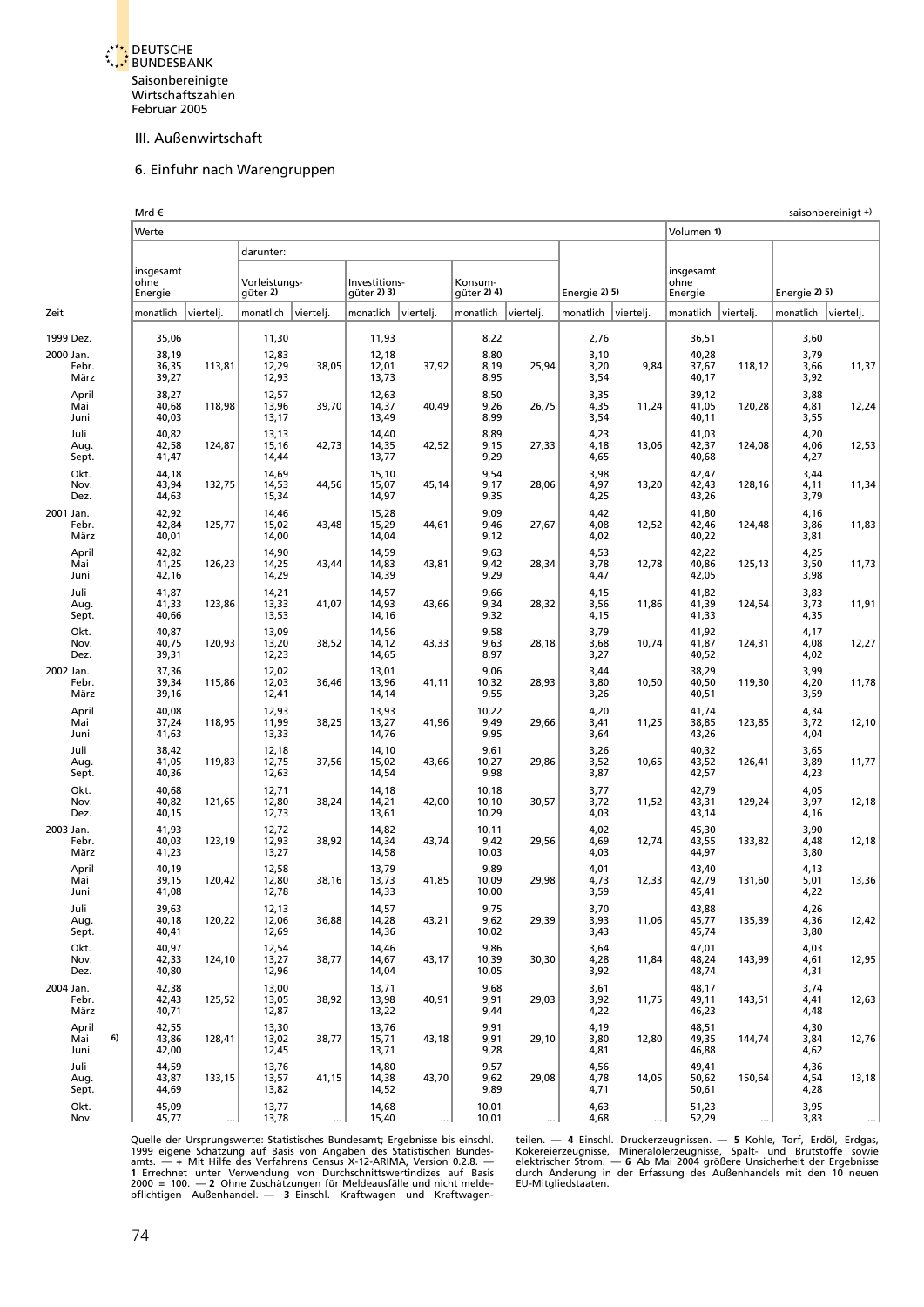

### noch: 6. Einfuhr nach Warengruppen \*)

<span id="page-52-0"></span>

|                            | Werte, Mrd €             |           |                                  |           |                      |           |                                              |           |                                   | saisonbereinigt +) |
|----------------------------|--------------------------|-----------|----------------------------------|-----------|----------------------|-----------|----------------------------------------------|-----------|-----------------------------------|--------------------|
|                            | Chemische<br>Erzeugnisse |           | Metalle und<br>Metallerzeugnisse |           | Maschinen            |           | Güter der<br>Informations-<br>technologie 1) |           | Kraftwagen und<br>Kraftwagenteile |                    |
| Zeit                       | monatlich                | viertelj. | monatlich                        | viertelj. | monatlich            | viertelj. | monatlich                                    | viertelj. | monatlich                         | viertelj.          |
| 1999 Aug.<br>Sept.         | 4,68<br>3,72             | 12,45     | 2,73<br>2,79                     | 8,31      | 2,66<br>2,81         | 8,15      | 5,54<br>5,42                                 | 16,47     | 4,24<br>3,88                      | 11,79              |
| Okt.<br>Nov.<br>Dez.       | 3,81<br>3,81<br>3,87     | 11,49     | 2,80<br>2,91<br>2,78             | 8,49      | 2,73<br>2,82<br>2,77 | 8,32      | 5,64<br>5,78<br>5,68                         | 17,10     | 3,33<br>3,68<br>4,00              | 11,01              |
| 2000 Jan.<br>Febr.<br>März | 4,19<br>3,69<br>4,07     | 11,95     | 3,24<br>3,32<br>3,36             | 9,92      | 3,18<br>2,92<br>3,14 | 9,24      | 5,93<br>6,11<br>6,63                         | 18,67     | 3,66<br>3,83<br>4,59              | 12,08              |
| April<br>Mai<br>Juni       | 3,97<br>4,16<br>3,88     | 12,01     | 3,22<br>3,62<br>3,43             | 10,27     | 2,94<br>3,22<br>3,07 | 9,23      | 6,50<br>7,03<br>6,99                         | 20,52     | 3,86<br>4,34<br>3,93              | 12,13              |
| Juli<br>Aug.<br>Sept.      | 3,70<br>5,53<br>4,36     | 13,59     | 3,51<br>3,65<br>3,78             | 10,94     | 3,18<br>3,32<br>3,27 | 9,77      | 7,23<br>7,32<br>7,56                         | 22,11     | 4,18<br>3,80<br>3,94              | 11,92              |
| Okt.<br>Nov.<br>Dez.       | 4,86<br>4,78<br>5,46     | 15,10     | 3,69<br>3,78<br>3,76             | 11,23     | 3,40<br>3,52<br>3,50 | 10,42     | 7,77<br>7,91<br>7,33                         | 23,01     | 4,35<br>4,21<br>4,25              | 12,81              |
| 2001 Jan.<br>Febr.<br>März | 4,48<br>5,18<br>4,44     | 14,10     | 3,66<br>3,70<br>3,61             | 10,97     | 3,42<br>3,44<br>3,34 | 10,20     | 7,83<br>7,39<br>7,08                         | 22,30     | 4,37<br>4,68<br>4,27              | 13,32              |
| April<br>Mai<br>Juni       | 5,21<br>4,79<br>5,07     | 15,07     | 3,71<br>3,65<br>3,51             | 10,87     | 3,50<br>3,42<br>3,48 | 10,40     | 7,48<br>7,71<br>7,07                         | 22,26     | 4,33<br>4,32<br>4,40              | 13,05              |
| Juli<br>Aug.<br>Sept.      | 5,12<br>4,87<br>5,25     | 15,24     | 3,52<br>3,21<br>3,26             | 9,99      | 3,45<br>3,39<br>3,38 | 10,22     | 7,13<br>7,17<br>6,69                         | 20,99     | 4,35<br>4,67<br>4,26              | 13,28              |
| Okt.<br>Nov.<br>Dez.       | 5,20<br>5,13<br>3,84     | 14,17     | 3,30<br>3,18<br>3,21             | 9,69      | 3,32<br>3,19<br>3,19 | 9,70      | 6,78<br>6,98<br>6,95                         | 20,71     | 4,28<br>4,32<br>4,65              | 13,25              |
| 2002 Jan.<br>Febr.<br>März | 4,69<br>5,10<br>4,40     | 14,19     | 3,09<br>3,14<br>3,26             | 9,49      | 3,08<br>3,20<br>3,14 | 9,42      | 6,02<br>6,36<br>6,69                         | 19,07     | 4,34<br>4,48<br>4,49              | 13,31              |
| April<br>Mai<br>Juni       | 5,14<br>4,39<br>4,88     | 14,41     | 3,31<br>3,07<br>3,36             | 9,74      | 3,14<br>3,16<br>3,32 | 9,62      | 6,88<br>6,35<br>6,94                         | 20,17     | 4,31<br>4,41<br>4,96              | 13,68              |
| Juli<br>Aug.<br>Sept.      | 4,38<br>5,17<br>5,11     | 14,66     | 3,17<br>3,48<br>3,26             | 9,91      | 3,25<br>3,29<br>3,20 | 9,74      | 6,71<br>6,61<br>6,81                         | 20,13     | 4,85<br>4,85<br>4,92              | 14,62              |
| Okt.<br>Nov.<br>Dez.       | 4,89<br>4,82<br>5,11     | 14,82     | 3,25<br>3,26<br>3,33             | 9,84      | 3,31<br>3,23<br>3,14 | 9,68      | 6,55<br>6,73<br>6,59                         | 19,87     | 4,90<br>4,84<br>4,69              | 14,43              |
| 2003 Jan.<br>Febr.<br>März | 4,94<br>4,87<br>4,98     | 14,79     | 3,34<br>3,32<br>3,38             | 10,04     | 3,25<br>3,32<br>3,29 | 9,86      | 6,82<br>6,54<br>6,71                         | 20,07     | 4,91<br>4,81<br>5,14              | 14,86              |
| April<br>Mai<br>Juni       | 4,98<br>5,05<br>4,93     | 14,96     | 3,25<br>3,29<br>3,20             | 9,74      | 3,27<br>3,33<br>3,24 | 9,84      | 6,26<br>5,96<br>6,27                         | 18,49     | 4,94<br>4,73<br>5,07              | 14,74              |
| Juli<br>Aug.<br>Sept.      | 4,78<br>4,51<br>5,14     | 14,43     | 3,15<br>3,17<br>3,33             | 9,65      | 3,15<br>3,06<br>3,21 | 9,42      | 5,86<br>6,56<br>6,30                         | 18,72     | 5,03<br>4,84<br>5,18              | 15,05              |
| Okt.<br>Nov.<br>Dez.       | 4,86<br>5,25<br>4,65     | 14,76     | 3,27<br>3,55<br>3,42             | 10,24     | 3,16<br>3,31<br>3,26 | 9,73      | 6,79<br>6,68<br>7,07                         | 20,54     | 4,99<br>5,16<br>4,80              | 14,95              |
| 2004 Jan.<br>Febr.<br>März | 5,30<br>5,18<br>4,88     | 15,36     | 3,37<br>3,47<br>3,42             | 10,26     | 3,18<br>3,11<br>3,18 | 9,47      | 6,36<br>6,52<br>6,10                         | 18,98     | 5,13<br>5,01<br>4,89              | 15,03              |
| April<br>2)<br>Mai<br>Juni | 5,06<br>5,18<br>5,13     | 15,37     | 3,51<br>3,47<br>3,37             | 10,35     | 3,25<br>3,07<br>2,99 | 9,31      | 6,70<br>7,06<br>6,64                         | 20,40     | 5,03<br>5,34<br>4,23              | 14,60              |
| Juli<br>Aug.<br>Sept.      | 5,19<br>5,10<br>5,24     | 15,53     | 3,78<br>3,79<br>3,96             | 11,53     | 3,17<br>3,33<br>3,31 | 9,81      | 6,97<br>6,91<br>7,04                         | 20,92     | 5,37<br>5,00<br>4,76              | 15,13              |
| Okt.<br>Nov.               | 6,02<br>5,75             |           | 3,93<br>3,91                     |           | 3,25<br>3,36         |           | 6,79<br>7,24                                 |           | 4,82<br>4,87                      |                    |

Quelle der Ursprungswerte: Statistisches Bundesamt. — \* Ohne Zuschät- und optische Erzeugnisse. — 2 Ab Mai 2004 größere Unsicherheit der Ergeb-<br>zungen für Meldeausfälle und nicht meldepflichtigen Außenhandel. — misse durch

ا ...<br>- und optische Erzeugnisse. — 2 Ab Mai 2004 größere Unsicherheit der Ergeb-<br>- nisse durch Änderung in der Erfassung des Außenhandels mit den 10 neuen<br>- EU-Mitgliedstaaten.